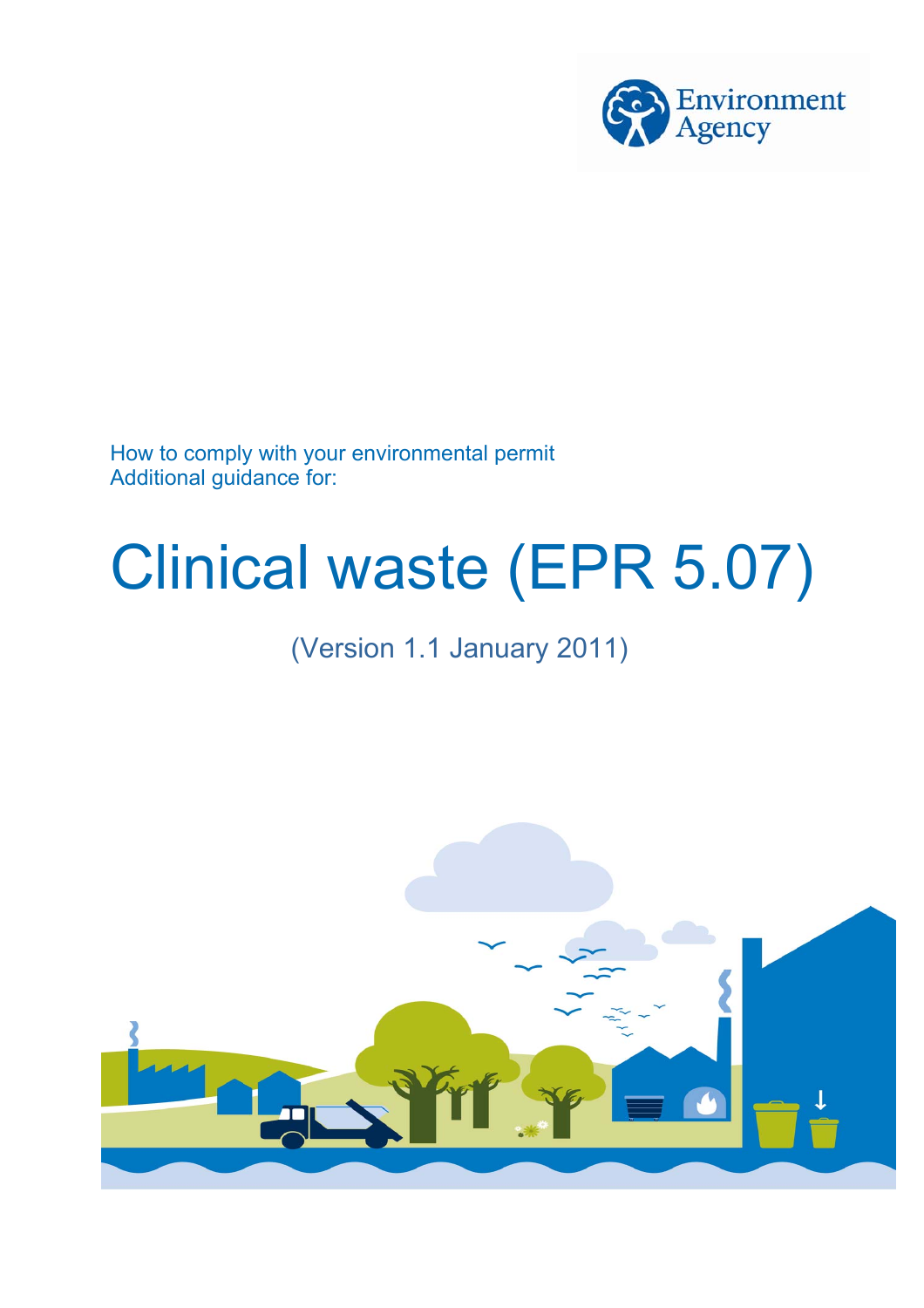We are the Environment Agency. It's our job to look after your environment and make it a better place for you, and for future generations.

Your environment is the air you breathe, the water you drink and the ground you walk on. Working with business, Government and society as a whole, we are making your environment cleaner and healthier.

The Environment Agency. Out there, making your environment a better place.

Published by: Environment Agency Rio House Waterside Drive, Aztec West Almondsbury, Bristol BS32 4UD Tel: 0870 8506506 Email: enquiries@environment-agency.gov.uk www.environment-agency.gov.uk

© Environment Agency

All rights reserved. This document may be reproduced with prior permission of the Environment Agency. Version 1.0 July 2010 Version 1.1 January 2011

GEHO0710BSVI-E-E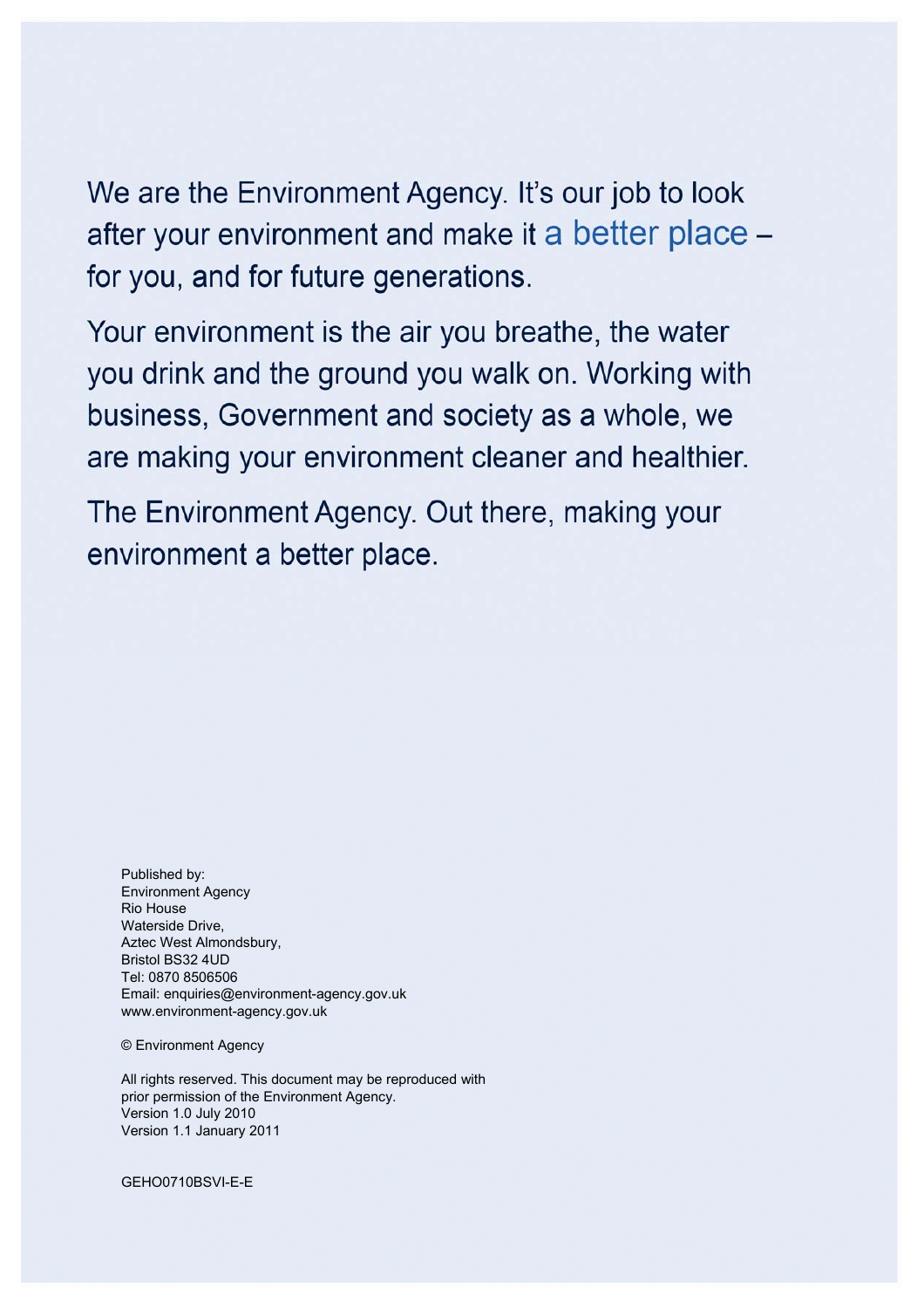### **Contents**

| Annex 1- Site commissioning validation for clinical waste treatment (D9)49       |  |
|----------------------------------------------------------------------------------|--|
|                                                                                  |  |
|                                                                                  |  |
| Annex 4- The classification and coding of waste from clinical waste treatment 71 |  |
|                                                                                  |  |
|                                                                                  |  |
|                                                                                  |  |
|                                                                                  |  |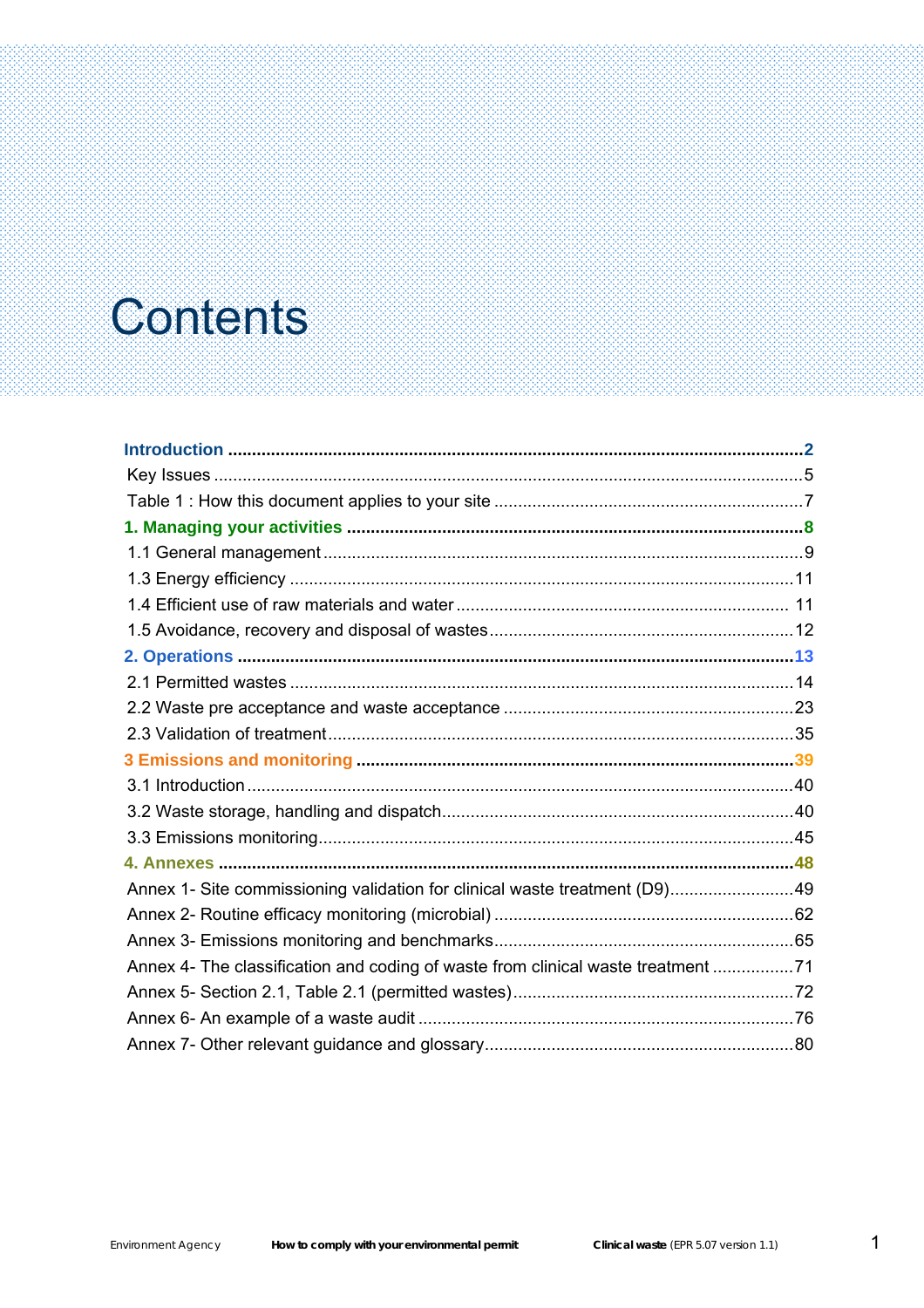#### **Introduction**

#### **Our Guidance**

<span id="page-3-0"></span>Š

This Sector Guidance Note is one of a series of additional guidance Notes for Part A(1) activities and waste operations listed in Schedule 1 to the Environmental Permitting Regulations (the Regulations). It sets out the standards and measures for the management of clinical wastes. In most cases these are required to meet both the requirements of the Waste Framework Directive and represent indicative Best Available Techniques (BAT). Where a standard and measure relates solely to BAT this will be indicated.

You should use this guidance in addition to the standards and measures described in **"***How to comply with your environmental permit"* to demonstrate how you will comply with the objectives of your permit to prevent, or where that is not practicable, to minimise emissions to the environment. You may also need to consult the "horizontal" guidance that gives in depth information on particular topics such as odour or noise. These are listed in Part 3 of "*How to comply with your environmental permit".*

#### **Link to permit conditions**

EPR permit conditions describe the objectives (or outcomes) that we want you to achieve. They do not normally tell you how to achieve them. They give you a degree of flexibility. Where a condition

requires you to take "appropriate measures" to secure a particular objective, we will expect you to use at the very least those measures you described as "appropriate" in your application or in a relevant management plan. But you will need to use further measures if the objectives of the permit condition are not being met.

You should use the techniques described in this note either individually or in combination to meet the objectives in your permit. The measures set out in this note may not all be appropriate for a particular circumstance and you may implement equivalent measures that achieve the same objective. This note states any cases where the measures are mandatory.

#### **Derivation**

Unless otherwise specified, the measures and indicative standards described in this note are based on the objectives of the Waste Framework Directive, and the latest revisions of EU BAT Reference (BREF) Notes for Waste Treatment Industries and Waste Incineration adopted by the EU Information Exchange Forum (IEF) in August 2006.

They will be reviewed again in the light of future BREF note revisions. These BREF standards are not binding, but we must have regard to them in determining BAT in individual permits.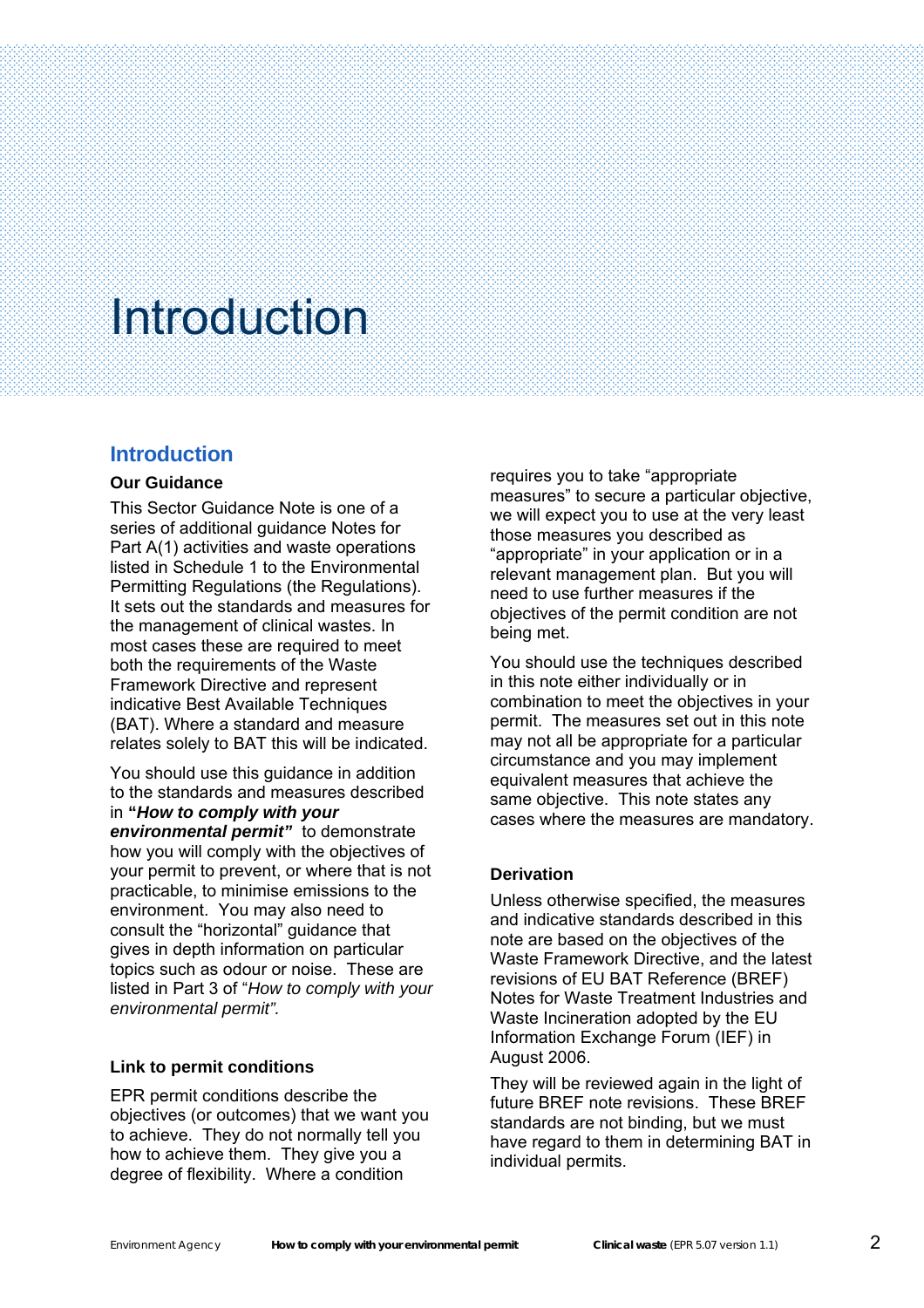Š

#### **Waste Framework Directive**

The Waste Framework Directive requires that you recover or dispose of waste without endangering human health and without using processes or methods which could harm the environment, and in particular without ;

- risk to water, air, soil, plants or animals;
- causing nuisance through noise or odours;
- adversely affecting the countryside or places of special interest.

In addition, your environmental permits for disposal operations must cover the types and quantities of waste, technical requirements, security precautions, disposal site, and treatment method.

This note provides appropriate measures that meet the objectives of the WFD.

#### **Best Available Techniques**

The IPPC Directive requires you to take all appropriate measures to **prevent** or, where this is not practicable, to minimise emissions to the environment, in particular (but not solely) through the application of Best Available Techniques (BAT).

If emissions can be reduced further, or prevented altogether, on an economically and technically viable basis, then this should be done irrespective of whether any environmental quality standards or even indicative emissions levels set out in guidance are already being met. The environment should not be considered as a recipient of pollutants and waste, which can be filled up to a given level, but you should do all that is practicable to minimise the impact of industrial activities.

The standards provided by this note for the WFD are considered to be standards for waste operations and waste installations. . Any additional standards that apply only to waste installations are provided separately. The indicative standards for waste installations include techniques as well as emission levels. New installations will normally be expected as a minimum to comply with BAT indicative standards, although if a particular installation is capable of better performance, then that will be BAT and the appropriate emission limit values (ELV) will be set in the permit. We also expect most existing installations to comply, although where significant improvements are needed we will allow an appropriate length of time to up-grade in order to achieve this. Where it has been established that a particular technique is BAT within a sector, then we will normally impose conditions that correspond to the use of that technique in all permits for that sector, unless the balance of costs and benefits is different at the installation level.

#### **Deviation from Indicative Standards**

You must justify any proposed departure from indicative standards for WFD or BAT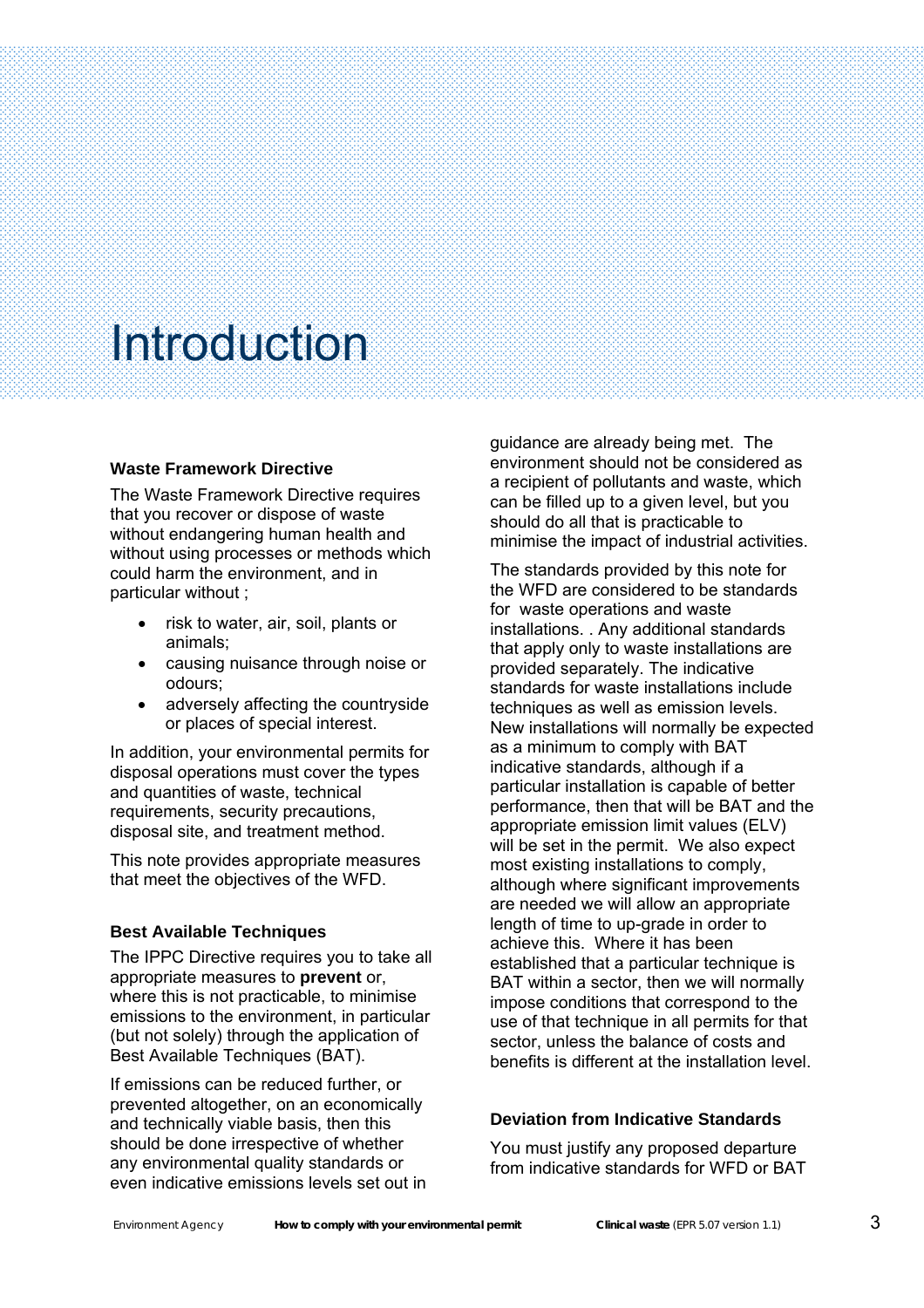Š

on the basis that local considerations (i.e. technical characteristics, geographical location or local environmental conditions) mean that the costs of achieving indicative standards materially outweigh the environmental benefits. In certain situations you may need to achieve better performance than the indicative standard, such as where there are local sensitive receptors, or there is a risk that an Environmental Quality Standard may be exceeded. You may also be subject to other Directives' requirements, such as those in the Waste Incineration Directive, which may set stricter limits than those based on BAT.

Indicative BAT standards are based on an assessment throughout the European Union of the typical costs and environmental benefits of techniques and their viability within the sector as a whole. The aim is to ensure that those operators who comply with the relevant standards are not subject to unfair competition from operators who do not.

Examples of local considerations that may be taken into account are given below:

#### **Technical requirements and characteristics:**

It may be that the plant is already close to meeting the indicative standard so that the benefits of improvements, for example installing an indicative BAT, are marginal compared with the cost of the technique.

Or there could be a site-specific crossmedia conflict which is unusual for typical operations or installations within the sector, such that meeting the indicative standard for a particular pollutant would result in other significant environmental disadvantages.

If your existing operation or installation is scheduled for closure and its effects are not excessive, it might be appropriate for us to set permit conditions accordingly. However, it is important that the operation or installation does close down as scheduled. Therefore, if you wish to continue running it after the scheduled date, or if you later reopen it, we will treat it as a new installation (i.e. expect it to comply with indicative standards before we allow it to continue or recommence).

#### **Geographical location**

It may be appropriate to set tighter standards if the operation or installation is located near a particularly sensitive receptor or could affect densely populated areas. On the other hand, the short term or long term impacts of emissions on the local receiving media might be shown to be far less than those assumed (for example in the BREF). As an example, the benefit of treating biodegradable effluent (i.e. that has no long term impact and no persistent pollutants) released into the sea is likely to be insignificant because there is rapid dispersion which mitigates short term impacts, compared with its release to a river.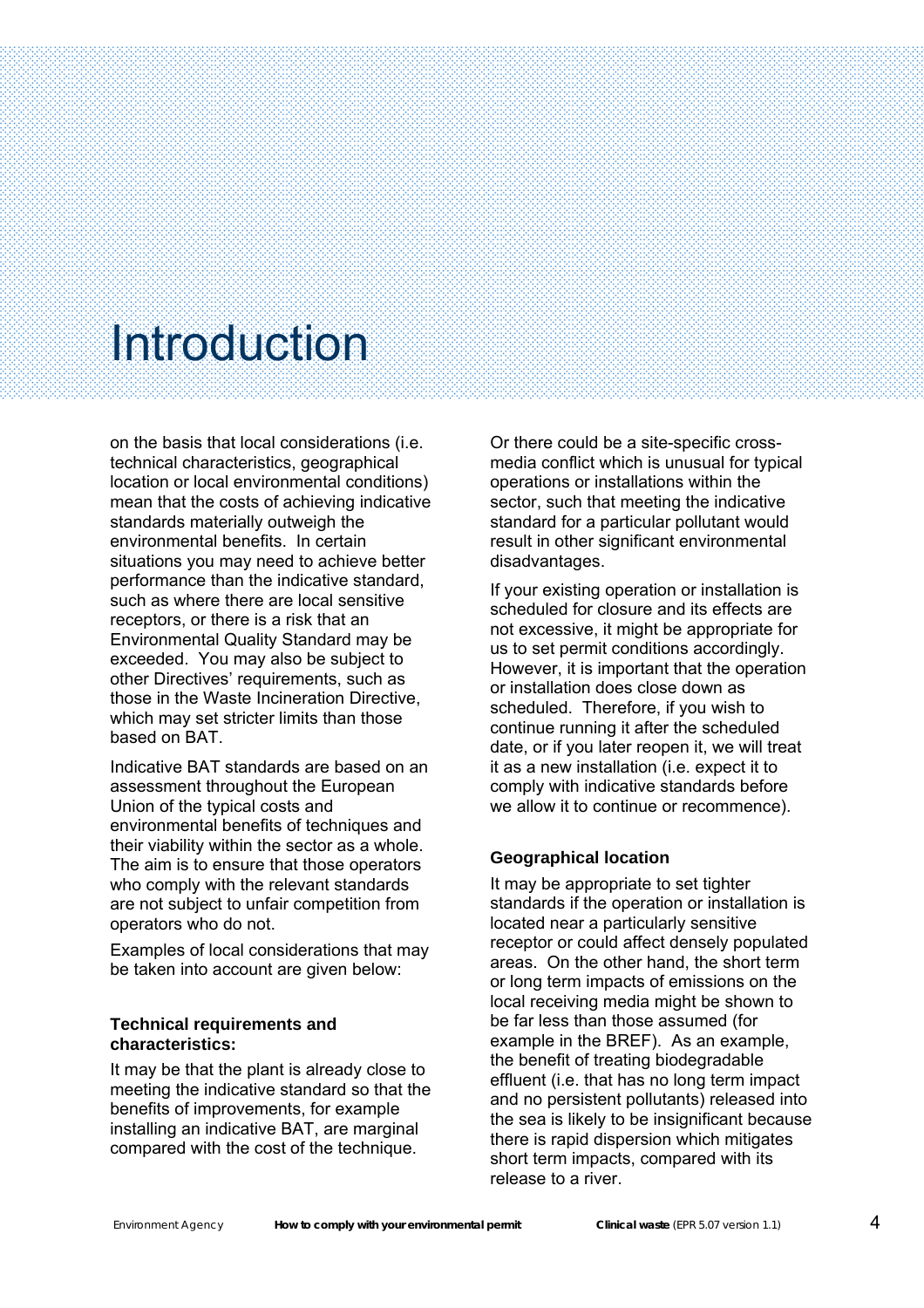<span id="page-6-0"></span>Š

#### **Local environmental conditions**:

It might be appropriate to set tighter standards if there was a risk that an environmental quality standard for air or water, or similar impact threshold, would be exceeded locally even if the contribution from the operation or installation is relatively small. Or, if a technique selected to meet WFD objectives or as BAT in normal circumstances were to require significant water abstraction, then it might not be right to apply it to an operation or installation in a location where water resources are under stress.

#### **Justifying deviation from indicative standards and BAT**

You will need to explain how you will meet the objectives of the WFD and, for installations, what you consider to be BAT, as well as the key issues identified in "*How to comply with your environmental permit*", when you make an application for a permit or variation to a permit. You will also need to review whether your existing operation or installation continues to reflect WFD objectives or BAT, taking indicative standards and any other developments in into account, when we conduct a periodic review of your permit.

Where your proposals do not meet indicative standards, or an indicative BAT is not included, or where you propose to use an alternative measure, or where there is a choice of options, you should

explain your choice on the basis of costs and benefits.

The Horizontal Guidance Note H1 Environmental Risk Assessment (see "*How to comply with your environmental permit*" Part 3) gives a formal method of assessing options which you should use where major decisions are to be made.

If you cannot comply with the indicative standards, you must explain why your proposals can be considered to meet the requirements of the WFD or BAT for the time being, and explain how and when you will upgrade your plant to comply with indicative standards.

We will keep a record of all cases where we have permitted conditions that are less strict than the indicative BAT standards.

#### **Installations and Operations covered**

This guidance applies to **all** waste management facilities that are permitted to accept **clinical waste.** For incinerators which burn clinical waste, there is additional guidance in the Sector Guidance note on Waste Incineration, EPR 5.01

#### **Key issues**

The key issues are:

#### **Operations, maintenance and contingency**

Incinerator or treatment plant shutdown can cause a build up of waste on producer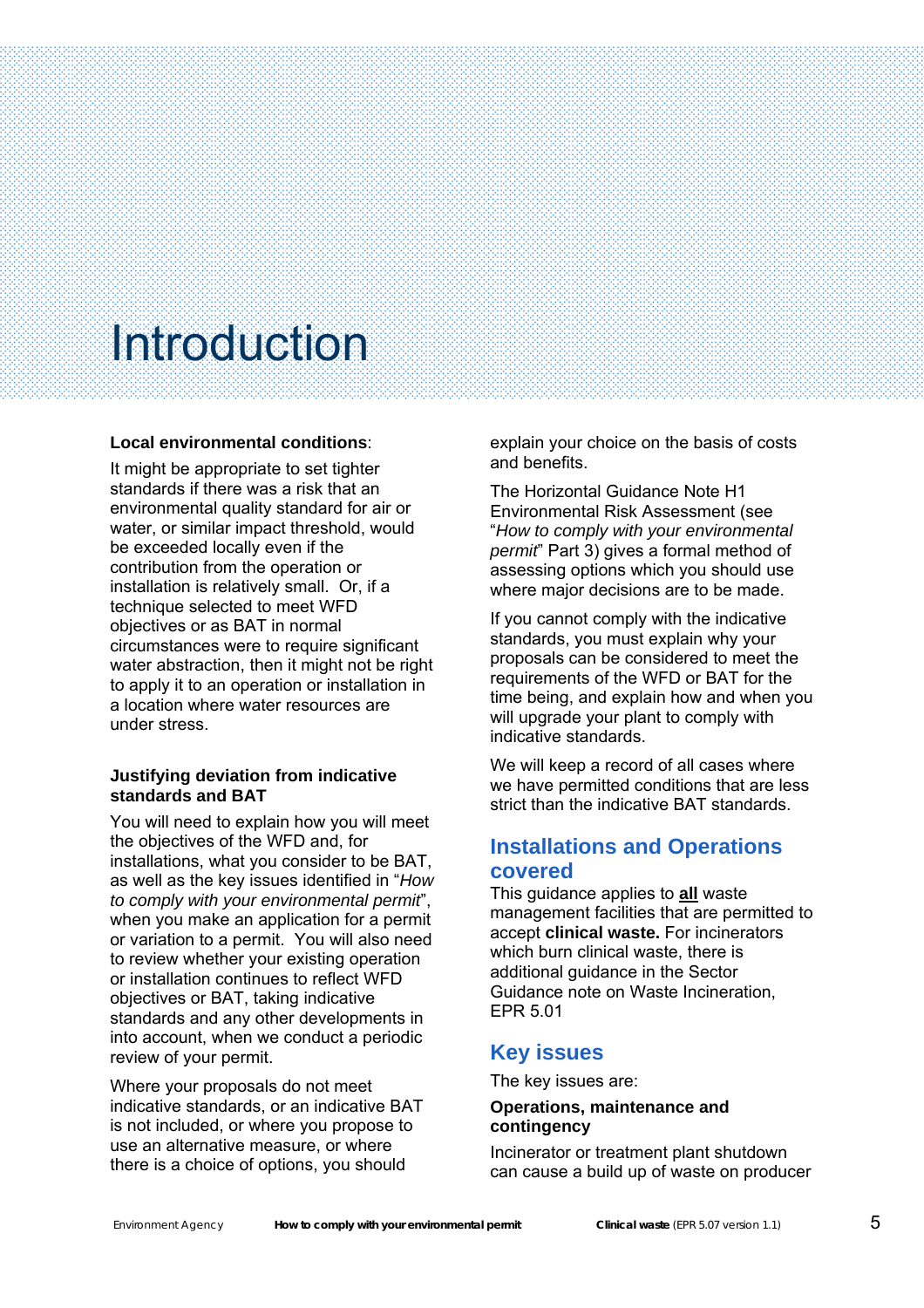premises or on other waste sites. Appropriate maintenance and contingency planning is essential to minimise the impact on the waste chain.

#### **Permitted wastes**

Š

Different types of clinical/healthcare waste have different properties and disposal requirements.

This document provides advice on permitted waste, and tables to support applications for the sites permitted to store, treat and incinerate clinical wastes.

#### **Waste acceptance**

This guidance provides appropriate standards and measures for waste acceptance based on producer audit prior to delivery of the waste.

#### **Treatment efficacy**

This guidance specifies appropriate standards and measures for assessing the performance of treatment plants to ensure that the waste is rendered safe. The performance of incineration plants is covered in S5.01.

#### **Waste storage, handling and dispatch**

Appropriate measures and standards are provided for waste unloading, storage, segregation handling and dispatch.

#### **Emissions**

Standards and measures are provided for emission of bio-aerosols and chemicals from treatment processes. Standards and measures are provided for emissions from incineration plants in EPR 5.01.

#### **Classification of output waste from clinical waste treatment**

The classification of the output waste from clinical waste treatment is affected by the:

- types of wastes processed
- effectiveness of the treatment

This can affect subsequent disposal options.

.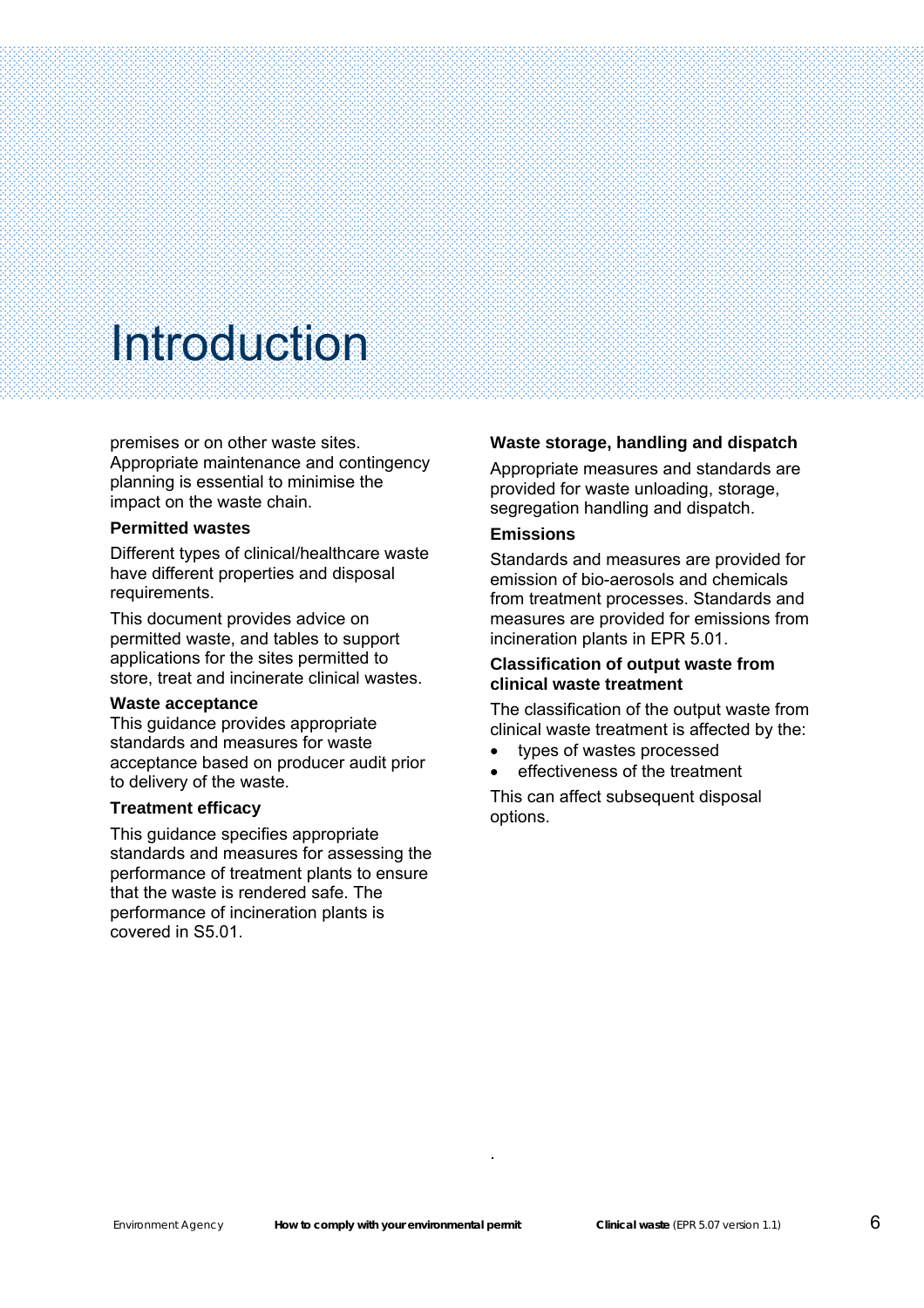Š

| Table 1 : How this document applies to your site.    |                                                  |                                                       |                         |                         |                      |              |
|------------------------------------------------------|--------------------------------------------------|-------------------------------------------------------|-------------------------|-------------------------|----------------------|--------------|
| Key:                                                 | $\checkmark$                                     | : Applies to this facility type                       | <b>Facility Type</b>    |                         |                      |              |
|                                                      | X                                                | : Does not apply to this facility type                |                         |                         |                      |              |
|                                                      |                                                  | <b>IPPC</b> : Applies only to IPPC sites of this type | Pet                     |                         | Treatment            | Incinerator  |
|                                                      | P                                                | : For use during the permit application process       |                         |                         |                      |              |
|                                                      | : Refer to Sector Guidance Note EPR 5.01<br>5.01 |                                                       | Crematoria              | Transfer statior        |                      |              |
|                                                      | <b>Document Section</b>                          |                                                       |                         |                         |                      |              |
|                                                      | 1: Managing your activities                      |                                                       |                         |                         |                      |              |
|                                                      | 1.1.                                             | General management                                    | $\checkmark$            | $\checkmark$            | $\checkmark$         | 5.01         |
|                                                      | 1.3                                              | Energy efficiency                                     | <b>IPPC</b>             | <b>IPPC</b>             | <b>IPPC</b>          | 5.01         |
|                                                      | 1.4                                              | Efficient use of raw materials and water              | <b>IPPC</b>             | <b>IPPC</b>             | <b>IPPC</b>          | 5.01         |
|                                                      | 1.5                                              | Avoidance, recovery and disposal of wastes            | <b>IPPC</b>             | <b>IPPC</b>             | <b>IPPC</b>          | 5.01         |
| 2: Operations                                        |                                                  |                                                       |                         |                         |                      |              |
|                                                      | 2.1                                              | <b>Permitted wastes</b>                               | P                       | P                       | P                    | P            |
|                                                      | 2.2                                              | Waste pre acceptance and waste acceptance             | <b>IPPC</b>             | <b>IPPC</b>             | $\checkmark$         | $\checkmark$ |
|                                                      | 2.3                                              | Validation of treatment                               | $\mathsf{X}$            | X                       | $\checkmark$         | $\mathsf{X}$ |
|                                                      | 3: Emissions and monitoring                      |                                                       |                         |                         |                      |              |
|                                                      | 3.1<br>Introduction                              |                                                       | $\checkmark$            | $\checkmark$            | $\checkmark$         | $\checkmark$ |
|                                                      | 3.2                                              | Waste storage, handling and dispatch                  | $\checkmark$            | $\checkmark$            | $\checkmark$         | $\checkmark$ |
|                                                      | 3.3                                              | <b>Emissions monitoring</b>                           | X                       | X                       | $\checkmark$         | 5.01         |
|                                                      | 4: Annexes                                       |                                                       |                         |                         |                      |              |
|                                                      |                                                  | Annex 1: Site commissioning validation                | $\mathsf{X}$            | $\overline{\mathsf{X}}$ | $\checkmark$         | $\mathsf{X}$ |
|                                                      | Annex 2: Routine efficacy monitoring             |                                                       |                         | $\mathsf{X}$            | $\blacktriangledown$ | $\mathsf{X}$ |
| Annex 3: Emissions monitoring and benchmarks         |                                                  |                                                       | $\overline{\mathsf{X}}$ | $\mathsf{\overline{X}}$ | $\blacktriangledown$ | $\mathsf{X}$ |
| Annex 4: The classification and coding of waste from |                                                  | $\boldsymbol{X}$                                      | $\mathsf{X}$            | $\checkmark$            | $\mathsf{X}$         |              |
|                                                      |                                                  | clinical waste treatment                              |                         |                         |                      |              |
|                                                      |                                                  | Annex 5: Section 2.1, Table 2.1 (permitted wastes)    | P                       | P                       | P                    | P            |
|                                                      |                                                  | Annex 6: An example of a waste audit                  | $\checkmark$            | $\checkmark$            | $\checkmark$         | $\checkmark$ |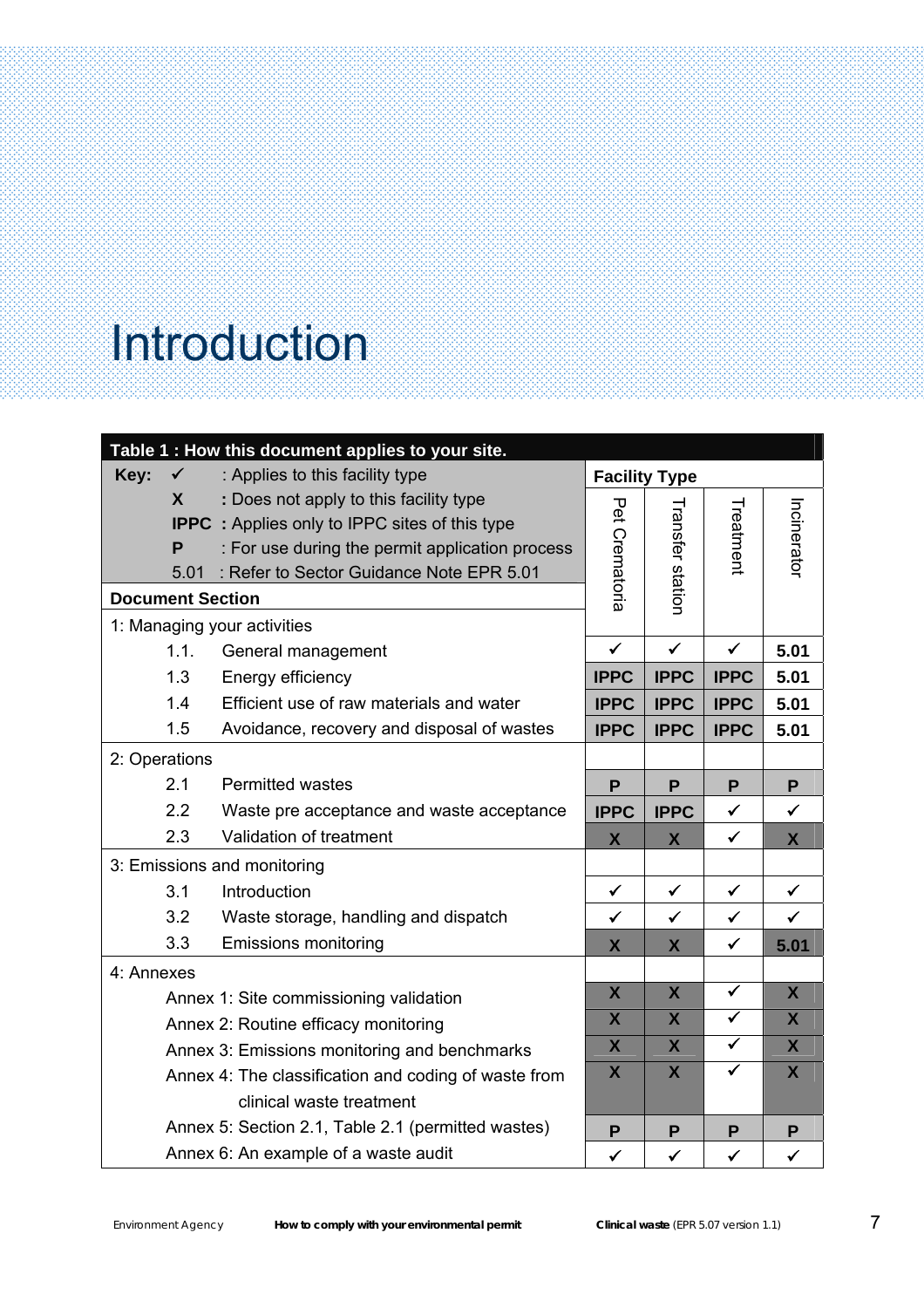# **1 Managing your activities**

- **1.1 General management**
- **1.3 Energy efficiency**
- **1.4 Efficient use of raw material and water**
- **1.5 Avoidance, recovery and disposal of wastes**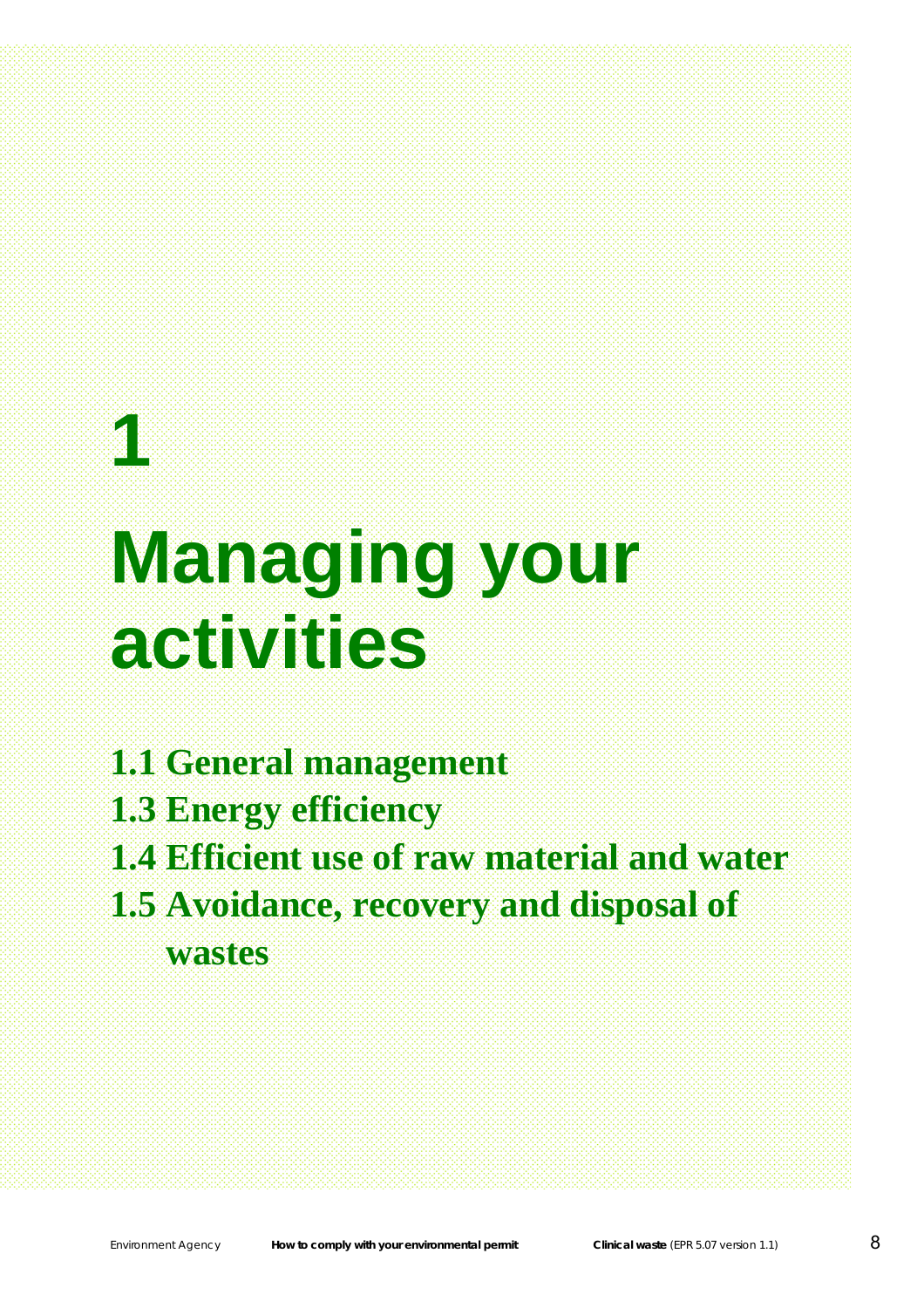#### <span id="page-10-0"></span>**1** Managing your activities

### General management

#### **1. Managing your activities**

#### **1.1 General management**

#### **Maintenance, Incidents and non-conformances**

Incinerator or treatment plant malfunction or maintenance shutdown can cause problems at the disposal facility and disruption at transfer stations or producer premises. This can lead to permit conditions being breached.

#### **Appropriate measures (General)**

1. You must have and implement, a contingency plan that:

- ensures compliance is maintained with all your permit conditions and operating procedures during maintenance/shutdown at your site or elsewhere;
- ensures that permitted storage limits are not exceeded and appropriate measures for waste storage and handling continue to be applied; and
- includes ceasing the acceptance of waste unless a clearly defined method of recovery or disposal has been determined **and** sufficient permitted storage capacity is available.
- 2. You must have procedures in place to ensure that you are aware in advance of planned shutdowns at disposal facilities where you send waste.
- 3. You should make your customers aware of your contingency plan, and of the circumstances in which you would cease accepting waste from them.
- 4. Consider whether the other sites or companies you rely on in your contingency plan are able to take the waste at short notice, and are authorised to do so in the quantities and types likely to be required, in addition to any existing activities they may currently be undertaking. We do not expect you to contract for 'contingency capacity'.
- 5. Do not discount disposal options on the basis of additional cost or geographical distance, if this may result in permitted storage limits being exceeded or storage procedures being compromised.
- 6. Do not include unauthorised capacity in your contingency plan. If your contingency plan includes the use of temporary storage of additional waste on your site, then you must ensure that your site is authorised for this storage and the appropriate infrastructure is in place.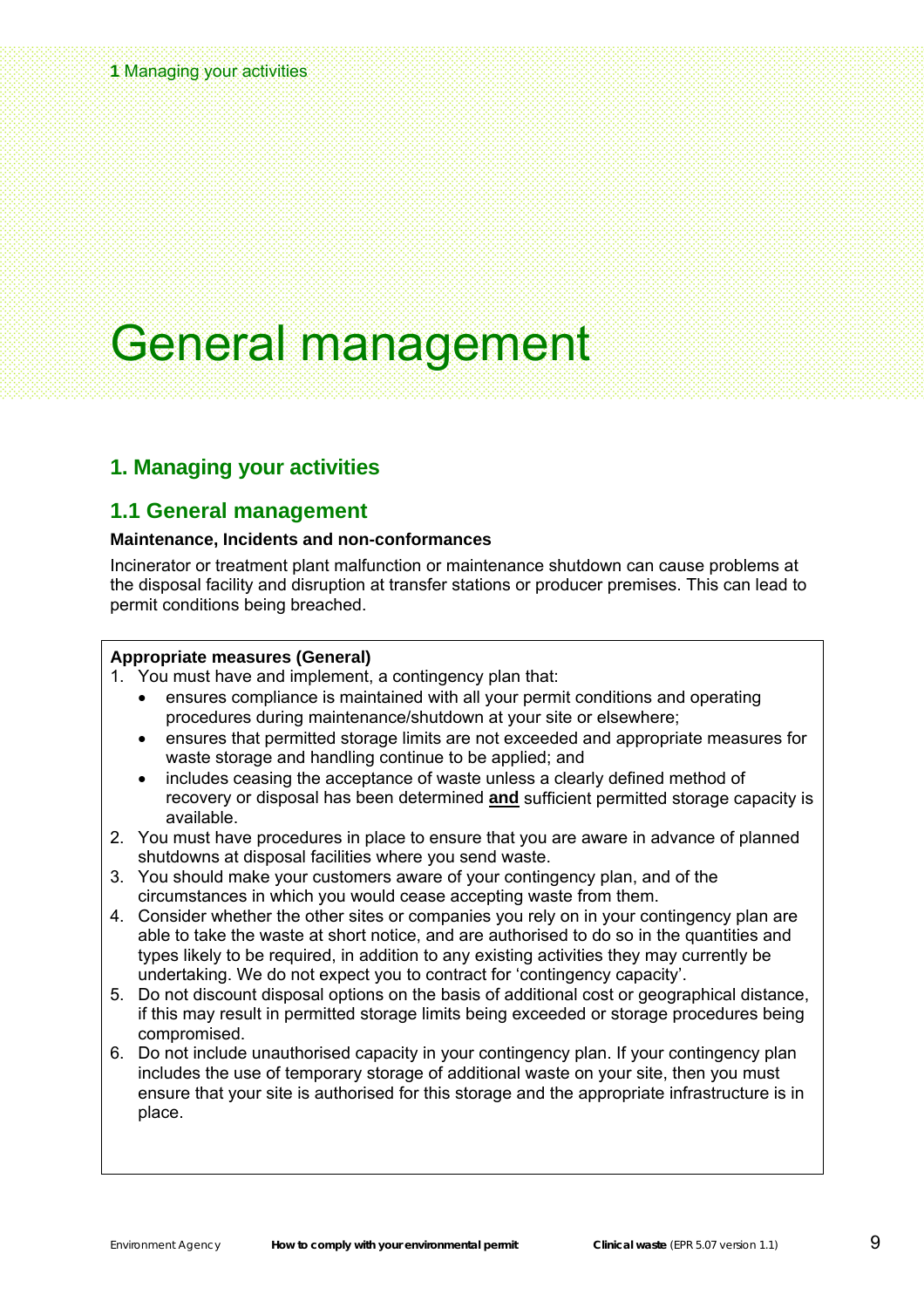### General management

#### **Appropriate measures (Treatment and Incineration only)**

- 7. Your management procedures and contingency plan must:
	- identify known or predictable malfunctions associated with your technology and the procedures, spare parts, tools and expertise required to deal with them;
	- include a record of spare parts held, or setting out where they can be obtained from, with an assessment of how long they would take to obtain;
	- have a defined procedure for identifying, reviewing and prioritising items of plant for which a preventative regime is appropriate;
	- include all equipment or plant whose failure could directly or indirectly lead to an impact on the environment or human health and 'non productive' items such as tanks, pipework, retaining walls, bunds, reusable waste containers (for example wheeled carts), ducts, filters and security systems;
	- ensure the necessary spare parts, tools, and competent staff are available prior to commencing maintenance;
	- implement appropriate disinfection procedures for maintenance of equipment (or parts of equipment) contaminated with untreated clinical waste. The use of personal protective equipment (PPE), although essential to protect workers from exposure, should not form the primary control.

Your management system must include an auditing of performance against the above and reporting of the audit results to the site manager.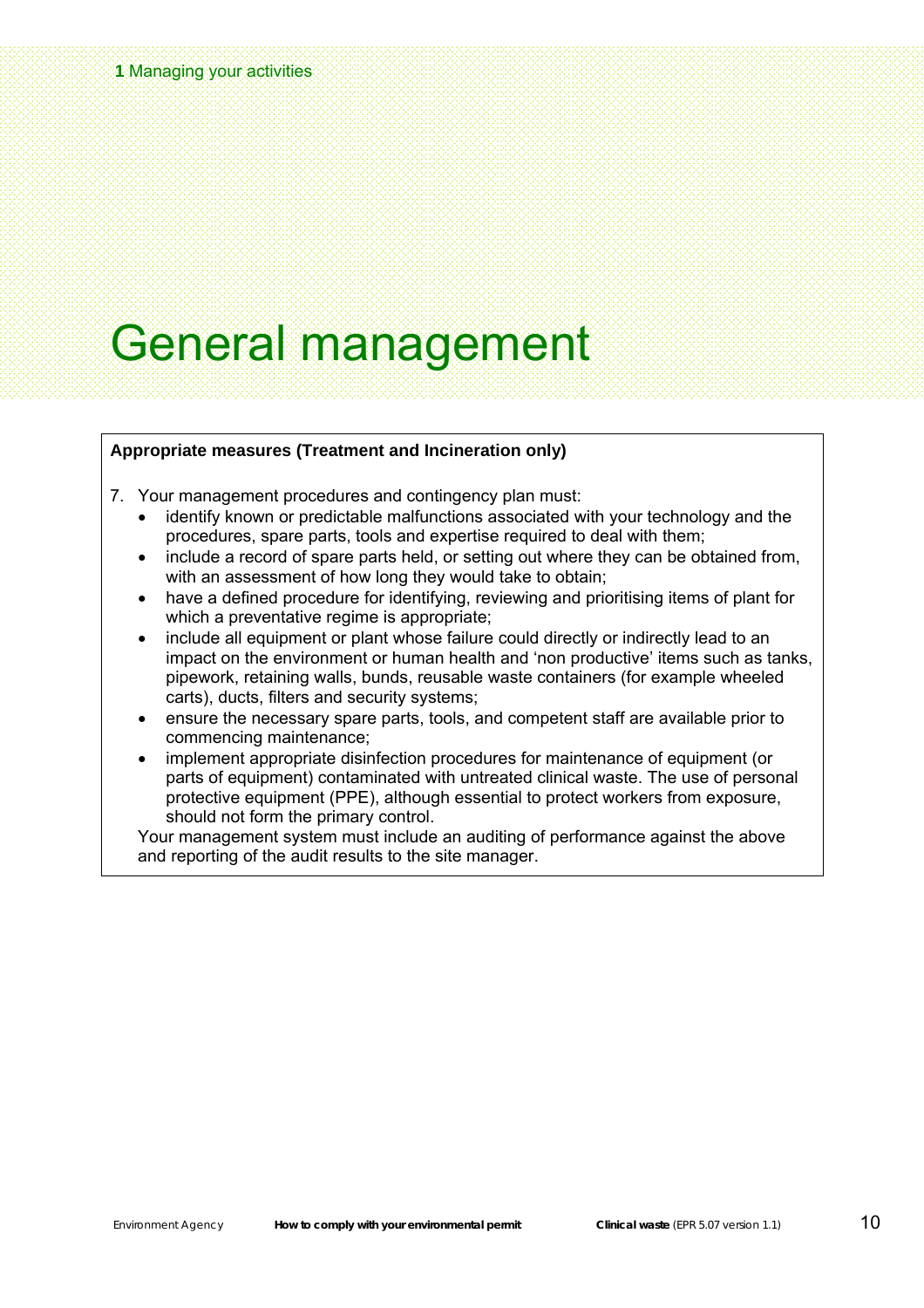### Energy efficiency Efficient use of raw materials and water

#### **Requirements for IPPC Directive Activities**

Note that the following sections (1.3, 1.4 and 1.5) are a legal requirement for activities covered by the IPPC Directive. However taking these actions would be an indicator of good practice.

For incineration installations the same principles must be applied in conjunction with *'How to comply with your environmental permit Additional guidance for: The Incineration of Waste (EPR 5.01)'*

#### **1.3 Energy efficiency**

#### **Appropriate measures**

1. For thermal disinfection (D9) treatment processes:

- when processing waste that is not infectious (that is, does not possess the hazardous property H9 infectious) the energy required to disinfect will be considered during permit determination (see also section 2.1 of this document);
- your application for the treatment of such waste must be supported by a detailed justification that demonstrated that this criteria is met.
- 2. For chemical disinfection (D9) treatment processes the same principles apply, however the overall energy usage may be less.

#### **1.4 Efficient use of raw materials and water**

When you are selecting a treatment technology evaluate the available options for efficient use of raw materials.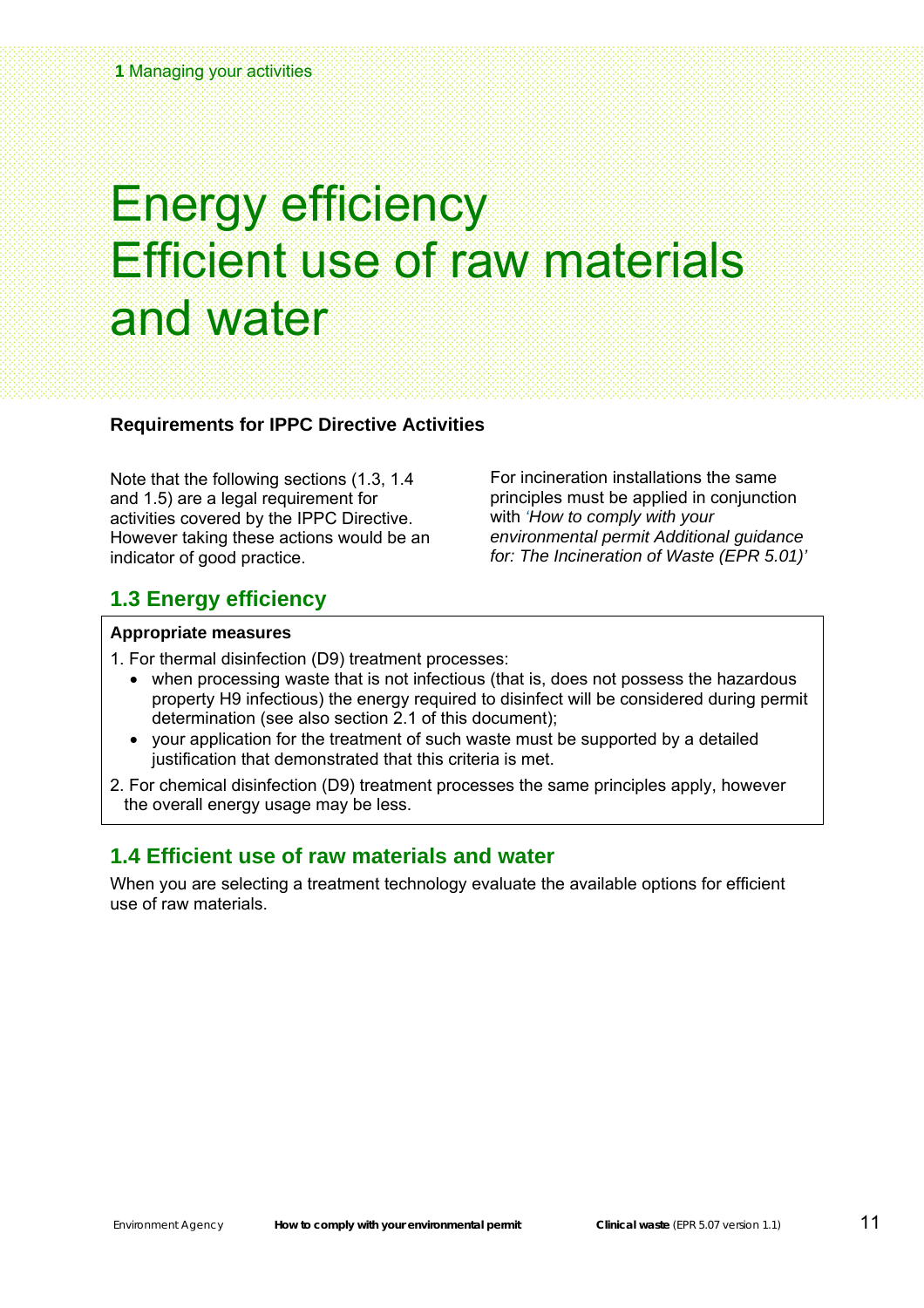### <span id="page-13-0"></span>Avoidance, recovery and disposal of waste

#### **Appropriate measures**

- 1. For chemical disinfection (D9) treatment, consider:
	- disinfectants that might have a lower environmental impact (for example hazardous properties, bioaccumulation, degradability, emissions, etc.).
	- minimising or reducing the quantity of, or neutralising, the residual active disinfectant in the outputs from the treatment process.
	- the potential for components of the waste, for example organic matter, to inhibit or react with the chemical disinfectant.
	- that processing of waste that is not infectious (that is, it does not possess the hazardous property H9 infectious) may be inconsistent with this condition. Your application for the treatment of such waste needs to be supported by a detailed justification that demonstrated that this criteria is met.
- 2. For thermal disinfection (D9) treatment processes, ensure that the overall raw material usage is minimised, for example by exploring re-use of water over several autoclave cycles.

#### **1.5 Avoidance, recovery and disposal of wastes**

When you are selecting a treatment technology evaluate the available options for the recovery of the treated waste.

#### **Appropriate measures**

- 1. In your permit application or permit reviews, include either:
	- detailed proposals, and an implementation schedule, for the recovery of treated clinical waste from D9 operations; or
	- an explanation of why recovery is technically and economically impossible.
- 2. Where you provide or advise producers on clinical waste packaging, in your new application or review consider:
	- reducing the quantity of packaging accompanying the waste, for example making sure that containers are being used efficiently;
	- selecting packaging that is either reusable or suitable for recycling.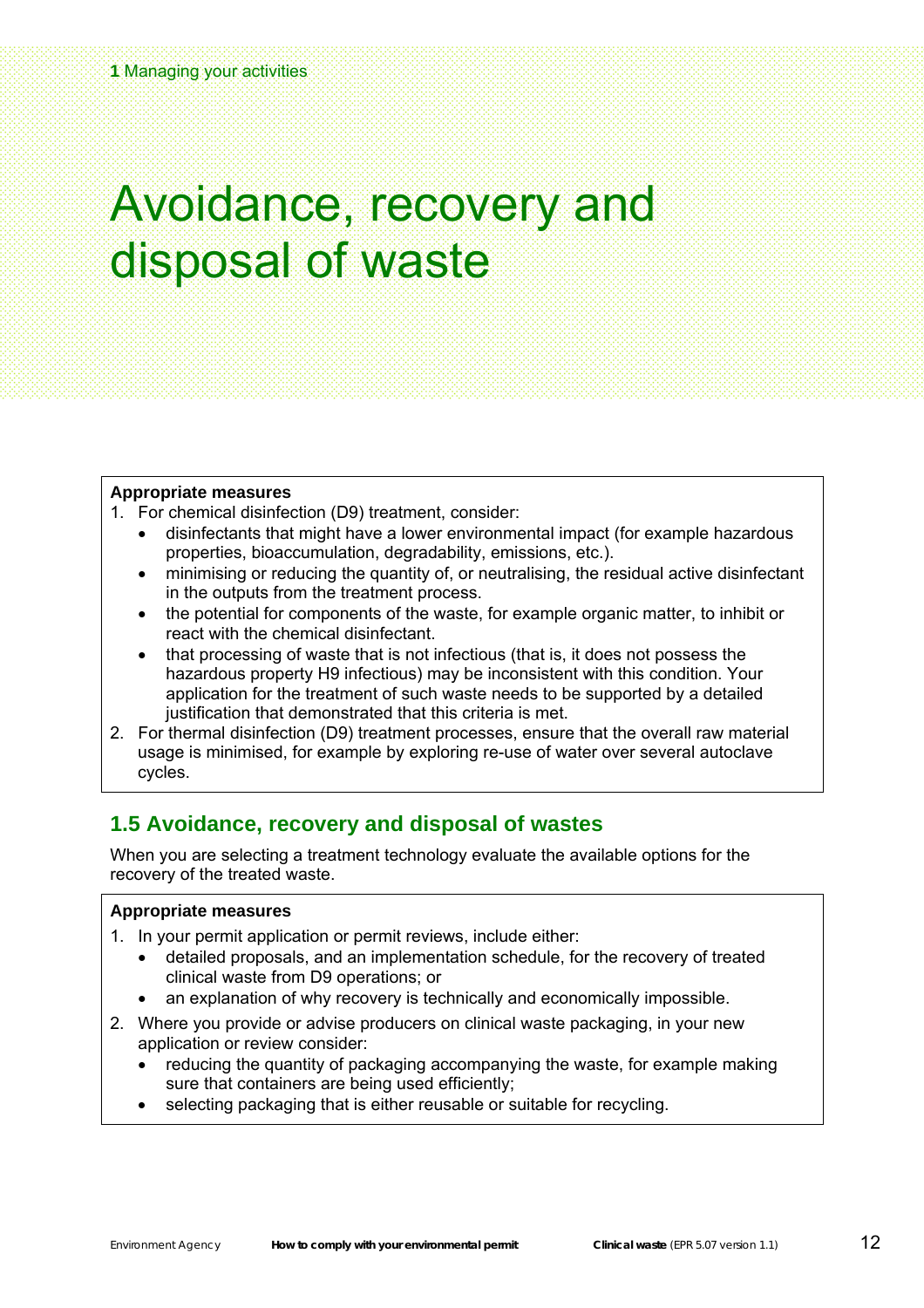## **2 Operations 2.1 Permitted wastes**

**2.2 Waste acceptance 2.3 Validation of treatment** 

**2** Chapter title

Section title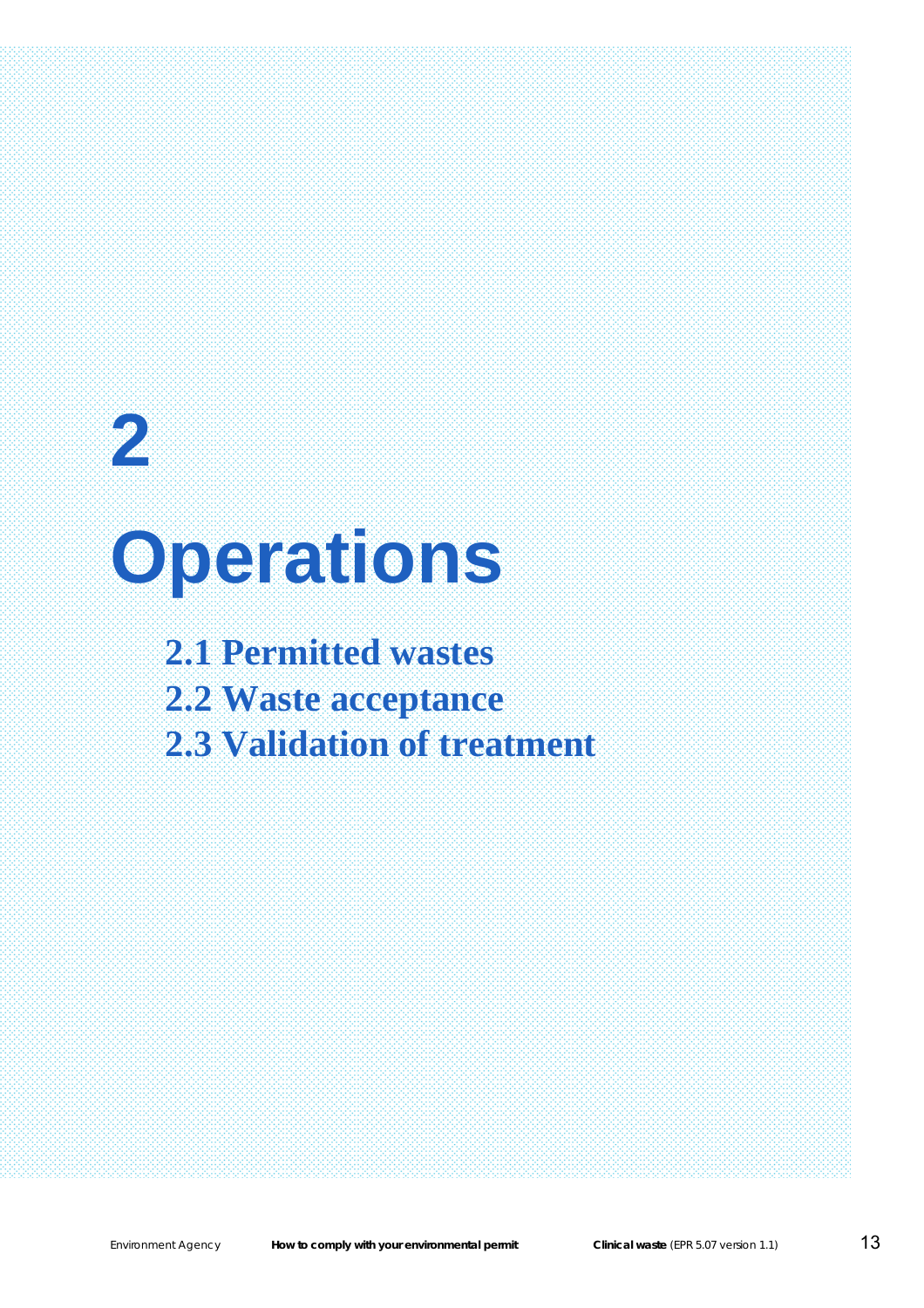#### <span id="page-15-0"></span>**2. Operations**

#### **2.1 Permitted wastes**

#### **Introduction**

This section considers the permitted wastes for clinical waste management activities.

Clinical waste segregation separates wastes that require incineration, from those that can be treated and those that can be landfilled. Your permitted wastes, although based on the List of Waste codes, must (in addition) include specific descriptive limitations to clarify which

individual subtypes of clinical waste are included or excluded**.**

This information is presented here both as explanatory text and in Table 2.1 (sub tables 2.1a to 2.1c). This table is referred to in the permit application form and is explained in this section.

#### **Permitted wastes for treatment:**

#### **Wastes suitable for alternative treatment (disinfection)**

The purpose of alternative treatment (disinfection) is to disinfect infectious waste and render it safe.

If the waste is not infectious, or if it possesses other chemical, pharmaceutical or anatomical characteristics alternative treatment may not be suitable. The reasons for treating such waste need to be fully justified.

Table 2.1 (sub-table 2.1a) is an example of a permitted wastes table for an alternative treatment process. It includes

.

the codes for wastes that are clinical waste due to their infectious properties, and therefore require disinfection.

A qualifying footnote excludes types and sub-types of clinical waste that have characteristics requiring additional justification. These are not normally considered suitable for alternative treatment (disinfection)

New environmental permits will normally include this information within Schedule 3 of the permit.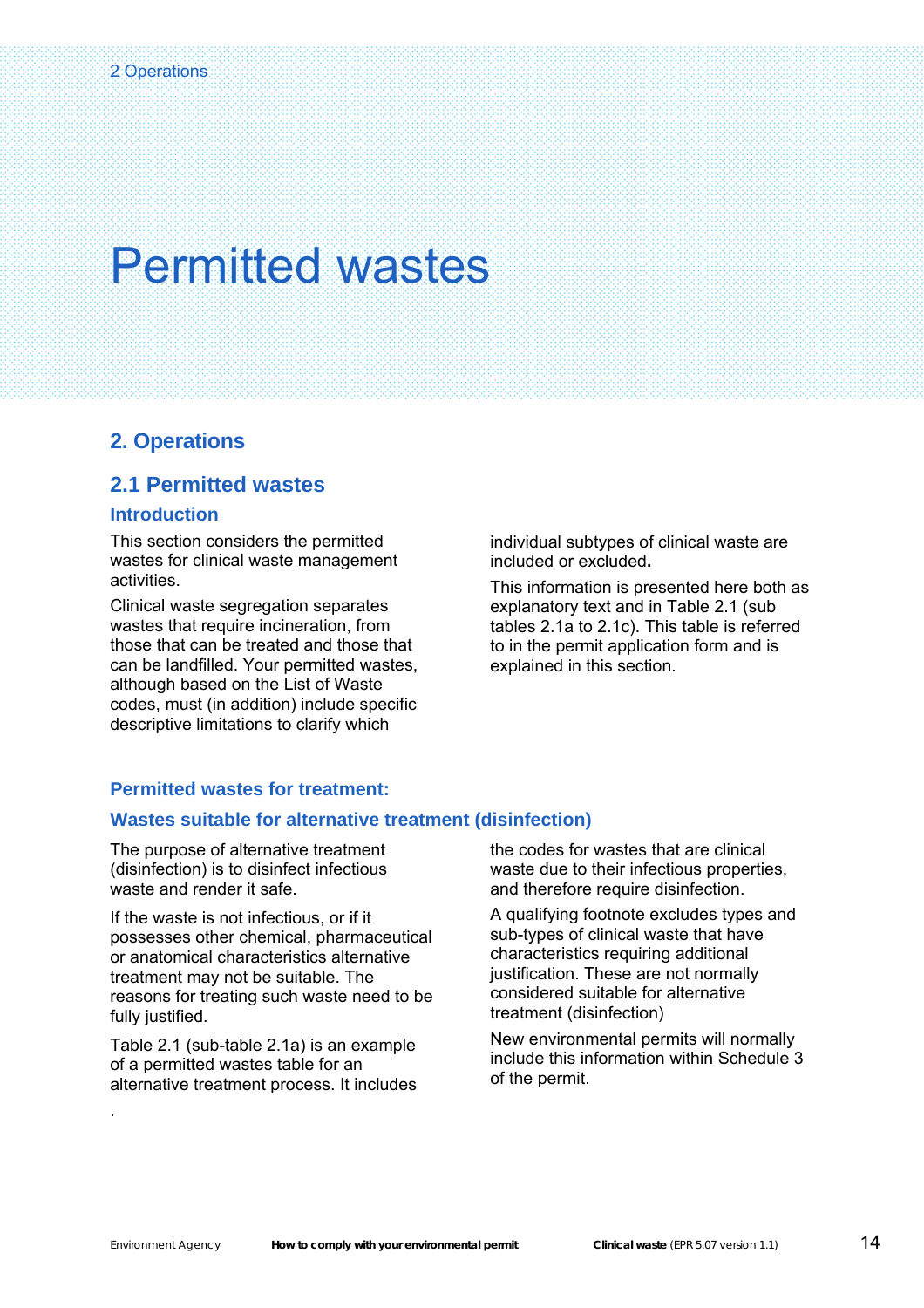|                                                                                                                                                                                                                                                                                                                                                                                                                                                                                                                                                                                                                                                                                                                                                                                                                                                                                                                                                                                              | Table 2.1a Waste types permitted for treatment (permitted activity D9)                                                                                                                                                                                                                                                                                  |
|----------------------------------------------------------------------------------------------------------------------------------------------------------------------------------------------------------------------------------------------------------------------------------------------------------------------------------------------------------------------------------------------------------------------------------------------------------------------------------------------------------------------------------------------------------------------------------------------------------------------------------------------------------------------------------------------------------------------------------------------------------------------------------------------------------------------------------------------------------------------------------------------------------------------------------------------------------------------------------------------|---------------------------------------------------------------------------------------------------------------------------------------------------------------------------------------------------------------------------------------------------------------------------------------------------------------------------------------------------------|
| Waste<br>Code                                                                                                                                                                                                                                                                                                                                                                                                                                                                                                                                                                                                                                                                                                                                                                                                                                                                                                                                                                                | <b>Description</b>                                                                                                                                                                                                                                                                                                                                      |
| 18                                                                                                                                                                                                                                                                                                                                                                                                                                                                                                                                                                                                                                                                                                                                                                                                                                                                                                                                                                                           | WASTES FROM HUMAN OR ANIMAL HEALTH CARE AND/OR RELATED RESEARCH (EXCEPT<br>KITCHEN AND RESTAURANT WASTES NOT ARISING FROM IMMEDIATE HEALTH CARE)                                                                                                                                                                                                        |
| 18 01                                                                                                                                                                                                                                                                                                                                                                                                                                                                                                                                                                                                                                                                                                                                                                                                                                                                                                                                                                                        | wastes from natal care, diagnosis, treatment or prevention of disease in humans                                                                                                                                                                                                                                                                         |
| 18 01 03*1                                                                                                                                                                                                                                                                                                                                                                                                                                                                                                                                                                                                                                                                                                                                                                                                                                                                                                                                                                                   | wastes whose collection and disposal is subject to special requirements in order to<br>prevent infection.                                                                                                                                                                                                                                               |
| 18 02                                                                                                                                                                                                                                                                                                                                                                                                                                                                                                                                                                                                                                                                                                                                                                                                                                                                                                                                                                                        | wastes from research, diagnosis, treatment or prevention of disease involving animals                                                                                                                                                                                                                                                                   |
| 18 02 02*1                                                                                                                                                                                                                                                                                                                                                                                                                                                                                                                                                                                                                                                                                                                                                                                                                                                                                                                                                                                   | wastes whose collection and disposal is subject to special requirements in order to<br>prevent infection.                                                                                                                                                                                                                                               |
| 20                                                                                                                                                                                                                                                                                                                                                                                                                                                                                                                                                                                                                                                                                                                                                                                                                                                                                                                                                                                           | MUNICIPAL WASTES (HOUSEHOLD WASTE AND SIMILAR COMMERCIAL, INDUSTRIAL AND<br>INSTITUTIONAL WASTES) INCLUDING SEPARATELY COLLECTED FRACTIONS                                                                                                                                                                                                              |
| 20 01                                                                                                                                                                                                                                                                                                                                                                                                                                                                                                                                                                                                                                                                                                                                                                                                                                                                                                                                                                                        | separately collected fractions (except 15 01)                                                                                                                                                                                                                                                                                                           |
| 20 01 991                                                                                                                                                                                                                                                                                                                                                                                                                                                                                                                                                                                                                                                                                                                                                                                                                                                                                                                                                                                    | other fractions not otherwise specified (comprising only of separately collected fractions<br>of municipal clinical waste (not arising from healthcare and/or related research i.e., not<br>including waste from natal care, diagnosis, treatment or prevention of disease) which is<br>subject to special requirements in order to prevent infection). |
| <sup>1</sup> In addition, the following wastes are specifically excluded from waste treatment activities:<br>(i) : Any waste containing waste medicines and chemicals, waste contaminated with cytotoxic<br>and cytostatic medicines, anatomical waste (identifiable human or animal tissue arising from<br>healthcare), or dental amalgam;<br>(ii) : <b>Sharps boxes</b> containing any of the excluded wastes from (i) and (iii) or sharps that are<br>contaminated with pharmaceuticals in any quantity (including syringes that are fully discharged,<br>partially discharged or undischarged).<br>(iii): Biohazard waste: Any waste known or likely to contain ACDP Hazard Group 4 biological<br>agents; any waste from a containment level 3 laboratory: and all microbiological cultures from any<br>source, and, any potentially infected waste from pathology departments and other clinical or<br>research laboratories (Unless autoclaved before leaving the site of production). |                                                                                                                                                                                                                                                                                                                                                         |

Note: the 20 01 99 code is provided in Table 2.1a above for separately collected fractions of clinical waste that do not arise from healthcare activities. Examples include:

- non-medical procedures in the hair and beauty sector;
- substance abuse;
- non-healthcare related incident clean up (for example crime scenes).
- cosmetic body piercing and body art;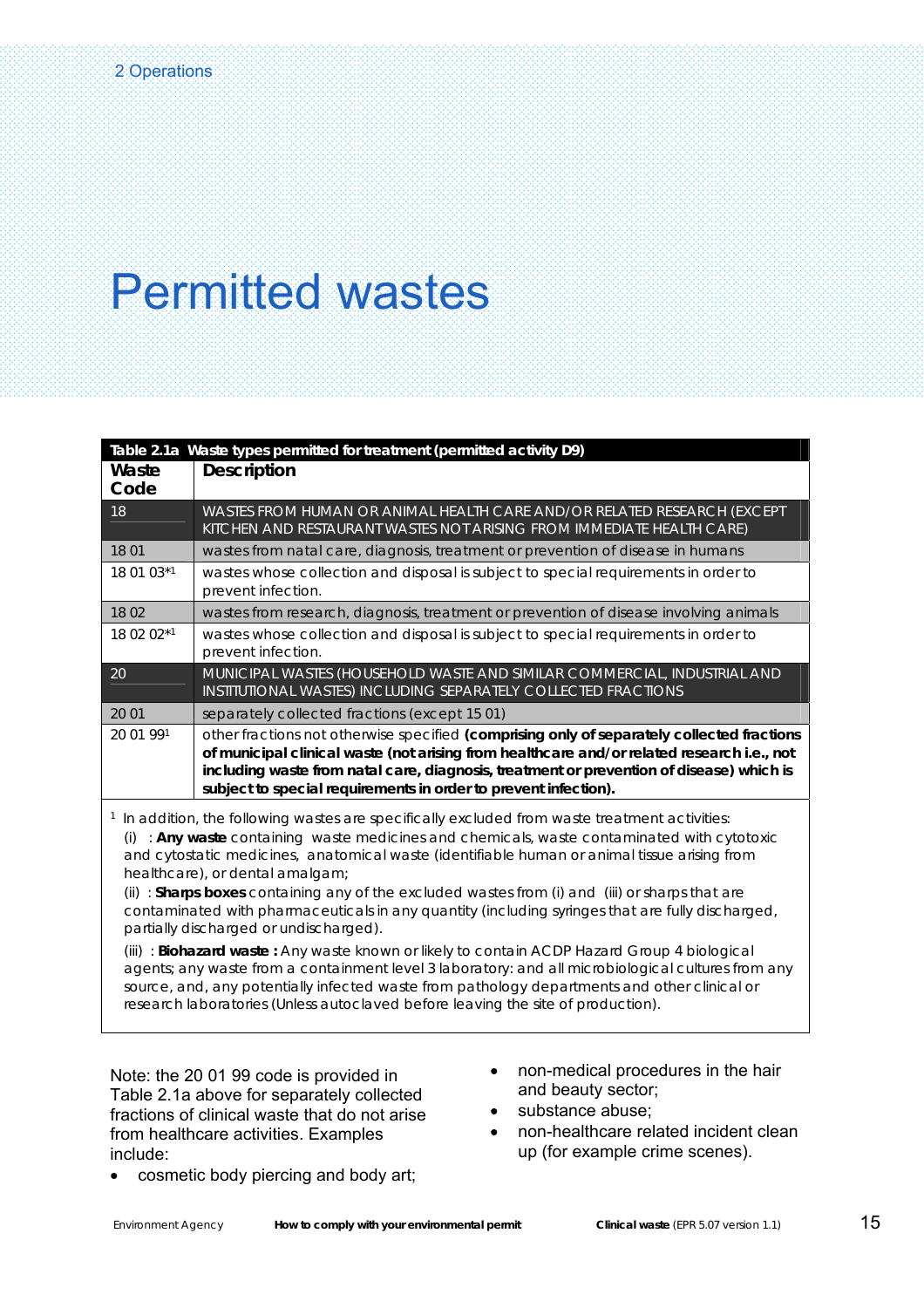Wastes arising from healthcare in the community, for example from selfadministering diabetics are classified in Chapter 18 of the list of wastes.

#### **Wastes unsuitable for alternative treatment**

Footnote 1 of Table 2.1a identifies those wastes that are normally excluded from alternative treatments for the following reasons. The waste:

- is not infectious, rendering disinfection questionable as a treatment process;
- contains chemicals, pharmaceuticals, dental amalgam or anatomical waste that the process may not be able to treat;
- contains human tissue or microbial cultures that require additional measures or create conflict with legislation, advice or guidance provided by other public bodies.

Treatment may also be potentially inconsistent with the requirements of the IPPC Directive.

Where the treatment process dilutes, rather than treats a component of the waste, this may adversely affect the classification of the treated waste.

We recognise that treatment technologies may exist or be developed that are technically capable of treating one or more of these wastes. If you believe that your process can, or you wish to treat these wastes, we will ask you for additional information (a justification) to demonstrate that your process is suitable.

#### **Waste containing or contaminated with pharmaceuticals or other chemicals**

.

The Safe Management of Healthcare Waste indicates that to render clinical waste safe *'all pharmaceutically active substances present in the waste, both hazardous and non-hazardous, should be destroyed during disposal at a suitably authorised facility'.* 

A justification is required for the treatment of waste contaminated with or containing any residual pharmaceuticals or

hazardous chemicals. This must demonstrate that the process is able to effectively treat the range of chemicals or pharmaceuticals that may be present, rather than dilute them with other waste.

Typical examples of such wastes are:

- cytotoxic and cytostatic contaminated sharps:
- other pharmaceutically contaminated sharps (even if fully discharged);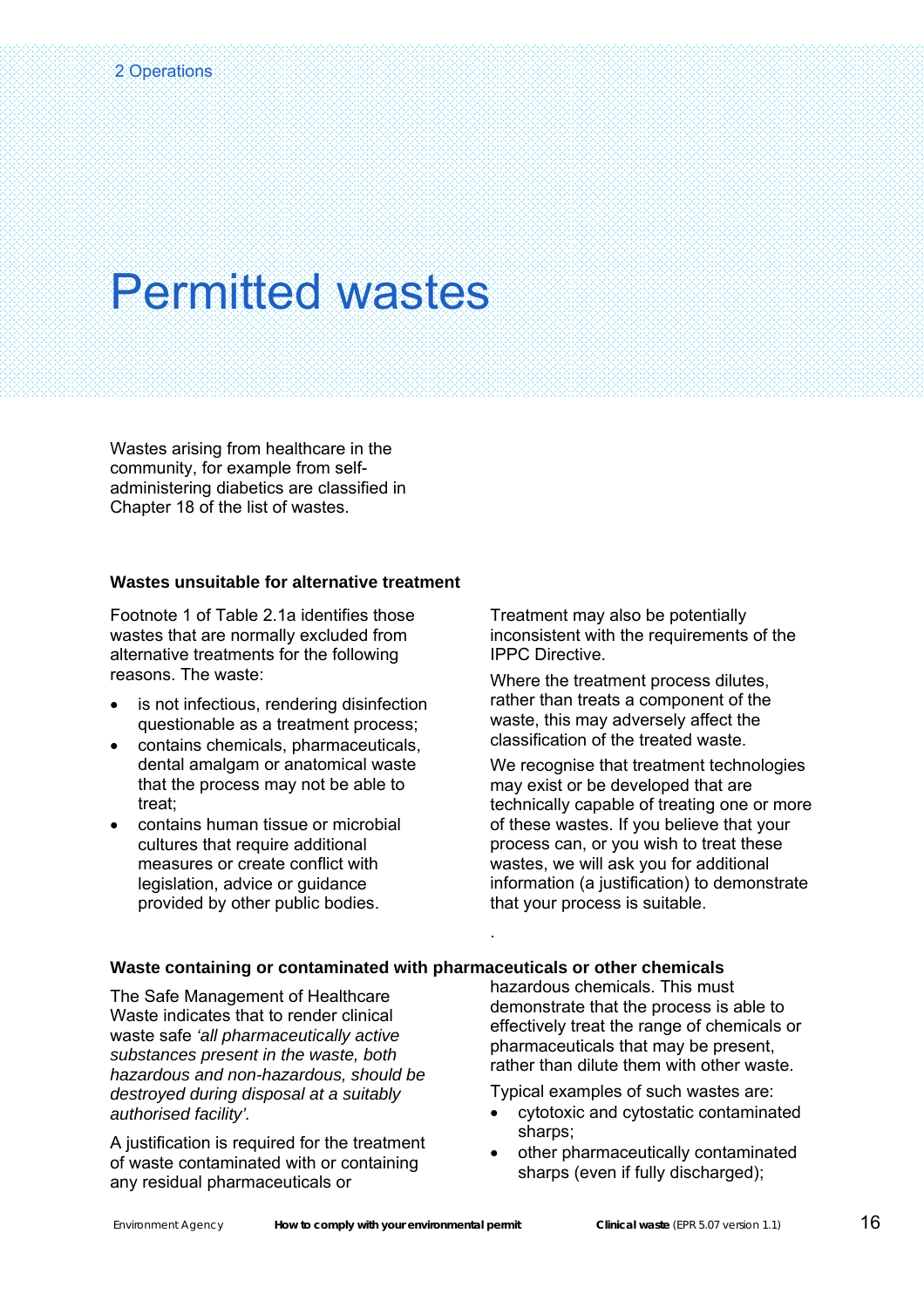- IV bags and other medicines;
- clinical waste packages containing chemically contaminated bottles (hand gel containers, auto-analyser cartridges, photochemical containers,

diagnostic kits and reagents, and so on); and

• chemically preserved anatomical specimens.

#### **Explanatory notes**

 **Medicines:** Medicines can be divided into four broad groups:

- Cytotoxic and cytostatic medicines (medicines that possess one or more of the hazardous properties Toxic, Carcinogenic, Mutagenic or Toxic for Reproduction);
- Medicines that possess other hazardous properties (for example flammable, irritant, harmful and ecotoxic);
- Medicines that possess no hazardous properties but are pharmaceutically active and may interact with biological systems at low doses.
- Medicines that have no hazardous properties and contain no pharmaceutically active agents (for example sterile water, saline, glucose, and so on).

**Fully Discharged Syringes**: We no longer regulate or permit on the basis of 'fully discharged syringes'. We do not distinguish these from other medicinally contaminated sharps for the following reasons:

- Our producer audits have identified that producers rarely produce and segregate this waste in practice.
- Such permit conditions may encourage producers to engage in secondary handling of syringes potentially leading to a discharge of pharmaceuticals to foul sewer or an increased risk of needlestick injuries.
- The permit conditions reliant on 'fully discharged' were very difficult to enforce.
- The presence of even small quantities of a dangerous substance can affect the classification of the treated waste if they are diluted rather than genuinely treated.
- The number of syringes is as relevant as the amount of residue in an individual syringe. One syringe containing 10 ml is the same as ten syringes containing 1ml.

**The Classification of Medicinally Contaminated Syringes** 

Medicinally contaminated syringes consist of both a needle and a syringe body.

• The syringe body is a pharmaceutical waste (for example 18 01 09), and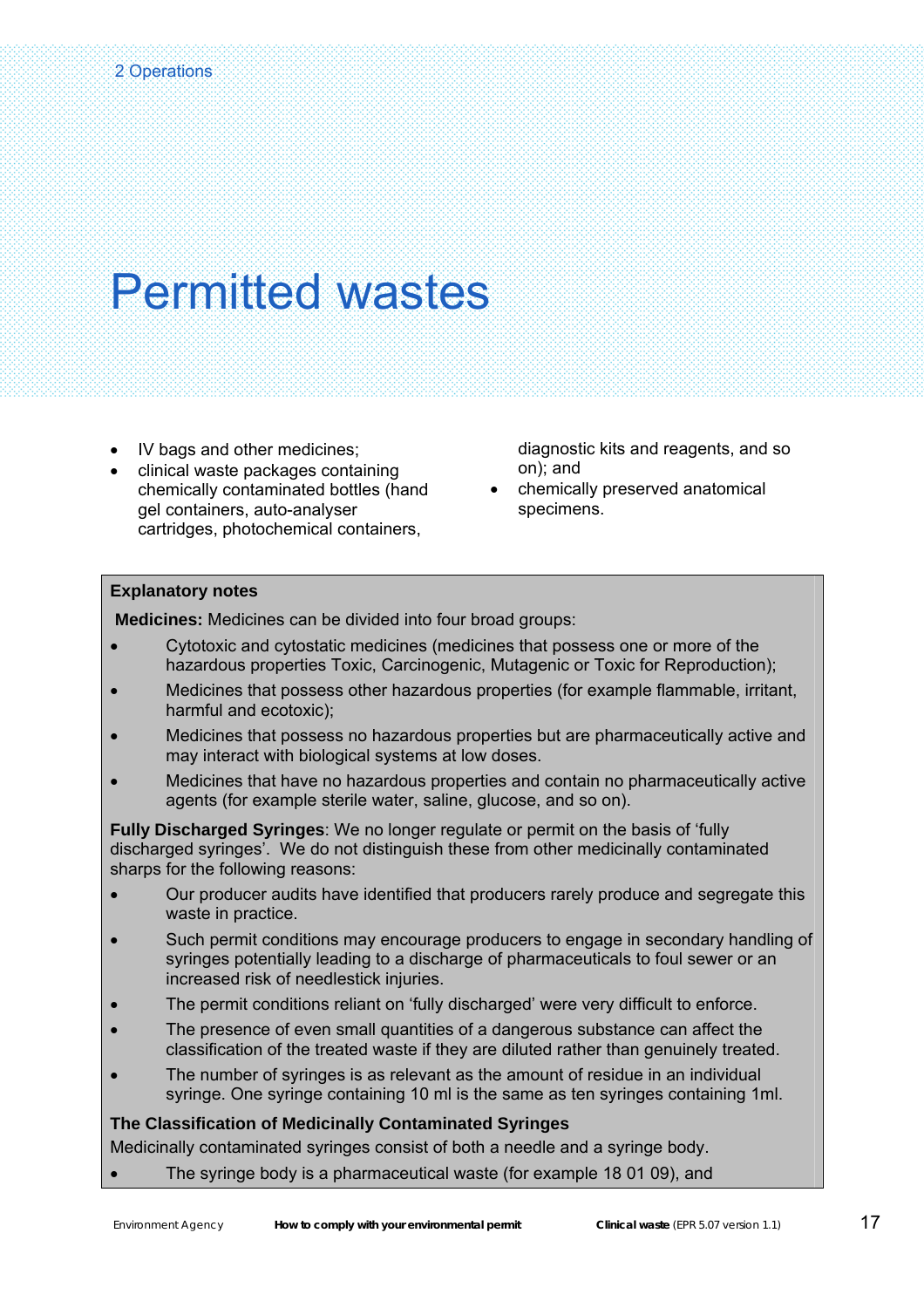The needle is a sharp (for example  $18\ 01\ 03^*$ ) (Note: many medicines are manufactured as pre-filled syringes that are themselves, part of the medicinal product.) Used medicinally contaminated syringes must therefore be dual coded.

#### **Biohazardous Waste**

Certain biohazardous wastes represent a greater risk, require a higher level of treatment, or are subject to additional transport or health and safety controls.

Wastes containing Class 3 and 4 GMM (genetically modified microorganism) cultures or contaminated material, and wastes containing most HG3 (hazard group) and HG4 pathogen cultures or positive specimens are classified as category A for transport. They must be inactivated on the site of production to

meet the requirements of health and safety legislation. Wastes consisting of Class 2 GMMs or many HG2 pathogen cultures or positive specimens (category B for transport) are recommended for inactivation on the site of production.

Such wastes should not routinely leave the premises of production in untreated form. They must only arrive at an alternative treatment facility as a 'one off' where treatment at the site of production has temporarily broken down.

#### **Appropriate measures (treatment of biohazardous waste)**

- 1. Your process must not shred/macerate untreated wastes prior to the disinfection step.
- 2. The process must demonstrate a higher level of treatment (STAATT level IV criteria).
- 3. You must have waste acceptance and pre-acceptance procedures in place to ensure that this waste is only accepted in exceptional circumstances, for example as a 'one off', where on site treatment has malfunctioned.
- 4. You must submit a justification to demonstrate that you have addressed these issues and have the appropriate procedures in place.

#### **Anatomical waste (Human and Animal)**

The disposal options for anatomical waste are currently restricted to incineration for ethical reasons. It is not considered

appropriate or acceptable to shred and treat anatomical waste.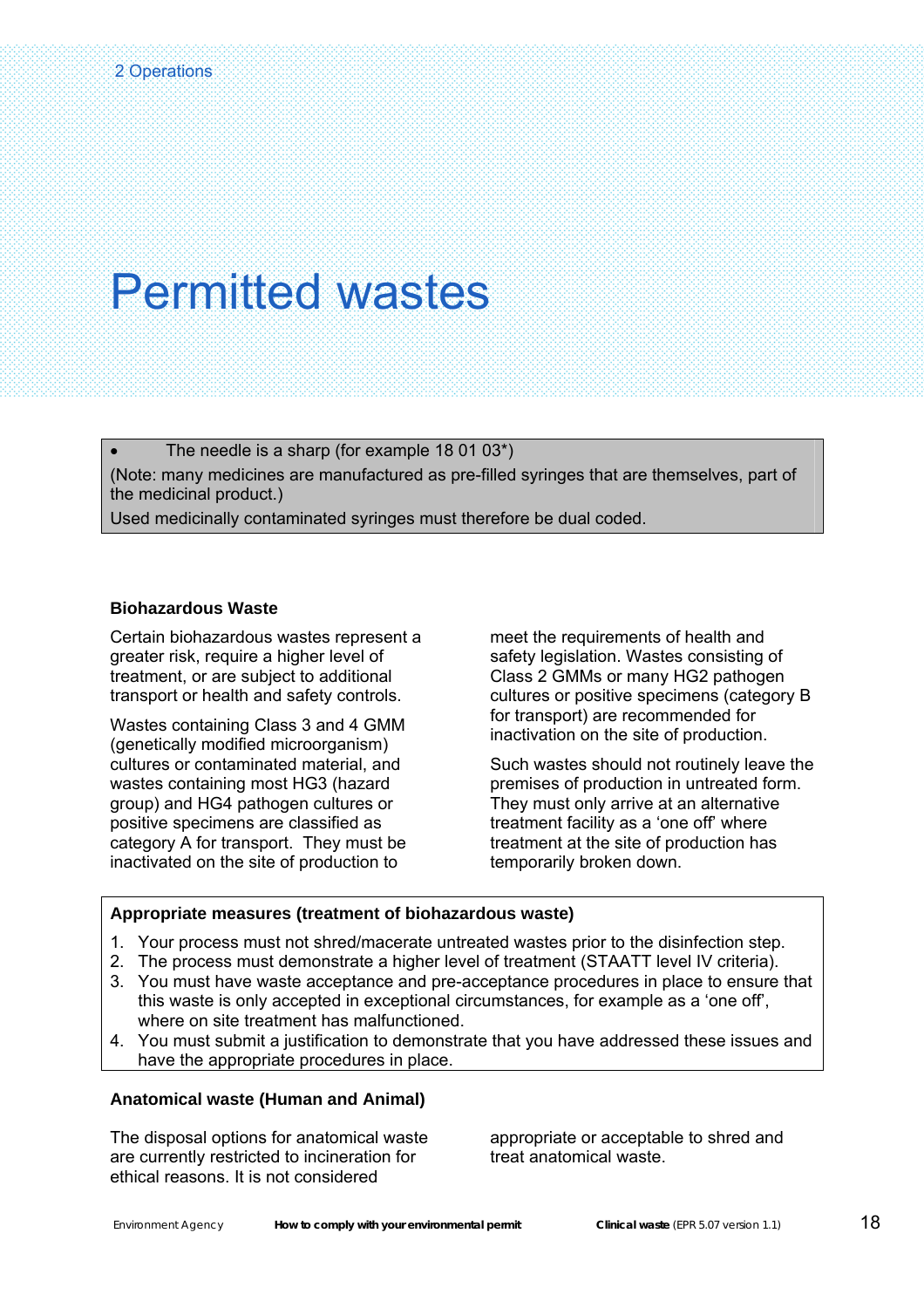Novel technologies like alkaline hydrolysis that dissolve, and therefore utterly destroy, the tissue leaving a 'bone shadow' equivalent to crematoria or incinerator ash may be applicable for such wastes.

Anatomical waste is often preserved in hazardous chemicals (for example **Non-infectious waste**

If the waste does not possess the hazardous property H9 Infectious, why would you wish to subject it to a disinfection process designed to reduce infectivity? Processing of such waste may also compromise the treatment of infectious waste or present other risks. Permits should not be issued for treatment of such wastes unless you can provide justification. The justification shall consider:

- non-infectious wastes may have a higher moisture content or organic content that can present an additional challenge for the thermal and chemical treatment processes; Validation protocols shall address this.
- the mixing of hazardous waste with non-hazardous waste is contrary to the principles of the Hazardous Waste Directive. The mixing of clinical (infectious) waste with non-infectious waste during the treatment process may not be appropriate;
- is the waste being incorrectly described as non-infectious (for example clinical waste classified as 18 01 04)?

formaldehyde or industrial methylated spirits). The Human Tissue Act and guidance from the Human Tissue Authority must also be considered.

- disinfection of non-infectious waste is not necessary to meet the pretreatment requirements for nonhazardous hygiene/offensive waste destined for landfill;
- for IPPC Directive activities, the justification must also address energy efficiency, the efficient use of raw materials and the avoidance, recovery, pre-treatment requirements for landfill and disposal of wastes produced. This is also good practice for non-IPPC Directive activities.

As an example, we may permit facilities where non-infectious waste is treated separately from infectious waste, and the disinfection step is essential to recycle or recover the non-infectious waste to divert it from landfill. We would also consider whether the waste can be recovered either more efficiently by other means, or without disinfection.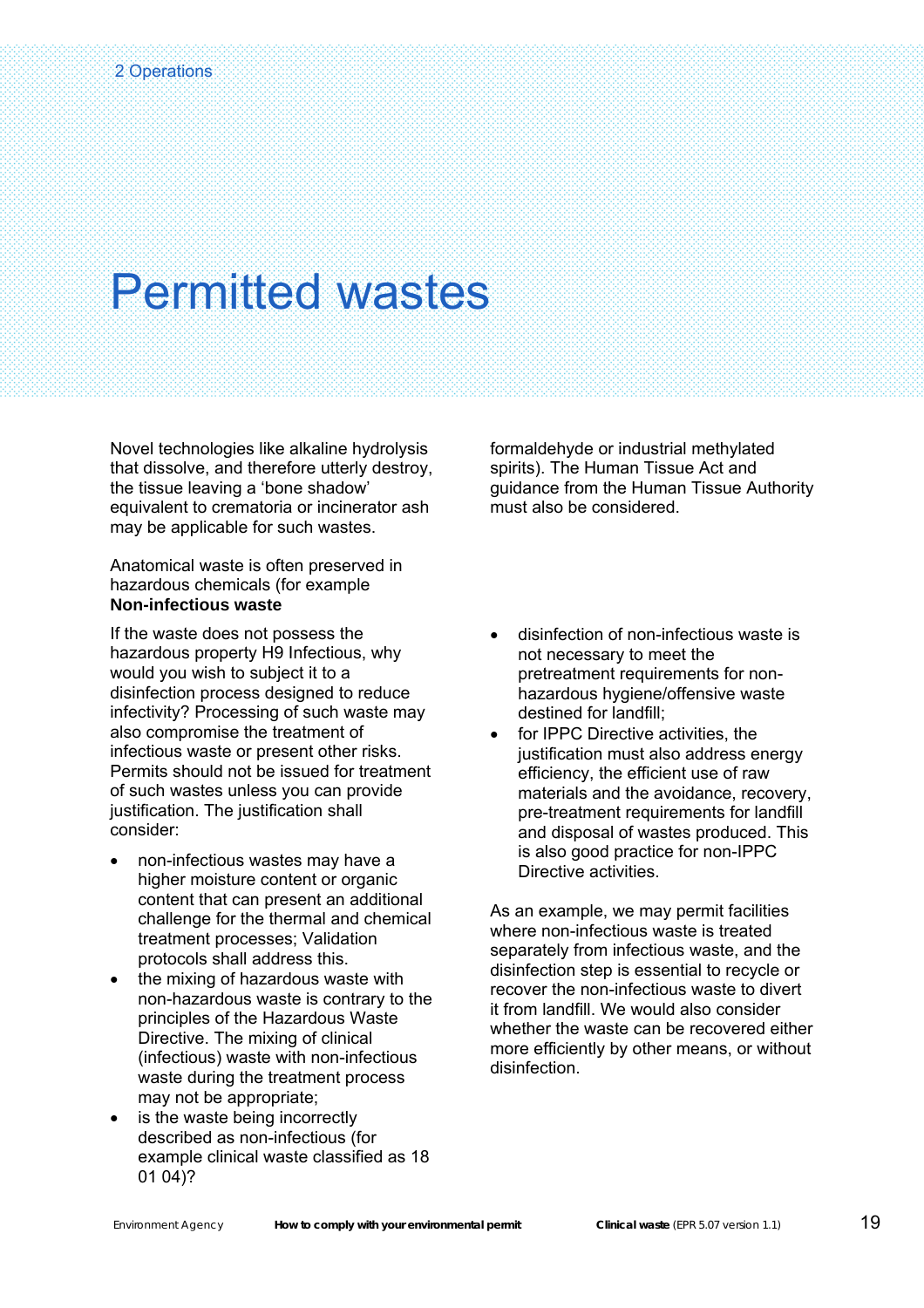#### **Permits and justifications for permitted wastes**

For wastes 'unsuitable' for alternative treatments a justification is required to satisfy us that in the particular case, this is an acceptable treatment process for the wastes in question.

Typically this will be required by a preoperational condition linked to an additional permitted wastes table.

Examples are provided below.

The key issues to consider may include:

- is the treatment effective?
- is the treatment of any other waste affected?
- are process emissions affected?
- Does it meet the IPPC requirements in section 1.3 to 1.5?

#### **2.5 Pre-operational condition**

2.5.2 the operations specified in schedule 1 table S1.4B shall not commence until the measures specified in that table have been completed.

| Table S1.4B Pre-operational measures for future development |                                                         |                                                                                                                                                                                                                                                                                                                                                                                                                |
|-------------------------------------------------------------|---------------------------------------------------------|----------------------------------------------------------------------------------------------------------------------------------------------------------------------------------------------------------------------------------------------------------------------------------------------------------------------------------------------------------------------------------------------------------------|
| Ref.                                                        | Operation                                               | Pre-operational measures                                                                                                                                                                                                                                                                                                                                                                                       |
| $\blacktriangleleft$                                        | <b>Physico-</b><br><b>Chemical</b><br>Treatment<br>(D9) | A written justification for the treatment of wastes listed in table<br>S3.2.4 of this permit shall be submitted to the Environment<br>Agency for approval. As a minimum, the justification shall take<br>into account the principles specified in sections 2.1 and 2.3 of the<br>sector guidance note for Clinical Waste EPR 5.07. Address<br>whether the treatment of each of the wastes listed table S3.2.4: |
|                                                             |                                                         | - is effective, including validation of the process using worst case<br>scenario conditions;                                                                                                                                                                                                                                                                                                                   |
|                                                             |                                                         | - is an efficient use of energy and raw materials;                                                                                                                                                                                                                                                                                                                                                             |
|                                                             |                                                         | - impedes waste recovery or recycling;                                                                                                                                                                                                                                                                                                                                                                         |
|                                                             |                                                         | - compromises the treatment of any hazardous waste;                                                                                                                                                                                                                                                                                                                                                            |
|                                                             |                                                         | - has an effect on emissions from the activity.                                                                                                                                                                                                                                                                                                                                                                |
|                                                             |                                                         | No wastes specified in Table S3.2.4 shall be accepted for<br>treatment unless we have given prior written approval under this<br>condition.                                                                                                                                                                                                                                                                    |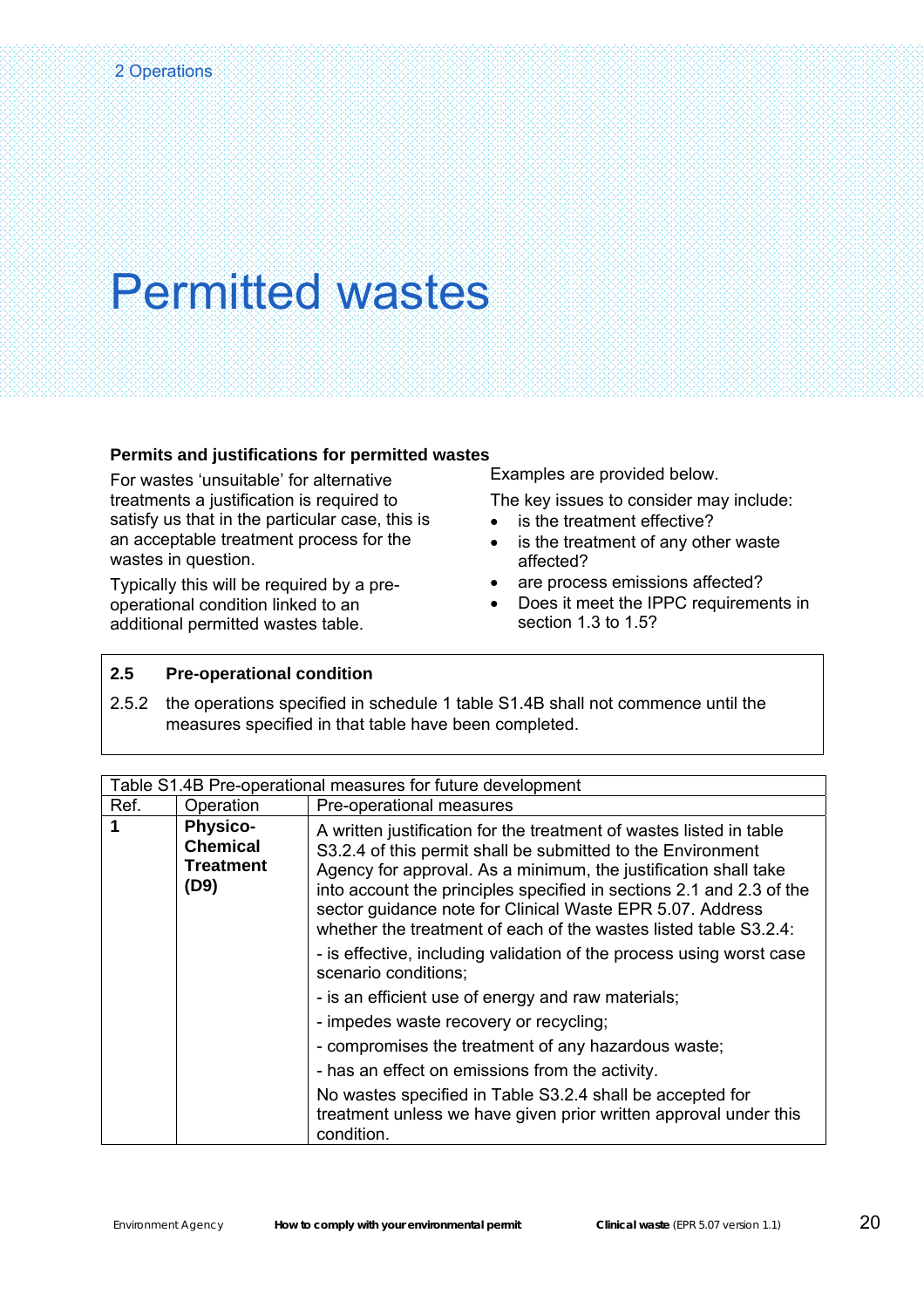#### **Table S3.2.4 Permitted waste types for steam treatment in autoclaves and subsequent maceration subject to prior compliance with condition 2.5.2, and Table S1.4B Ref. 1**

| <b>Waste Code</b>                             | <b>Description</b>                                                                                                                                                                                                                                                                                                                                        |
|-----------------------------------------------|-----------------------------------------------------------------------------------------------------------------------------------------------------------------------------------------------------------------------------------------------------------------------------------------------------------------------------------------------------------|
| 18                                            | WASTES FROM HUMAN OR ANIMAL HEALTH CARE AND/OR RELATED RESEARCH (EXCEPT<br>KITCHEN AND RESTAURANT WASTES NOT ARISING FROM IMMEDIATE HEALTH CARE)                                                                                                                                                                                                          |
| 18 01                                         | wastes from natal care, diagnosis, treatment or prevention of disease in humans                                                                                                                                                                                                                                                                           |
| 18 01 03* (with or<br>without 18 01 09)       | medicinally contaminated infectious sharps/syringes <sup>1</sup>                                                                                                                                                                                                                                                                                          |
| 18 01 04                                      | wastes whose collection and disposal is not subject to special requirements in order to<br>prevent infection (for example dressings, plaster casts, linen, disposable clothing, diapers)                                                                                                                                                                  |
| 18 02                                         | wastes from research, diagnosis, treatment or prevention of disease involving animals                                                                                                                                                                                                                                                                     |
| 18 02 02* (with or<br>without 18 02 08)       | medicinally contaminated infectious sharps/syringes <sup>1</sup>                                                                                                                                                                                                                                                                                          |
| 18 02 03                                      | wastes whose collection and disposal is not subject to special requirements in order to<br>prevent infection <sup>2</sup>                                                                                                                                                                                                                                 |
| 20                                            | MUNICIPAL WASTES (HOUSEHOLD WASTE AND SIMILAR COMMERCIAL, INDUSTRIAL AND<br>INSTITUTIONAL WASTES) INCLUDING SEPARATELY COLLECTED FRACTIONS                                                                                                                                                                                                                |
| 20 01                                         | separately collected fractions (except 15 01)                                                                                                                                                                                                                                                                                                             |
| 20 01 99                                      | other fractions not otherwise specified (comprising only of non-clinical human and animal<br>offensive/hygiene waste (not arising from healthcare and/or related research (i.e. not<br>including waste from natal care, diagnosis, treatment or prevention of disease) which is not<br>subject to special requirements in order to prevent infection) $2$ |
| Note: For the nurnose of Table $93.2 \pm 1.1$ |                                                                                                                                                                                                                                                                                                                                                           |

Note: For the purpose of Table S3.2.4;

 $1$  These entries are limited to medicinally contaminated sharps/syringes (including those that are fully, partially, or undischarged) and do not include other pharmaceutical or pharmaceutically contaminated wastes.

 $^2$  These entries are limited to those wastes that are not classified, described, packaged, labelled or transported as infectious or clinical wastes.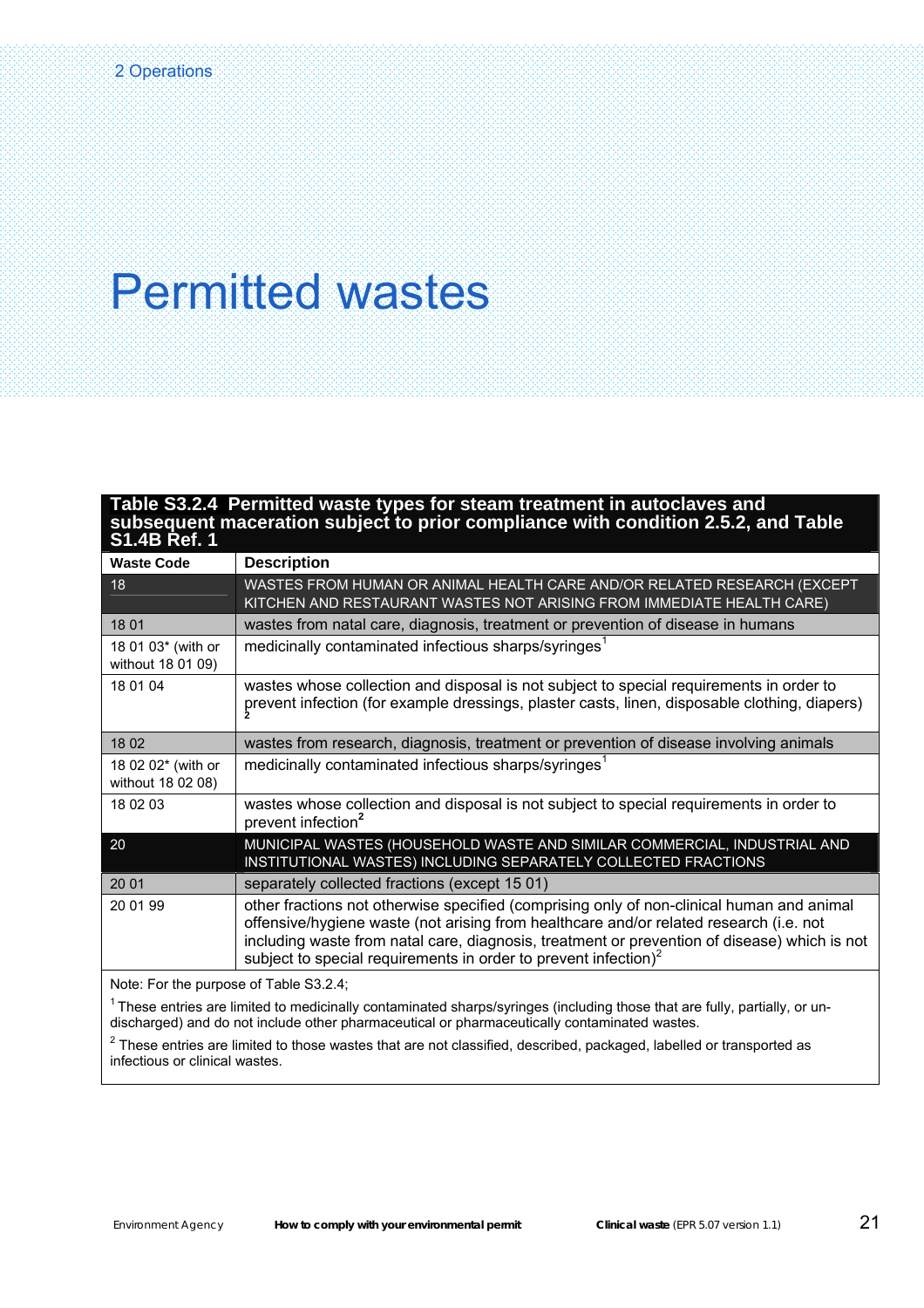#### **Permitted wastes for storage (R13 and D15)**

This section is provided as information to support permit applications, permit modifications and working plans.

Table 2.1b (in Annex 5) indicates the permitted wastes for storage (R13 and D15). These apply to any site managing clinical waste in this manner, including for example:

- transfer stations
- pet crematoria acting as transfer stations
- treatment plants
- clinical waste incinerators.

#### **Permitted wastes for incineration (D10 and R01)**

Table 2.1c (in Annex 5) lists those clinical and healthcare wastes **potentially** suitable for clinical waste incineration. Specific concerns are likely to include:

- the requirements for higher incineration temperatures for cytotoxic and cytostatic contaminated wastes;
- technical considerations surrounding the incineration of liquids.

Dental amalgam is not included due to its mercury content.

New environmental permits will normally include the information presented in Table 3.1c within Schedule 3 of the permit.

The relevant chapter 09 codes from the List of waste are included for X-ray photochemicals.

New environmental permits will normally include the information presented within Schedule 3 of the permit.

New environmental permits will normally include this information within Schedule 3 of the permit.

Note: Guidance document *'How to comply with your environmental permit Additional guidance for: The Incineration of Waste (EPR 5.01)'* provides standards and measures for incineration of waste (including clinical wastes) that must also be applied.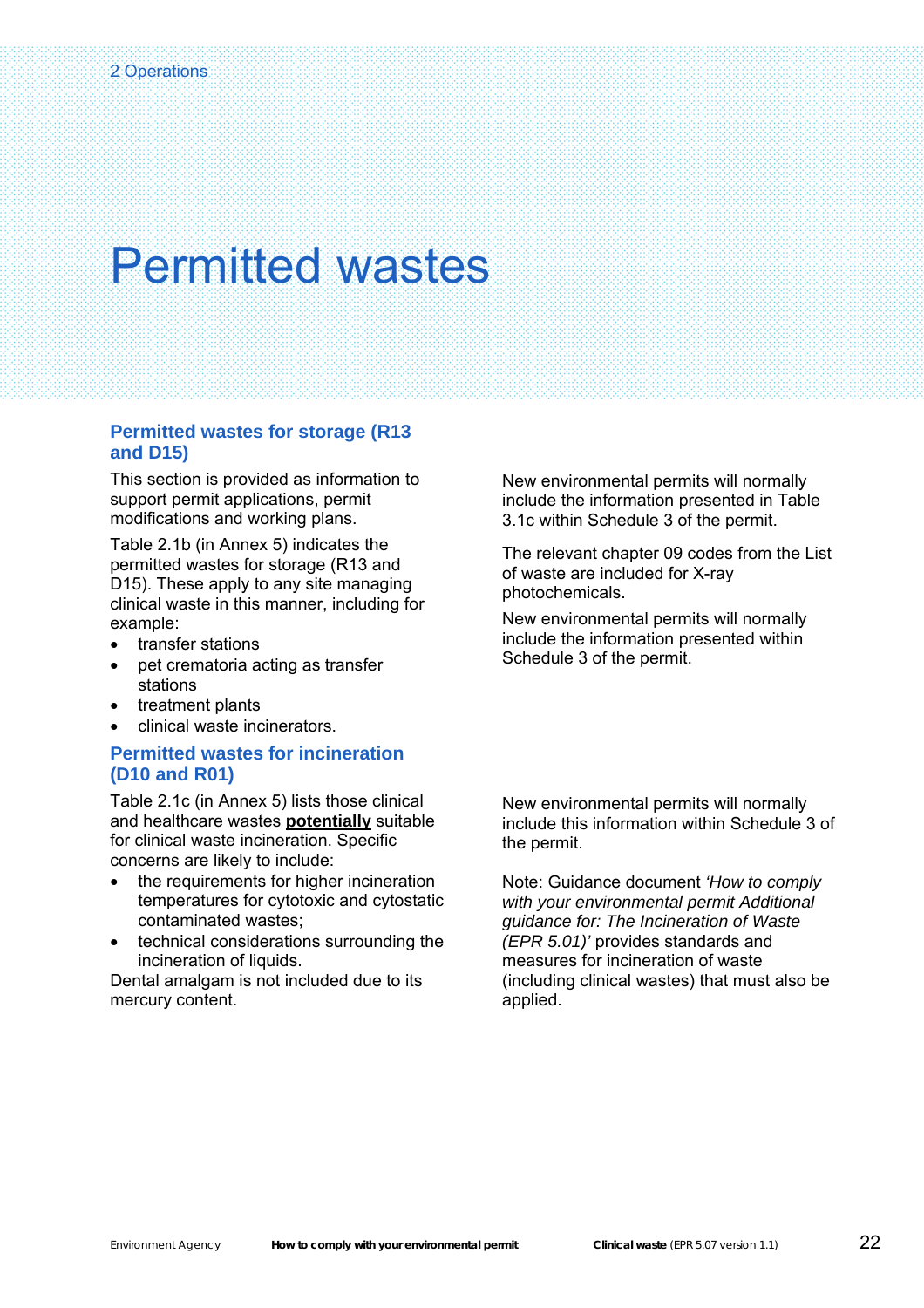### <span id="page-24-0"></span>Waste pre acceptance and waste acceptance

#### **2.2 Waste pre acceptance and waste acceptance**

#### **Scope**

These standards and measures are **mandatory** for all permitted activities at facilities that treat, or incinerate clinical waste. They include small or mobile units located on the waste producer's premises. **Waste acceptance** is made up of two separate stages referred to by this document as

- **Waste pre-acceptance**, and
- **waste acceptance**

#### **Permit conditions**

| <b>Typical permit conditions or rules</b> |                                                                                                                                                                                         |  |
|-------------------------------------------|-----------------------------------------------------------------------------------------------------------------------------------------------------------------------------------------|--|
| General                                   |                                                                                                                                                                                         |  |
| 2.3.2                                     | Waste shall only be accepted if:                                                                                                                                                        |  |
|                                           | (a) it is of a type and quantity listed in schedule 3 table(s) S3.2, S3.2a, S3.2b, and<br>S3.2c                                                                                         |  |
|                                           | (b) it conforms to the description in the documentation supplied by the producer and<br>holder.                                                                                         |  |
|                                           | Clinical waste incineration                                                                                                                                                             |  |
| 2.1.4                                     | The operator shall incinerate only those hazardous wastes where the throughputs,<br>calorific values and pollutant composition are within the ranges specified in the<br>application.   |  |
| 2.1.5                                     | The operator shall ensure that, prior to accepting waste subject to condition 2.1.4 at the<br>permitted installation, it has obtained sufficient information about the hazardous wastes |  |

- to be burned to demonstrate compliance with the characteristics described in condition 2.1.4.
- 2.1.6 The operator shall take representative samples of all hazardous waste deliveries to the permitted installation unless otherwise agreed in writing with the Agency and test a representative selection of these samples to verify conformity with the information obtained as required by condition 2.1.5. These samples shall be retained for inspection by the Agency for a period of XXXX after the material is incinerated.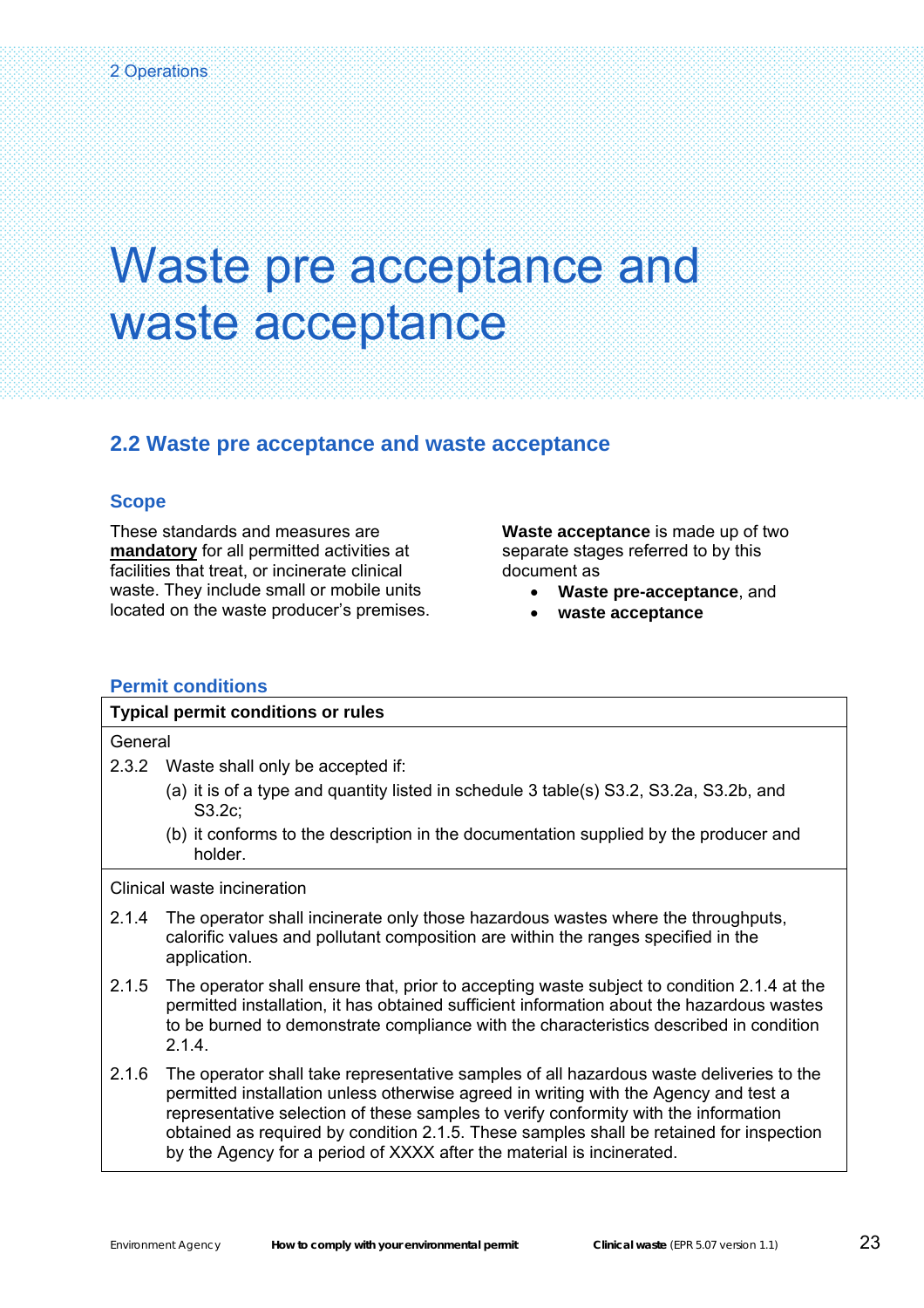### Waste pre-acceptance and waste acceptance

Standard Rule

Ŝ

2.2.1 Waste shall only be accepted if:

- (a) it is of a type and quantity listed in tables 2.2, 2.2a, 2.2b and 2.2c below;
- (b) it conforms to the description in the documentation supplied by the producer and holder; and
- (c) waste acceptance procedures are in place to determine (a) and (b).

#### **Inclusions and Exclusions**

These procedures apply to all clinical and offensive wastes arising from healthcare activities with the exception of those collected from domestic premises and care homes that do not provide nursing care.

#### **Purpose**

The primary purpose of these procedures is to identify the presence of the following in clinical waste streams from healthcare activities:

- anatomical waste, other animal or human tissues, and blood products;
- medicines and medicinally contaminated waste);
- chemicals and chemically contaminated waste;
- microbiological cultures and related laboratory wastes to which additional controls may apply;

In addition, they do not apply to clinical wastes or offensive wastes from nonhealthcare activities (correctly classified under chapter 20 of the List of Wastes).

- infectious waste;
- mercury and amalgam;
- non-hazardous wastes, for example municipal waste or offensive waste;
- non-hazardous gypsum wastes (for example plastercasts) with specific landfill requirements.

The absence of an offensive-hygiene healthcare waste stream in treatment areas of a medical practice, is a key indicator of this waste being inappropriately mixed with clinical waste.

In addition, offensive hygiene waste streams from healthcare activities must be checked to ensure no clinical wastes are present.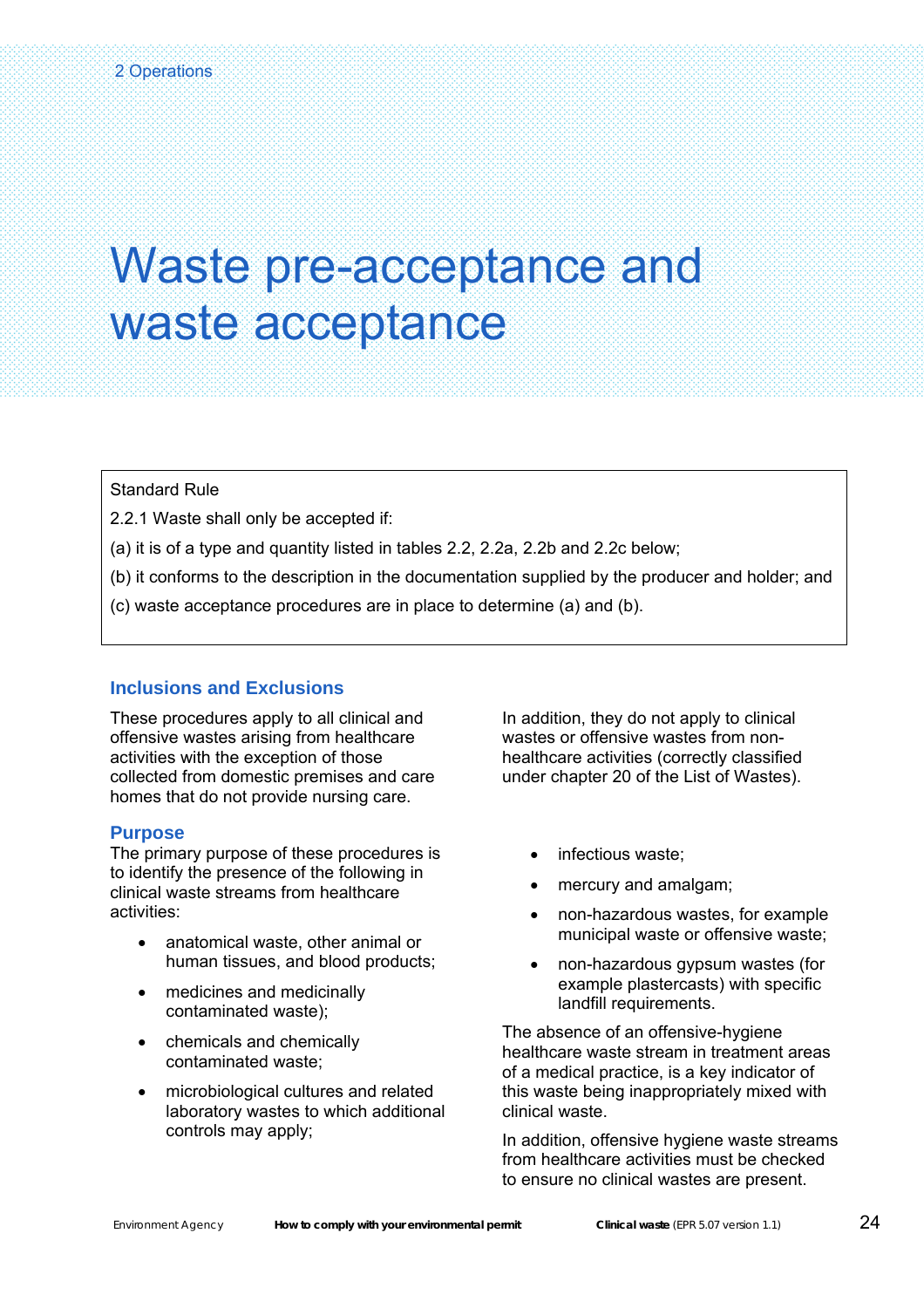### Waste pre-acceptance and waste acceptance

#### **Procedures**

er<br>S

**Waste acceptance** is divided into two key stages in this document:

stage 1 procedures undertaken prior to delivery of the waste to the disposal site (**waste pre-acceptance**) to determine the composition of the waste by audit of

the original waste producer (that is the medical practice)

stage 2 procedures undertaken on delivery of the waste to the disposal site (**waste acceptance**).

#### **Appropriate measures**

#### **Waste Acceptance Stage 1: waste pre-acceptance procedures**

- 1. Ensure that advice you give to waste producers on segregation and packaging is in accordance with the Safe Management of Healthcare Waste (HTM 07 01). Consider subsequent changes in legislation and guidance. Additional, non-conflicting, colour codes may be used where HTM 07 01 specifies no colour.
- 2. Obtain the following information in writing when you receive the waste disposal enquiry:
	- the details of the waste producer (e.g. medical practice) , including address and contact details;
	- the specific process from which the waste derives veterinary, primary care, dental, acute, laboratory, and so on;
	- an indication of the waste streams produced, their quantity, physical form, composition, properties, classification and description (more detailed checks will be conducted as part of the site audit).
- 3. Obtain a representative audit analysis of the waste undertaken at the medical practice that produced the waste. This guidance places no restrictions on who may undertake this audit, however it assumes that in most cases this will be the waste producer.
- 4. The audit data must be obtained and assessed before delivery of the first batch of waste from each medical practice and then at the following minimum frequencies:
	- every 12 months for each medical practice that produces five tonnes or more of clinical waste in any calendar year (see point 9 below);
	- every two years for each veterinary practice, dental practice, and laboratory that produces less than five tonnes of clinical waste in any calendar year,
	- every five years for other healthcare producers of clinical waste,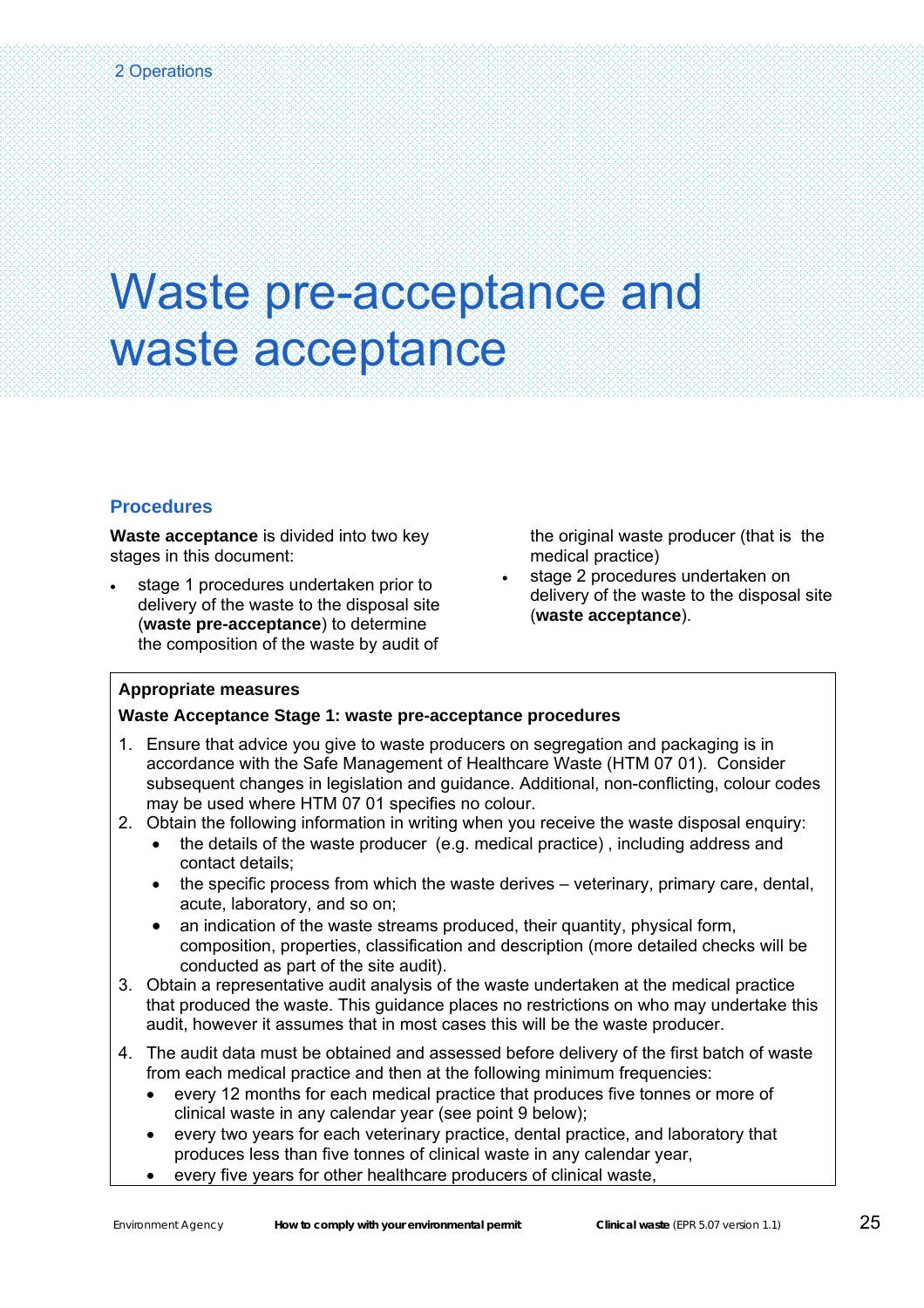### Waste pre-acceptance and waste acceptance

The information is no longer valid for pre-acceptance once the time intervals above have passed since the date the producer audit was completed. In addition, repeat the audits if the producer makes significant changes to their waste segregation.

- 5. The type of information that would demonstrate the reliability of the site audit of the producer premises includes as a minimum:
	- a list (or diagram) of the different wards, departments, or functional areas that exist within the premises, identifying those that were included in the audit (see paragraphs 7 and 8);
	- the date commencement and completion of the audit, and description of the audit, the procedures employed, the auditors and their affiliation;
	- for each unit or area audited, identification of the waste items produced, the type (including colour), size and labelling of containers in-use, the segregation practices, contents of a representative number of each type of container, and therefore waste composition identified using the techniques in paragraph 9;
	- the hazardous properties associated with the waste and its components (medicines, chemicals etc.);
	- where relevant, the audit must include examination of the segregation of waste containers placed in departmental and main storage areas, and bulk containers (for example 770 litre carts). This would normally be by visual observation of contents and questioning of staff to establish practice.
	- a summary report indicating the findings for each area in the producer premises, each waste stream produced there, highlighting any issues identified, including proposed waste descriptions and classifications derived from the audit findings for each waste stream.

In addition it may include;

- any preservation techniques used (for example cold storage, or freezing);
- any changes implemented as a result of issues identified with confirmatory evidence to demonstrate that this has occurred;
- information on waste policies, staff training, internal audit regimes, and environmental management systems.
- 6. The compositional audit must as a minimum identify which of the following are produced by the unit/department, what container type they are placed in, whether they were present in each container examined, and a comparison to the proposed waste classification and description: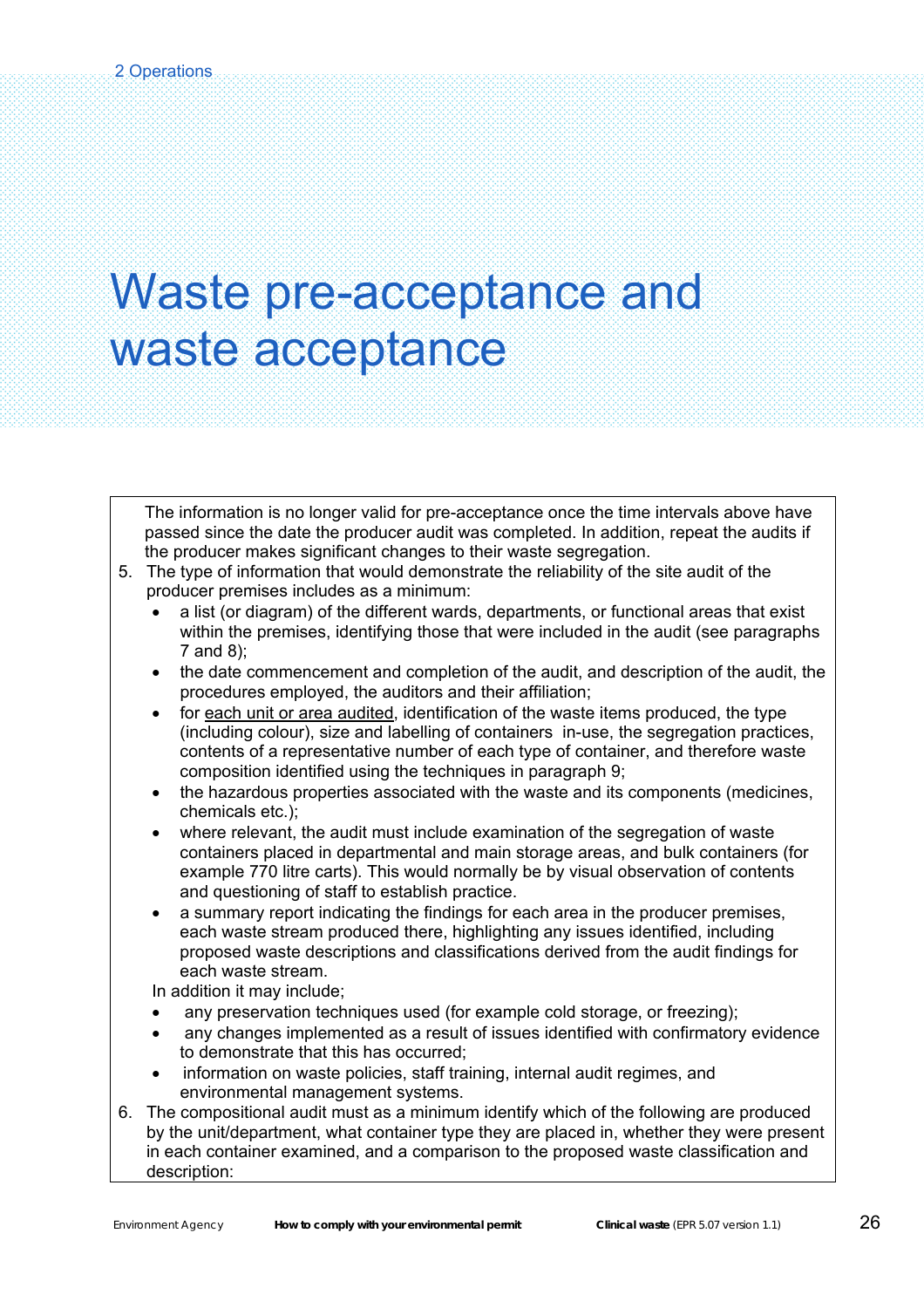### Waste pre-acceptance and waste acceptance

- cytotoxic and cytostatic contaminated material;
- other pharmaceuticals or pharmaceutically contaminated material (for example medicinally contaminated syringes, I.V. bags, tubing, bottles vials and ampoules, and so on)
- waste chemicals (for example laboratory reagents, autoanalyser bottles, diagnostic kits, disinfectant handgels, and so on.);
- human or animal tissue, and associated chemical preservatives.
- sharps, and whether they are contaminated with medicines (even if fully discharged);
- other infectious wastes;
- dental amalgam;
- non-hazardous wastes including municipal wastes (paper, magazines, food wrappers, hand towels etc), offensive wastes, and autoclaved laboratory wastes;
- gypsum wastes (plastercasts, dental and podiatry moulds) other than the small proportion that can correctly be described as infectious.

Two key issues deserve specific consideration when you are assessing this:

- Has the medical practice implemented a definition of cytotoxic and cytostatic from technical guidance WM2/HTM 07 01, does the unit produce any of this waste, and if so is that definition in use for segregation in that unit?
- Has the medical practice implemented an offensive hygiene waste stream for healthcare waste (rather than municipal wastes from lavatories) in that unit
- 7. For medical practices that produce less than five tonnes of clinical waste per year, encompass the entire practice in the audit.
- 8. For medical practices that produce five tonnes or more of clinical waste, include the entire practice in the first audit. If this is satisfactory, and identifies consistent practice, each subsequent year can be reduced to include at least one third of the units, wards and departments. Over a three year audit cycle all units, wards and departments must be included.
- 9. Each element of the audit shall include each of the following techniques for each unit, are or department:
	- observation and recording of practice including examination of raw materials, equipment and stores to help identify what waste items may be produced;
	- observation of in use waste receptacle contents;
	- questioning of staff (for example nursing staff) who produce the waste, that considers the waste items and types produced (with a focus on those identified in paragraph 6),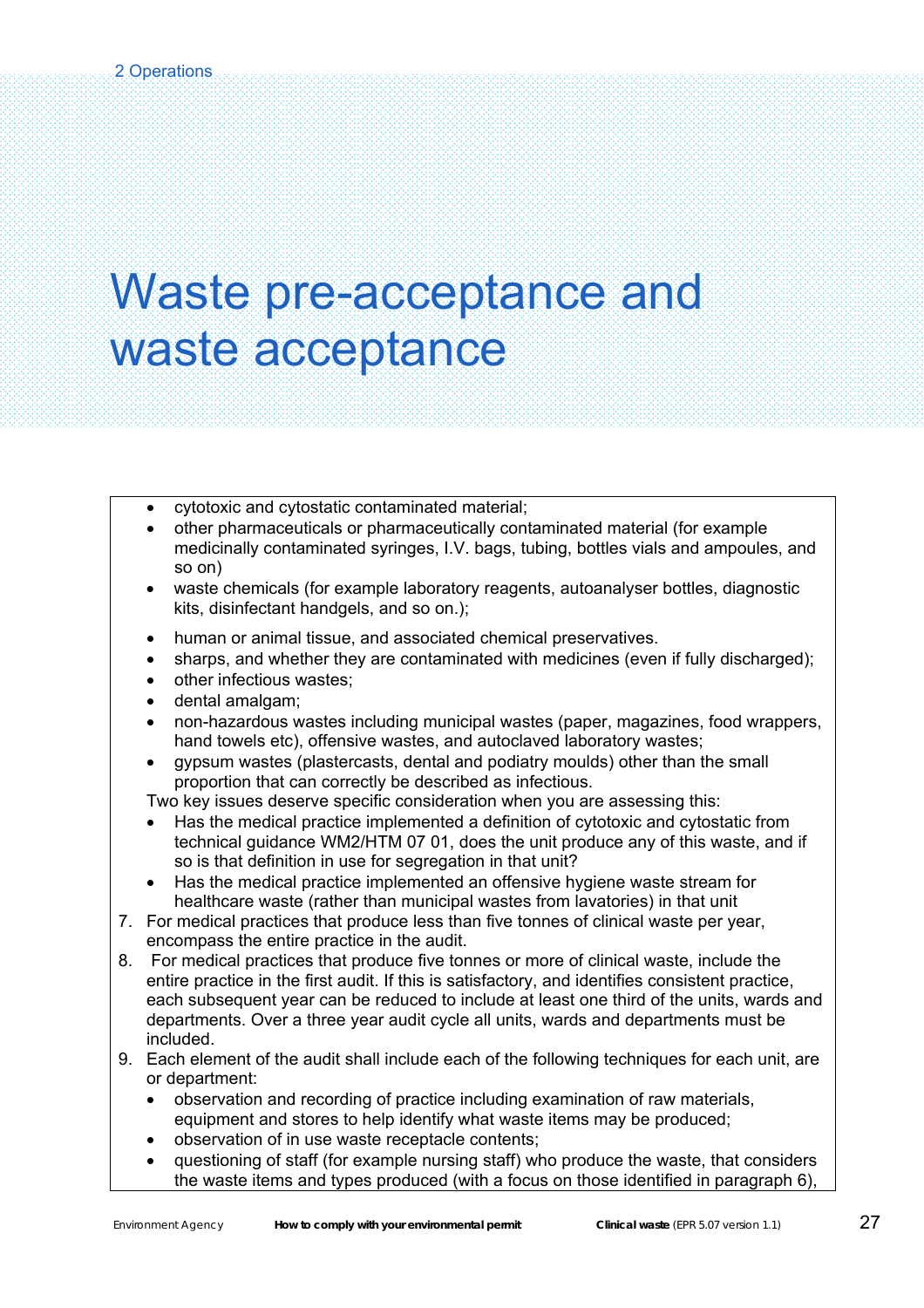### Waste pre-acceptance and waste acceptance

the container types these are placed in, and elements of practice. This questioning can be undertaken verbally with the auditor recording the answers.

- 10. For pure product chemicals, laboratory smalls, or pharmaceutical waste containers, the audit can include reference to product data sheets or an extrapolation of information on product data sheets.
- 11. Ensure the waste is appropriately packaged and labelled.
- 12. Following characterisation of the waste, a technical assessment must be made of its suitability for treatment or storage to ensure compliance with permit conditions.
- 13. Suitably trained and competent staff must assess the producer waste audit report. These staff must have a clear understanding of clinical waste, its composition, classification, packaging and transport, the wastes associated with specific healthcare activities, any conditions within the permit that relate to these, and the requirements for the completion of waste consignment and transfer notes. Keep a record of this assessment, its conclusions, and any actions taken (for example advising the producer that they must implement an offensive hygiene waste stream) with the audit.
- 14. Where the audit report is partially incomplete or inadequate, in that it does not fully meet the requirements set out in the preceding paragraphs, request and obtain the required information (or an another audit report) prior to accepting the waste.
- 15. You must either keep all records relating to pre-acceptance at the site, or have direct access to those records held in electronic form, for cross-reference and verification at the waste acceptance stage. Keep these records for a minimum of two years, or three years where required by the Hazardous Waste Regulations.
- 16. Note: Although the required audit information may be collated by a number of means (for example on-line tools or by phone) it can only be generated by a physical audit of the practice and its waste by an auditor. A series of questions asked of a producer representative over the phone does **not** meet these requirements.
- 17. You are responsible for ensuring that pre-acceptance checks and subsequent assessments are conducted on each producer (e.g. medical practice) whose waste is received at your site. You may elect to employ another party to undertake these checks and assessments, in one or more of bullets 1 to 16, on your behalf. Where you elect to do so you must as a minimum:
	- ensure that you have the details of the content of any audit tools or methodologies and assessment criteria used by that party, and that they meet the standards set our here with regard to your site prior to accepting any waste.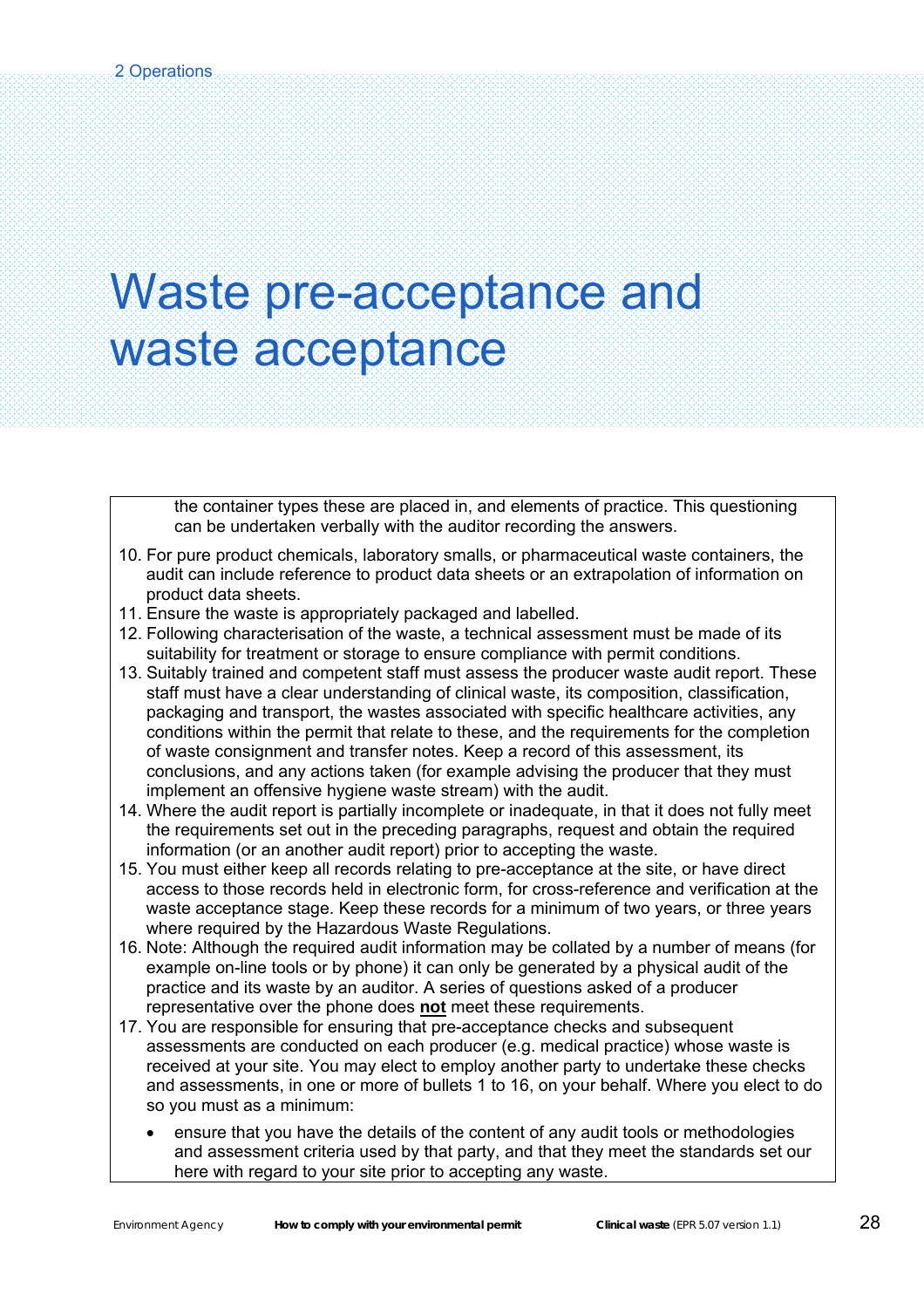### Waste pre-acceptance and waste acceptance

- Periodically audit a random and representative cross-section of the other party's preacceptance checks to ensure both the quality of pre-acceptance checks, subsequent assessments, waste classification and descriptions, and that (in the case of carriers or transfer stations) it encompasses all relevant producers from whom they collect waste including new customers. As a minimum this should be annual, and follow shortly after a relevant pre-acceptance cycle date for the risk group audited.
- Keep a record of the above and a summary report from the third party that enables you to demonstrate that pre-acceptance and assessment has been conducted on waste from a relevant producer with regard to your specific site and its permit.
- Be able to obtain without unreasonable delay a copy of the pre-acceptance report and assessment for any individual producer where operationally necessary or requested to do so by our inspector.

The summary report should;

- confirm the producer types, waste types, containers etc .
- certify that the previous paragraphs 1 to 16 as appropriate have been completed for all producers, and what has been done where this is not the case for a particular producer,
- confirm a composite waste classification/description/composition/properties for each waste stream and container type destined for that site/activity, derived from each of the pre-acceptance audits and with reference to paragraph 6, and the permitted wastes for that site,
- confirm any issues that have been identified and what action has been taken with regard to the producers and wastes affected.
- be updated if any of the above changes.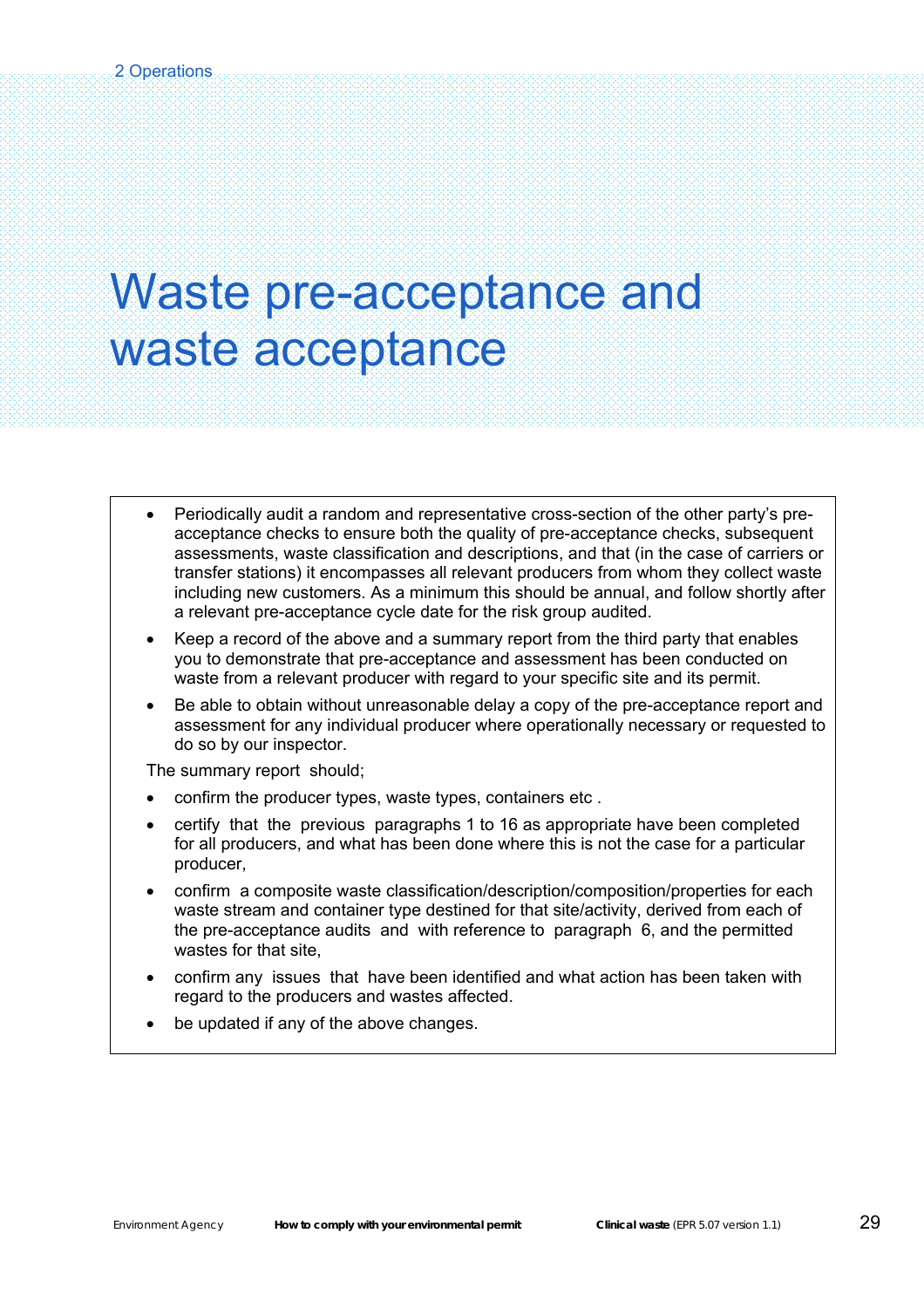### Waste pre-acceptance and waste acceptance

**Waste acceptance:** It is not unusual for the permit holder to act as the carrier and collect the waste from the producer's premises. In these instances, the waste acceptance stage can start when the waste is collected, otherwise commence the

procedure when the waste arrives at the site.

The following table specifies appropriate measures for Stage 2 site acceptance procedures.

#### **Appropriate measures :**

#### **Waste Acceptance Stage 2: On-site Acceptance Procedures**

1. On arrival:

Ŝ

- weigh each consignment of clinical waste unless alternative reliable volumetric systems are available;
- do not accept waste unless there is sufficient authorised storage capacity and adequate manning;
- check and if appropriate approve all documents, resolving discrepancies before accepting the waste.
- 2. Poorly packaged or transported waste may present an increased risk of spillage or emissions on the waste site. Check delivery vehicles and their loads to ensure that the waste has been packaged and transported in accordance with the carriage of dangerous goods.
- 3. You may accept poorly packaged or transported waste where the site has appropriate procedures to mitigate the risk. Record the carrier identity, producer identity, vehicle details, the deficiency identified and the measures you have taken to prevent a repeat occurrence. Notify us of these details within seven days of the waste's acceptance or rejection.
- 4. Where possible undertake confirmatory checks before offloading. Visual or electronic inspection of the waste within the 'carts' must in any event be carried out prior to disposal or recovery. Where waste is delivered in wheeled carts, or other bulk containers, it is likely that the waste at the bottom of the carts is not wholly visible and additional procedures are needed to check that waste.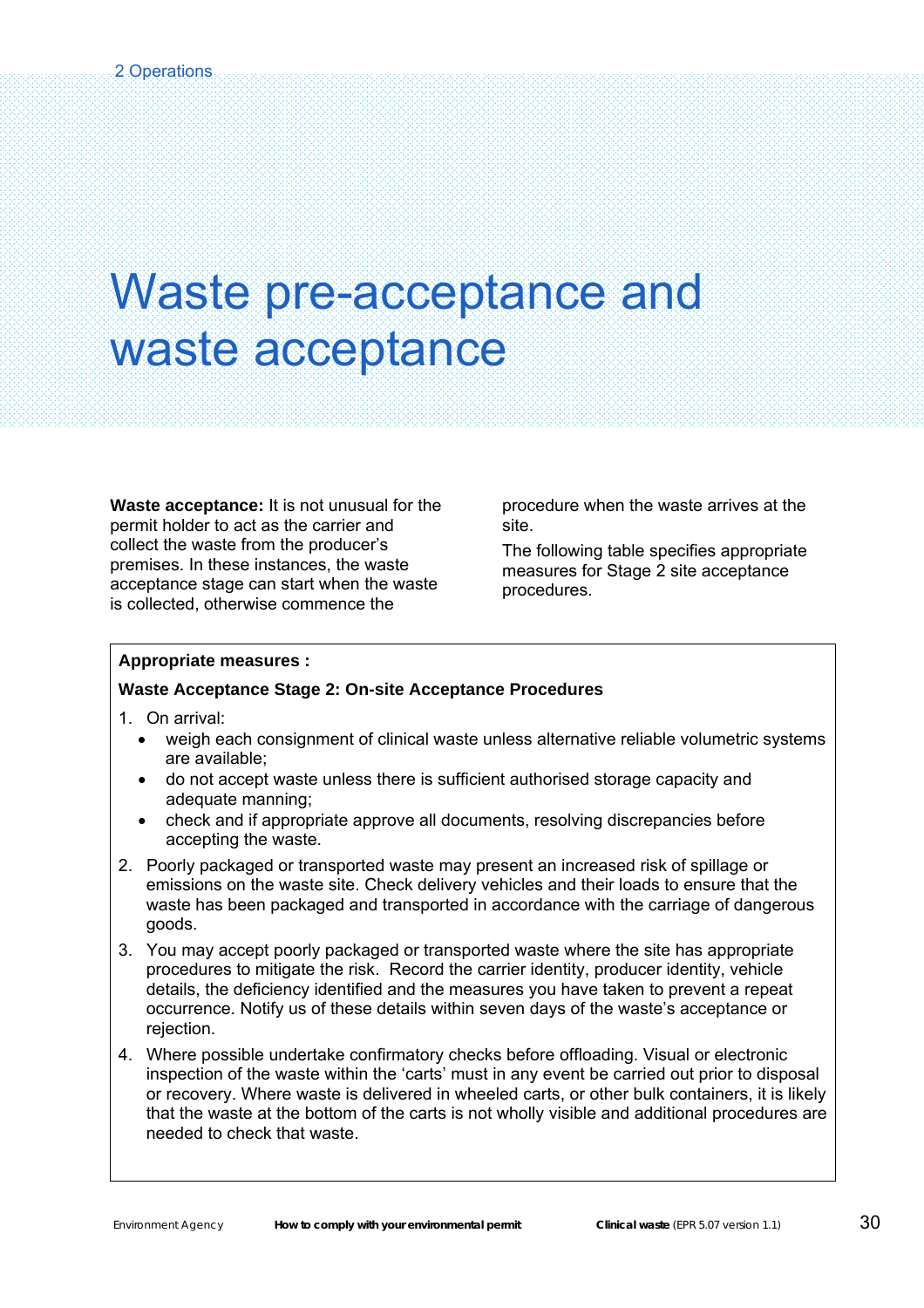### Waste pre-acceptance and waste acceptance

- 5. You must have procedures that ensure that any container of a type indicative of nonconforming waste present in any cart or similar bulk container arriving at your site is both identified and then managed in accordance with your permit. A non-conforming waste includes any waste that:
	- the disposal facility is not authorised to accept for an activity that the contents of the cart are destined for,
	- is not recorded on waste documentation, or
	- would not be expected, for any other reason, to be present in that cart.

Your procedures should as a minimum;

- identify the presence of any unknown or non-conforming waste arriving at the site,
- prevent a waste being recovered or disposed of in breach of the permit,
- enable you to identify and contact the producer of the waste to prevent recurrence, and
- ensure that any waste accepted is correctly recorded on waste documentation, site records and returns.

You should not open clinical waste bags, sharps boxes or similar packaging. Their contents are determined by pre-acceptance checks. The objective here is to identify nonconforming, unknown, undocumented or unexpected container types, for example a cytotoxic or cytostatic sharps box or rigid yellow bin of unknown content, buried in a wheeled cart under clinical waste bags.

You must seek to minimise manual handling, for example by exploring mechanical means of unloading or screening technologies that avoid to need to unload carts unnecessarily.

The impact of processing a non-conforming waste on the classification of treated waste from an AT process is set out in Annex 4. Additional consideration needs to be given to the Human Tissue Act in the case of anatomical waste.

6. Where no non-conforming wastes are identified in the wheeled carts from an individual producer, or transfer station if that is where waste is loaded into the carts, for either a period of three months or six collections then the visual inspection frequencies for that producer can be reduced to spot checks of one cart in ten. If a spot check identifies a nonconforming waste, preventative measures must be taken to prevent a recurrence, and all loads from that source must be checked for the period of time set out above.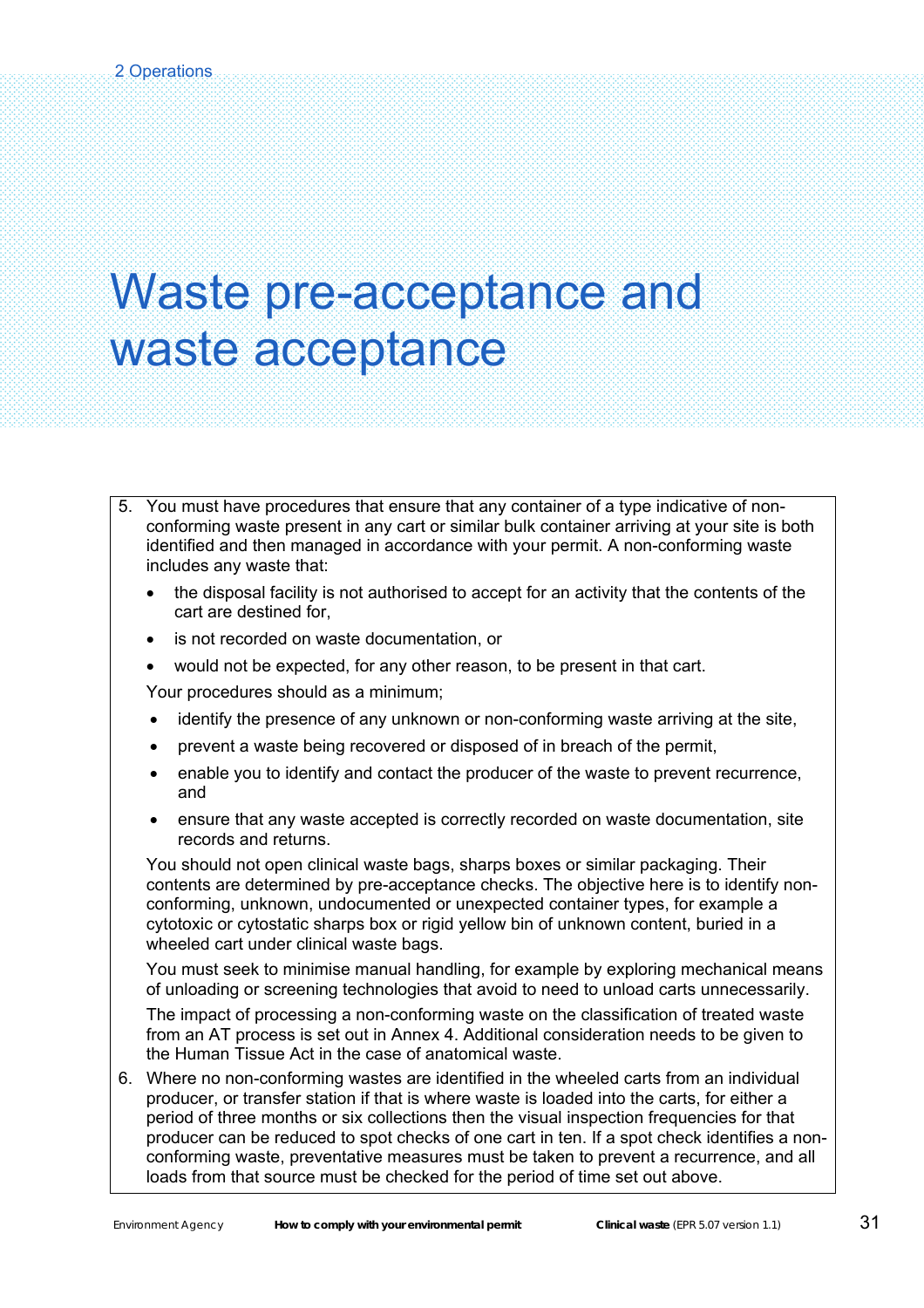### Waste pre-acceptance and waste acceptance

- 7. You must check every container to confirm quantities against accompanying paperwork. All containers must be clearly labelled and also be equipped with well fitting lids.
- 8. At this stage the waste tracking system can begin, if it has not begun earlier. Your tracking system must be capable of meeting the requirements of the hazardous waste regulations, identifying the source producer, and date of arrival of each container on site. Apply a unique tracking reference number or label to each container.
- 9. Waste delivered to the site must:
	- be accompanied by a written description of the waste describing its composition, hazard characteristics and handling precautions, compatibility issues, and information specifying the original waste producer and process where required;
	- where non-hazardous waste is received under an annual waste transfer note you must ensure that the waste composition and source have not changed from that provided in the Stage 1 procedures applied at pre-acceptance.
- 10. Documentation provided by the driver, written results of acceptance analysis, and details of offloading point or off-site transfer location must be added to the tracking system documentation.
- 11. You must maintain a record of the inspection regime for each load and justification for the selection of this option at the site.
- 12. If the inspection or analysis indicate that the wastes fail to meet the acceptance criteria then store such loads in a dedicated quarantine area and deal with them appropriately. The maximum storage time for such loads must take account of the potential for odour generation and insect infestation. In all cases five working days is the maximum storage time for hazardous waste that has failed to meet the acceptance criteria. . You must have written procedures for dealing with wastes held in quarantine, together with a maximum storage volume.
- 13. The offloading, sampling point/reception and quarantine areas must have an impermeable surface with self-contained drainage, to prevent any spillage entering the storage systems or escaping off site. All surfaces are to be of sufficient type and quality to allow effective disinfection.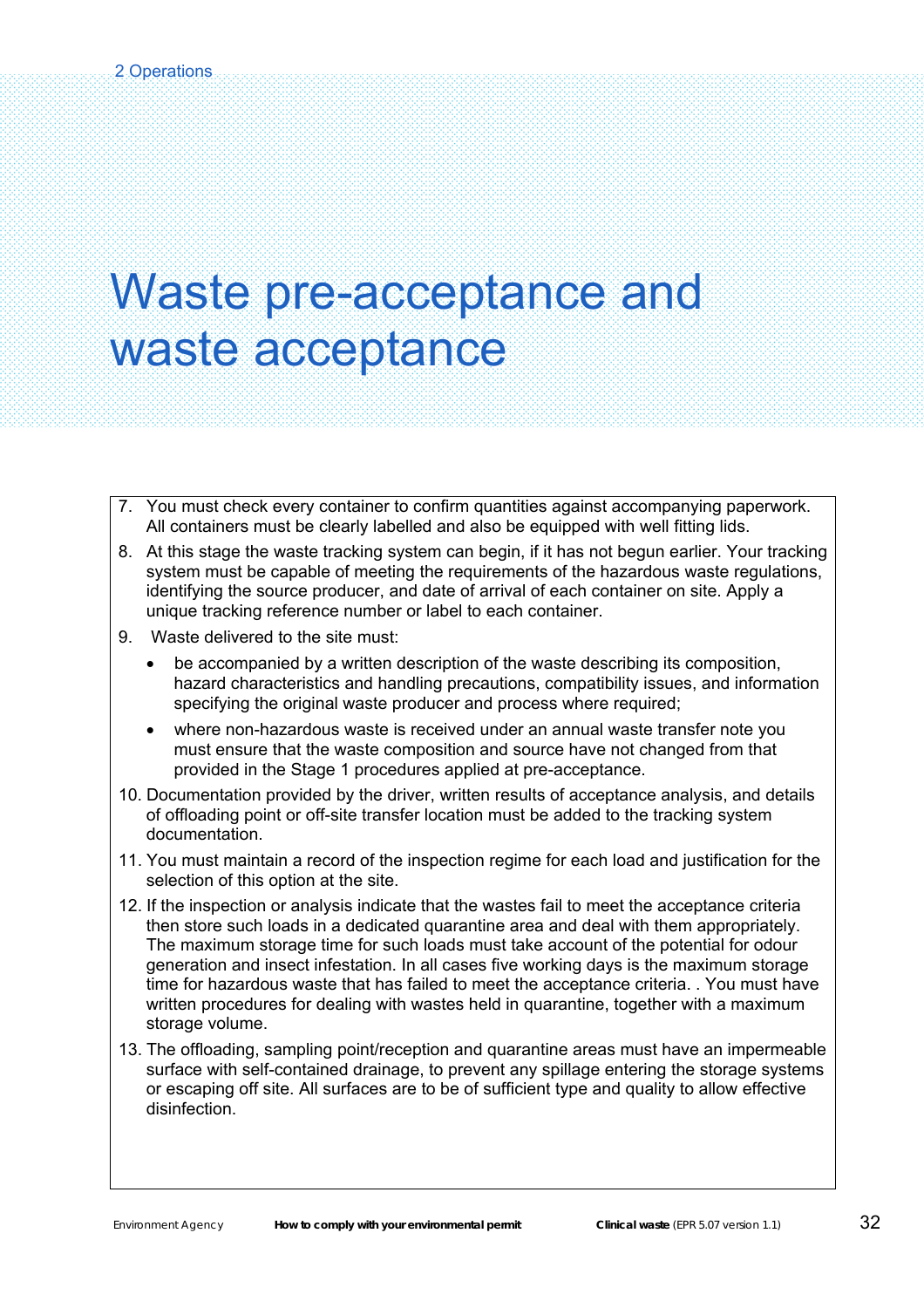### Waste pre-acceptance and waste acceptance

- 14. You must have clear and unambiguous criteria for the rejection of wastes, together with a written procedure for tracking and reporting such non-conformance. This includes notification to the customer/waste producer and regulator. Written/computerised records will form part of your waste tracking system information. You must also have a clear and unambiguous policy for the subsequent storage and disposal of such rejected wastes. This policy will achieve the following:
	- identify the hazards posed by the rejected wastes:
	- label rejected wastes with all information necessary to allow proper storage and segregation arrangements to be put in place;
	- segregate and store rejected wastes safely pending removal.
- 15. Your waste tracking system must hold all the information generated during preacceptance, acceptance, storage, treatment, incineration and/or removal off-site. Make and keep records up to date on an ongoing basis to reflect deliveries, on-site treatment and despatches. Your tracking system will operate as a waste inventory/stock control system and include as a minimum:
	- date of arrival on-site
	- original producers details (or unique identifier)
	- all previous holders
	- a unique reference number
	- pre-acceptance and acceptance analysis results
	- package type and size
	- intended treatment/disposal route
	- accurate records of the nature and quantity of wastes held on site, including all hazards and identification of primary hazards
	- where the waste is physically located in relation to a site plan
	- where the waste is in the designated disposal route
	- identification of staff that have taken any decisions re acceptance or rejection of waste streams and decided upon recovery/disposal options.
	- link each clinical waste container accepted to its consignment or transfer note..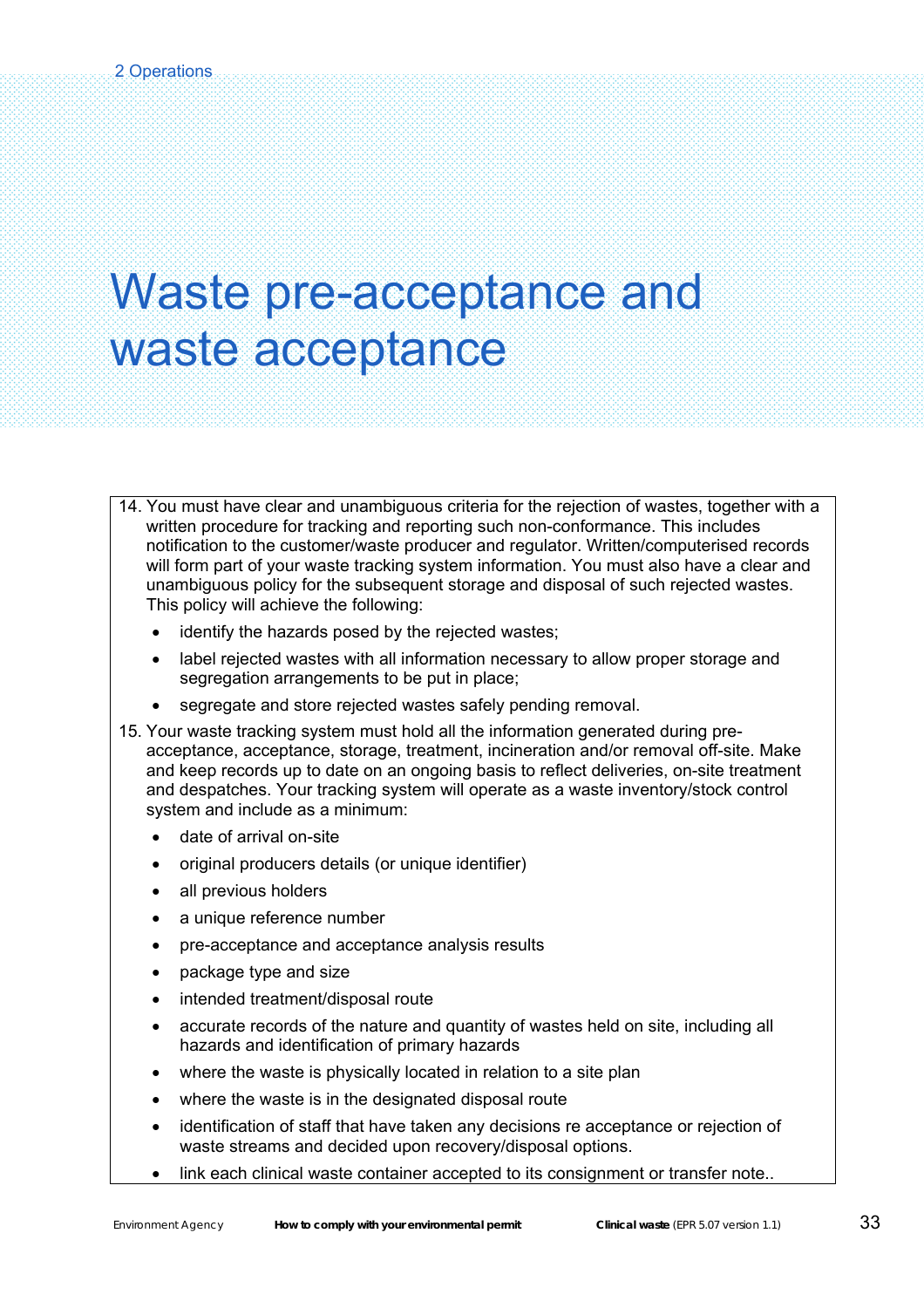### Waste pre-acceptance and waste acceptance

- 16. All waste containers must be labelled with a unique identifier that enables the original producer of the waste to be identified. Where the waste is collected from the producer in a wheeled cart containing a single waste stream, and as long as the waste remains in the cart and is not combined with waste from other producers, it may be sufficient to label the cart. Where individual waste packages (for example sharps boxes or clinical waste bags) of different waste types or from more than one producer are unloaded from the cart, or are placed together in any storage container or area, these packages must be individually labelled with the unique identifier.
- 17. You must have access to all records relating to pre-acceptance at the site for crossreference and verification at the waste acceptance stage. Records are to be held for a minimum of two years after the waste has been treated or removed off site.
- 18. The system adopted will be capable of reporting on all of the following:
	- total quantity of waste present on site at any one time;
	- breakdown by type of waste quantities being stored pending treatment, incineration or transfer;
	- indication of where a batch or consignment of waste is located on site relative to a site plan;
	- comparison of quantity on site against total permitted;
	- the time the waste has been on site.
- 19. Keep back up copies of computer records off-site.
- 20. Do not accept wastes at the site without a clearly defined method of recovery or disposal being determined and sufficient capacity being available. Perform these checks before the waste acceptance stage is reached.
- 21. You must maintain a clear distinction between sales and technical staff roles and responsibilities. If non-technical sales staff are involved in waste enquiries then make a final technical assessment prior to approval. It is this final technical checking that must be used to avoid build up of accumulations of wastes and to ensure that sufficient capacity exists.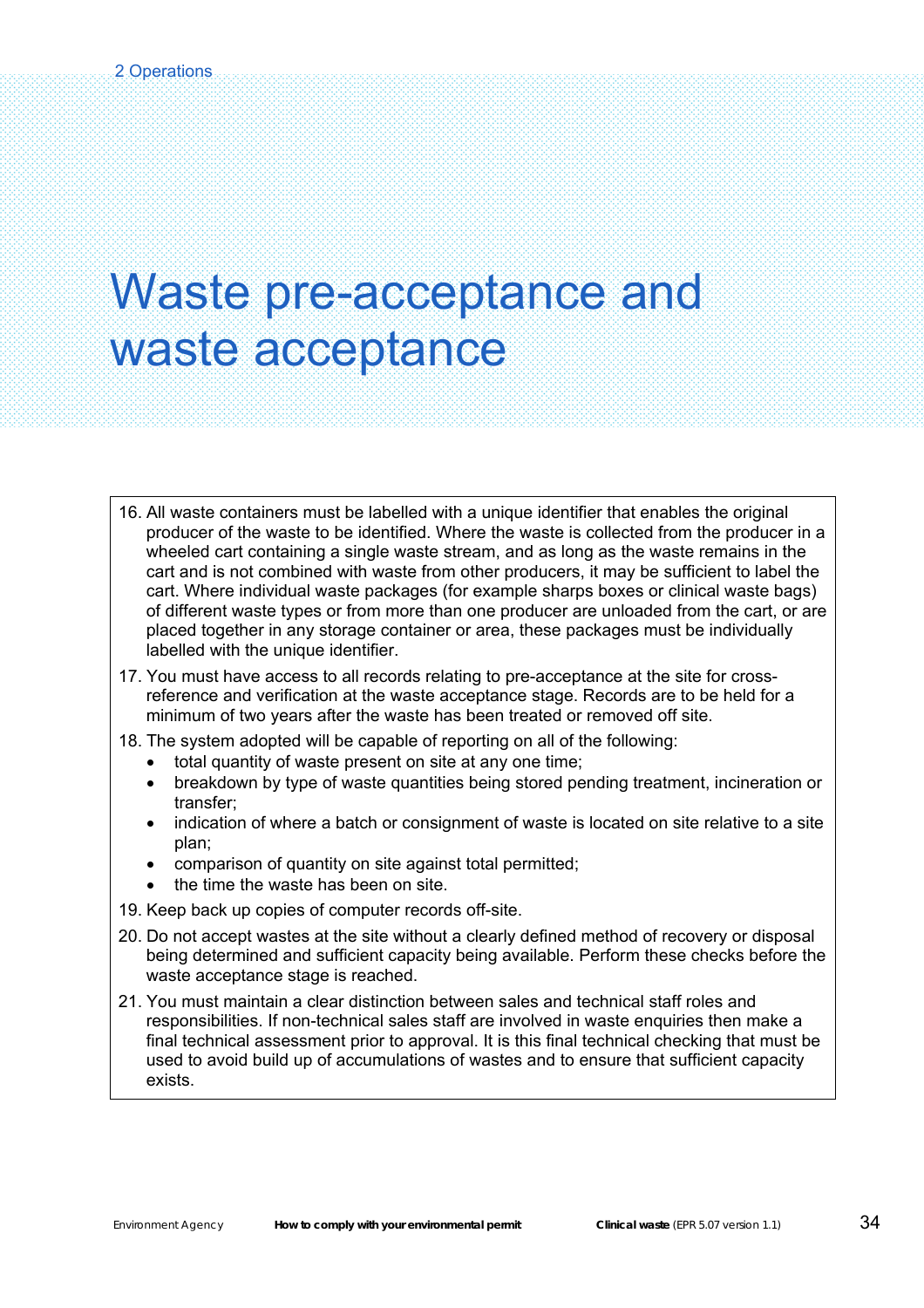### **2.3: Validation of treatment**

### **Scope**

The following additional standards and measures are **mandatory** for clinical waste treatment activities (D9).

This includes small plant, mobile plant, and devices located on producer premises.

### **Typical permit condition**

|           | Table \$1.4a Pre-operational measures                                                                                                                                                                                                                                                                                                                                                                                                                                                                                                                                                                                                                                                                                                                                                                                                                                                                                                                                                                                                                                              |
|-----------|------------------------------------------------------------------------------------------------------------------------------------------------------------------------------------------------------------------------------------------------------------------------------------------------------------------------------------------------------------------------------------------------------------------------------------------------------------------------------------------------------------------------------------------------------------------------------------------------------------------------------------------------------------------------------------------------------------------------------------------------------------------------------------------------------------------------------------------------------------------------------------------------------------------------------------------------------------------------------------------------------------------------------------------------------------------------------------|
| Reference | Pre-operational measures                                                                                                                                                                                                                                                                                                                                                                                                                                                                                                                                                                                                                                                                                                                                                                                                                                                                                                                                                                                                                                                           |
|           | The operator shall submit a written site commissioning validation report to<br>the Environment Agency for approval, that demonstrates:<br>the treatment efficacy of the waste facility, in accordance with the<br>(i)<br>appropriate measures in Sections 2.1, 2.3 and Annex 1 of the sector<br>guidance note EPR S5.07 on clinical wastes;<br>the proposals for routine monitoring of treatment efficacy comply with<br>(ii)<br>the appropriate measures in section 3.2 and Annex 2 of the sector<br>guidance note EPR S5.07 on clinical wastes;<br>the installation's emissions, in accordance with the appropriate<br>(iii)<br>measures in Section 3.3 and Annex 3 of the sector guidance note<br>EPR S5.07 on clinical wastes;<br>the proposals for routine monitoring of emissions comply with the<br>(iv)<br>appropriate measures in section 3.3 and Annex 3 of the sector<br>guidance note EPR S5.07 on clinical wastes.<br>The treatment process (D9) shall not be made operational until the<br>Environment Agency has given prior written approval under this condition. |
|           |                                                                                                                                                                                                                                                                                                                                                                                                                                                                                                                                                                                                                                                                                                                                                                                                                                                                                                                                                                                                                                                                                    |

### **Quality assurance of treatment efficacy**

You must demonstrate that your treatment process is able to render clinical waste safe. Efficacy testing measures the ability of your process to achieve this.

There are three stages in the Quality Assurance of treatment efficacy.

- process efficacy
- site commissioning validation
- routine monitoring.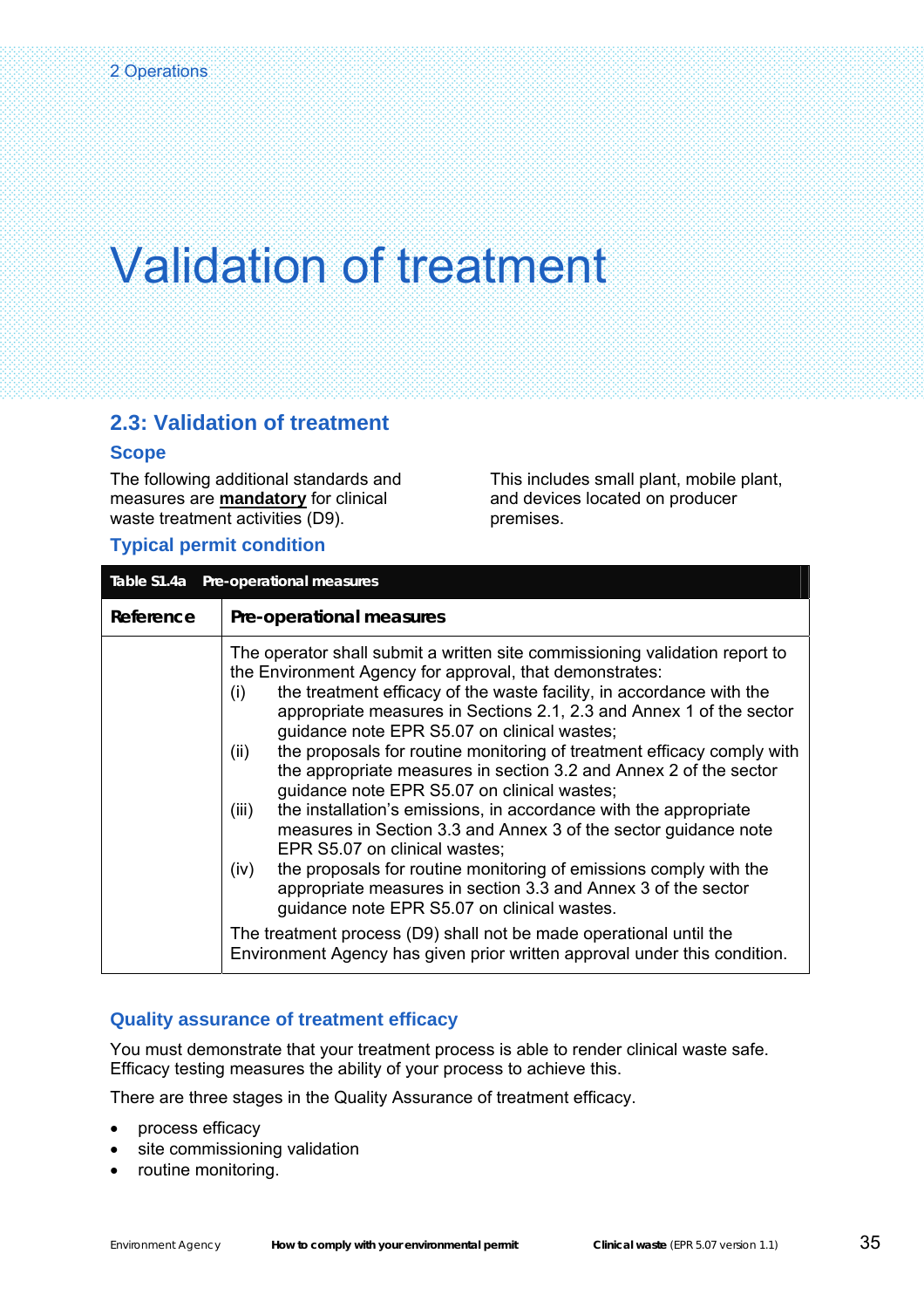#### **Appropriate measures**

- 1. **Process Efficacy:** When you apply for your permit include information to demonstrate that the proposed technology is likely to be effective in treating **each** of the waste streams that you are applying to treat. We can then issue a permit for each of those waste streams for which information has been provided.
- 2. **Site Commissioning Validation:** Once you have received your permit, and have installed your clinical waste treatment device(s), you must validate the performance of each individual unit on the site.

Submit the results to us in the form of a validation report and do not commence treatment operations until you have received written confirmation from us that we have approved the report. The device must not process waste:

- using process parameters other than those validated;
- of a type other than that tested during validation;
- in a batch quantity or throughput rate greater than that assessed during validation;
- or where the composition of the waste types in the load differs significantly from that tested during validation.
- 3. For mobile plant, the site commissioning tests for each unit must be undertaken prior to their commencing operation on the first deployment
- 4. Repeat the site commissioning validation:
	- periodically, at intervals no greater than 48 months during the operational life of the individual unit, or
	- if any process parameters (for example time, temperature, pressure, mass or type of waste and so on) are altered from those assessed during site commissioning, or
	- if mechanical or engineering changes are made to the treatment process, or
	- before recommencing treatment operations after a routine monitoring failure, or
	- if the clinical waste stream changes such that the worst case scenario challenge load considered during the original site commissioning validation is no longer the worst case scenario.
- 5. **Routine Performance Monitoring:** Monitor the efficacy of each of your clinical waste treatment devices throughout its operational life to ensure that its performance is maintained. Annex 2 provides the appropriate standards and measures for routine performance monitoring.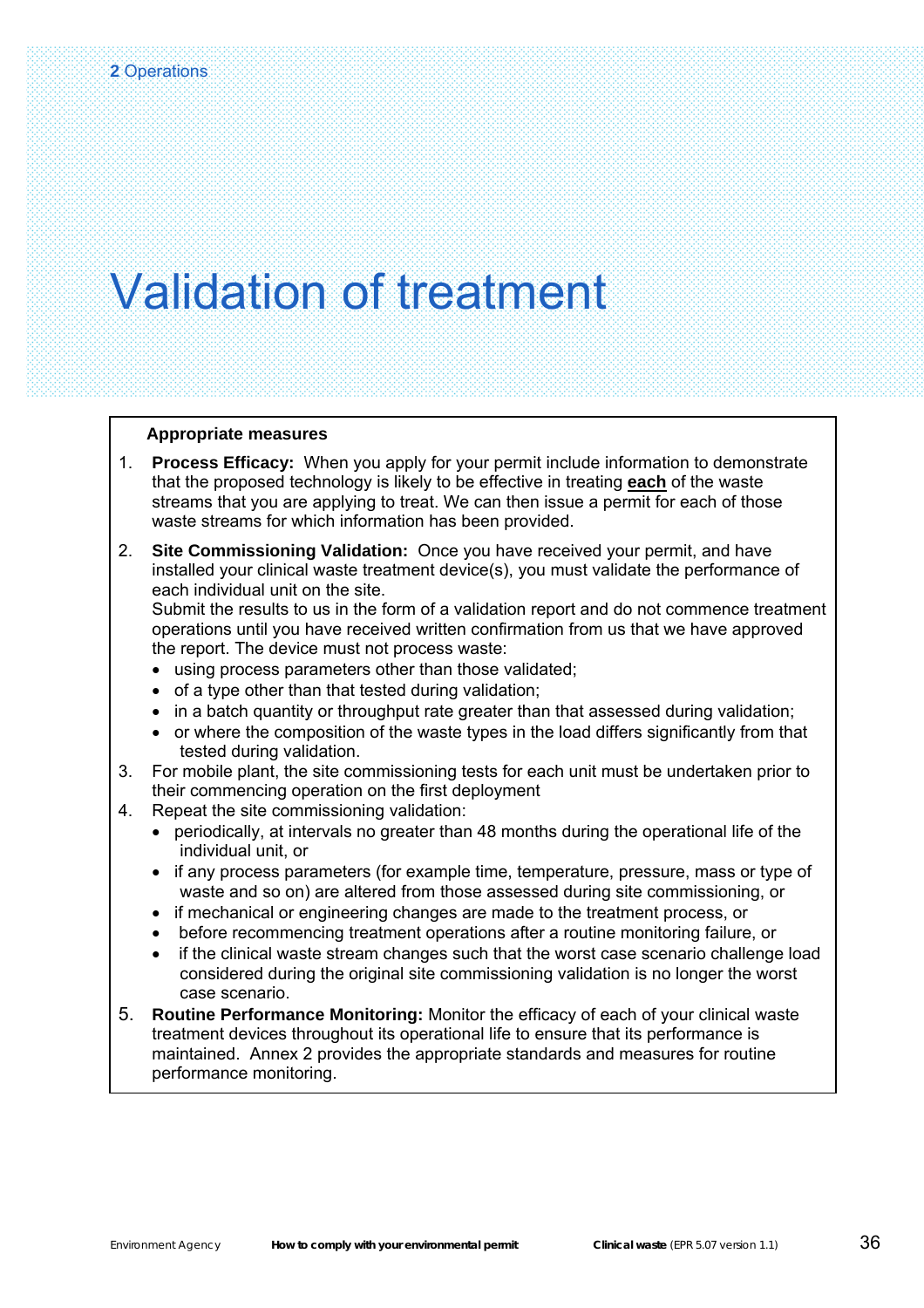### **Criteria for quality assurance**

#### **Appropriate measures**

1. You must demonstrate the following criteria during site commissioning:

- i. **for infectious waste** the treatment must demonstrated the ability to reduce the number of organisms present in the waste to a level that no additional precautions are needed to protect workers or the public against infection by the waste;
- ii. **for anatomical waste** destroys any human or animal issue, organ or body so that it is no longer generally recognisable;
- iii. **for any clinical waste** renders any syringes, needles or any other equipment or item unusable and no longer in their original shape and form (un-recognisable);
- iv. **for wastes containing pharmaceuticals** or chemicals (for example medicinally contaminated syringes) – destroys the component pharmaceuticals and chemicals.

Note that more than one of the above may apply to each clinical waste stream, for example (i), (iii) and (iv) would apply to medicinally contaminated sharps. This affects the coding of the treated waste.

### **For infectious waste**

In the USA, the State and Territorial Association on Alternate Treatment Technologies (STAATT) has provided four levels to define the microbial inactivation required for clinical waste treatment. We have adopted and adapted these principles to provide procedures to establish if the numbers or activity of pathogens has been reduced so that no additional precautions are needed to protect workers or the public against infection by the waste

#### **Appropriate measures**

- 1. You must meet
	- the level III criteria if your device treats infectious waste, and
	- the level IV criteria if your device treats certain bio-hazardous waste.

Appropriate standards and measures are provided in Annex 1.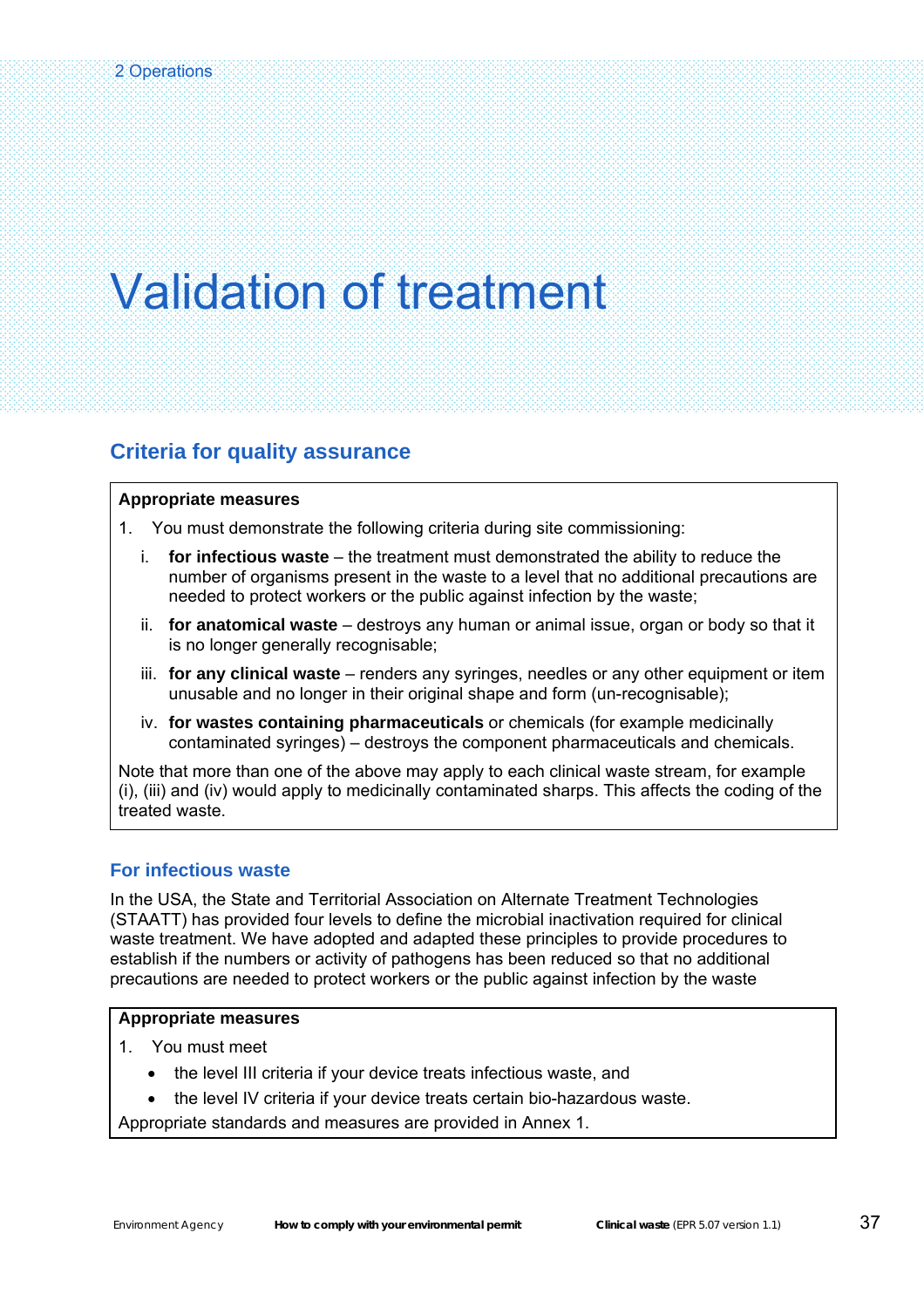| <b>STAATT</b> | <b>Description</b>                                                                                                                                                                                                                                                |
|---------------|-------------------------------------------------------------------------------------------------------------------------------------------------------------------------------------------------------------------------------------------------------------------|
| Level III     | Inactivation of vegetative bacteria, fungi, lipophilic/hydrophilic viruses,<br>parasites and mycobacteria at a 6 $log_{10}$ reduction or greater; and inactivation<br>of B. stearothermophilus or B. atrophaeus spores at a 4 $log_{10}$ reduction or<br>greater. |
| Level IV      | Inactivation of vegetative bacteria, fungi, lipophilic/hydrophilic viruses,<br>parasites and mycobacteria and B. stearothermophilus spores at a 6 $log_{10}$<br>reduction or greater.                                                                             |

### **Anatomical waste**

Alternative treatments are not normally considered appropriate for the treatment of anatomical waste. (See section 2.1 of this document). This waste may also be subject to additional controls on animal by products or human tissue. Indicative standards and measures are provided in Annex 1.

### **For any clinical waste**

#### **Appropriate measures**

- 1. Your treatment process must render any disposable items, equipment and sharps both unrecognisable and beyond use, and destroy any patient information within the waste
- 2. Maceration is the normal means of achieving this, however other equivalent means of achieving the same objective may be considered.
- 3. If your plant that macerates clinical waste that has not already been disinfected it must be designed and built specifically to ensure microbiological aerosol containment.

### **Waste containing or contaminated with pharmaceuticals**

#### **Appropriate measures**

1. If your process is applying or permitted to treat waste containing or contaminated with pharmaceuticals (for example medicinally contaminated syringes) you must demonstrate that the pharmaceutically active substances present are destroyed during treatment. See section 2.1 and Annex 1 of this document.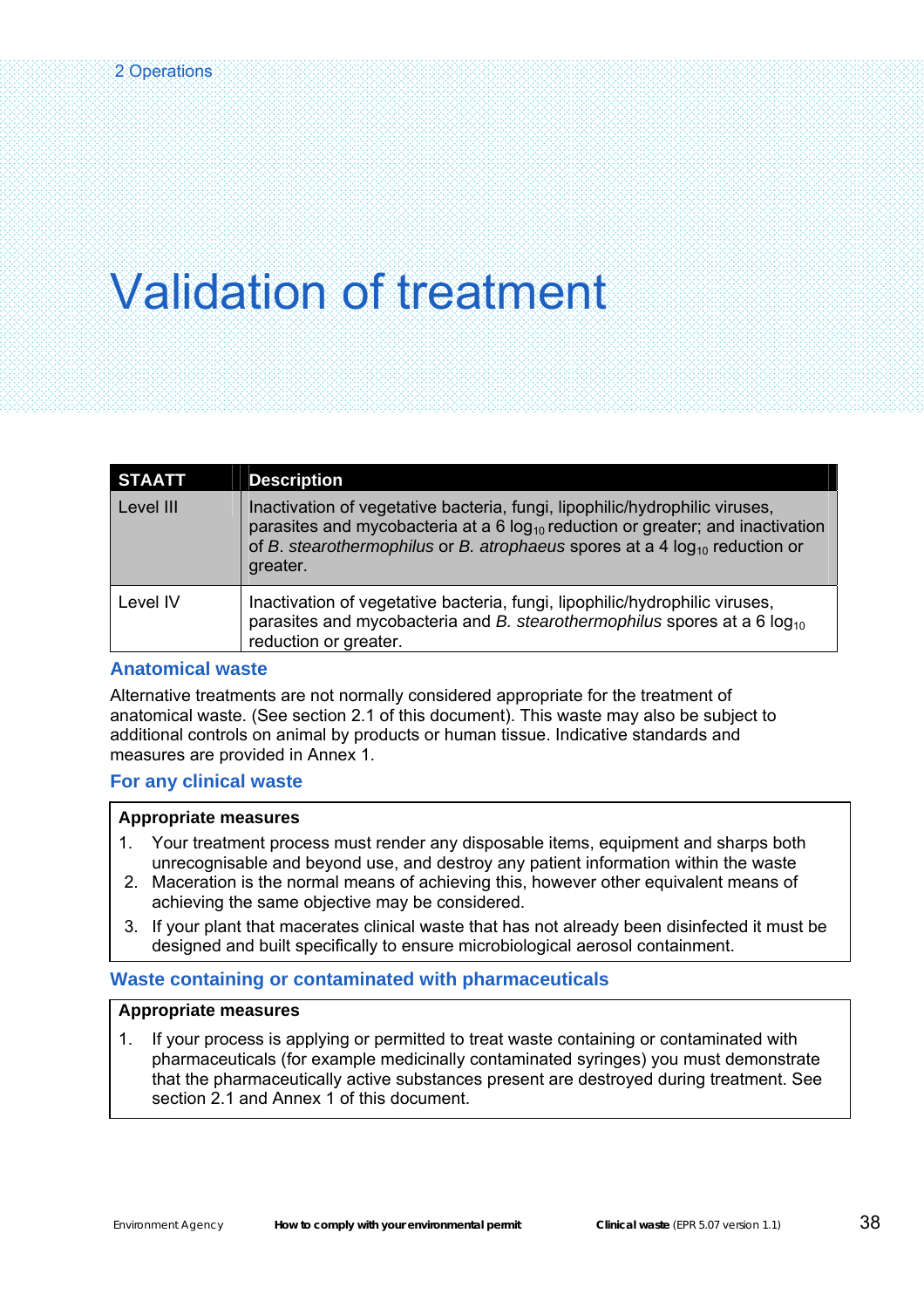# **3**

# **Emissions and monitoring**

**3.1 Introduction** 

**3.2 Waste storage, handling and dispatch** 

**3.3 Emissions monitoring**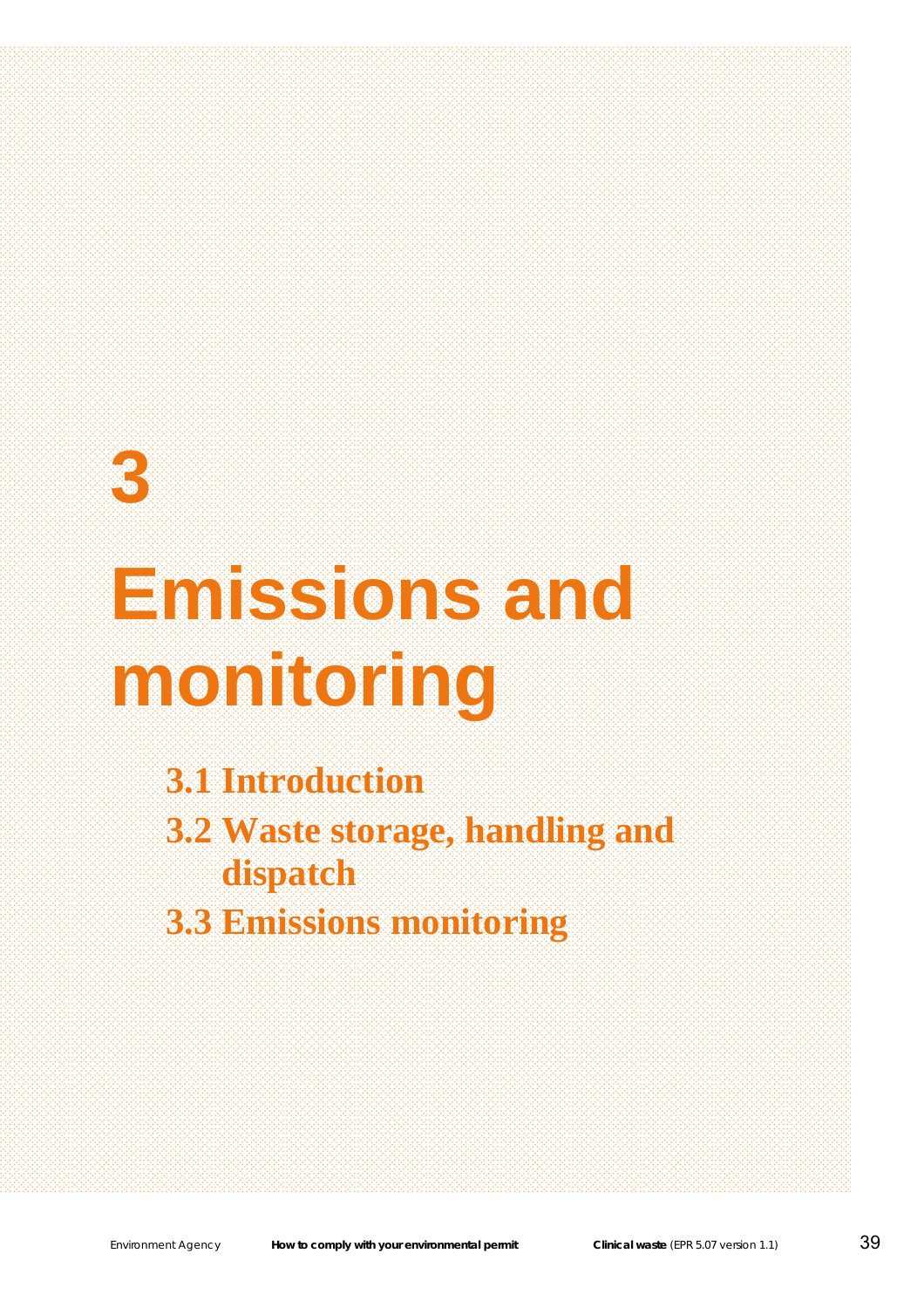# Introduction Waste storage, handling and dispatch

### **3 Emissions and monitoring**

### **3.1 Introduction**

3 Emissions and monitoring

This section is divided into two parts.

Section 3.2 focuses on preventing emissions by providing appropriate measures for waste storage, handling and despatch. This applies to all facilities that manage clinical waste and is intended to reduce the potential for

- spillage, resulting in the release of fluids, solids, aerosols and litter
- odour
- infestation by pests
- interference by trespassers.

This applies in addition to the requirements of "HOW TO COMPLY WITH YOUR ENVIRONMENTAL PERMIT".

Section 3.3 focuses on the emissions from treatment processes, and applies only to facilities that treat clinical waste.

In addition, for incinerator operators refer to guidance document *'How to comply with your environmental permit Additional guidance for: The Incineration of Waste (EPR 5.01)'*.

### **3.2. Waste storage, handling and dispatch**

### **Handling of waste**

- 1 On arrival, waste must either be in, or be unloaded from the delivery vehicle directly into, lockable rigid leak proof containers for storage and transport around the site.
- 2. Minimise the manual handling of clinical waste, for example to that required for waste acceptance, and ensure that appropriate Personal Protective Equipment is worn.
- 3. Loading, unloading and handling must only occur in areas with impermeable surfaces with sealed drainage.
- 4. Protect the integrity of waste packaging at all times to prevent emissions. Clinical waste must **never** be thrown, walked upon, or handled in any other manner that may result in a failure of packaging integrity.
- 6 Offensive/hygiene waste must be handled in accordance with the guidance on '*Managing offensive/hygiene waste'* issued by the Health and Safety Executive.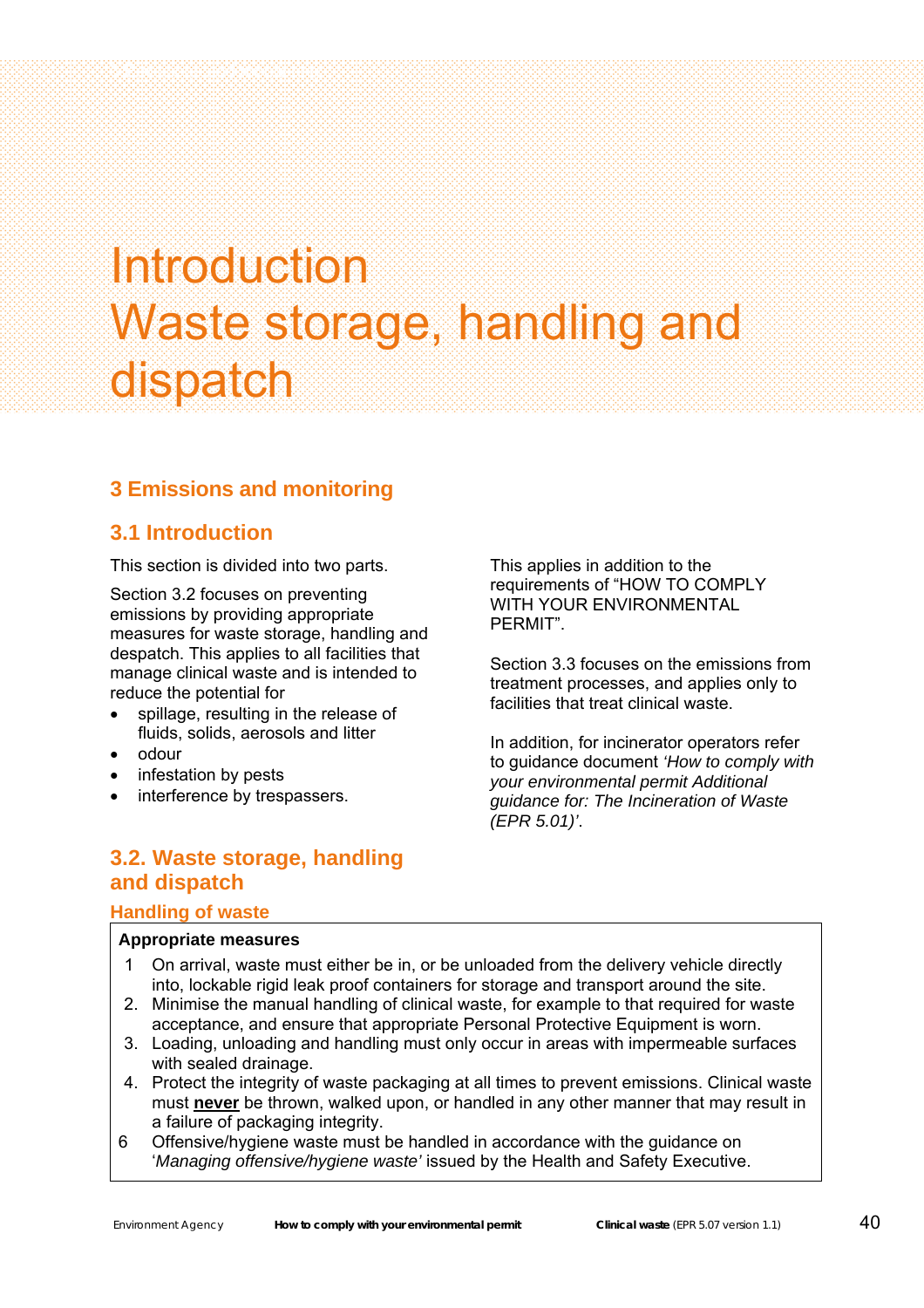# Waste storage, handling and dispatch

### **Storage of waste**

#### **Appropriate measures**

3 Emissions and monitoring

1. Have separate storage areas or containers for each of the following wastes types, such that they are not in physical contact and a leak from one cannot contaminate another waste or its packaging:

 *clinical wastes bags (requiring incineration), clinical waste bags (alternative treatment), offensive-hygiene wastes, anatomical wastes (human or animal), animal carcasses, cytotoxic and cytostatic wastes, other waste medicines, other medicinally contaminated sharps, non-medicinally contaminated sharps, dental amalgam, x-ray photographic fixer, x-ray photographic developer*.

- 2. Have a separate, secure and clearly labelled 'Quarantine Area' for waste you are not authorised to accept or that does not meet the waste acceptance criteria.
- 3. Keep all clinical waste in totally enclosed, clearly labelled and secure areas sited on an impermeable pavement with a sealed or foul drainage system.
- 4. Store anatomical waste and animal carcasses securely in designated refrigerated unit within a secure building or suitable for long term use outside a building.
- 5. Store pharmaceutical waste within a designated area of a secure building.
- 6. Store clinical waste containing chemicals in a manner appropriate for its chemical properties and the potential for incompatible reactions.
- 7. Store other wastes in leak proof rigid containers the lids of which shall be kept closed when the container is not being loaded or unloaded:
- 8. The depth of waste in any container shall not result in failure of packaging at the base. Containers must be designed to retain litter and fluids when lids or doors are open. They must not be overloaded, and the closure of lids must not result in compression or puncture of packaged waste within.
- 9. Store waste in rigid packaging, for example sharps boxes, in an upright, stable and controlled manner to prevent and minimise the potential for spillages to occur. (The use of wheeled bins to contain spillages is not an equivalent measure).
- 10. Store offensive/hygiene waste in accordance with the guidance on '*Managing offensive/hygiene waste'* issued by the Health and Safety Executive.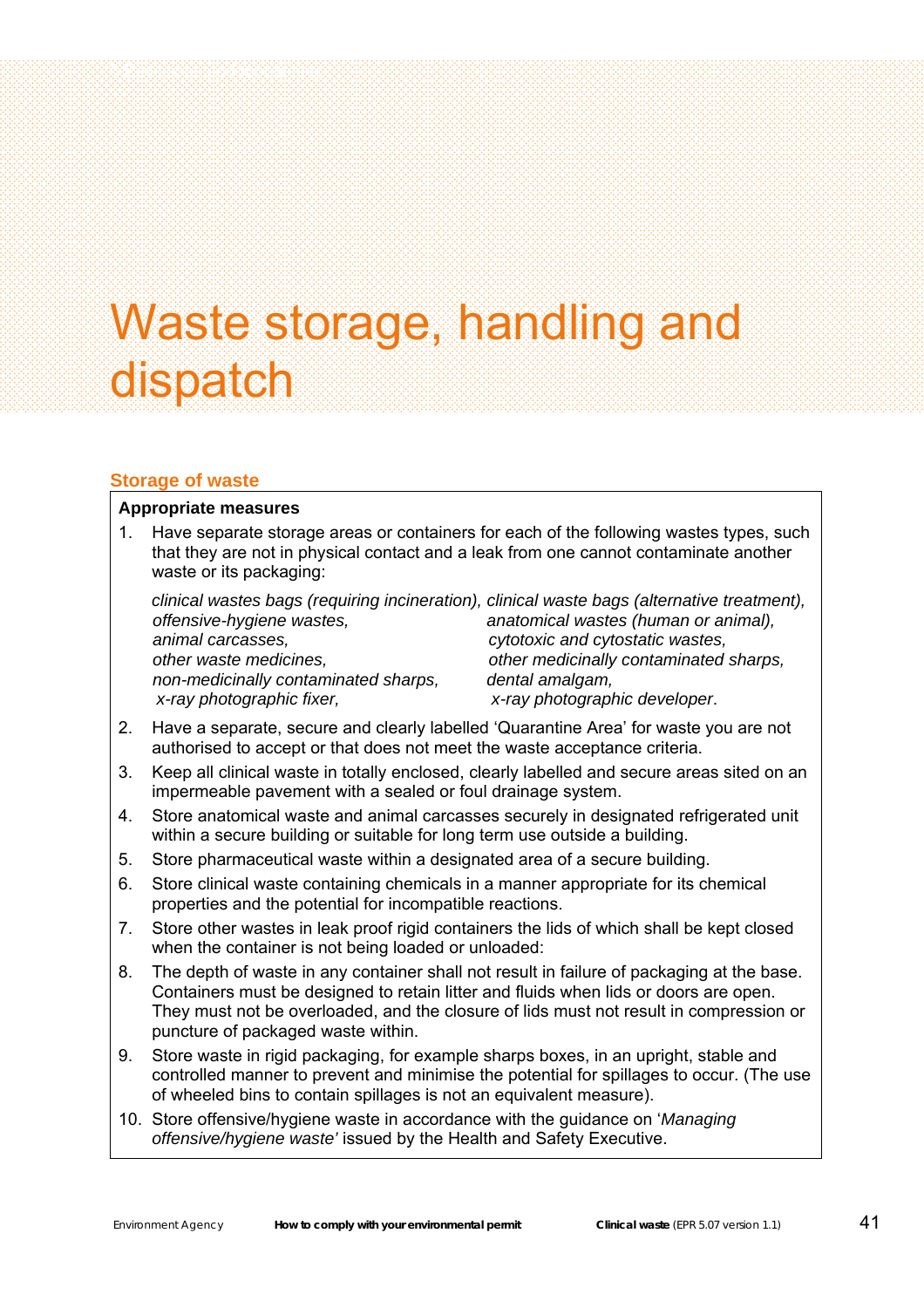### Waste storage, handling and dispatch

### **Cleaning of storage areas and containers**

#### **Appropriate measures**

- 1. The surfaces of the storage areas shall be of suitable type and quality to allow effective disinfection with a broad spectrum agent. Clean and disinfect surfaces regularly.
- 2. Once emptied, all re-usable mobile rigid containers must be checked to ensure all waste has been removed and then cleaned and disinfected both inside and out.
- 3. Inspect containers used to transport waste prior to each reuse to ensure that they have been cleaned and disinfected, are physically sound, the locking mechanism works, and that they meet the requirements for the Carriage of Dangerous Goods. This is to prevent fugitive emissions re-entering the healthcare environment.
- 4. You must be able to demonstrate that the mechanism of cleaning and disinfection of surfaces and containers physically removes contamination, is capable of achieving disinfection across the broad spectrum of micro-organisms with the parameters used (time, concentration, temperature, quantity etc.) and either does not produce emissions of pathogenic bioaerosols or chemical agents OR that such emissions are contained.
- 5. You must contain wash waters within an impermeable area and either discharge them to foul sewer or dispose of them appropriately offsite. Prevent run-off into external areas or to surface water drains.

### **Compaction of clinical and offensive hygiene waste**

Poor handling or compaction of waste can result in the release of body fluids that may contain pathogens.

These may infect through the eye, nose and mouth tissues, through cuts, and by inhalation or ingestion.

- 1 You must not compact or compress clinical waste by mechanical or manual means.
- 2 If you compact or compress offensive/hygiene wastes you must have detailed procedures to contain and minimise the release of body fluids, micro-organisms, and liquid discharges.
- 3 Conduct monitoring to demonstrate that your procedures are effective, to highlight releases and their causes, and to identify potential improvements. This could, for example include, monitoring of worker face visor protection and body clothing to determine visible and non visible releases via blood splashes.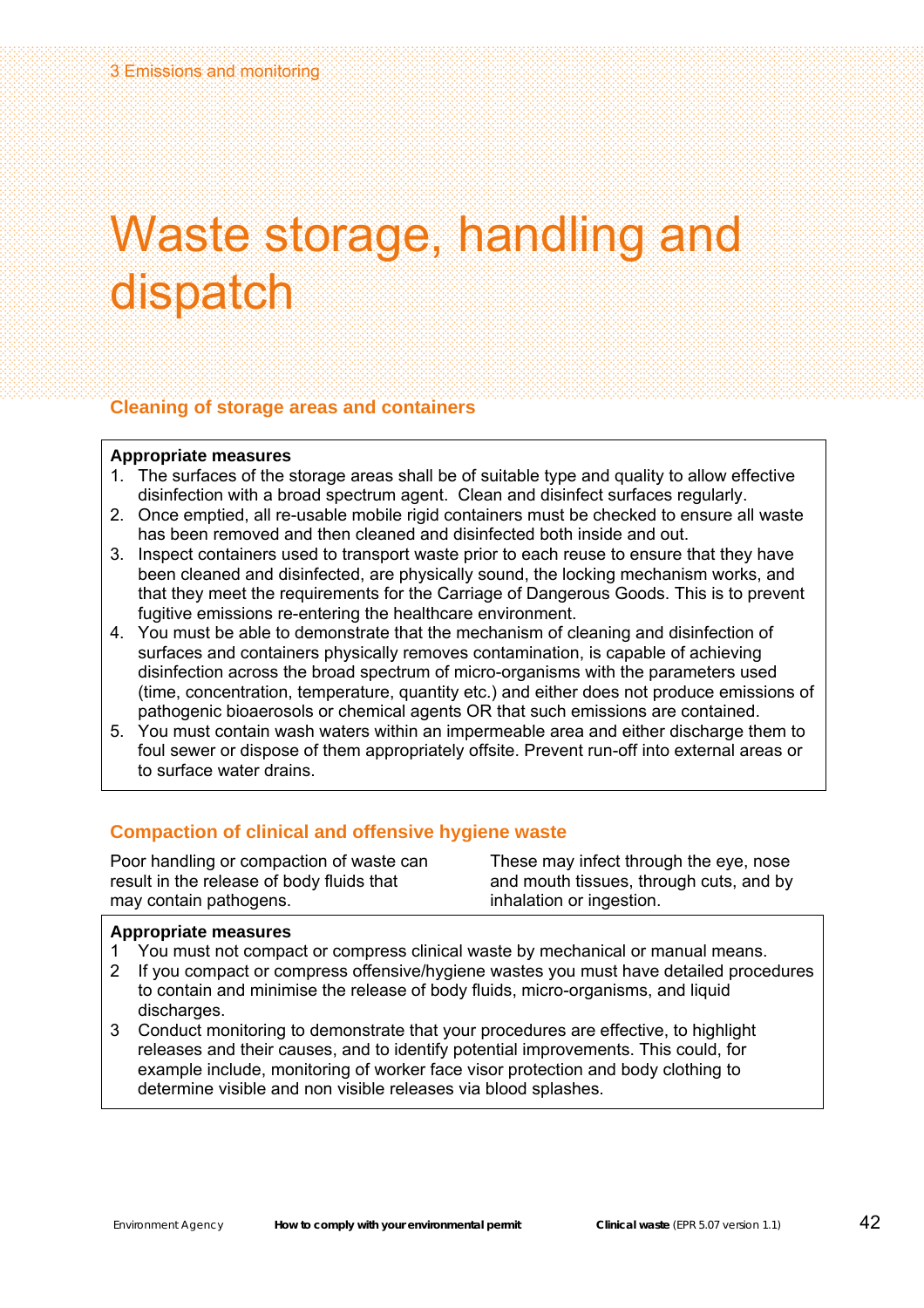### Waste storage, handling and dispatch

### **Duration and monitoring of storage**

Clinical waste has the potential to produce odour, create litter and to attract vermin or pests if the waste is not processed directly upon arrival at the facilities. This depends on a number of factors including the type of waste, when it was produced, ambient conditions, integrity of the packaging, and how it was stored and handled previously.

Where good practice has been employed by others in the waste chain, and waste is processed promptly, it is not necessary to stipulate storage times either in the permit or site procedures.

Permit conditions shall be used to control any potential problems that arise, for example odour and vermin.

- 1. Your site operating procedures shall
	- manage the waste in a manner that ensures that the problems with odour, litter and vermin/pests do not occur;
	- facilitate the transfer, treatment, and incineration of waste in rotation based on identification of its type, age on arrival, date of arrival and duration of storage on site;
	- enable the identification and prioritisation of wastes with a higher risk of causing odour, litter or pest problems during waste acceptance;
	- include additional measures to deal with these wastes to reduce and contain these problems;
	- address any problem wastes with the original producer, carrier and other previous holders as relevant to prevent a recurrence.
- 2. Monitor your storage regularly to check for pests and vermin, litter, odour, breached containers and spillages.
- 3. Your storage must be designed and operated to make this monitoring possible.
- 4. Keep records of the time, place, nature, cause and remedial action taken with regard to any problem identified.
- 5. Your site must have suitable procedures, equipment and broad spectrum disinfectants for dealing with the chemical and biological spillages that may arise from waste types accepted at your facility. All staff shall be aware of their location and trained in their use.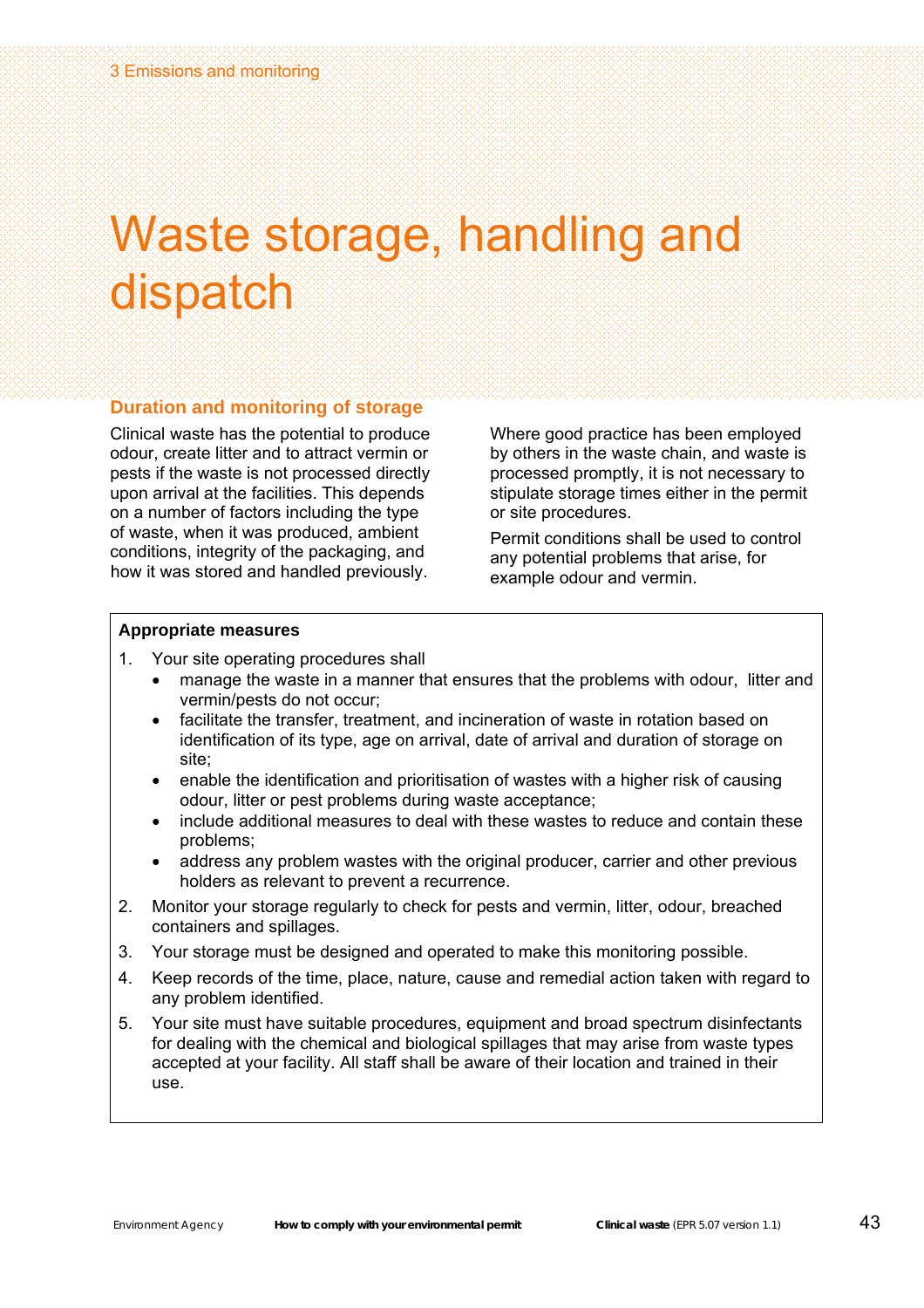### Waste storage handling and dispatch

### **Waste dispatch**

The loading of waste onto vehicles for onward transport has the potential to result in breaches of packaging, spillages and contamination of vehicles creating a risk of releases during transport or at the destination site.

- 1. You must ensure that waste dispatched from the site is packaged in accordance with, and loaded onto vehicles that meet, the appropriate requirements for the carriage of dangerous goods.
- 2. Do not mix hazardous waste with other categories of hazardous waste, or with other wastes or materials. Load vehicles in a manner that prevents leakage or contamination from one type of waste contaminating another type or its packaging.
- 3. You must have documentary procedures to check outgoing vehicles and loads to confirm that these requirements have been met.
- 4. Your site inventory must be able to track and link the specific incoming consignments of waste to specific outgoing waste loads and documentation.
- 5. Where waste is transferred, you must able to demonstrate that the outgoing waste description and classification is the same as that for the incoming waste, unless the incoming waste description and classification is incorrect or incomplete.
- 6. if you believe the incoming waste classification and description is incorrect or incomplete then this shall be addressed, and documented, with the original waste producer during waste acceptance.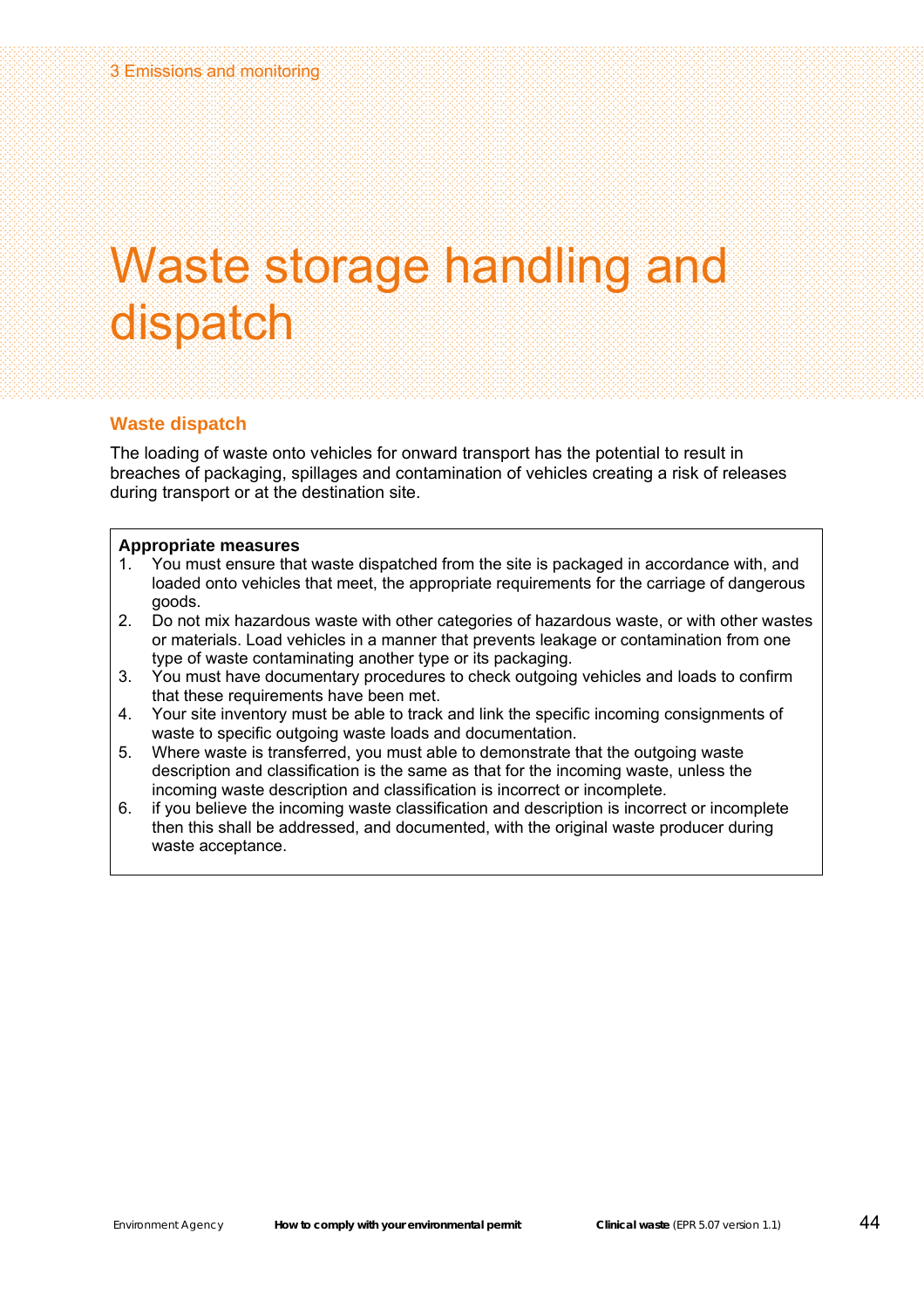### Emissions monitoring

### **3.3 Emissions monitoring**

### **Scope**

Section 3.3 applies to all clinical waste management facilities, including small plant, mobile plant and devices located on producer premises.

Potential emissions from clinical waste sites include:

- pathogenic micro-organisms
- chemicals and pharmaceuticals
- body fluids (faeces, urine, blood)

This guidance includes additional measures for monitoring these emissions

Note that *'How to comply with your environmental permit Additional guidance for: The Incineration of Waste (SGN 5.01)'* contains additional standards and measures for emissions from incineration processes.

### **Pathogenic- micro organisms (treatment only)**

Clinical waste may contain pathogens. Microbial emissions must therefore be minimised and monitored. Examples of may include:

Emissions to air from

- breached packaging during manual handling procedures,
- the treatment process, particularly during shredding of untreated waste,
- cleaning and .disinfection of mobile rigid containers.

transmission beyond the site boundary by

- infection or contamination of staff or visitors, for example footwear and clothing being taken home by staff.
- infection or contamination of, or the removal of infected material by, pests or vermin,
- the return of contaminated waste containers to healthcare premises,
- by poor loading or packaging causing leakage from or contamination of vehicles.

- 1. You must have operating procedures to identify, prevent and control potential emissions of pathogens. Note, the use of Personal Protective Equipment reduces the risk from but does not control or prevent the emission.
- 2. You must monitor emissions of bio-aerosols from your treatment process using spore tracers and the procedures provided in Annex 3.
- 3. Prevent bioaerosol emissions from point sources where practicable, by the appropriate use of high efficiency particulate air (HEPA) filters.
- 4. Effectively maintain HEPA filters to ensure a minimum particle removal efficiency of 99.97% for all particles of 0.3μm diameter.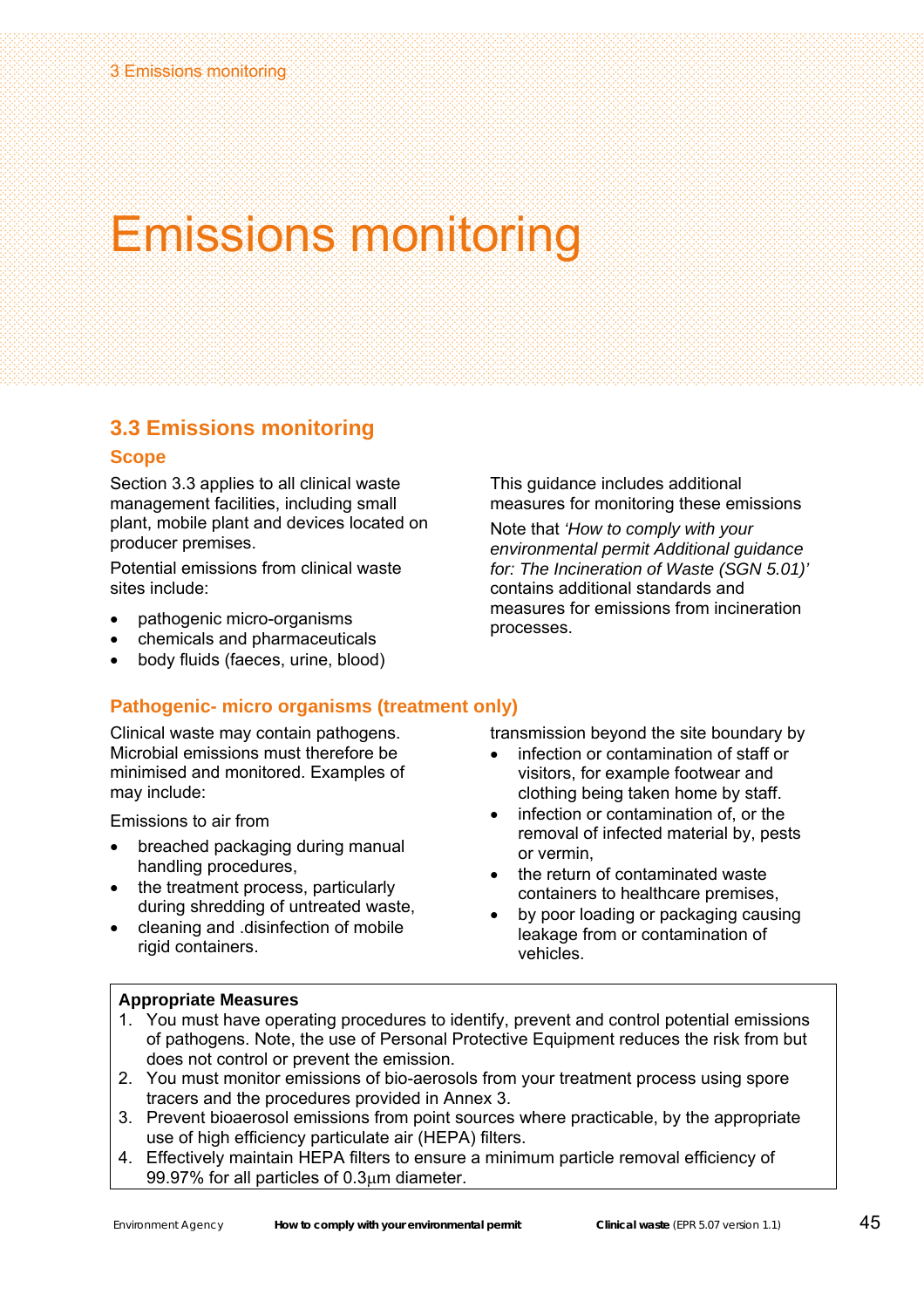### Emissions monitoring

- 5. Put procedures in place to allow for the safe removal and disposal of HEPA filters.
- 6. Any plant that macerates/shreds clinical waste that has not already been rendered safe shall also be designed and built specifically to ensure microbiological aerosol containment. For example, include operation under negative pressure, with air drawn away from the hopper entrance and passed through HEPA filters. Hoppers must have doors on the opening to retain aerosols. The doors must be closed whilst the shredder is operating.
- 7. Releases to foul sewer are less likely to present a risk, however monitor such releases during spore tracer tests to identify failures in process integrity.

### **Chemicals and pharmaceuticals (treatment)**

A wide range of pharmaceuticals and chemicals are used in healthcare. These may have a range of chemical risk phrases, and will occur in some clinical waste streams. If processed these can result in emissions of volatile chemicals to air or, via condensers, to foul sewer.

Permitted wastes and waste acceptance procedures shall prevent waste containing chemicals or pharmaceuticals entering the treatment process. Abatement can then be used to contain any residual emissions.

- 1. You must implement the waste acceptance procedures from section 2.2 of this document.
- 2. Install suitable abatement devices to remove residual emissions.
- 3. Where a treatment plant is authorised to process medicinally or chemically contaminated waste, for example, medicinally contaminated sharps (even if fully discharged) **OR** where the waste acceptance procedures from section 2.2 of this document have not been implemented in full;
	- Conduct regular monitoring for chemical and pharmaceutical emissions.
	- You must propose benchmarks based on an assessment of the range of chemicals and pharmaceuticals in use, their occurrence and concentration within the waste, their properties and behaviour when subjected to the process. Agree these benchmarks with ourselves.
	- Carry out chemical and pharmaceutical emissions monitoring annually, as a minimum, or more frequently if emissions are > 10% of benchmark levels.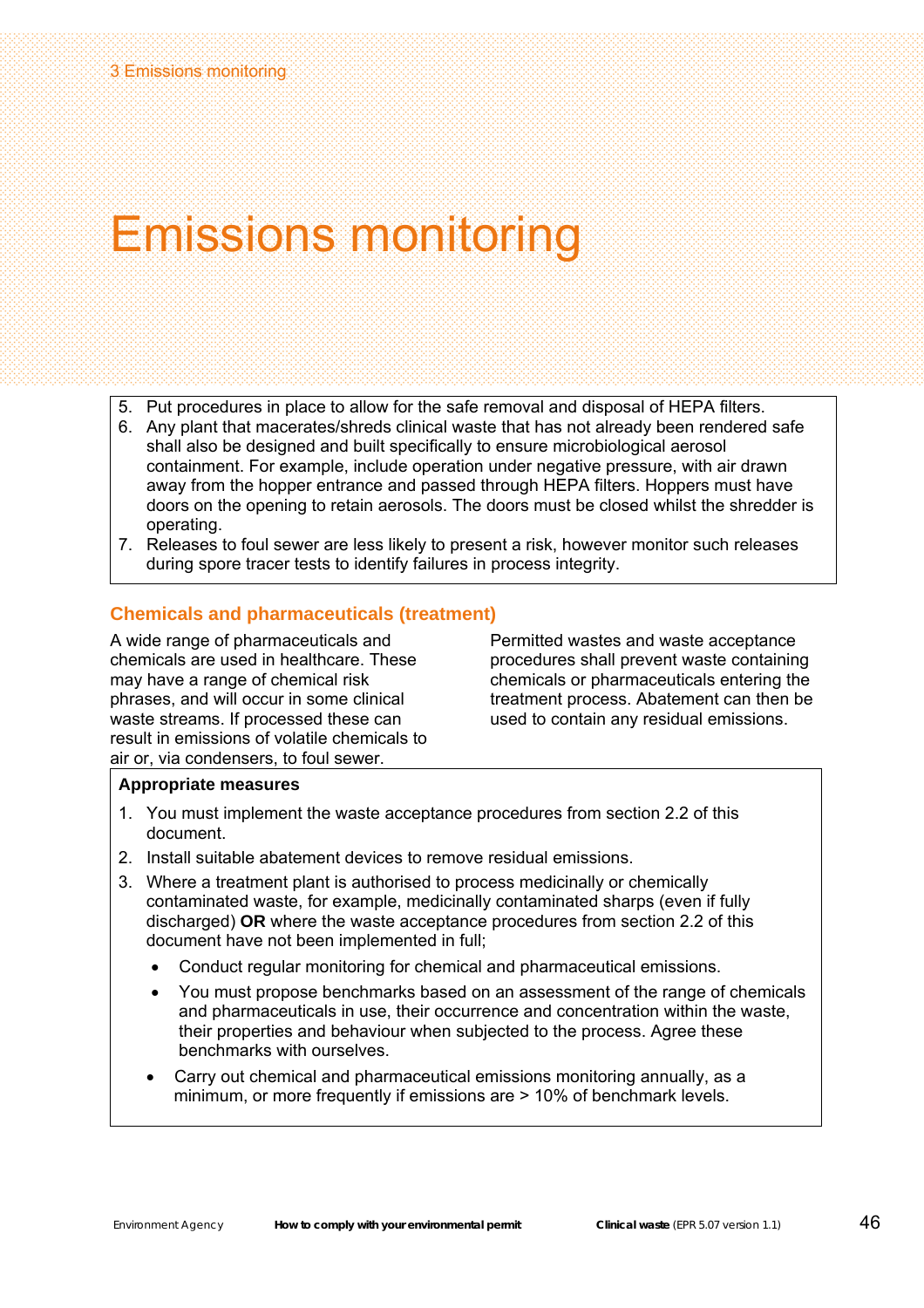### Emissions monitoring

### **Discharges to foul sewer**

### **Appropriate measures**

- 1. Discharges to foul sewer must be in accordance with a trade effluent consent issued by your sewerage undertaker. These might include
	- waste compactor runoff
	- vehicle washing
	- vehicle oil and fuel leaks
	- washing of reusable sharps bins
	- washing of clinical or offensive waste carts
	- spills and leaks in waste storage areas
- 2. Waste compactor run-off must be direct to foul sewer. Discharges to surface water or storm drains are not acceptable.
- 3. Vehicle washing and cleaning must be done in accordance with our Pollution Prevention Guidelines on vehicle washing and cleaning (PPG13). The washwaters must be directed to foul sewer and not, for example where a vehicle is washed on a road, to surface or storm drains.
- 4. Manage oil and fuel leaks from vehicles in accordance with Pollution Prevention Guidelines on Use and Design of Oil Separators in Surface Water Drainage Systems (PPG3)
- 5. Do not discharge sharps or pharmaceuticals from the washing of reusable sharps bin to foul, surface water or storm drainage.
- 6. Only discharge to foul sewer wash waters from the cleaning of clinical or offensive waste carts. This must meet any limits on effluent constituents in the consent, and may require pre-treatment.
- 7. The contents of clinical waste containers must not enter foul, surface or storm drainage systems. Spilt or leaked material (including fluids) must, rather than being disposed of to sewer, be cleaned up and disposed of at a suitably authorised waste management facility.

### **Microwave emissions monitoring**

### **Appropriate measures**

1. If you operate a microwave facility, you must be aware that failures in containment might result in leakage of non-ionising radiation and have operational procedures to check for such leakage at regular intervals.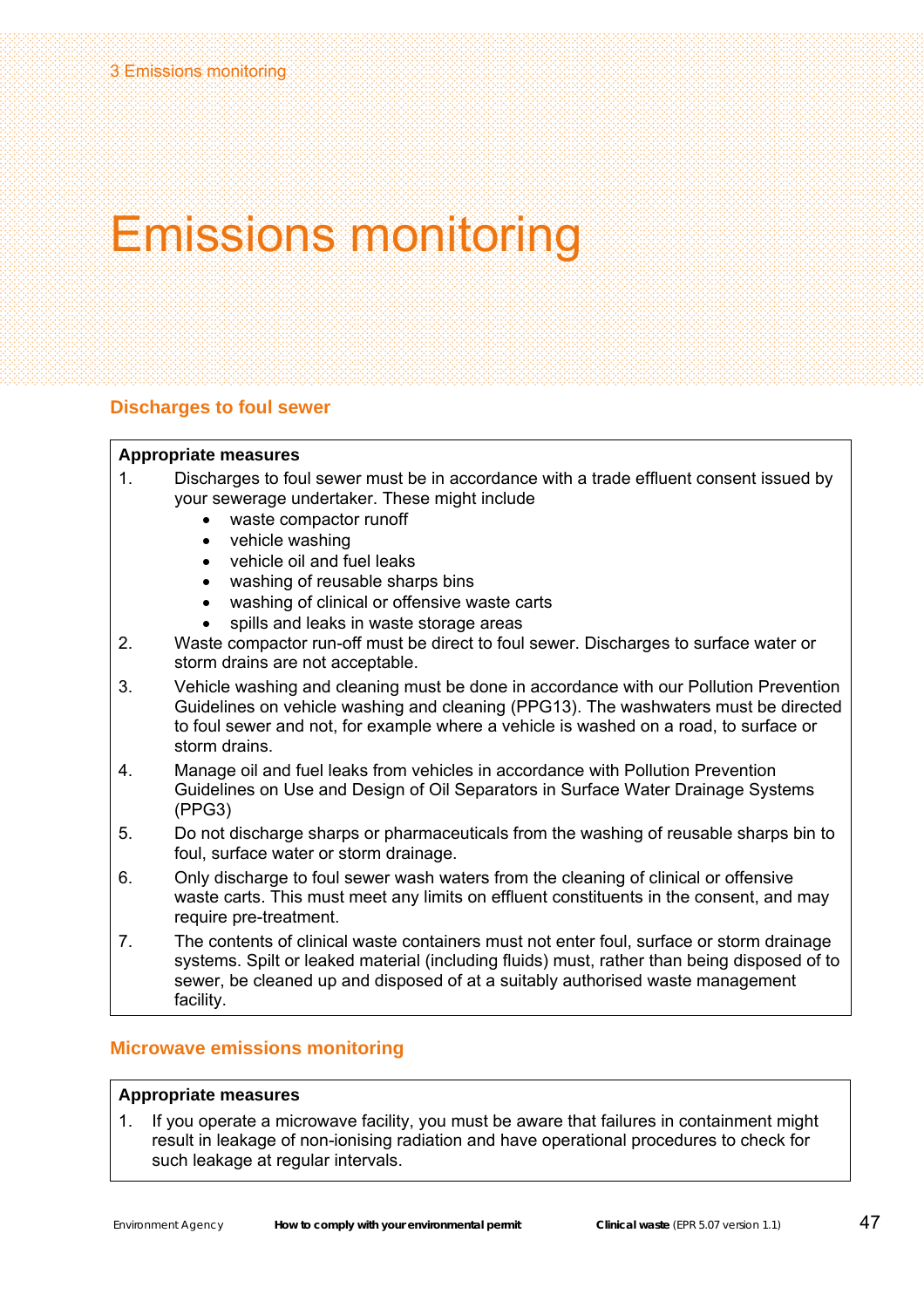# **4 Annexes**

**Annex 1 Site commissioning validation for clinical waste treatment Annex 2 Routine efficacy monitoring (microbial) Annex 3 Emissions monitoring and benchmarks Annex 4 The classification and coding of waste from clinical waste treatment Annex 5 Section 2.1, Table 2.1 (permitted wastes) Annex 6 An example of a waste audit Annex 7 Other relevant guidance**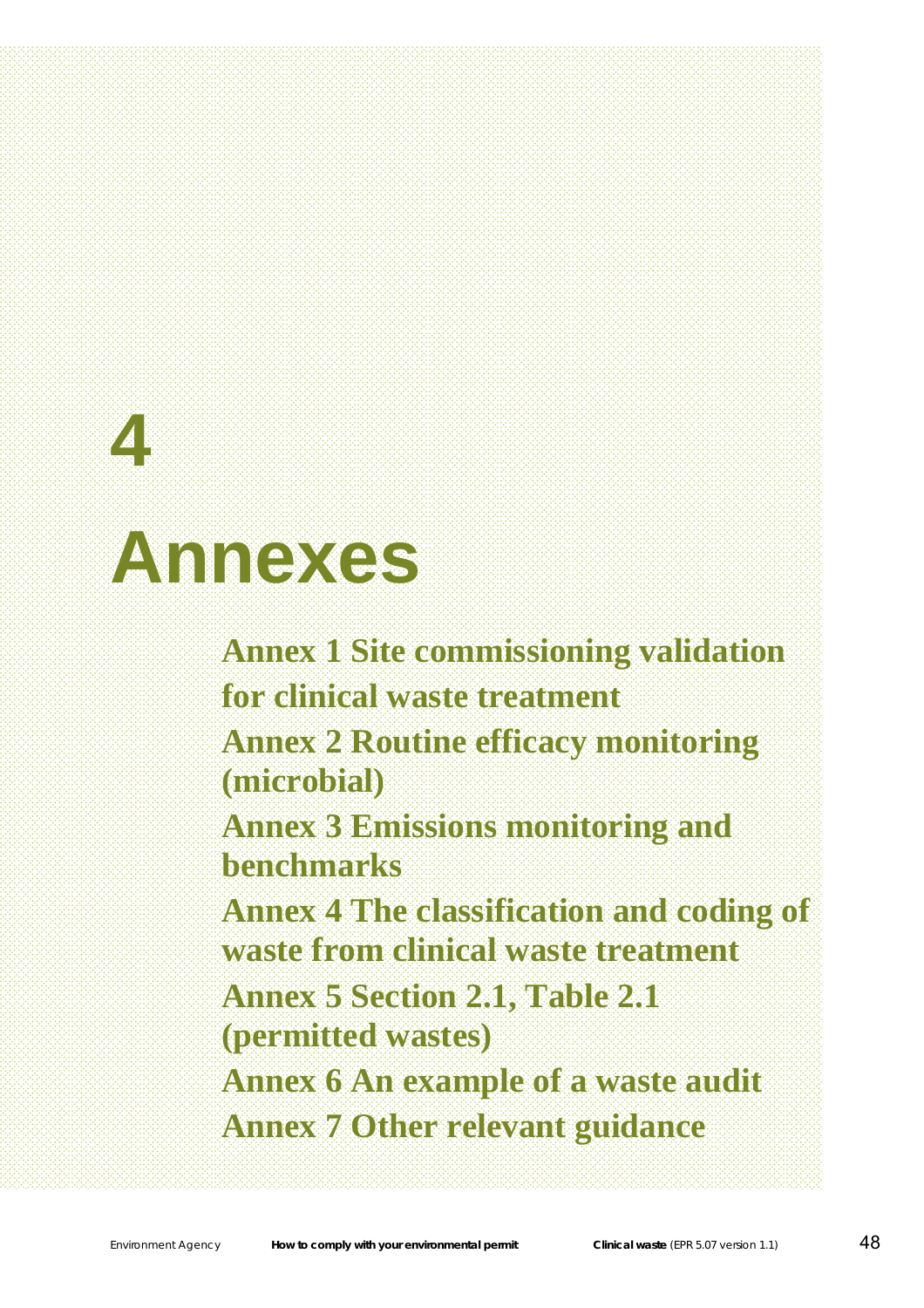### **4. Annexes**

### **Annex 1- Site commissioning validation for clinical waste treatment**

### **1.1 Introduction**

Read this annex in conjunction with section 2.3 of this document.

This annex contains the standards and appropriate measures for demonstration of disinfection efficacy for clinical waste treatment devices.

These take precedence over procedures provided by manufacturers or suppliers.

### **1.2 The validation report**

### **Appropriate measures**

- 1. Your validation report shall, as a minimum, contain the following information:
	- a description of the treatment process and the parameters tested during validation
	- the waste types and quantities included in each test
	- who participated in the testing, their roles, and when the testing was done
	- the site validation methodology and outline laboratory analytical methods
	- parametric records from the treatment device
	- test organism documentation/certification
	- biological emissions monitoring methods (see Annex 3)
- test results, including raw data, calculations used, and any conclusions drawn
- 2. Ensure that your report demonstrates that
	- the STAATT level III criteria are achieved for the worst case scenario challenge load
	- parametric controls, and procedures for real-time monitoring and assessment of treatment outputs, are in place and can be related to microbial efficacy
	- process emissions, including emissions from the macerator/shredder (see Annex 3), are contained.
	- routine monitoring procedures, where they differ, are effective and have been proven comparable to validation procedures during site commissioning.

We recommend you employ a qualified, independent microbiologist and an accredited laboratory for this work.

Additional measures are also provided for

medicinally contaminated wastes

• chemically contaminated wastes.

the treatment of:

• anatomical wastes

(including sharps)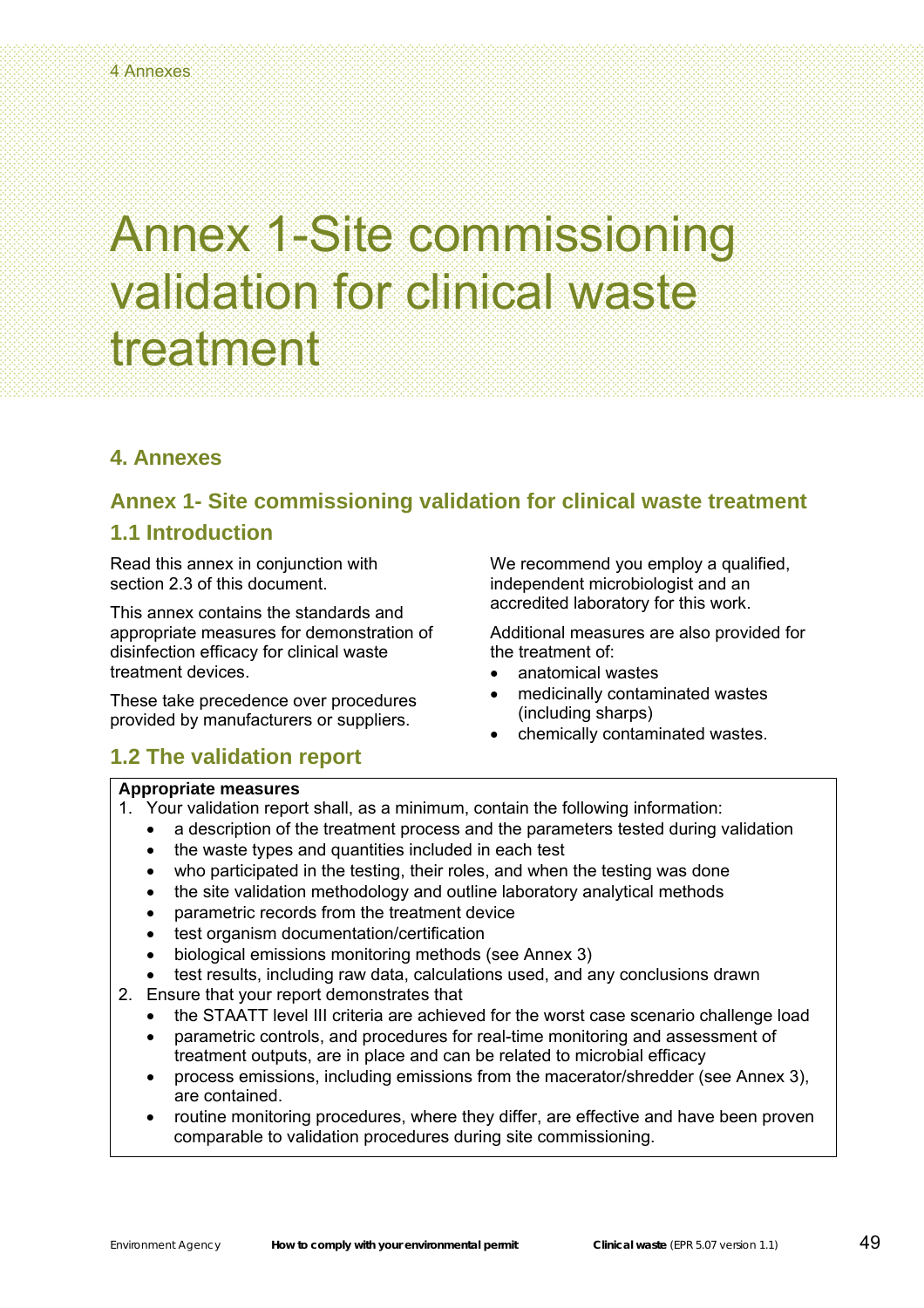### **1.3 Selection of test organism**

### **Appropriate measures**

- 1. The spore species, strain and certification must be appropriate for the treatment process.
- 2. For thermal processes the Level III tests must be performed using either *Bacillus atrophaeus* OR *Geobacillus stearothermophilus* (as appropriate). Perform level IV tests performed using *Geobacillus stearothermophilus.*
- 3. Use *Bacillus atrophaeus for chemical processes.*
- 4. Employ a single batch number of spore strips/ pore suspension during commissioning.
- 5. Where spore strips are used, each must contain ≥ 1 x 10<sup>6</sup> spores.
- 6. For thermal processes the spores must have a certified thermal D-value  $\geq 1.8$  minutes
	- at 121°C wet heat (Geobacillus stearothermophilus)
	- at 160°C dry heat (Bacillus atrophaeus)
	- Spores with Lower D-values must not be used.
- 7. For chemical processes, where the D-value for the chemical disinfectant is not available, you must determine it and show that it is comparable to values reported in the literature.
- 8. For thermal processes, the spores shall always be supported by the parallel use of thermal indicator strips (time **and** temperature) or multi-point thermal data loggers colocated in the waste load. The time/temperature combination used must be indicative of the required microbial inactivation being achieved (that is93°C for 10 minutes is insufficient).

### **1.4 Challenge load**

- 1. You must measure the efficacy of disinfection using a **worst case challenge load** that is inserted into a **typical waste load**. This may vary depending on the nature of the process.
- 2. The **typical waste load** must be the maximum waste quantity (Kg) that you intend to process (batch quantity or throughput rate) and include all the waste streams that the process is authorised to treat. The use of surrogate waste is not normally appropriate.
- 3. The 'treated' clinical waste from the validation shall be considered untreated until the validation report is approved by us. You may dispose of it as untreated waste elsewhere in the interim.
- 4. **Worst case challenge load** is discussed in the following text.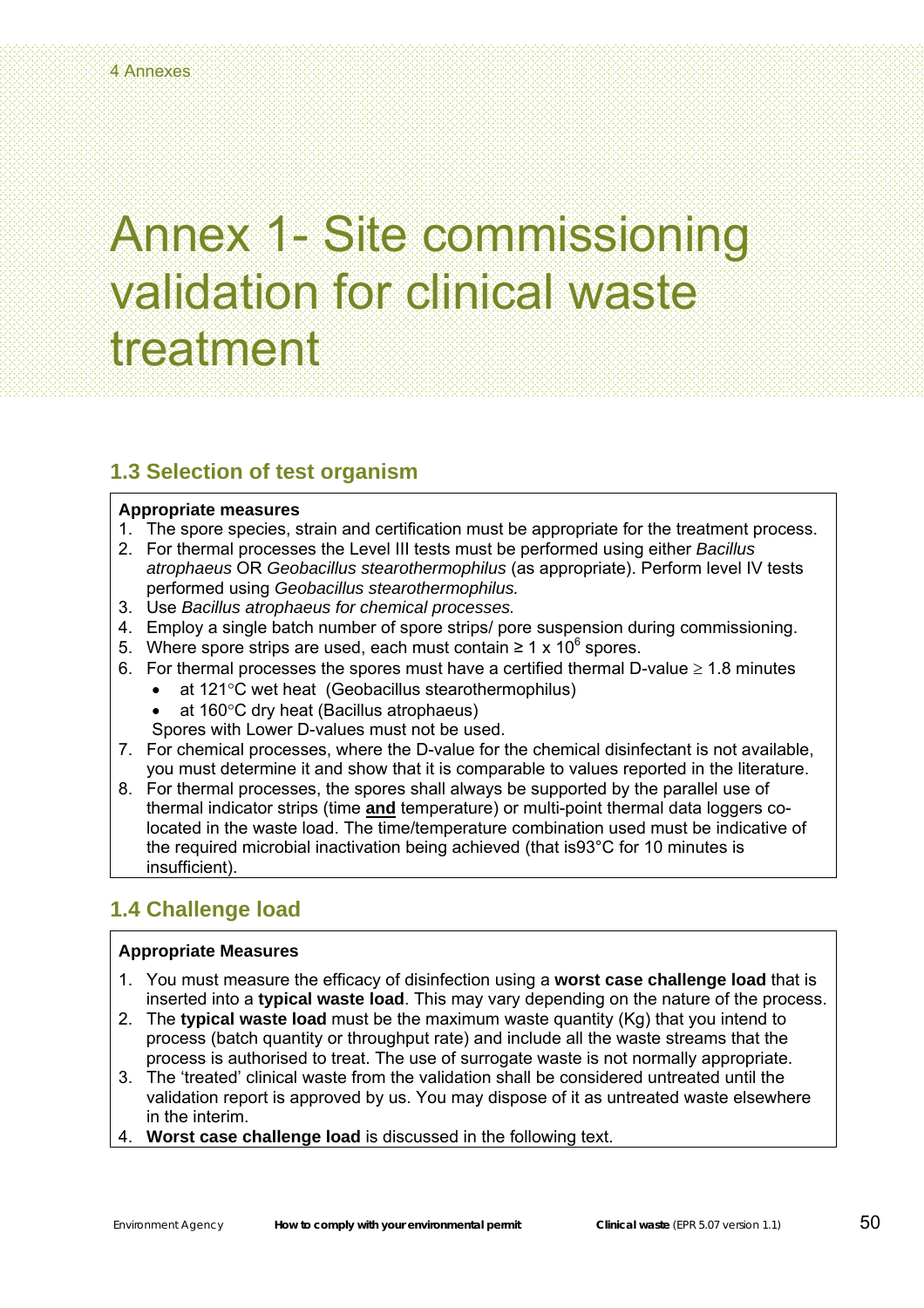The three main options for worst case challenge load are set out below for:

- pre-maceration thermal technologies where spore strip integrity can be guaranteed;
- other thermal technologies where spore strip integrity can be guaranteed, and
- chemical disinfection technologies.

(No procedure is provided for thermal technologies where spore strip integrity cannot be guaranteed. The method for this would be based on the use of spore suspensions.)

### **Appropriate measures for microbial validation for pre-maceration thermal technologies where spore strip integrity can be guaranteed**

This applies **only** to thermal technologies that **both** macerate prior to disinfection **and** where the test materials can be inserted easily into the macerated waste prior to it entering the disinfection process. An example of this type of process would be a hot oil augur.

### **Spore Strip Containment**

- 1. Spore strips are placed in spore carriers designed to mimic normal conditions in the waste being treated. The type of carrier may depend on the technology and the type of waste treated. Examples may include net bags, tennis balls with holes in them, socks, plastic containers with holes in or alloy containers with holes in.
- 2. Where spore strips are placed in metal containers they must be wrapped in a thick layer of cotton wool, or equivalent, to prevent direct conduction of heat from the metal.
- 3. Spore carriers shall be loose in the bulk of the waste, and must not be fixed in position or placed in test ports. This would not be representative of treatment to which the waste is subjected. If this is a concern use spore suspensions instead.
- 4. Undertake separate testing if you intend to use fixed carriers for routine monitoring to demonstrate that there is no significant difference between the two methods.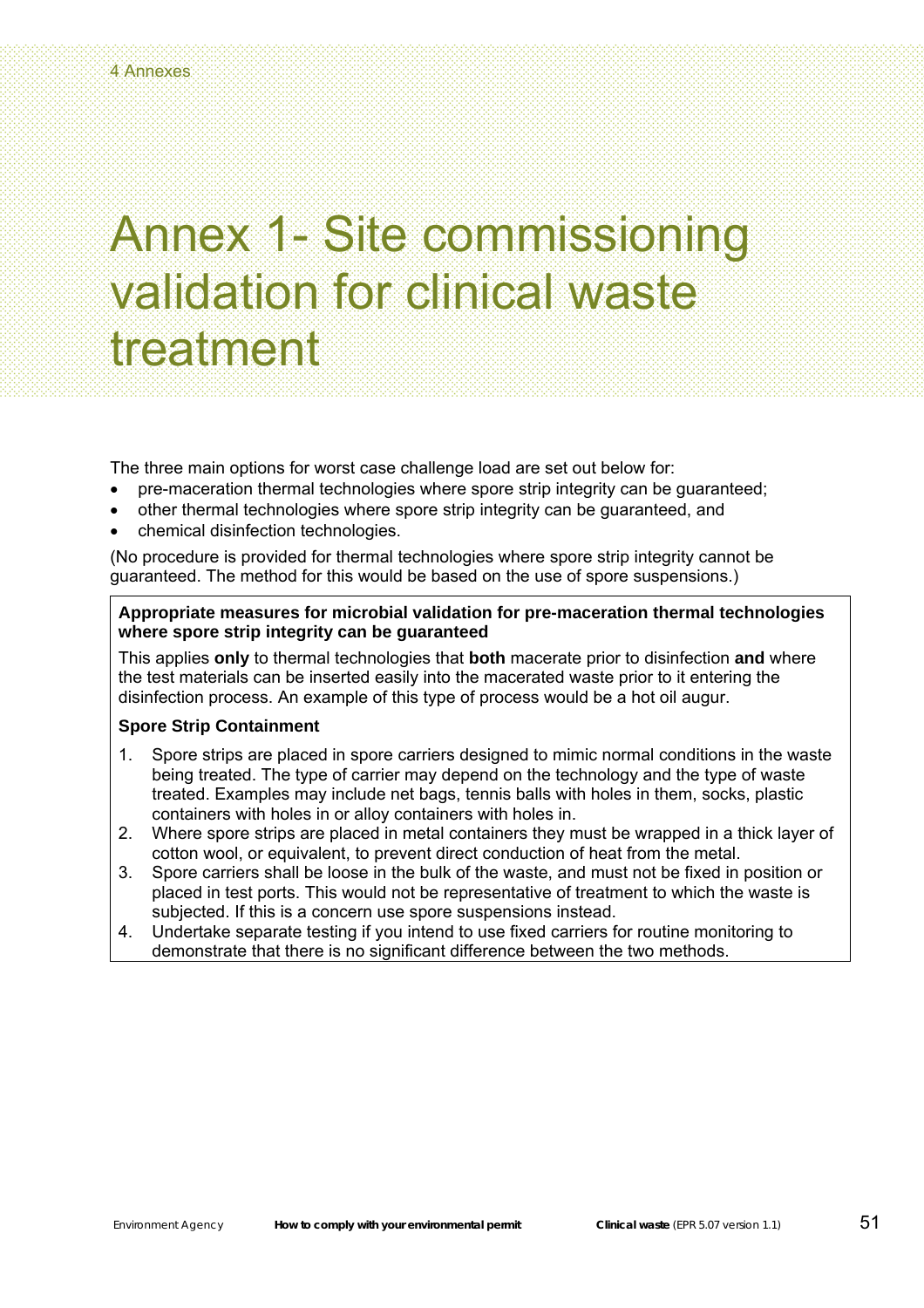**Appropriate measures for microbial validation for other thermal technologies where spore strip integrity can be guaranteed.** 

This applies **only** to thermal technologies that do not macerate prior to disinfection, (for example autoclaves).

### **Spore Strip Containment**

Clinical waste commonly contains a range of items of varying size, composition and robustness. Where there is no pre-maceration then the treatment may experience some difficulties in penetrating waste items, containers and voids in the load. The worst case challenge load is designed to test this using the toughest items commonly found in clinical waste. Prepare challenge loads as follows :

- 1. Fix spore strips in the centre of filled, sealed suction canisters and chest drains.
- 2. You may use a number of types of suction canisters and chest drains; however you must demonstrate that the type(s) chosen include the most resistant type(s).
- 3. At least one third must be robust rigid ≥2 litre suction canister/chest drain containers made of thermostable plastic, containing at least 1.5 litres of fluid and thermally stable gel.<sup>1</sup>
- 4. Other challenging items identified, where heat penetration may be inhibited (for example lengths of tubing, inside syringe bodies in sealed sharps boxes etc) may also be included.
- 5. Place challenge items inside worst case packaging. For example, sealed rigid yellow bins and sealed clinical waste bags.
- 6. Where challenge items are likely to occur together in numbers, the test package shall reflect this. For example the chest drain containing spore strips might be placed in a yellow rigid bin with a number of other chest drains.
- 7. Distribute the test packages throughout the waste load, ensuring that during the validation the position is varied to assess different cart positions, different locations within an a cart, and so on, to identify areas where thermal treatment may be challenged.

### **Appropriate measures for microbial validation for chemical disinfection technologies**

This applies to all chemical technologies, and assumes that the technology either macerates the waste prior to or during exposure to the disinfectant.

### **Spore Suspensions**

1. You must use spore suspensions for testing all chemical disinfection technologies. Spore strips must not be used because the envelope may affect the interaction between the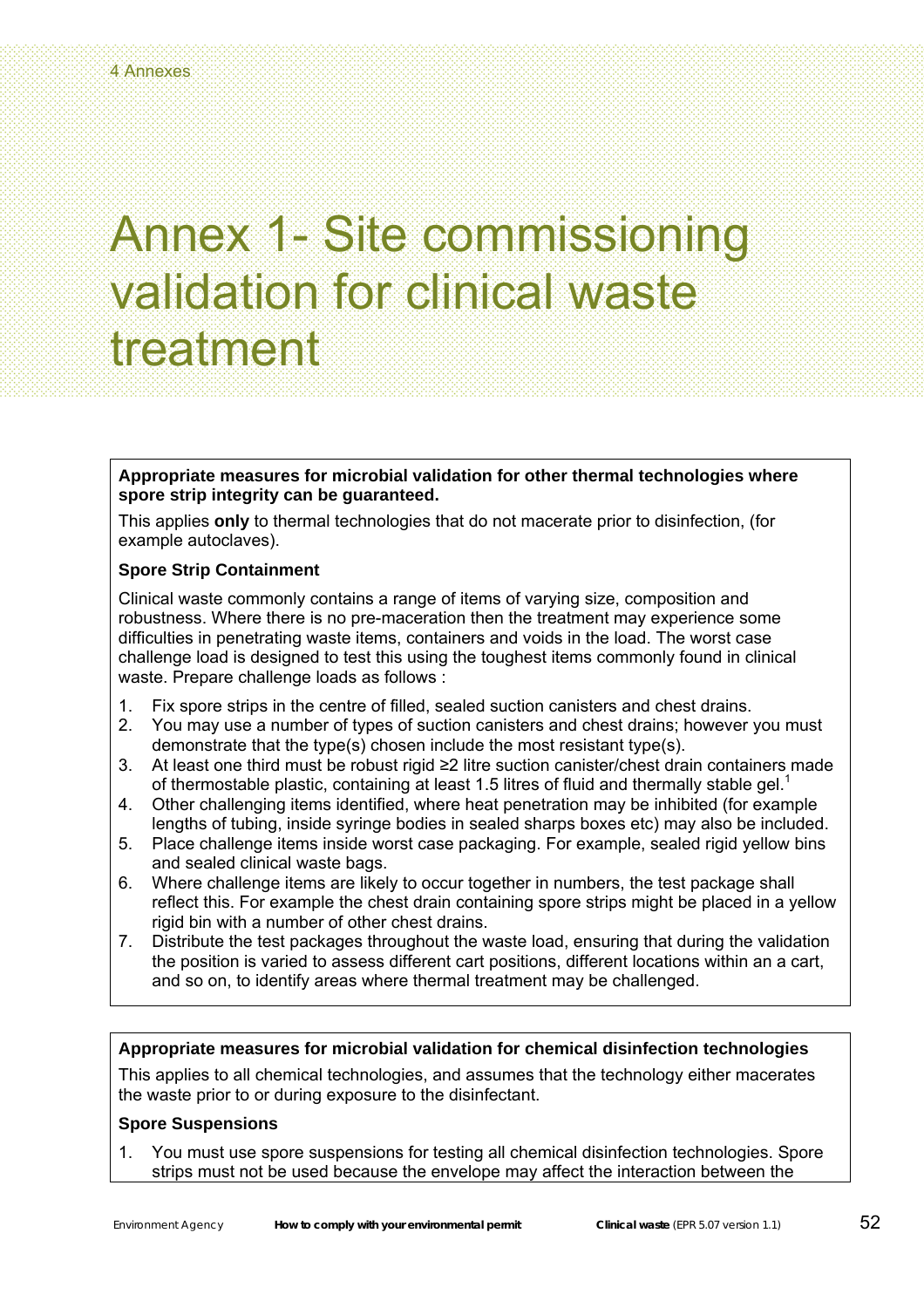spores and inhibitory substances, disinfectants or neutralising agents.

- 2. You must add sufficient spore suspension to each test run to produce  $\geq 1 \times 10^6$  spores per gram in the mass of the whole waste load.
- 3. Add the same total quantity of spore suspension to each control/test run even if the mass of waste differs slightly between them.

#### **Interfering Substances**

You disinfectant may be inhibited by organic matter, chemicals or other substances present in the waste.

- 4. Validate your process with a typical clinical waste load to which has been **added** a minimum of 5% strong organic load (for example blood) by weight. This can be achieved, for example, by adding an **additional** box of theatre suction canisters containing 15L of blood to a 300kg waste load.
- 5. Identify what other substances may interfere with or inhibit your disinfectant, and whether they may be present in the waste.
- 6. Interfering substances, including blood, must be included with the test packages at the maximum concentration they can occur at in any individual waste container.
- 7. Where the waste load is less than 250 kg the potential for random variation, and greater extremes, of organic concentration is greater. Where a process is authorised to process blood products, for example transfusion bags, the organic concentration may be much higher. In those circumstances 5% may be insufficient and higher concentrations considered.

#### **Containment**

The containment below is indicative and maybe affected by process specific factors.

- 8. Prepare sufficient small sealed vials or bottles ( $\geq 6$ ) of spore suspensions to enable their distribution in a number of test packages.
- 8. Attach these securely to the outside of suction canisters containing blood and place each of these in their normal packaging (for example one in a group of six in a cardboard box).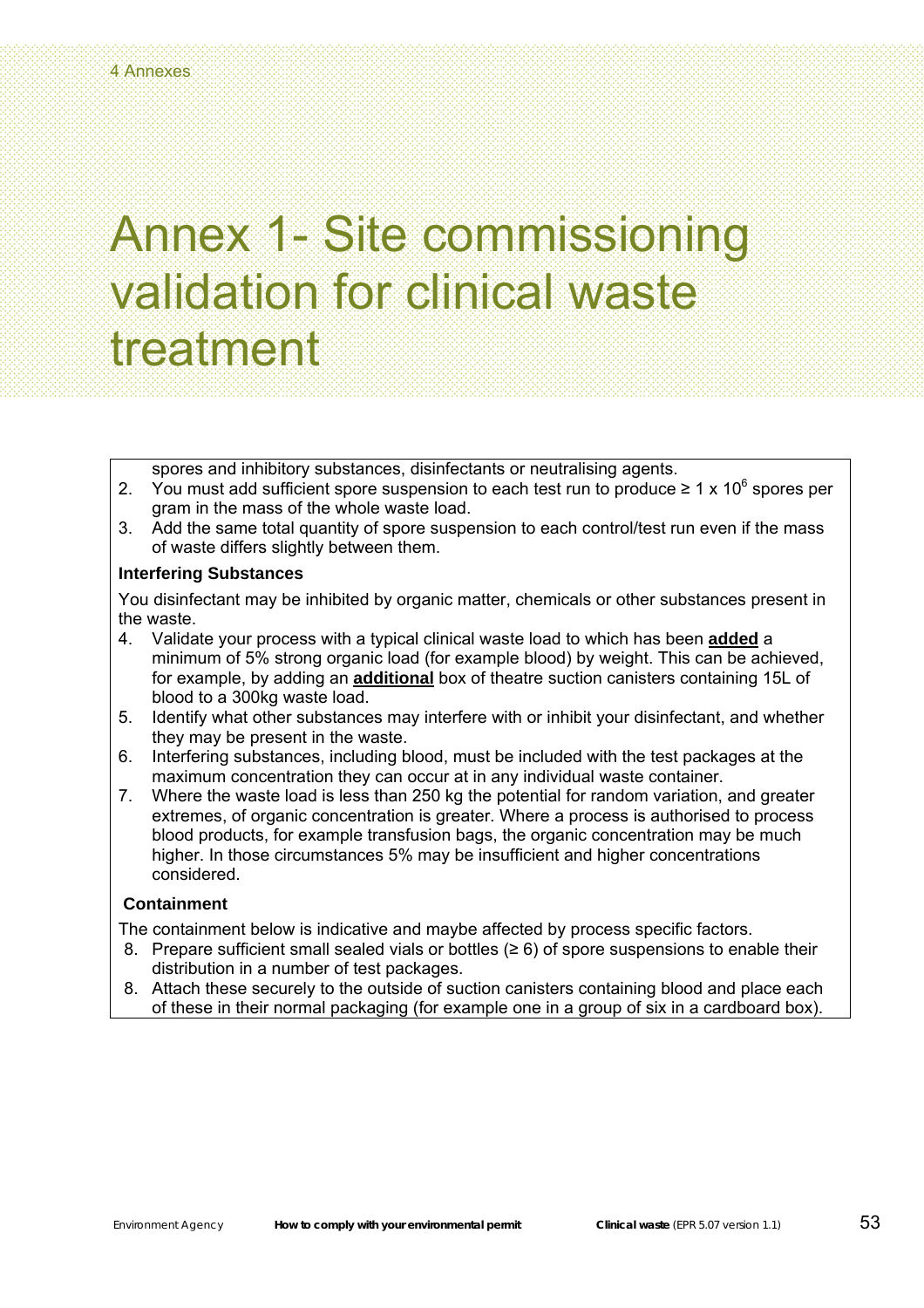### **1.5 Test format**

*Appropriate measures for the microbial validation of thermal technologies where spore strip integrity can be guaranteed.* 

### **Test Runs**

The efficacy of the plant is assessed as follows:

- 1. Test a minimum of three separate treatment cycles if your plant processes the waste in batches/cycles.
- 2. For continuous technologies do the tests in three separate groups. The test packages for one collection being inserted and retrieved before the next set of tests is introduced to the treatment plant.
- 3. Repeat the tests for each cycle format you wish to operate.
- 4. The minimum number of 'spore strips recovered' is set out in table A1.5. If less than this number is recovered conduct more tests until this number is reached. If you expect to lose some spore strips we recommend that you use more to ensure that this minimum number is recovered. Otherwise use spore suspensions instead.

### **Control Data**

5. Hold a minimum of six untreated spore strips outside the device and analyse them as controls.

### **Laboratory Methods**

- 6. These will be partly determined by the test organism, the method specified by the spore supplier, and reference to other guidance on microbiological methods.
- 7. 100% of each test sample must be analysed. This is not required for control samples, where serial dilution will be required.
- 8. Analysis must be quantitative and report number of spores per spore strip.

### **Appropriate measures for the microbial validation of chemical technologies**

This procedure requires both:

- a control run
- a number of test runs

Note: Add the same total quantity of spore suspension to each control and test run even if the mass of waste differs slightly between them.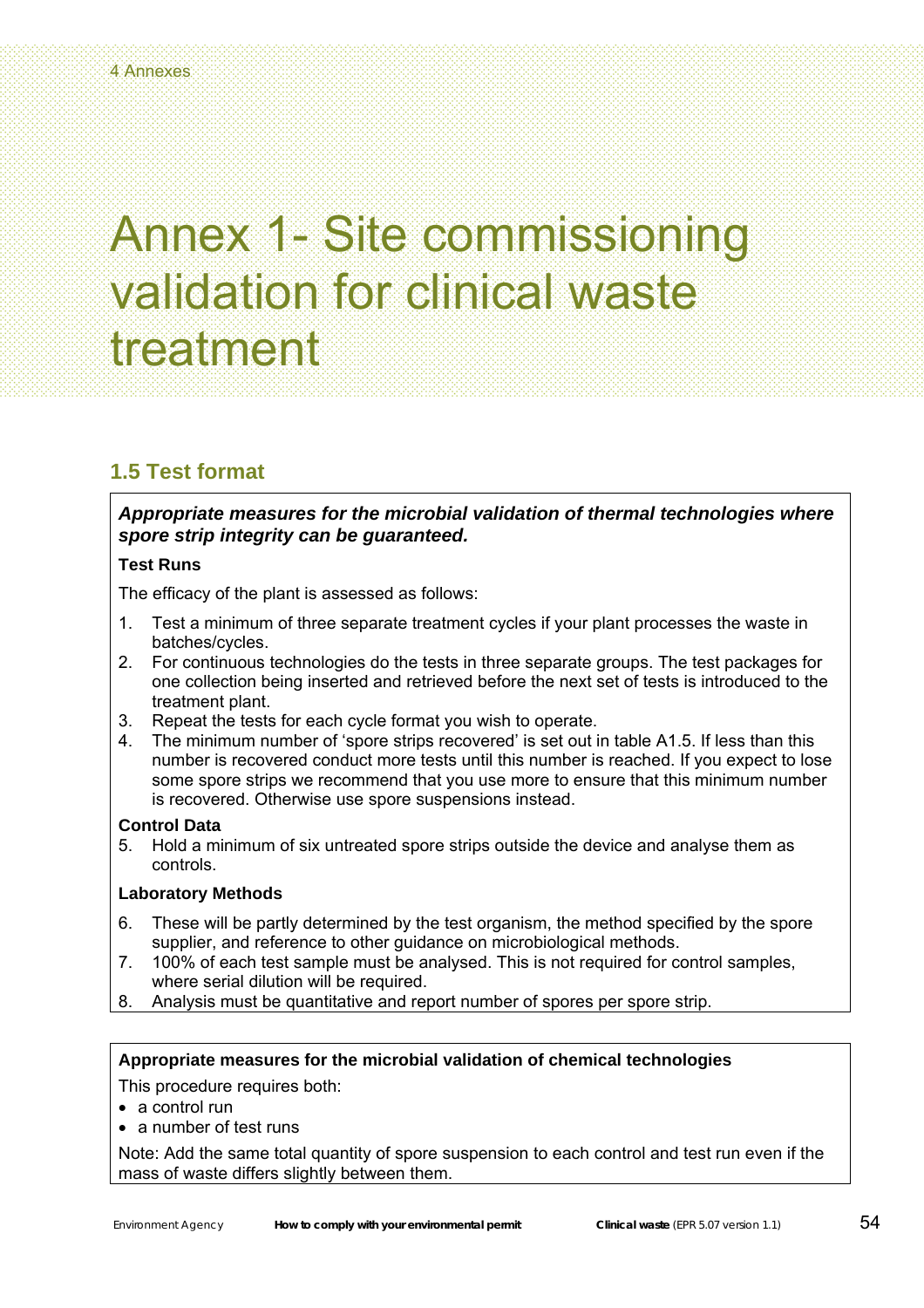### **Control Run**

- 1. Perform a control run where waste is passed through the device with the thermal/chemical treatment inactivated. This provides an estimate of spore recovery.
- 2. The control run is required because of the 'natural' loss of spores during the process and subsequent analysis.
- 3. Clean the device thoroughly cleaned to remove residual traces of disinfectant prior to conducting the control run.
- 4. For health and safety reasons you may use thermally treated clinical waste, or a surrogate waste that closely resembles the test run clinical waste, for the control run

### **Test Runs**

The efficacy of the plant is assessed as follows:

- 5. If your plant processes the waste in batches/cycles test a minimum of 3 separate treatment cycles.
- 6. For continuous technologies carry out the tests in three separate groups. The tests packages for one collection being inserted and samples retrieved before the next set of tests is introduced to the treatment plant.
- 7. Repeat the tests for each cycle/batch format you operate.
- 8. The minimum number of samples recovered is set out in table A1.5.
- 9. Collect sub-samples of the treated waste from throughout the load and analysed separately. For a continuous process this might include samples taken from the initial, middle and final part of the process discharge.
- 10. Each sub-sample must equate to at least 0.1% of the waste load, with the minimum subsample size set at 50g for smaller units. The sub-sample size must therefore equate to a minimum of 5  $\times$  10<sup>7</sup> spores.
- 11. You may test a larger number of smaller sub-samples as an alternative, as long as the total quantity tested is consistent with points 8 and 9.

### **Laboratory Methods**

Analysis is complex, the following being an indication of a typical procedure. Seek expert advice before conducting such analysis.

- 12. Analyse the control and test runs using the same procedures.
- 13. Preserve samples appropriately until received by the laboratory and subjected to testing. The testing must commence within an appropriate time scale. The entire sub-sample is mixed with excess sterile physiological saline for at least 15 minutes on an orbital shaker. (Note that neutralising buffer may be required for chemical treatments).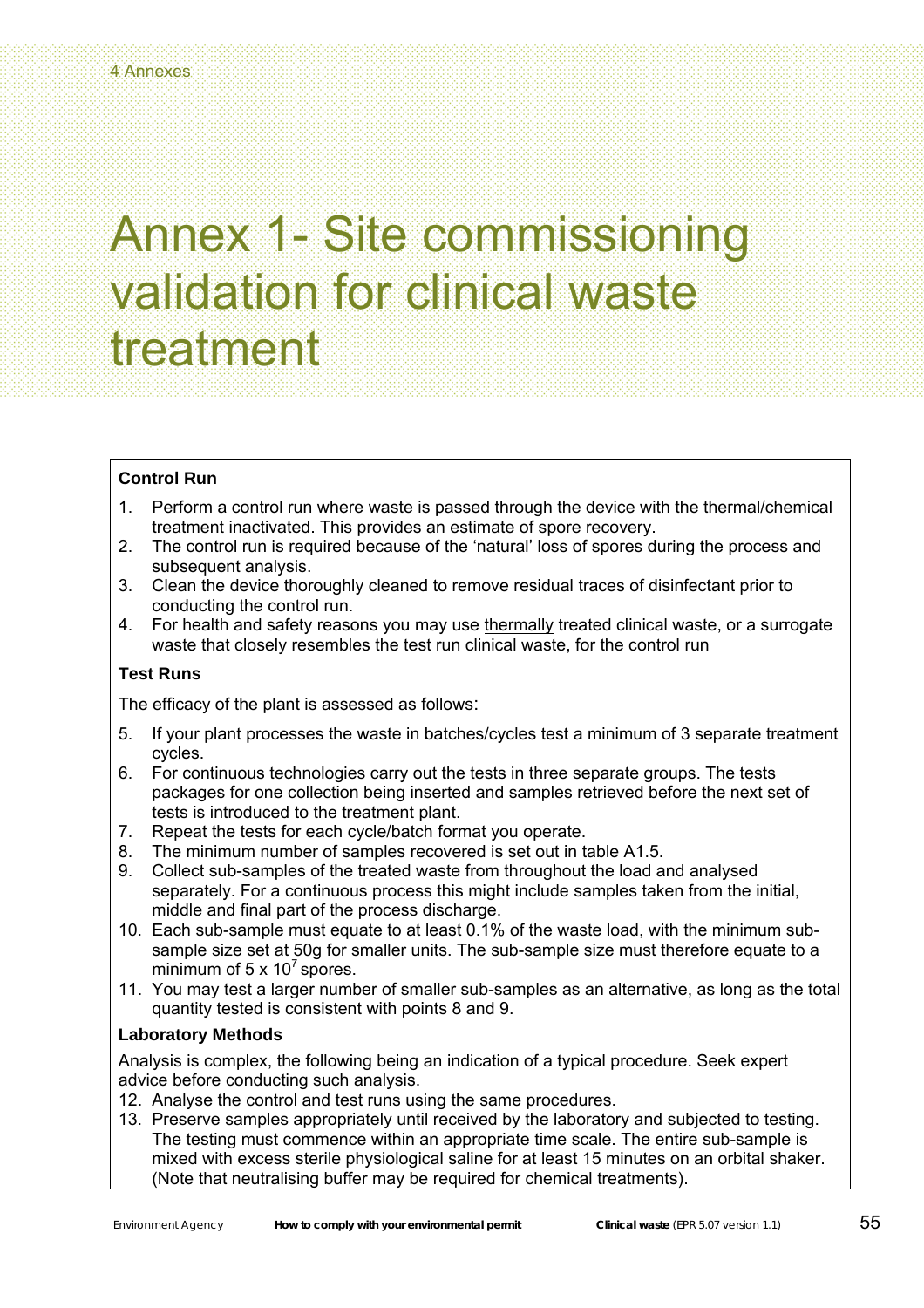- 14. The liquid is decanted through a sterile coarse fabric filter to remove solid waste.
- 15. The liquid is centrifuged at 3000g for 20 minutes to deposit the spores.
- 16. The deposit is resuspended in 10 ml of brain heart infusion broth (BHI). (additional washing of the deposit in saline/buffer may be necessary prior to this step).
- 17. Serial dilutions are made in BHI from 1:10 to 1: 1,000,000.
- 18. The entire test of each sample must be analysed, typically on pour plates. This is not necessary for the control samples.
- 19. Plates are incubated in a moist chamber at the conditions appropriate for the test organism

### **Table A1.5: Minimum number of spore strips or samples recovered, required for microbial validation of Alternative Treatment Plants.**

|                                                                                 | Minimum number of samples                   |                                          |                                   | Minimum number of samples    |                                          |                                     |
|---------------------------------------------------------------------------------|---------------------------------------------|------------------------------------------|-----------------------------------|------------------------------|------------------------------------------|-------------------------------------|
|                                                                                 | (spore strips)                              |                                          |                                   | (spore suspensions)          |                                          |                                     |
| Single Load<br>Capacity<br>(Kg)<br>Continuous<br>throughput<br>(Kg per<br>Hour) | recovered<br>per cycle<br>or<br>collection. | recovered<br>for each<br>cycle<br>format | retained<br><b>as</b><br>controls | recovered<br>Per Test<br>Run | recovered<br>for each<br>cycle<br>format | recovered per<br><b>Control Run</b> |
| $0 - 10$ kg                                                                     | 3                                           | 9                                        | 6                                 | 3                            | 9                                        | 3                                   |
| 11-50 kg                                                                        | 4                                           | 12                                       | 6                                 | 3                            | 9                                        | 3                                   |
| 51-250 kg                                                                       | 6                                           | 18                                       | 6                                 | $\overline{4}$               | 12                                       | $\overline{4}$                      |
| 251-500kg                                                                       | 8                                           | 24                                       | 6                                 | $\overline{4}$               | 12                                       | 4                                   |
| 501-750kg                                                                       | 10                                          | 30                                       | 6                                 | 5                            | 15                                       | 5                                   |
| >750 kg.                                                                        | 12                                          | 36                                       | 6                                 | 5                            | 15                                       | 5                                   |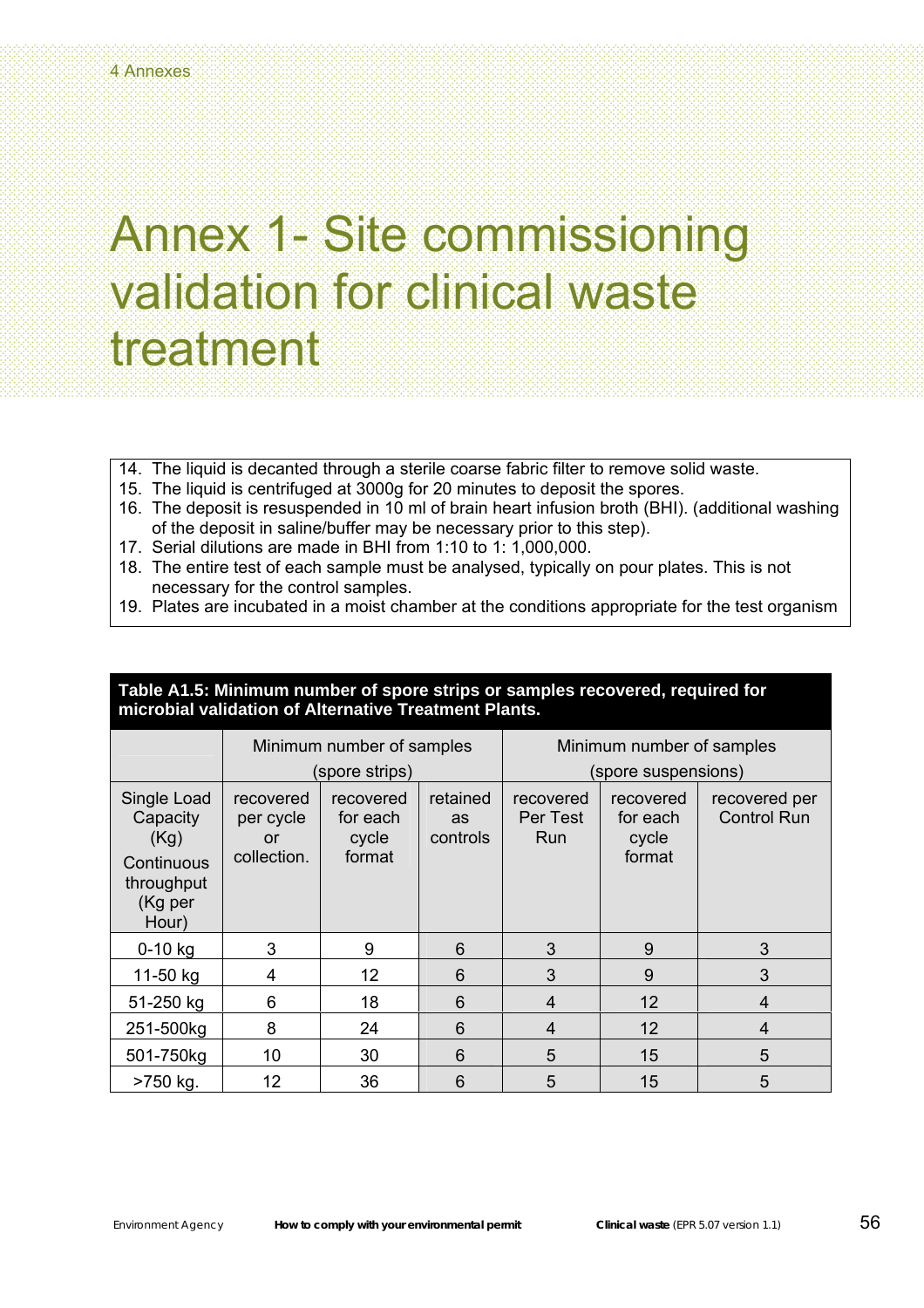### **1.6 Data analysis and validation criteria**

### **Appropriate measures for Microbial Disinfection Efficacy – Spore Strips**

### **Control Data**

For the control data, calculate and record the following:

- 1. the number of spores (cfu) recovered from each individual control spore strip;
- 2. the mean number  $(X<sub>C</sub>)$  of spores recovered from the control strips;
- 3. the  $log_{10}$  of  $(X<sub>C</sub>)$ ;
- 4. subtract 4 from the  $log_{10}$  of  $(X<sub>C</sub>)$  to generate the **pass criteria**.

The subtraction of 4 is the 4  $log_{10}$  reduction for STAATT Level III criteria. (Note: for the treatment of certain biohazard wastes a 6  $log_{10}$  reduction is required so your pass criteria is (log10 (XC)-6)).**Test Data** 

For the combined test runs calculate the following:

- 5. the number of spores recovered from each individual test strip;
- 6. the mean  $(X_T)$  number of spores recovered:
- 7. the standard deviation  $(\sigma)$  of spores recovered;
- 8. the Upper 95% (Lu) confidence interval of  $(X<sub>T</sub>)$  (this will be approximated by  $X<sub>T</sub>$ + 1.96 $\sigma$ );
- 9. the log<sub>10</sub> of the Upper 95% (Lu) confidence interval of  $X_T$  (log<sub>10</sub>Lu). (note if  $Lu = 0$ , then use '0' for  $log_{10}Lu$ )

This must include **all** the recovered test strips. If contamination is suspected either retest the sample or, if that is not possible, include the results in the data analysis.

### **Interpretation**

The following criteria represent the minimum standard that must be achieved:

- 10. the  $log_{10}$ Lu for each run must be less than or equal to the pass criteria
- 11.  $log_{10}(X_C)$  must be  $\geq 5$ .
- 12. for thermal processes all thermal indicator strips must indicate that the required temperature time parameters have been achieved.

Where these criteria are passed then it is >97.5% probable that the worst case items present in any clinical waste will be treated to the minimum standard.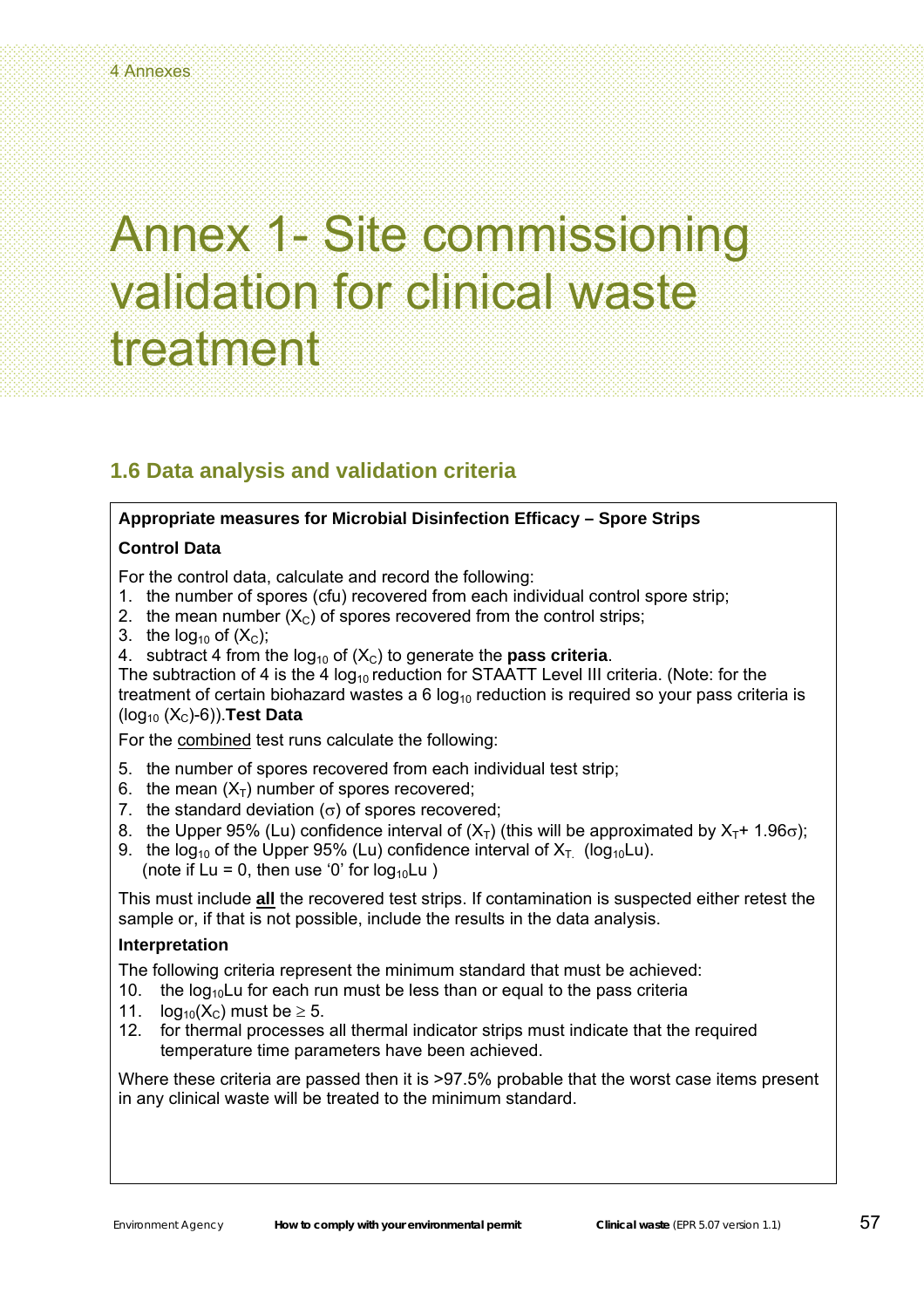### **A1.6.2: Worked Example**

### **Control Data**

1. 6 control strips are analysed and give results of:

81, 93, 107, 121, 79, 119 cfu from analysis of the 1 in 10,000 dilution.

This equates to

0.81, 0.93, 1.07, 1.21, 0.79 and 1.19 x 10<sup>6</sup> cfu respectively (X)

- 2. The mean  $(X<sub>C</sub>)$  of spores recovered from each control strip = 1.0 x 10<sup>6</sup>
- 3. The  $log_{10}$  of  $(X_C) = 6$
- 4. The **Pass criteria** =  $log_{10}$  of  $(X_C) 4 = 2$  (Level III criteria)

### **Test Data**

Three test runs were undertaken, each with 3 test strips. All were recovered and analysed. 5. The following results were obtained from each run and spore strip

- run  $1 0$ , 0 and  $9$  cfu run 2 - 0, 5 and 22 cfu run 3 - 0, 0 and 39 cfu
- 6. The mean  $(X_T)$  of colonies recovered from each spore strip = 8.33 cfu
- 7. The standard deviation ( $\sigma$ ) of the results = 13.63 cfu
- 8. The upper  $95\%$  (Lu) =  $8.33 + (1.96*13.63) = 35.04$  cfu
- 9. The  $log_{10}$  of Lu ( $log_{10}$ Lu) = 1.54

### **Interpretation**

We have determined in step 4 that the **pass criteria** = 2

We have determined in step 9 that the log<sub>10</sub> of the upper 95% confidence interval (log<sub>10</sub>Lu) of the spores recovered from the test runs = 1.54

In this case

- the results from the test runs show that the log of the upper 95% confidence interval for recovered spores (1.54) is less than the pass criteria (2)
- $log_{10}$  (X<sub>C</sub>) is greater than 5 so sufficient spores have been recovered for the results to be valid
- (for the purposes of this example we will assume that all 9 data log points recorded that a temperature of 121°C had been achieved for 15 minutes).

The STAATT Level III criteria have therefore been successfully demonstrated.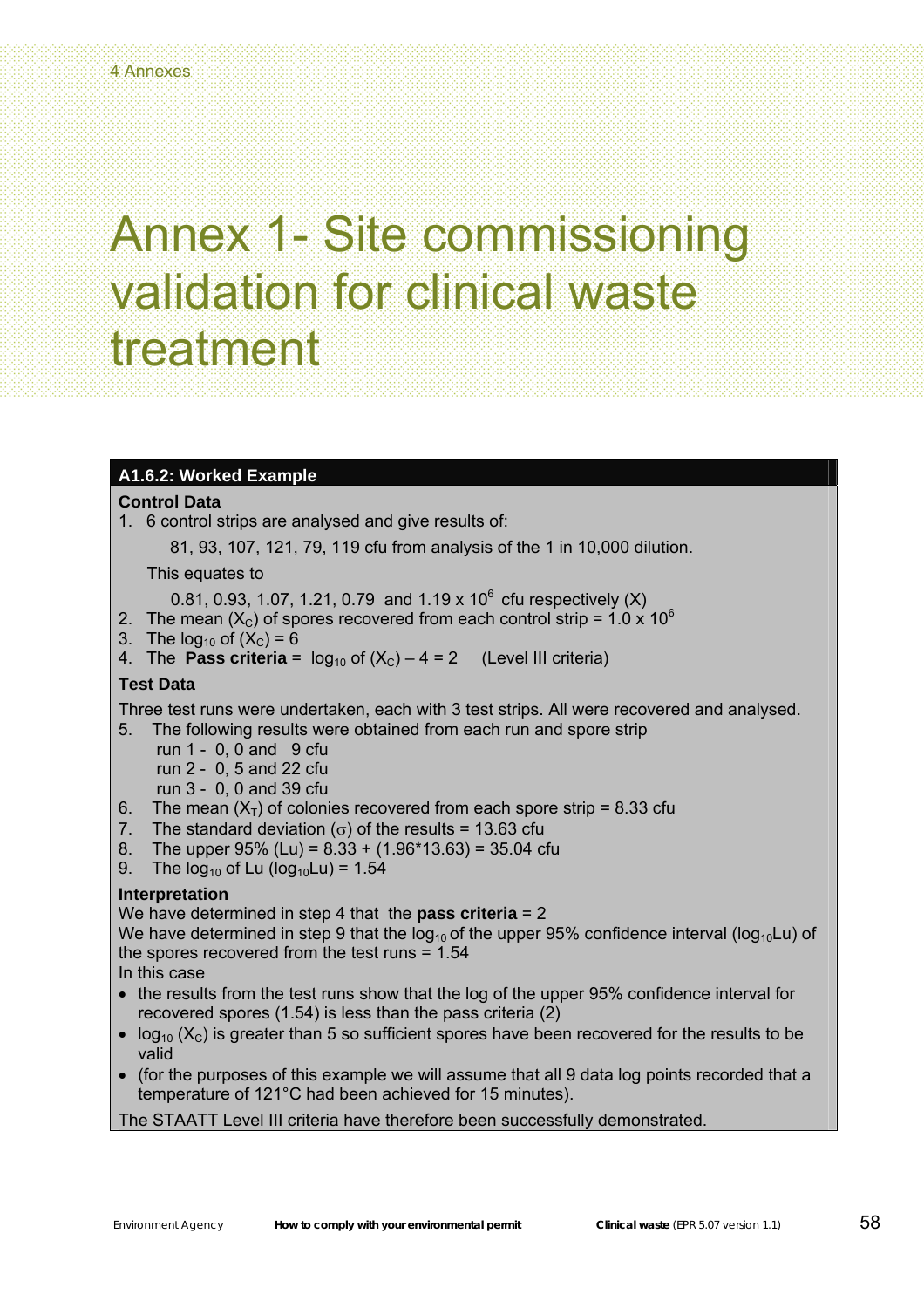### **Appropriate measures for Microbial Disinfection Efficacy – Spore Suspensions**

If you have used spore suspensions you may need to correct the data to allow for differences in the total mass of waste used in each control and test run.

#### **Control Data**

- 1. Determine the results from the controls samples using the procedures given for spore strips.
- 2. Instead of determining how many spores are present in each control spore strip determine how many are present per kg of control sample.
- 3. Record the Mass  $(M<sub>C</sub>)$  of waste used in control run in Kg.

### **Test Data**

- 4. Determine the results from the test samples using the procedures given for spore strips with the following exception.
- 5. Record the mass of waste used to load each of test runs in Kg  $(M_{T1}, M_{T2}, M_{T3})$ .
- 6. Determine the individual results (cfu) from step 5 of the procedure for spore strips per kg of test sample and then multiplied by

 $M_{T(1,2,or 3 as appropriate)}$ 

 $M_{\rm C}$  and  $M_{\rm C}$ 

before proceeding to step 6 of the spore strip procedures. This corrects for differences in mass between test or control runs.

### **1.7 Worst case scenario considerations for specific circumstances**

There are specific circumstances where the worst case scenario needs to be considered further in the context of the specifics of plant operation.

### **Appropriate measures -**

#### **Treatment plants located on a producer premises, operated by that producer, and only treating waste from that producer premises.**

- 1. We recommend you use the 'general' worst case challenge load, particularly for mobile plant. However you may use the worst case challenge load for that producer or department.
- 2. You must ensure your waste acceptance checks (see 2.2) include identification of waste case challenge load from each source department or unit.
- 3. Note: implementing segregation (in addition to that in HTM 07 01) to remove the worst case scenario waste items, which a device is unable to treat, is **not**, acceptable as an equivalent measure.
- 4. It is not necessary to include worst case challenge items that are too big to be placed in the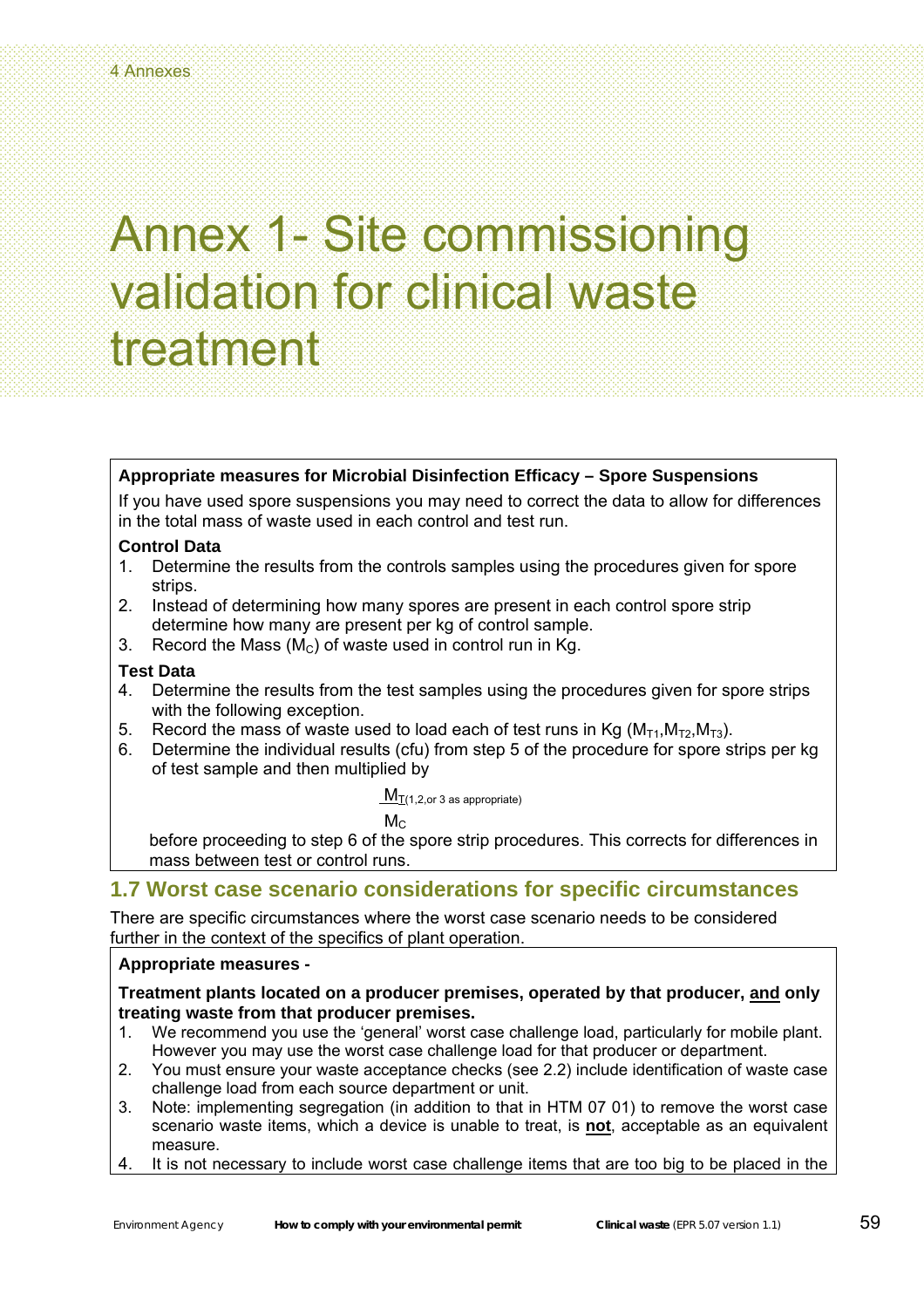treatment chamber.

### **1.8 Anatomical, pharmaceutical and chemically contaminated wastes**

See text in Section 2.1 of this document on permitted wastes.

#### **Appropriate measures Anatomical wastes**

1. Demonstrate that your process achieves a tissue destruction equivalent to that achieved by incineration.

### **Medicinally contaminated wastes (including sharps)**

- 2. Conduct a review of the available scientific literature, to determine if your process parameters are technically capable of destroying waste containing the range of pharmaceutical contamination that is likely to occur. Submit this as part of a justification to support your application to treat such waste.
- 3. If you operate an installation subject to IPPC or BAT requirements, supply a detailed justification to demonstrate that the treatment of medicinally contaminated waste in your process is consistent with these requirements.
- 4. Assess the efficacy of your plant in treating pharmaceutically contaminated waste during site commissioning.
- 5. We recommend that you use the available literature and small scale laboratory trials to assist in your selection of worst case challenge load pharmaceuticals. Also consider what detection methods are available and appropriate.
- 6. Site commissioning, like microbiological tests, shall include:
	- a control run
	- a minimum of three test runs
	- at least 3 worst case pharmaceuticals.
- 7. The seeded dose of each pharmaceutical must be sufficient to raise the levels in the treated waste significantly above both the limit of detection (from waste material of this type) for the analytical method used, and the background level of any potentially interfering pharmaceuticals in the waste.
- 8. Chemical tracer dyes, that are stable in the process, shall be introduced with the pharmaceuticals (normally mixed with them before introduction), to demonstrate the degree of homogeneity in the treated waste, and to inform/assess the design of sampling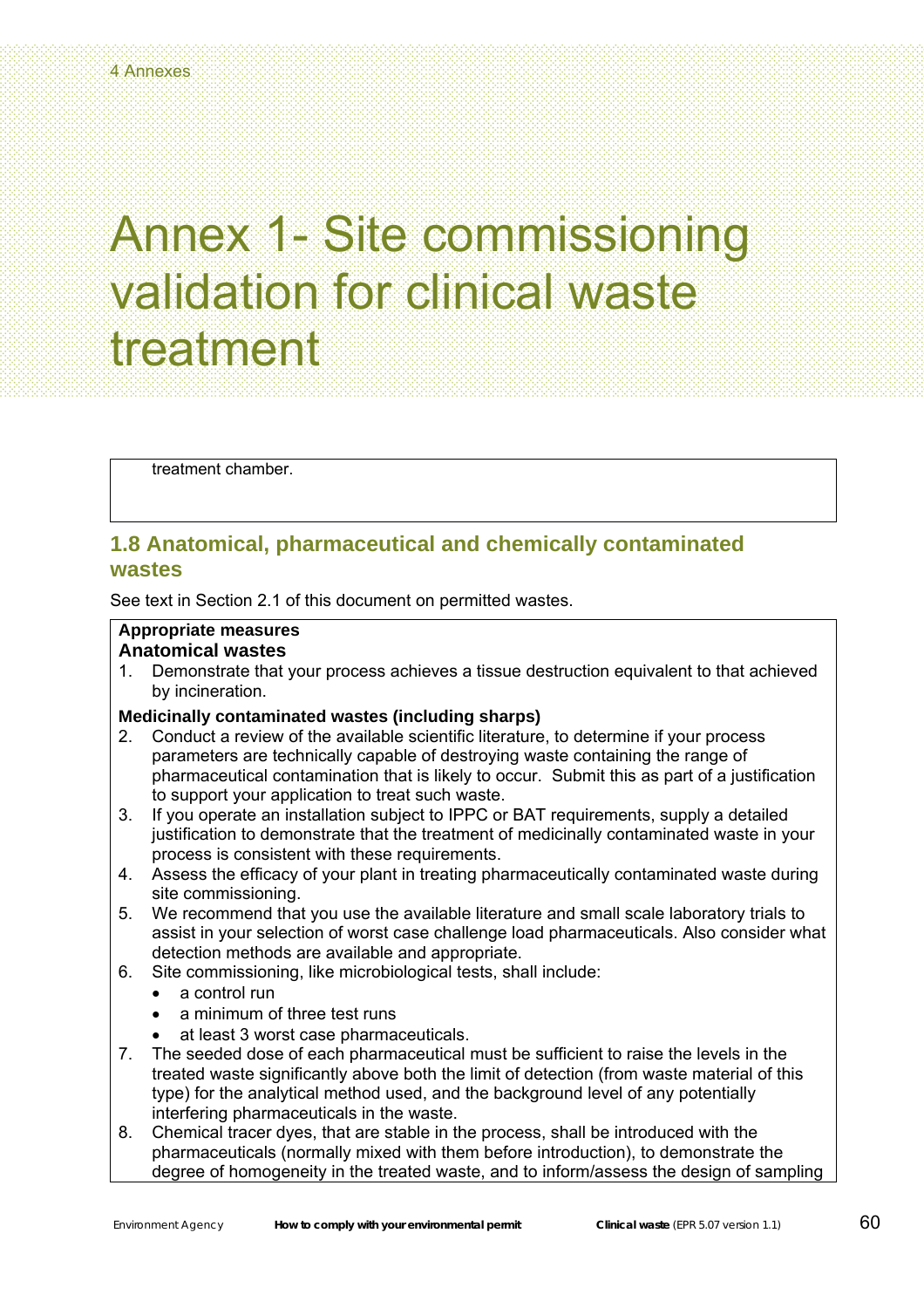protocols. Results showing relatively high levels of tracer dye and low levels of pharmaceutical may be indicative of loss of the pharmaceutical.

- 9. Consider analysing for the breakdown products from the destruction as a means of secondary confirmation of destruction. This will allow for background levels and other sources of interference.
- 10. Provide an assessment of the measured and possible effect on process emissions of treating this material. The primary objective is to prevent or reduce emissions, before considering abatement of those that remain
- 11. If you are proposing to use a chemical treatment, include an assessment of the potential for reactions between pharmaceutical chemicals and the treatment agent.
- 12. 'Dilution' of medicines with large quantities of other waste or processing only 'small quantities' does not equate to efficacy of treatment, is unlikely to be consistent with BAT, and may affect the classification and coding of the treated waste (see Annex 4).

#### **Chemically Contaminated Wastes**

Clinical wastes, particularly from laboratory areas, may contain chemicals with hazardous properties. A full discussion of this issue is beyond the scope of this document. However:

13. 'dilution' of chemicals with large quantities of other waste or processing only 'small quantities' does not equate to efficacy of treatment, is unlikely to be consistent with BAT, and may affect the classification and coding of the treated waste (see Annex 4).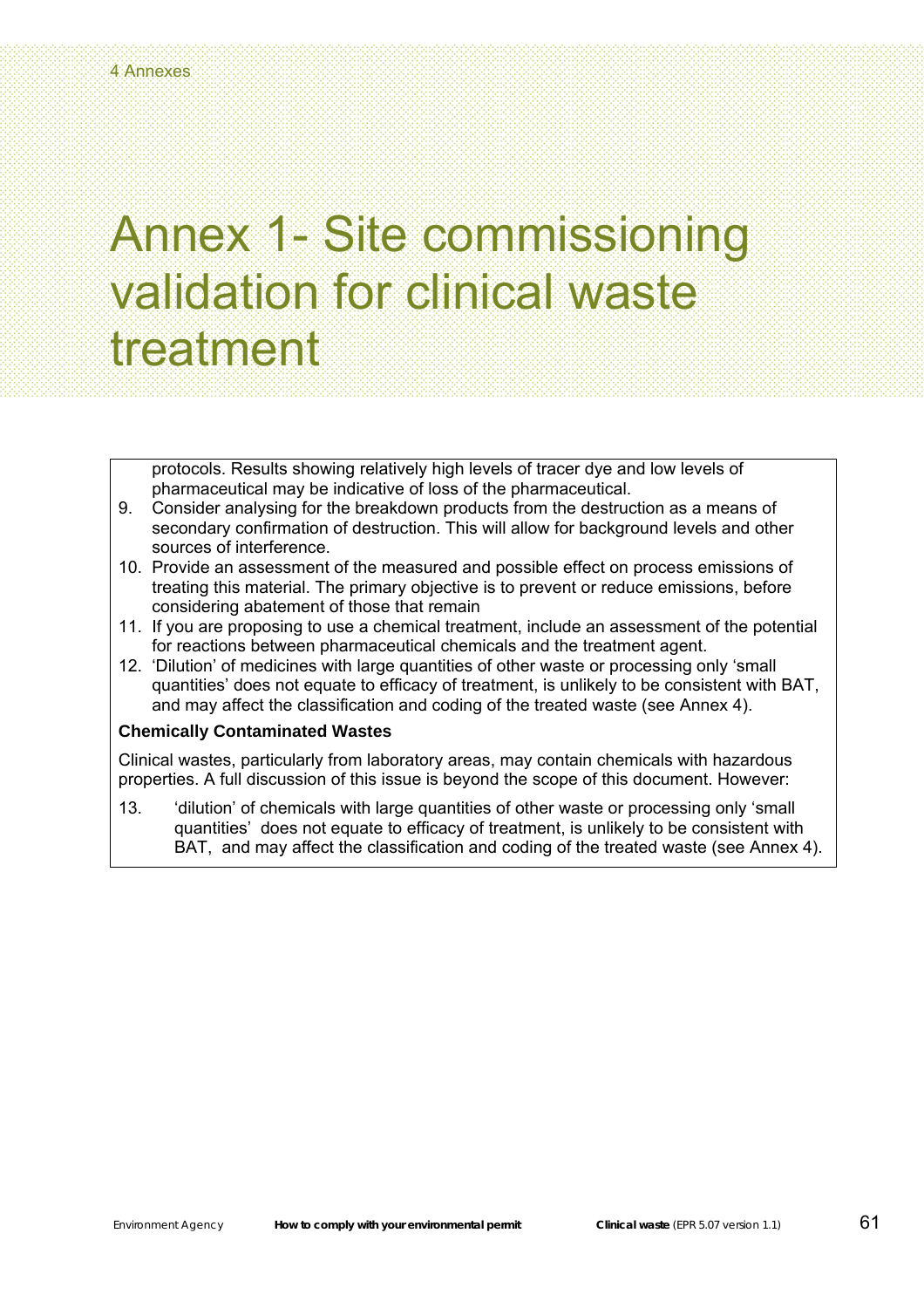# Annex 2- Routine efficacy monitoring (microbial)

### **Annex 2- Routine efficacy monitoring (microbial)**

Monitor routinely all clinical waste treatment devices throughout their operational life to ensure that microbial inactivation performance is maintained.

### **Appropriate measures where monitoring using spore strips is appropriate**

- 1. The minimum frequency of monitoring is specified in Table B1. Monitoring must be scheduled and evenly spaced throughout the calendar year.
- 2. The methods used for routine monitoring shall be the same as that used for site commissioning validation, unless an alternative method was demonstrated by parallel testing during commissioning to produce the same results.
- 3. For thermal processes, thermal indicator strips or multipoint data loggers must always be used in parallel where possible.
- 4. Spore strips can be quantitatively (population of  $>1 \times 10^6$ ) or qualitatively population of ( $>1$  $x$  10<sup>4</sup>) tested. Controls and certificates from the test batch shall also accompany each set of samples.
- 5. The criteria for success are as follows:
	- investigate each individual 'fail' result as soon as possible;
	- 95 % of the individual spores strips, in the first six months of operation, and each subsequent calendar year, must demonstrate 4  $log_{10}$  inactivation or higher (quantitative) or no growth (qualitative);
	- thermal indicator strips must accompany each spore strip and indicate that the minimum time and temperatures have been achieved for 99% of spore strips;
	- prepare, for each calendar year. a summary report that indicates the results obtained and any failures. Reference the data to the validation report to demonstrate that commissioning treatment efficacy, rather than minimum standards, are being achieved;
	- where  $>5\%$  (or 1, whichever is greater) of qualitative spore strips exhibit growth in any calendar year quantitative testing must be used for the next calendar year.
- 6. These criteria must include all scheduled monitoring results. The percentage allowance has been provided to allow for both potential contamination and the uncertainty of microbial data. Do not include additional investigative results.
- 7. Cease plant operations if at any point during the calendar year the number of failure exceeds the annual 5%, until such time as the cause can be identified and the plant recommissioned (see Annex 1.)
- 8. In any circumstances, where you become aware that one or more batches of waste may not have been treated to the required standard, you are expected to take appropriate action and manage the waste as untreated.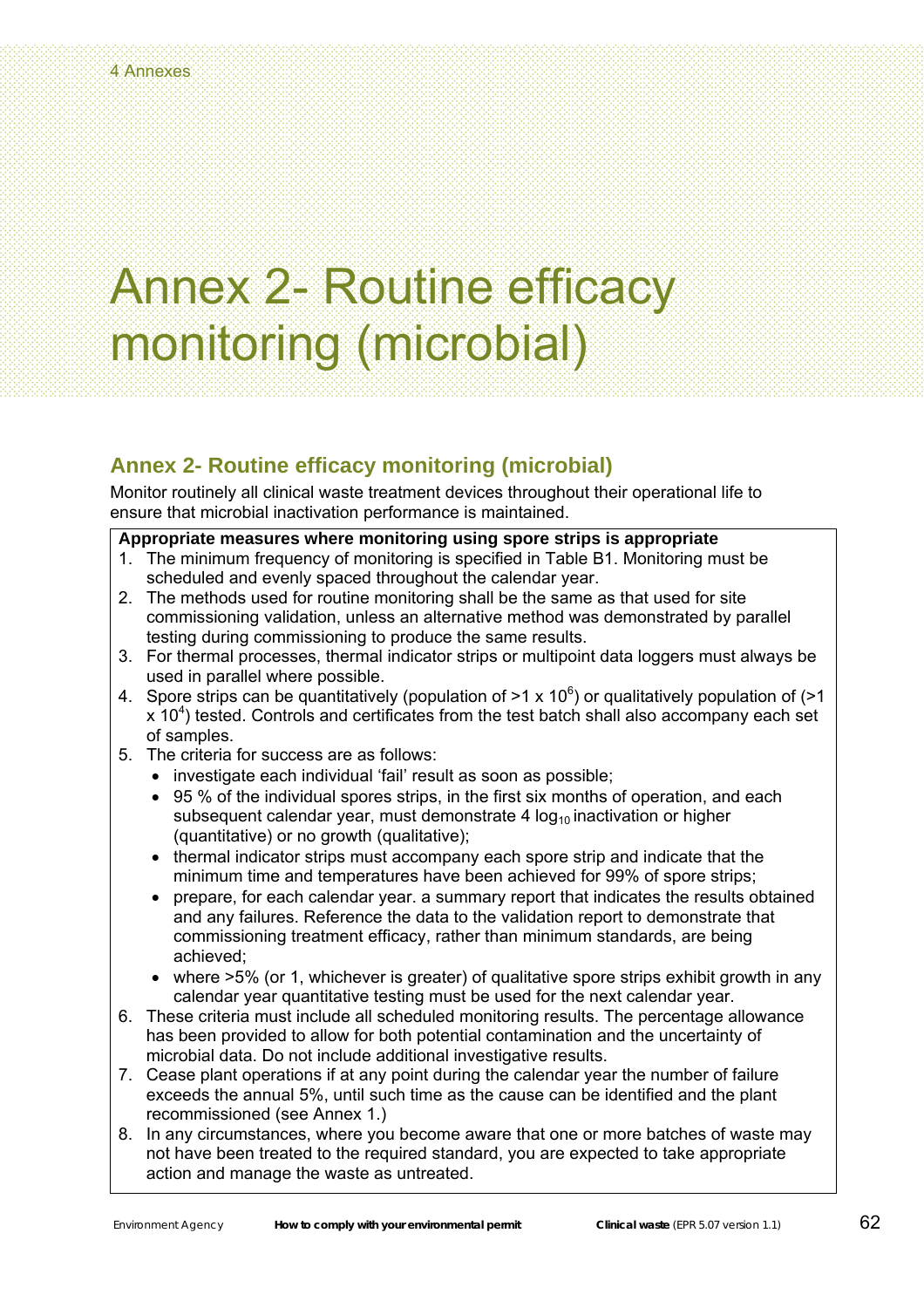# Annex 2- Routine efficacy monitoring (microbial)

| Table B1 - Routine Monitoring of Microbial Inactivation where the use of spore strips is<br>appropriate |                                                                |                                                                          |                                                               |                             |
|---------------------------------------------------------------------------------------------------------|----------------------------------------------------------------|--------------------------------------------------------------------------|---------------------------------------------------------------|-----------------------------|
| <b>Continuous</b><br>hourly<br>throughput<br>or batch<br>cycle<br>load.(kg)                             | <b>Test frequency</b><br>(first six<br>months of<br>operation) | <b>Test frequency</b><br>(operational, after<br>the first six<br>months) | <b>Minimum</b><br>number of<br>spore strips or<br>sub-samples | Number of<br>control strips |
| $0-50$ <sub>kg</sub>                                                                                    | monthly                                                        | quarterly                                                                | 3                                                             |                             |
| 51-500 kg                                                                                               | fortnightly                                                    | every two months                                                         | 3                                                             |                             |
| 501-1000kg                                                                                              | weekly                                                         | monthly                                                                  | 3                                                             |                             |

### **Appropriate measures where spore suspension testing is required**

- 1. The minimum frequency of monitoring is specified in Table B2.
- 2. The methods used for routine monitoring must be the same as that used for site commissioning validation, unless an alternative method was demonstrated by parallel testing during commissioning to produce the same results
- 3. For thermal processes, thermal indicator strips or multipoint data loggers must be used in parallel where possible.
- 4. Quantitative enumeration of spore suspensions with a certified population is required.
- 5. A single control run is required.
- 6. The number of test runs and sub-samples per test run is indicated in Table B2.
- 7. In other respects: the procedures in section and the quantitative criteria for success from the section on spore strips apply.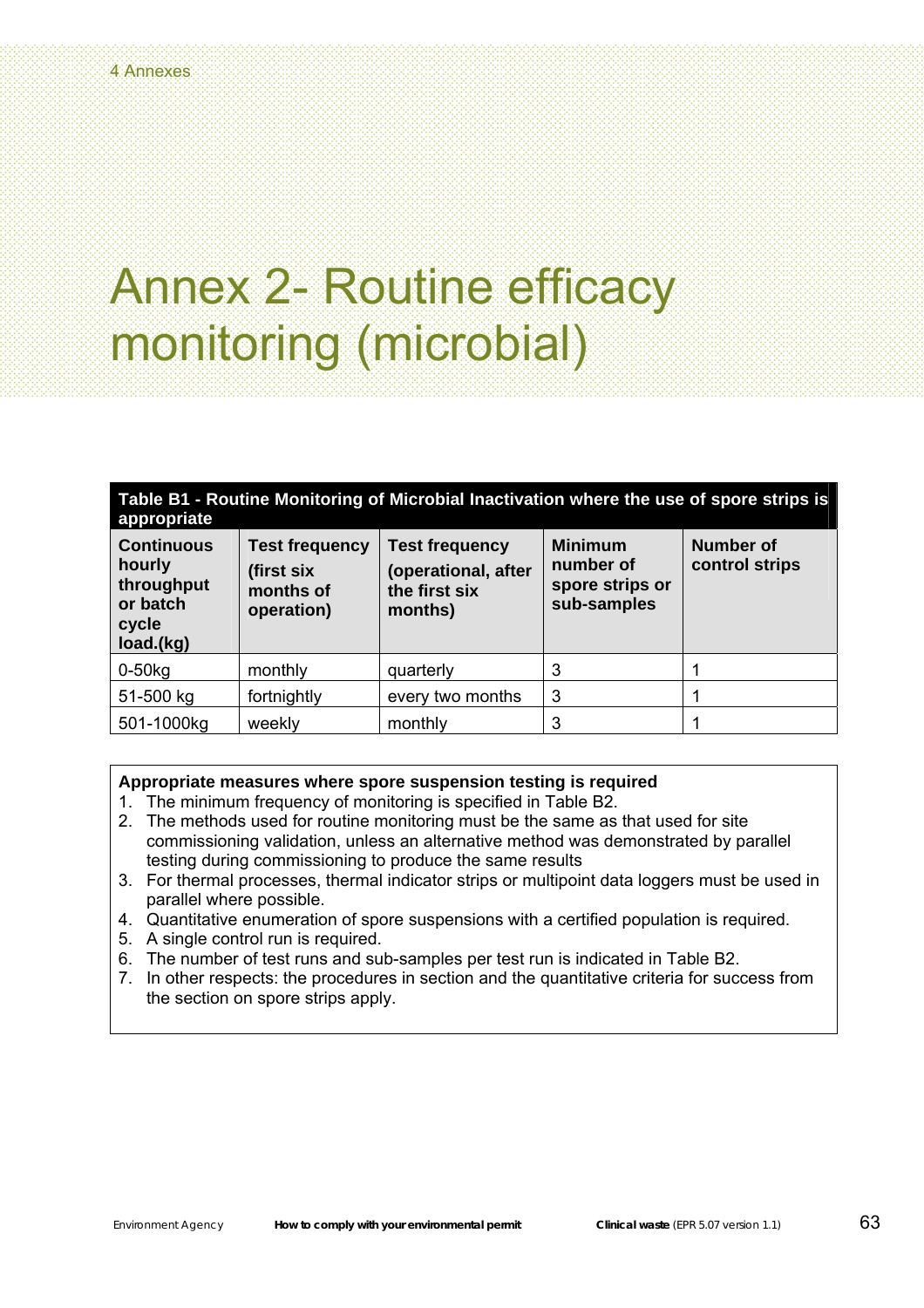# Annex 2- Routine efficacy monitoring (microbial)

| Table B2 - Routine Monitoring of Microbial Inactivation Where Suspension testing is<br>required |                                                                |                                                                          |                                                 |                               |  |
|-------------------------------------------------------------------------------------------------|----------------------------------------------------------------|--------------------------------------------------------------------------|-------------------------------------------------|-------------------------------|--|
| <b>Continuous</b><br>hourly<br>throughput or<br>batch cycle<br>load.(kg)                        | <b>Test frequency</b><br>(first six<br>months of<br>operation) | <b>Test frequency</b><br>(operational,<br>after the first<br>six months) | <b>Number of</b><br>sub-samples<br>per test run | <b>Number of test</b><br>runs |  |
| $0-250$ <sub>kg</sub>                                                                           | six-monthly                                                    | annually                                                                 | 3                                               |                               |  |
| 251-750 kg                                                                                      | six-monthly                                                    | annually                                                                 | 3                                               | 2                             |  |
| $751+ka$                                                                                        | quarterly                                                      | six-monthly                                                              | 3                                               | 3                             |  |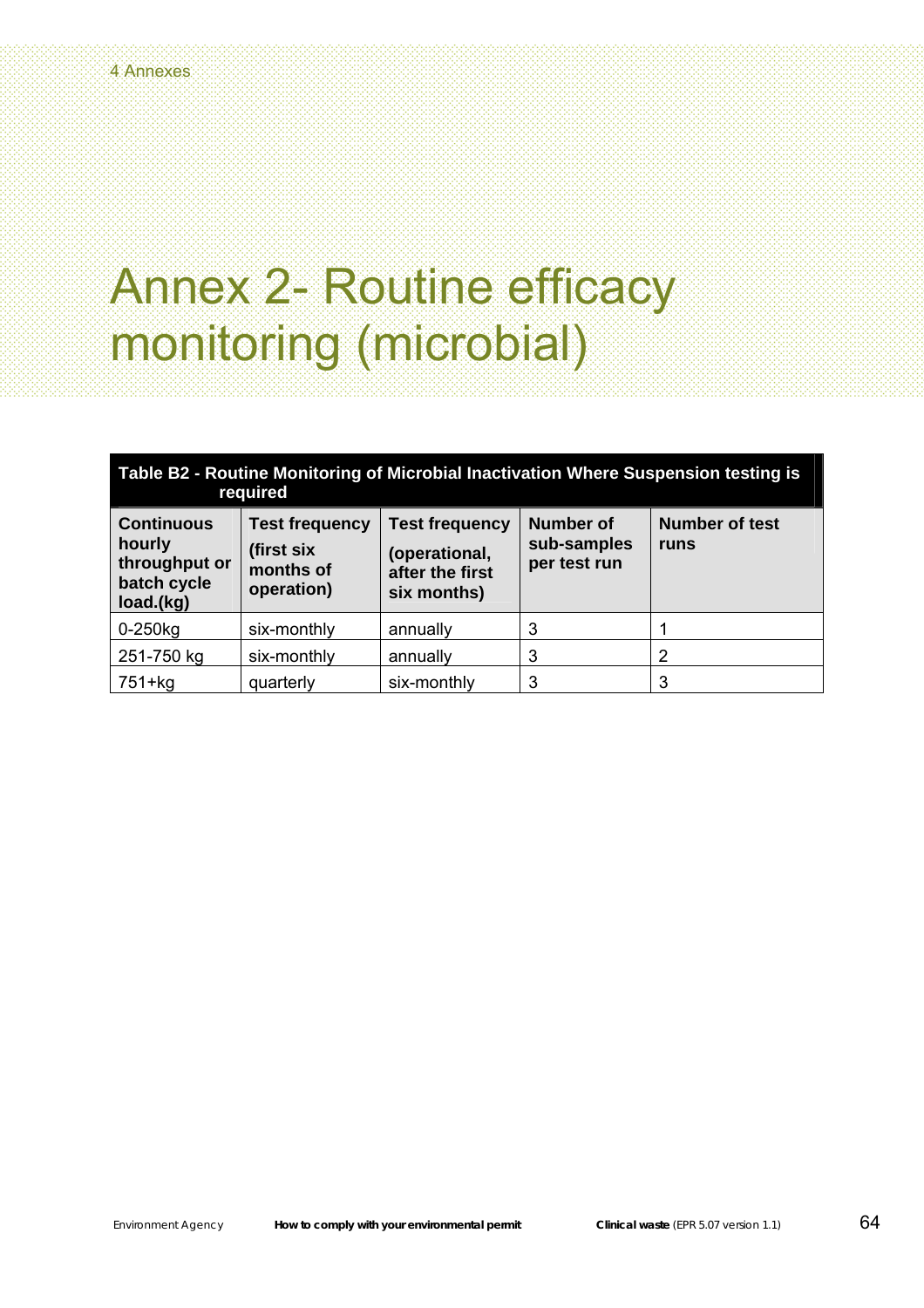### **Annex 3- Emissions monitoring and benchmarks**

Microbial emissions from technically sound clinical waste treatment plants, operated under good practice with robust waste acceptance, appropriate containment, and treating suitable wastes should be low.

Demonstrate that emissions from the plant are controlled during both site commissioning and more importantly during routine operation.

This annex provides standards and measures for microbial emissions only.

### **3.1 Microbial emissions monitoring**

Microbial monitoring is required, as there is the potential for aerosols/body fluid splashes containing pathogenic organisms to be released during the operation of alternative waste treatment plants. Potential sources include:

- during maceration of untreated clinical waste
- the release of exhaust gases
- during maceration of treated clinical waste
- failures in plant integrity.

One of the problems associated with such monitoring is the variation of types and number of microbes within the load. Determining which ones to monitor for, and the quantitative relevance of any detected, is difficult to ascertain. Several types of microbes may arise from other

Also consider our guidance on monitoring of particulate matter in ambient air around waste facilities (M17).

Chemical and pharmaceutical emissions monitoring is not required where preacceptance checks are performed in accordance with section 2.2 of this document **and** such wastes are not processed.

sources and therefore be unrelated to plant emissions.

The following procedure using tracer spore suspensions is recommended. These spores are very unlikely to arise from any other environmental source, although it is possible that some may be present within clinical waste received on the site. The large number of spores used in this method makes the procedure very sensitive.

Monitoring using other indicators may be undertaken. This is as an alternative to tracer spore suspension, where you can demonstrate that these indicators arise solely from the waste present on site (and not from environmental sources), and in numbers sufficient to give equivalent sensitivity.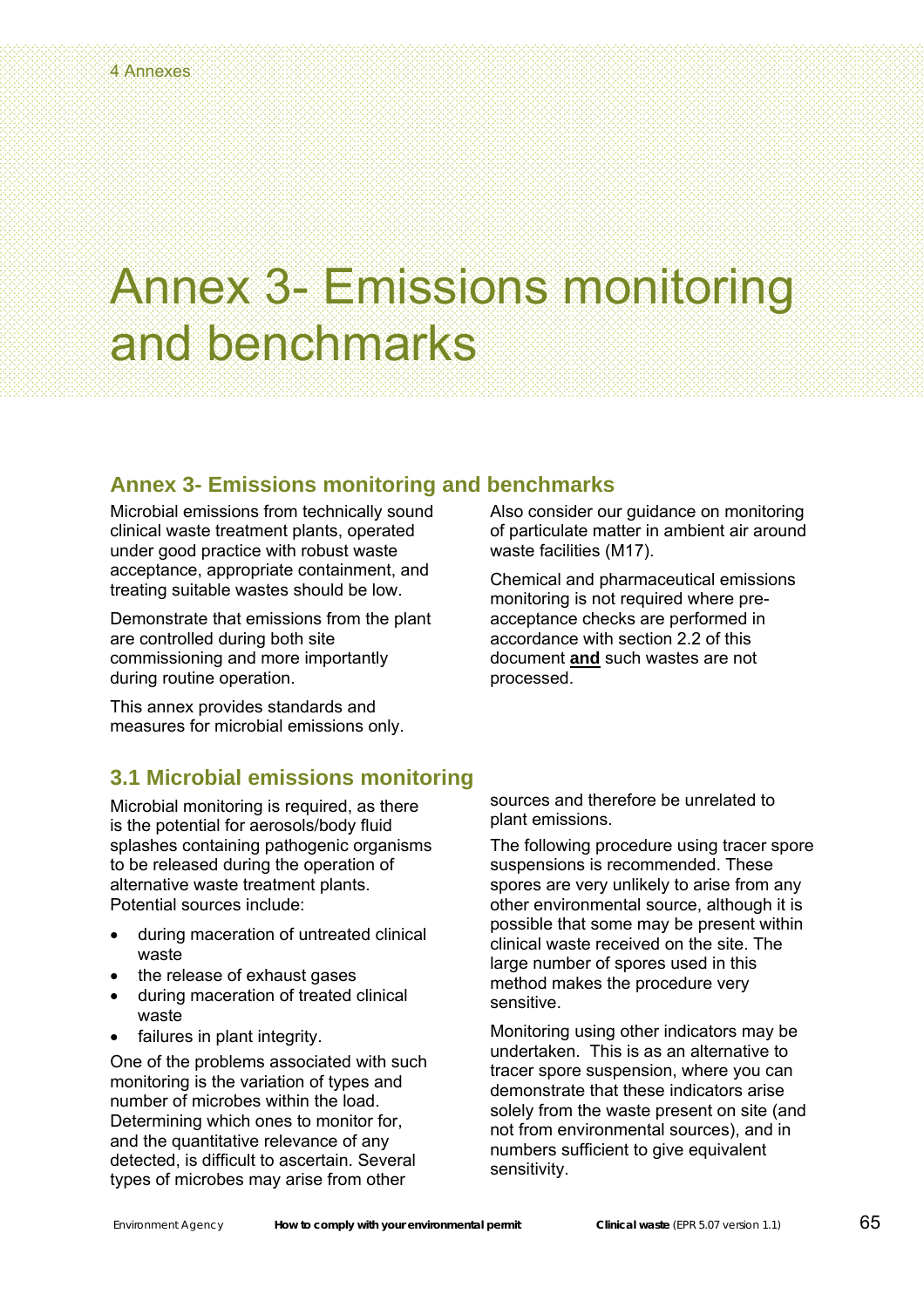The procedures for such monitoring must be agreed with us prior to implementation.

### **Appropriate measures:**

### **Microbial emissions monitoring using tracer spore suspension***.*

### **For technologies that shred or macerate the waste prior to treatment**

1. Prepare and dispense (in a laboratory environment), a dry or liquid suspension of bacillus spores in a number of sealed, small volume plastic containers. Dispersed these throughout the waste load and processed.

### **For other technologies**

- 2. Prepare and dispense (in a laboratory environment), dry or liquid suspensions of bacillus spores **both** loosely on dressings in waste inside containers (bags, boxes and so on), and inside worst case challenge load containers (suction canisters/chest drains). These shall be dispersed throughout the waste load and processed.
- 3. Never use spore strips for bioaerosol emissions monitoring.
- 4. The quantity of spores must equate to a minimum of 1 x  $10^6$  spores per gram of total waste load.
- 5. Test all devices, during commissioning validation, during the first six months of operation and periodically thereafter as indicated in Table C1.
- 6. Continue process emission monitoring throughout the operational life of the plant.

### **Frequency of Testing**

7. The minimum frequency of monitoring is specified in Table C1.

### **Sampling Methodology**

- 8. The sampling must consist of **both** air monitoring **and** surface monitoring.
- 9. The number of samples and location of sampling points will depend on the nature of the process and size of the device. Recommended sample locations are specified under the respective headings of Air Monitoring, Surface Monitoring and Wastewater Discharge Monitoring.
- 10. The sampling programme must be designed to take sufficient samples to enable the results to be quantitatively related to the input dose.
- 11. Take samples:
	- prior to the processing of the seeded waste (controls);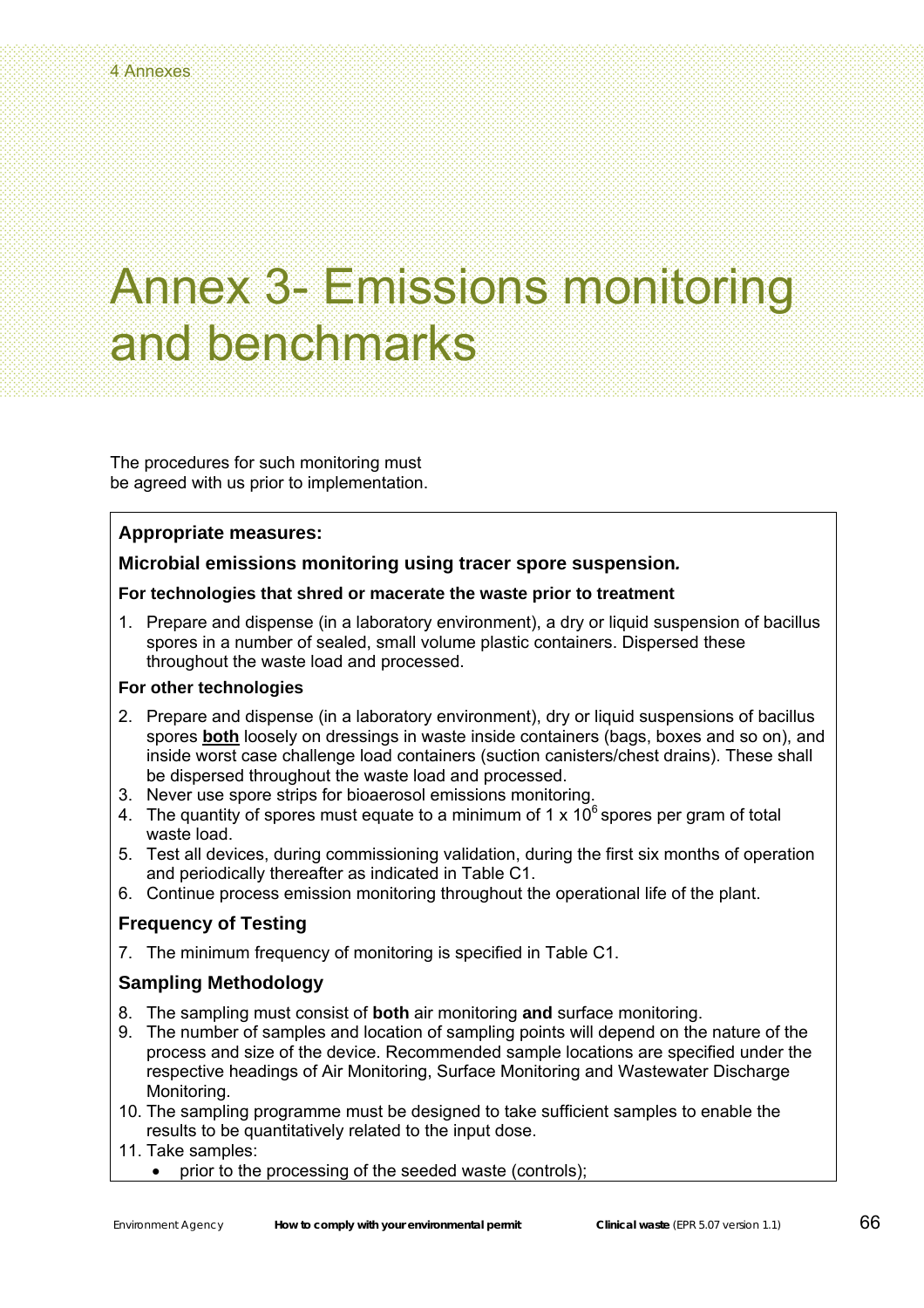- at intervals during the processing of the seeded waste (the intervals shall relate to process stages and timing of potential emissions);
- periodically thereafter for at least 2 hours after the cycle is complete;
- 12. The aim of the monitoring programme is to produce a quantitative 'estimate' of the total number of tracer organisms emitted from the device relative to the input dose by each route.

### **Air Monitoring**

- 13. Conduct air monitoring around identified point source emissions from the process, as well as at the site boundaries, and at any other relevant locations within the site – for example open vehicle access doors to building within which the plant is located.
- 14. Key examples of emission sources:-

### **Point Source Emissions**

The main point source emission to air is from the venting of exhaust gases. Exhaust gases must always be treated (for example filtered through a HEPA filter). Monitoring is required to demonstrate that the treatment of the gases has been effective and shall take place at each emission point.

### **Sources of fugitive Emissions include:**

- i) Maceration of untreated clinical waste. This is potentially the most significant source of pathogenic bioaerosols. Monitoring must demonstrate that containment measures in place are effective.
- ii) Maceration of treated clinical waste may also result in the generation of bioaerosols as treatment is required to reduce the number of micro-organisms rather than eliminate them. This monitoring must demonstrate if additional containment measures are required.
- iii) Maintenance or access ports. Monitoring is necessary to ensure that these do not compromise the integrity of the plant, that they are effectively sealed during operation, and that emissions are not released. Failed seals and joints may also result in emissions.
- iv) Bin washing. Physical cleaning of mobile containers may result in the generation of pathogenic bioaerosols. Chemical agents used for disinfection may also become aerosolised. This monitoring must demonstrate if additional containment measures are required by contaminating these containers with a liquid 'spill' of not less than 100ml and equivalent to 1 x 10<sup>6</sup> spores per gram of waste typically present in the cart.
- 15. It is recommended that active (centrifugal/vacuum) impaction onto agar using Anderson or slit samplers, or equivalent, is used to sample for bioaerosols. Data submissions must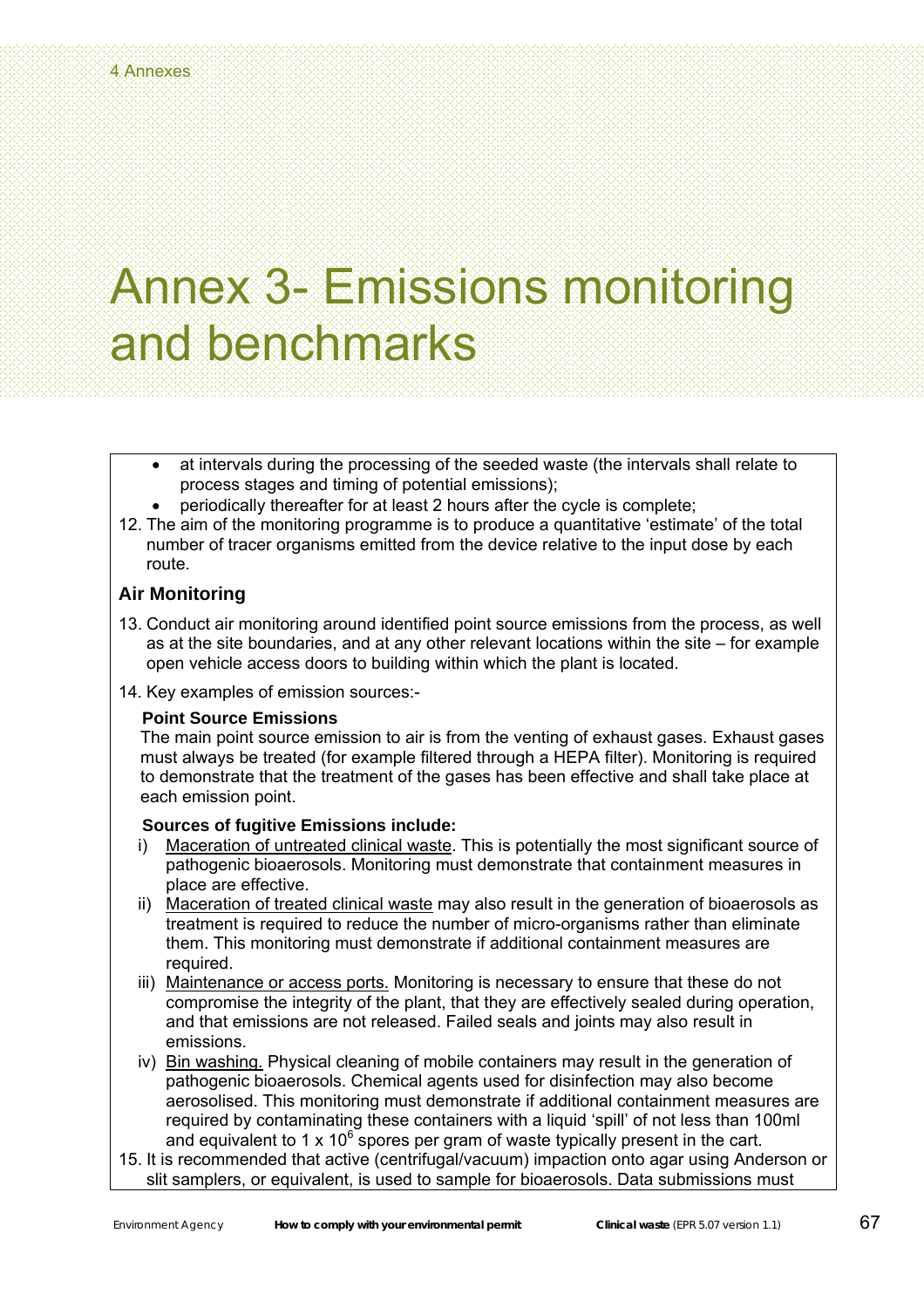contain information indicating the recovery efficiency of the method used.

16. Conduct monitoring throughout the emissions monitoring exercise, and with individual sample times to coincide with steps in the process where emissions may occur (for example the passage of seeded waste through a shredder).

### **Surface Monitoring**

- 17. To support the air monitoring outlined above, it is recommended that settle plates are employed in large numbers to form a grid-like pattern around the device/site.
- 18. The exposure time for each plate, and replacement frequency during testing, may need to consider both contaminants and total microbial load.
- 19. Use a regular exposure time, a series of plates at each sampling point, and a grid placement to calculate the total number of organisms that have settled per hour during the monitoring period for:
	- each grid square, and
	- for the whole site.

This can be compared to the input dose to provide a quantitative release estimate for the process.

#### **Wastewater Discharge Monitoring**

- 20. Where the process produces a wastewater this must also be monitored at intervals during the testing. For chemical processes, consider the potential need for neutralisation of disinfectant.
- 21. The purpose of this additional monitoring is to ensure that both the:
	- treatment process is operating effectively
	- wastewater arises post treatment.

Sample wastewater prior to entering the drainage system as near to the point of origin as possible.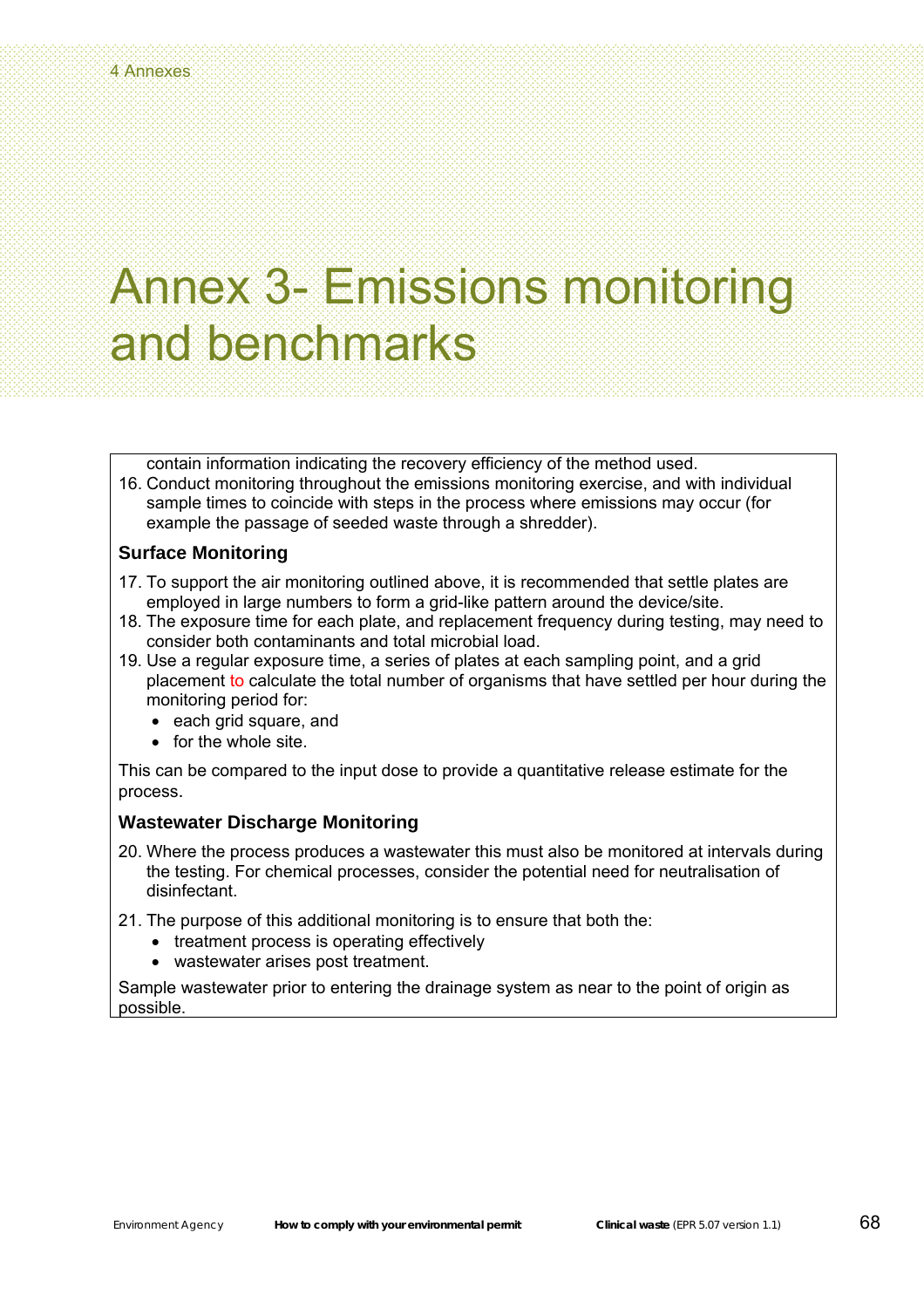### **Table C1 - Process Bioaerosol Emissions Monitoring when a suspension of Bacillus Spores has been used**

| Spores nas been used                                   |                              |                                                  |                                      |                                                 |  |
|--------------------------------------------------------|------------------------------|--------------------------------------------------|--------------------------------------|-------------------------------------------------|--|
|                                                        | <b>First six months</b>      | <b>Subsequently</b><br>(if proven and<br>agreed) | Minimum no.<br>of sampling<br>points | Minimum no. of<br>samples per<br>sampling point |  |
| For devices which<br>shred/macerate<br>untreated waste | During site<br>commissioning | annually                                         | see text                             | see text                                        |  |
| For other devices                                      | During site<br>commissioning | every four years                                 | see text                             | see text                                        |  |

### **3.2 Criteria for success**

Monitor and react to changes, trends and patterns in emissions. For example a gradually increasing trend around the site may require improvements in site

### **3.3 Emission benchmarks**

Table C3 details emission benchmarks for point source emissions from the clinical waste site.

procedures generally, whilst a sudden increase of emissions around the shredder may indicate a failure of a specific containment feature.

These best practice benchmarks are not mandatory release limits.

| <b>Table C3: Emission Benchmarks</b>                                                                                                                                                                                                                                                                                                                                               |                        |            |                              |  |  |
|------------------------------------------------------------------------------------------------------------------------------------------------------------------------------------------------------------------------------------------------------------------------------------------------------------------------------------------------------------------------------------|------------------------|------------|------------------------------|--|--|
| <b>Emission</b>                                                                                                                                                                                                                                                                                                                                                                    | <b>Measure</b>         | <b>Cfu</b> | Unit                         |  |  |
| Air $-$ sample points $\leq 10$ m from the<br>treatment plant.                                                                                                                                                                                                                                                                                                                     | <b>Bacillus spores</b> | $1000^2$   | Per cubic metre <sup>1</sup> |  |  |
| Water                                                                                                                                                                                                                                                                                                                                                                              | <b>Bacillus spores</b> | $(300)^2$  | Per litre <sup>1</sup>       |  |  |
| Note 1: These units relate to the overall monitoring period so the cfu benchmark applies to<br>each individual sample of air or water taken, with a calculation made to report the result per<br>cubic metre or litre. These are based on a seeding dose of $1 \times 10^6$ spores per gram of<br>waste load, and would need to be adjusted if the seed dose were higher or lower. |                        |            |                              |  |  |
| Note 2: These benchmarks are indicative only, and will be reviewed periodically.                                                                                                                                                                                                                                                                                                   |                        |            |                              |  |  |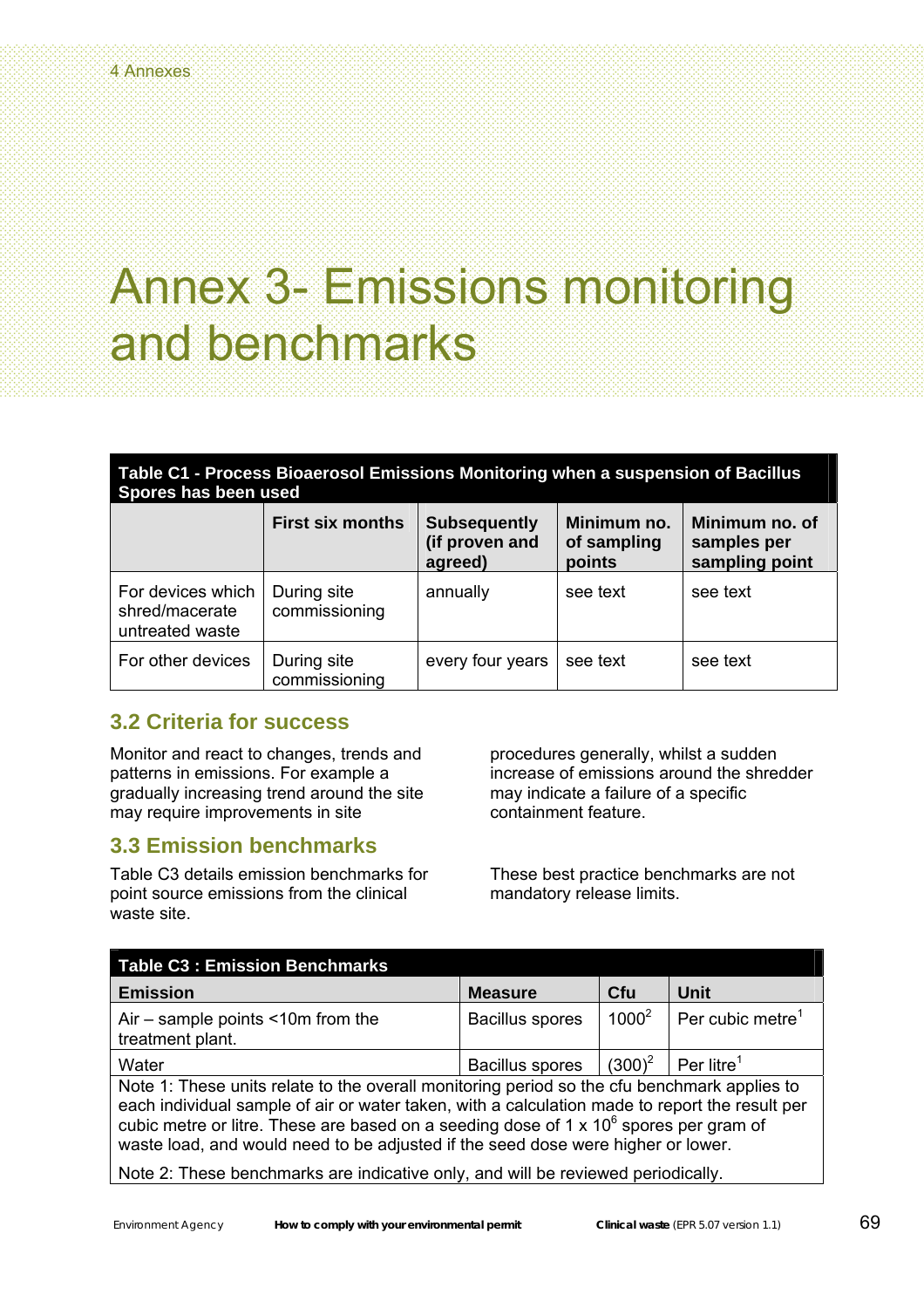Table C4 provides additional guidance with respect to fugitive emissions from the site; these can be used to support the emission benchmarks in Table C2.

| Table C4 : Emission of spiked organisms                     |                           |             |                              |  |  |
|-------------------------------------------------------------|---------------------------|-------------|------------------------------|--|--|
| mission                                                     | <b>Measure</b>            | Cfu         | Unit                         |  |  |
| Air $-$ sample points > 10m from the<br>treatment plant.    | <b>Bacillus</b><br>spores | 300         | Per cubic metre <sup>1</sup> |  |  |
| Surface - sample point < 10m<br>from the treatment plant.   | <b>Bacillus</b><br>spores | $(20000)^2$ | Per square metre per hour    |  |  |
| Surface – sample points > 10 m<br>from the treatment plant. | <b>Bacillus</b><br>spores | $(5000)^2$  | Per square metre per hour    |  |  |

Note 1: These Units relate to the overall monitoring period so the cfu benchmark applies to:

- Each individual sample of air or water taken, with a calculation made to report the result per cubic metre or litre.
- For each individual settle plate (this is not an average) a calculation made to adjust for surface area of a settle plate and exposure time (for example if settle plates are deployed for only 15 minutes of every hour then the result must be multiplied by 4),
- These are based on a seeding dose of 1 x 10<sup>6</sup> spores per gram of waste load, and would need to be adjusted according if the seed dose were higher or lower.

Note 2: These benchmarks are indicative only and will be reviewed periodically.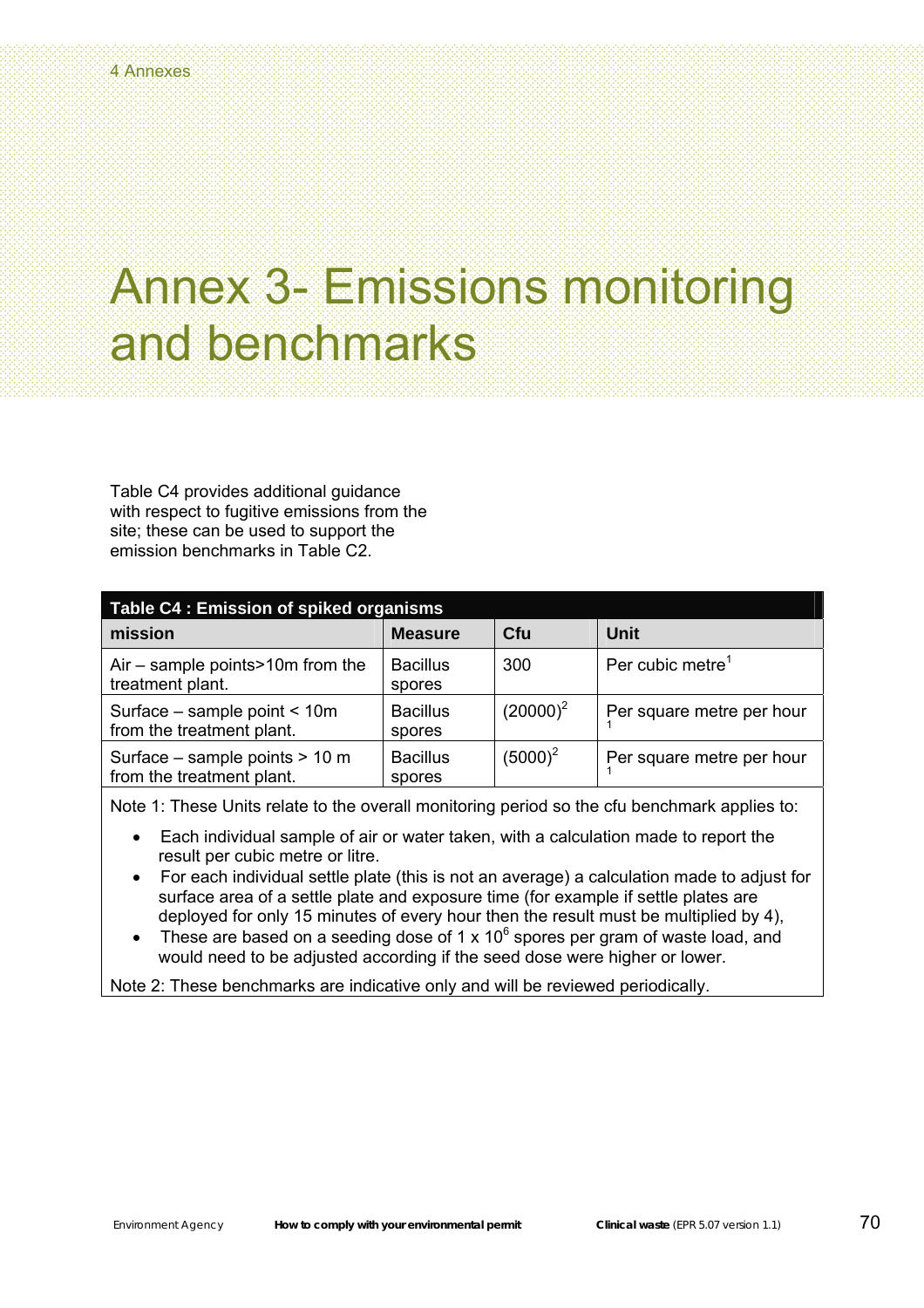### Annex 4- The classification and coding of waste from clinical waste treatment

### **Annex 4- The classification and coding of waste from clinical waste treatment**

This section provides guidance on the coding classification of waste from the treatment of clinical waste.

| Table A4: The Classification and coding of waste from clinical waste treatment                                                                                                           |                                                                                                               |  |  |
|------------------------------------------------------------------------------------------------------------------------------------------------------------------------------------------|---------------------------------------------------------------------------------------------------------------|--|--|
| <b>Appropriate codes</b>                                                                                                                                                                 | <b>Inappropriate codes</b>                                                                                    |  |  |
| Scenario 1: The plant treats only the infectious waste listed in Table 2.1a                                                                                                              |                                                                                                               |  |  |
| The waste may be coded either as<br>• 19 02 06 (sludges)<br>• 19 02 10 (combustible wastes only)<br>• 19 02 99 (where these classifications<br>are not appropriate)                      | 19 02 03 - do not use. This would require<br>that all the wastes entering the process were<br>non-hazardous   |  |  |
|                                                                                                                                                                                          | 20 03 01- do not use. Waste from a physico-<br>chemical treatment plant is classified under<br>chapter 19 02. |  |  |
| Scenario 2: The plant treats waste containing chemicals or pharmaceuticals                                                                                                               |                                                                                                               |  |  |
| If the hazardous waste contains chemical(s)                                                                                                                                              | 19 02 03 and 20 03 01, see above                                                                              |  |  |
| or pharmaceutical(s) that possesses one or<br>more hazardous properties<br>$\bullet$ 19 02 04*                                                                                           | 19 02 06 and 19 02 99 only consider if it has<br>been demonstrated during validation that the                 |  |  |
|                                                                                                                                                                                          | process treats (rather than dilutes) the<br>pharmaceuticals and chemicals.                                    |  |  |
| <b>Scenario 3: Process failures</b>                                                                                                                                                      |                                                                                                               |  |  |
| Wastes that have been mixed and<br>incompletely treated are coded as 19 02 04*                                                                                                           | 19 02 03, 19 02 06, 19 02 99 and 20 03 01                                                                     |  |  |
| Wastes that have not been treated at all<br>retain their original code.                                                                                                                  |                                                                                                               |  |  |
| Scenario 4: Laboratory Autoclave (Infectious waste that is not shredded)                                                                                                                 |                                                                                                               |  |  |
| Infectious healthcare waste (for example 18<br>01 03*) that is sterilised but not shredded in a<br>laboratory autoclave becomes the non-<br>infectious equivalent (for example 18 01 04) |                                                                                                               |  |  |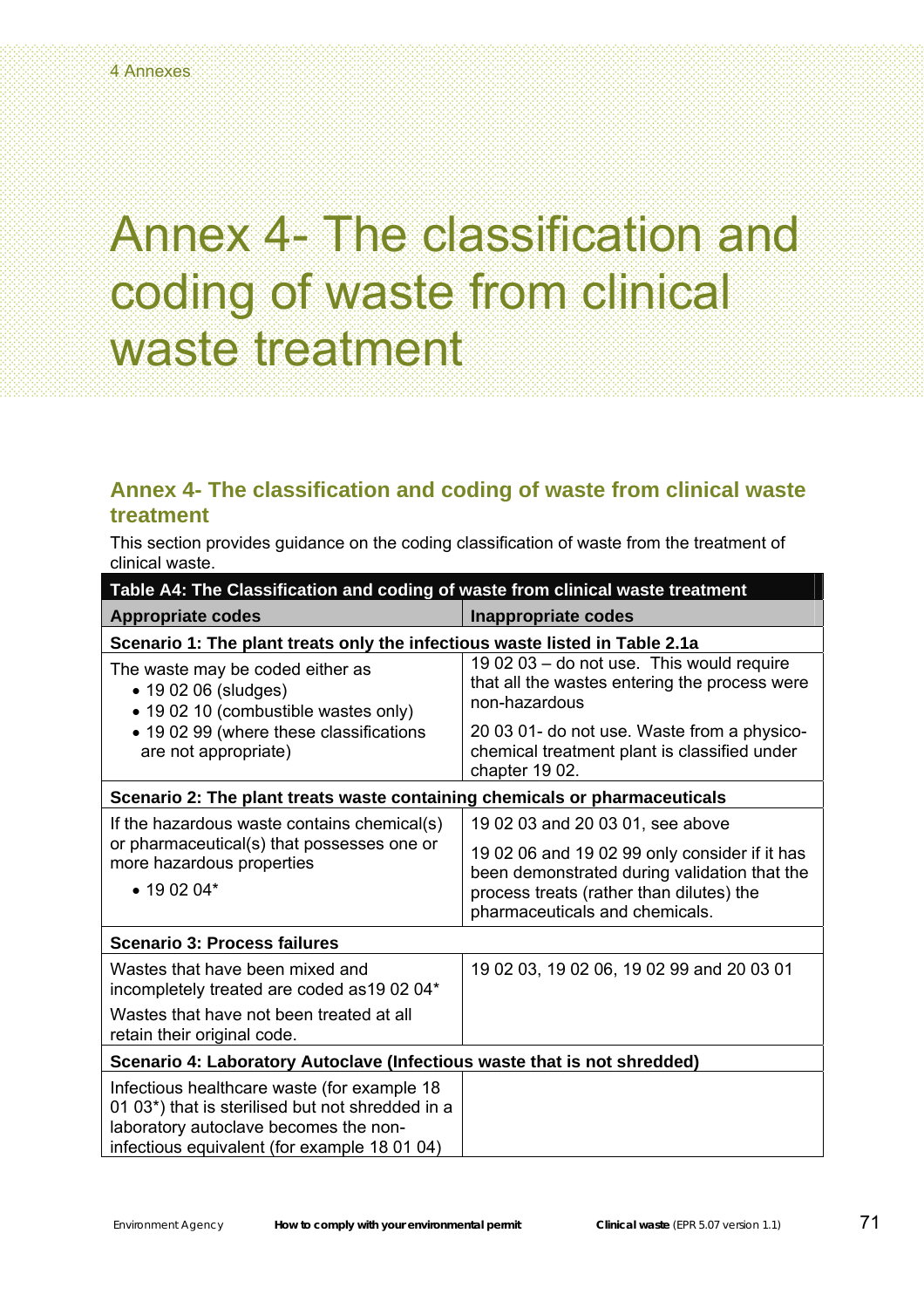#### **Annex 5- Section 2.1, Table 2.1 (permitted wastes)**

#### **Section 2.1: Permitted Wastes (continued)**

This section contains table 2.1 (including sub-tables 2.1a to 2.1c) and forms part of section 2.1 of this document.

| Table 2.1a Waste types permitted for treatment (permitted activity D9)                                                                                                                                                                                                                                                                                                                                                                                                                                                                                                                                                                                                                                                                                                                                             |                                                                                                                                                                                                                                                                                                                                                        |  |
|--------------------------------------------------------------------------------------------------------------------------------------------------------------------------------------------------------------------------------------------------------------------------------------------------------------------------------------------------------------------------------------------------------------------------------------------------------------------------------------------------------------------------------------------------------------------------------------------------------------------------------------------------------------------------------------------------------------------------------------------------------------------------------------------------------------------|--------------------------------------------------------------------------------------------------------------------------------------------------------------------------------------------------------------------------------------------------------------------------------------------------------------------------------------------------------|--|
| Waste<br>Code                                                                                                                                                                                                                                                                                                                                                                                                                                                                                                                                                                                                                                                                                                                                                                                                      | <b>Description</b>                                                                                                                                                                                                                                                                                                                                     |  |
| 18                                                                                                                                                                                                                                                                                                                                                                                                                                                                                                                                                                                                                                                                                                                                                                                                                 | WASTES FROM HUMAN OR ANIMAL HEALTH CARE AND/OR RELATED RESEARCH (EXCEPT<br>KITCHEN AND RESTAURANT WASTES NOT ARISING FROM IMMEDIATE HEALTH CARE)                                                                                                                                                                                                       |  |
| 18 01                                                                                                                                                                                                                                                                                                                                                                                                                                                                                                                                                                                                                                                                                                                                                                                                              | wastes from natal care, diagnosis, treatment or prevention of disease in humans                                                                                                                                                                                                                                                                        |  |
| 18 01 03*1                                                                                                                                                                                                                                                                                                                                                                                                                                                                                                                                                                                                                                                                                                                                                                                                         | wastes whose collection and disposal is subject to special requirements in order to prevent infection.                                                                                                                                                                                                                                                 |  |
| 18 02                                                                                                                                                                                                                                                                                                                                                                                                                                                                                                                                                                                                                                                                                                                                                                                                              | wastes from research, diagnosis, treatment or prevention of disease involving animals                                                                                                                                                                                                                                                                  |  |
| 18 02 02*1                                                                                                                                                                                                                                                                                                                                                                                                                                                                                                                                                                                                                                                                                                                                                                                                         | wastes whose collection and disposal is subject to special requirements in order to prevent infection.                                                                                                                                                                                                                                                 |  |
| 20                                                                                                                                                                                                                                                                                                                                                                                                                                                                                                                                                                                                                                                                                                                                                                                                                 | MUNICIPAL WASTES (HOUSEHOLD WASTE AND SIMILAR COMMERCIAL, INDUSTRIAL AND<br>INSTITUTIONAL WASTES) INCLUDING SEPARATELY COLLECTED FRACTIONS                                                                                                                                                                                                             |  |
| 20 01                                                                                                                                                                                                                                                                                                                                                                                                                                                                                                                                                                                                                                                                                                                                                                                                              | separately collected fractions (except 15 01)                                                                                                                                                                                                                                                                                                          |  |
| 200199 <sup>1</sup>                                                                                                                                                                                                                                                                                                                                                                                                                                                                                                                                                                                                                                                                                                                                                                                                | other fractions not otherwise specified (comprising only of separately collected fractions of municipal<br>clinical waste (not arising from healthcare and/or related research i.e. not including waste from natal<br>care, diagnosis, treatment or prevention of disease) which is subject to special requirements in order to<br>prevent infection). |  |
| In addition, the following wastes are specifically excluded from waste treatment activities:<br>: Any waste containing waste medicines and chemicals, waste contaminated with cytotoxic and cytostatic<br>medicines, anatomical waste (identifiable human or animal tissue arising from healthcare), or Dental amalgam;<br>(ii) : Sharps boxes containing any of the excluded wastes from (i) and (iii) or Sharps that are contaminated with<br>pharmaceuticals in any quantity (including syringes that are fully discharged, partially discharged or undischarged).<br>(iii) : Biohazard waste : Any waste known or likely to contain ACDP Hazard Group 4 biological agents; Any waste<br>from a containment level 3 laboratory: and All Microbiological cultures from any source, and, any potentially infected |                                                                                                                                                                                                                                                                                                                                                        |  |
| waste from pathology departments and other clinical or research laboratories (Unless autoclaved before leaving the<br>site of production).                                                                                                                                                                                                                                                                                                                                                                                                                                                                                                                                                                                                                                                                         |                                                                                                                                                                                                                                                                                                                                                        |  |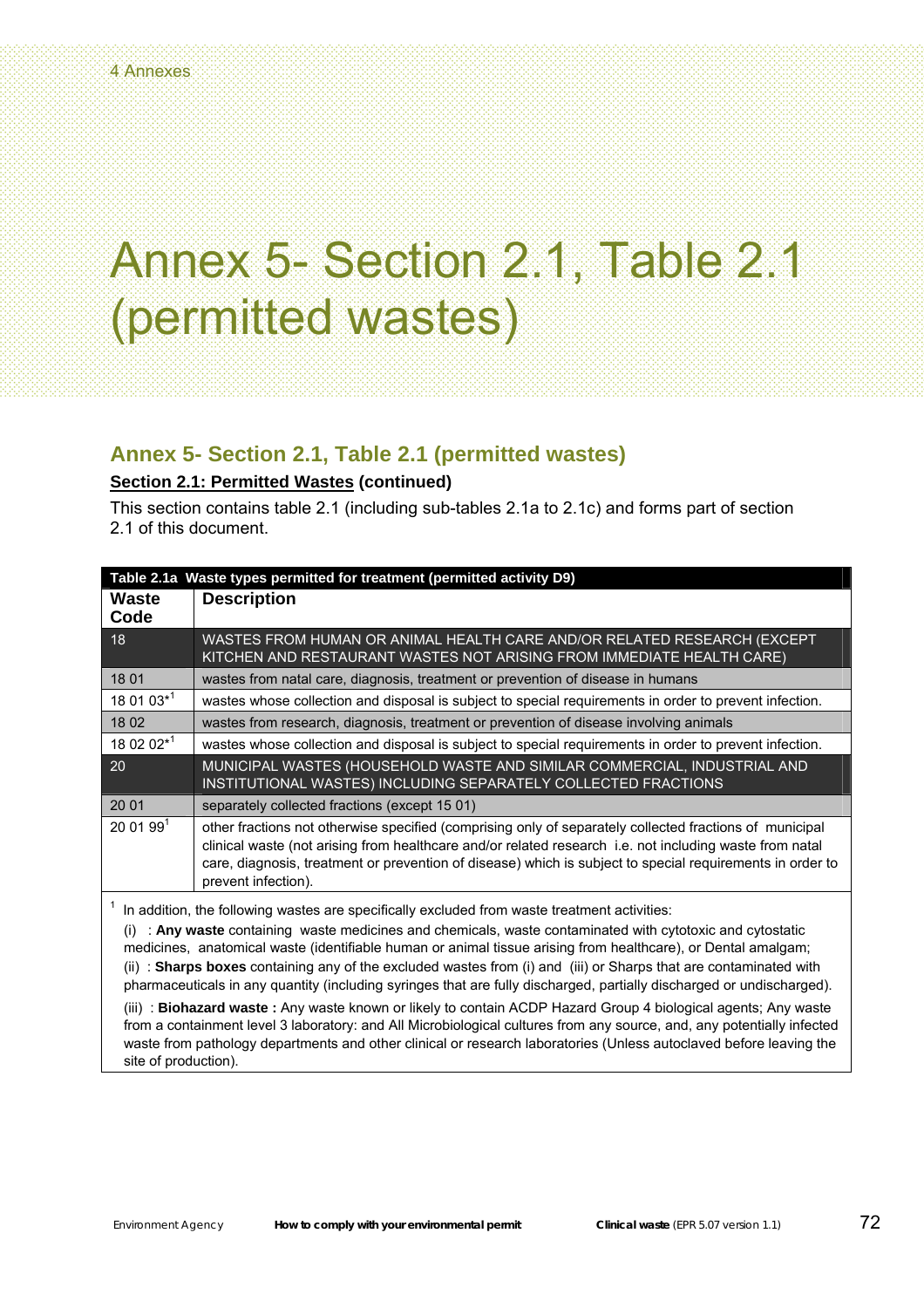| Table 2.1b Waste types permitted for storage (permitted activities D15 and R13) |                                                                                                                                                                                                       |  |
|---------------------------------------------------------------------------------|-------------------------------------------------------------------------------------------------------------------------------------------------------------------------------------------------------|--|
| <b>Waste</b><br>Code                                                            | <b>Description</b>                                                                                                                                                                                    |  |
| 09                                                                              | WASTES FROM THE PHOTOGRAPHIC INDUSTRY                                                                                                                                                                 |  |
| 09 01                                                                           | wastes from the photographic industry                                                                                                                                                                 |  |
| 09 01 01*                                                                       | water-based developer and activator solutions <sup>2</sup>                                                                                                                                            |  |
| 09 01 02*                                                                       | water-based offset plate developer solutions <sup>2</sup>                                                                                                                                             |  |
| 09 01 03*                                                                       | solvent based developer solutions <sup>2</sup>                                                                                                                                                        |  |
| 09 01 04*                                                                       | fixer solutions $2$                                                                                                                                                                                   |  |
| 09 01 05*                                                                       | bleach and bleach fixer solutions <sup>2</sup>                                                                                                                                                        |  |
| 09 01 07                                                                        | photographic film and paper containing silver or silver compounds <sup>2</sup>                                                                                                                        |  |
| 09 01 08                                                                        | photographic film and paper free of silver or silver compounds <sup>2</sup>                                                                                                                           |  |
| 18                                                                              | WASTES FROM HUMAN OR ANIMAL HEALTH CARE AND/OR RELATED RESEARCH (EXCEPT<br>KITCHEN AND RESTAURANT WASTES NOT ARISING FROM IMMEDIATE HEALTH CARE)                                                      |  |
| 18 01                                                                           | wastes from natal care, diagnosis, treatment or prevention of disease in humans                                                                                                                       |  |
| 18 01 01                                                                        | sharps (except 18 01 03) <sup>3</sup>                                                                                                                                                                 |  |
| 18 01 02                                                                        | body parts and organs including blood bags and blood preserves (except 18 01 03) <sup>3</sup>                                                                                                         |  |
| 18 01 03*                                                                       | wastes whose collection and disposal is subject to special requirements in order to prevent infection                                                                                                 |  |
| 18 01 04                                                                        | wastes whose collection and disposal is not subject to special requirements in order to prevent<br>infection (for example dressings, plaster casts, linen, disposable clothing, diapers) <sup>3</sup> |  |
| 18 01 06*                                                                       | chemicals consisting of or containing dangerous substances (excluding X-ray photochemicals)                                                                                                           |  |
| 18 01 07                                                                        | chemicals other than those mentioned in 18 01 06 (excluding X-ray photochemicals)                                                                                                                     |  |
| 18 01 08*                                                                       | cytotoxic and cytostatic medicines                                                                                                                                                                    |  |
| 18 01 09                                                                        | medicines other than those mentioned in 18 01 08                                                                                                                                                      |  |
| 18 01 10*                                                                       | amalgam waste from dental care                                                                                                                                                                        |  |
| 18 02                                                                           | wastes from research, diagnosis, treatment or prevention of disease involving animals                                                                                                                 |  |
| 18 02 01                                                                        | sharps (except 18 02 02) $^3$                                                                                                                                                                         |  |
| 18 02 02*                                                                       | wastes whose collection and disposal is subject to special requirements in order to prevent infection                                                                                                 |  |
| 18 02 03                                                                        | wastes whose collection and disposal is not subject to special requirements in order to prevent<br>infection. <sup>3</sup>                                                                            |  |
| 18 02 05*                                                                       | chemicals consisting of or containing dangerous substances (excluding X-ray photochemicals)                                                                                                           |  |
| 18 02 06                                                                        | chemicals other than those mentioned in 18 02 05 (excluding X-ray photochemicals)                                                                                                                     |  |
| 18 02 07*                                                                       | cytotoxic and cytostatic medicines                                                                                                                                                                    |  |
| 18 02 08                                                                        | medicines other than those mentioned in 18 02 07                                                                                                                                                      |  |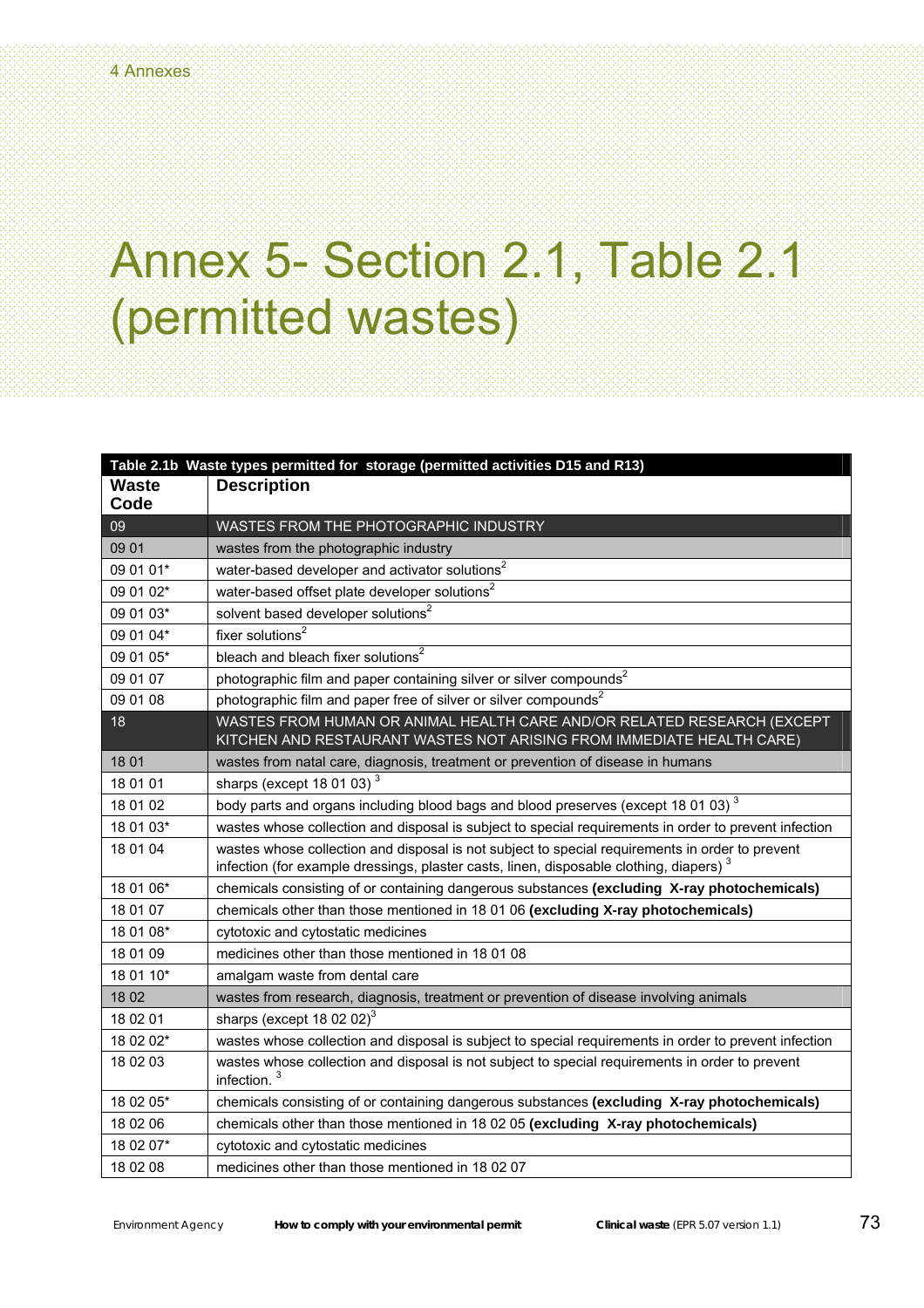| Table 2.1b (continued)                                                                                                            |                                                                                                                                                                                                                                                                                                                                                                   |  |
|-----------------------------------------------------------------------------------------------------------------------------------|-------------------------------------------------------------------------------------------------------------------------------------------------------------------------------------------------------------------------------------------------------------------------------------------------------------------------------------------------------------------|--|
| <b>20</b>                                                                                                                         | MUNICIPAL WASTES (HOUSEHOLD WASTE AND SIMILAR COMMERCIAL, INDUSTRIAL AND<br>INSTITUTIONAL WASTES) INCLUDING SEPARATELY COLLECTED FRACTIONS                                                                                                                                                                                                                        |  |
| 20 01                                                                                                                             | separately collected fractions (except 15 01)                                                                                                                                                                                                                                                                                                                     |  |
| 20 01 31*                                                                                                                         | cytotoxic and cytostatic medicines                                                                                                                                                                                                                                                                                                                                |  |
| 20 01 32                                                                                                                          | medicines other than those mentioned in 20 01 31                                                                                                                                                                                                                                                                                                                  |  |
| 20 01 99                                                                                                                          | other fractions not otherwise specified (comprising of separately collected fractions of municipal<br>clinical waste (not arising from healthcare and/or related research i.e. not including waste<br>from natal care, diagnosis, treatment or prevention of disease) which is subject to special<br>requirements in order to prevent infection).                 |  |
|                                                                                                                                   | other fractions not otherwise specified (comprising only of non-clinical human and animal<br>offensive/hygiene waste (not arising from healthcare and/or related research i.e. not<br>including waste from natal care, diagnosis, treatment or prevention of disease) which is not<br>subject to special requirements in order to prevent infection) <sup>3</sup> |  |
| $2$ These entries are limited to photographic wastes arising from healthcare and/or related research.                             |                                                                                                                                                                                                                                                                                                                                                                   |  |
| <sup>3</sup> These entries are limited to those wastes that are not described, packaged, labelled or transported as infectious or |                                                                                                                                                                                                                                                                                                                                                                   |  |
| clinical wastes.                                                                                                                  |                                                                                                                                                                                                                                                                                                                                                                   |  |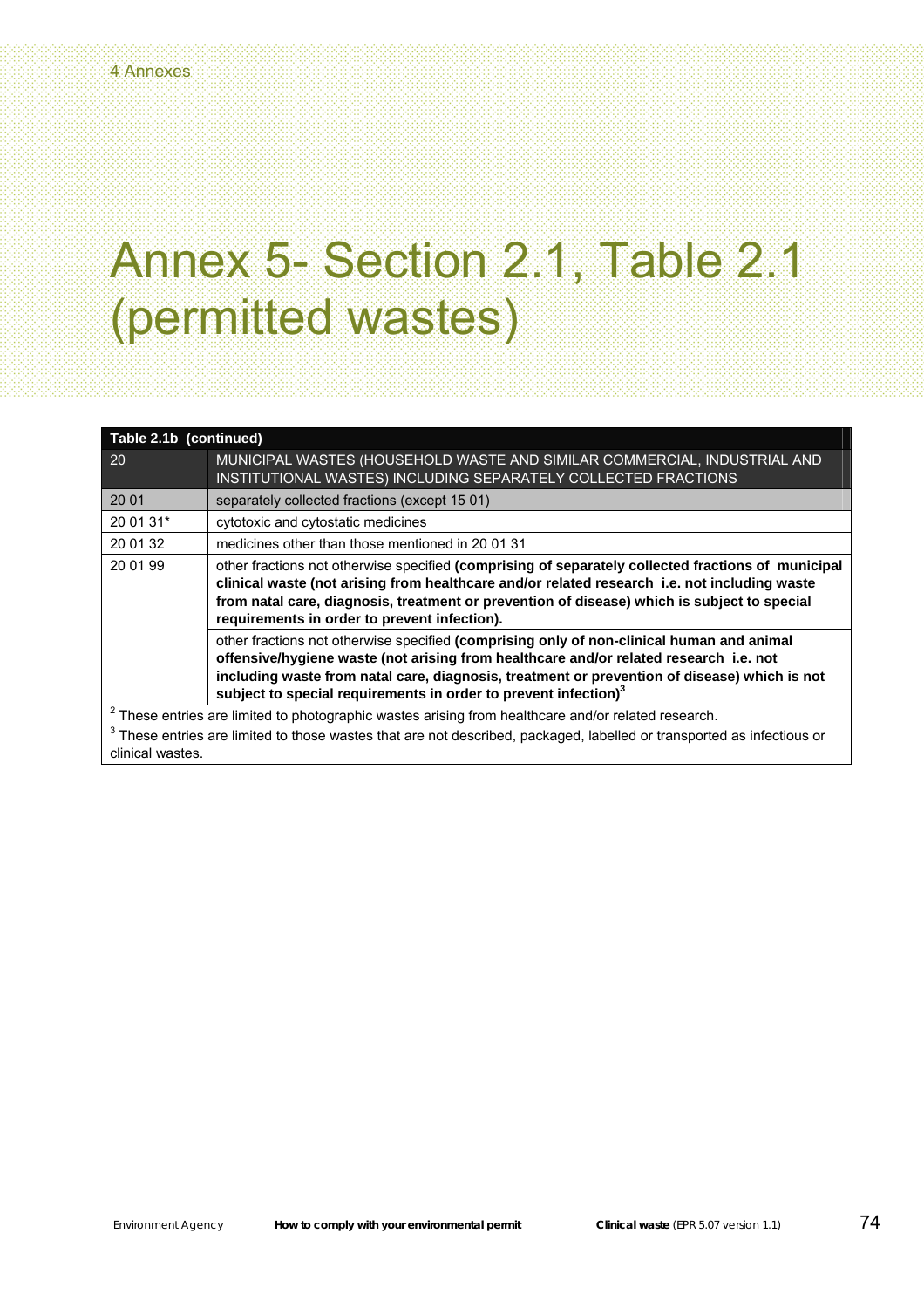| Table 2.1c Waste types permitted for incineration (permitted activities D10 and R01)                                     |                                                                                                                                                                                                                                                                                                                                                   |  |
|--------------------------------------------------------------------------------------------------------------------------|---------------------------------------------------------------------------------------------------------------------------------------------------------------------------------------------------------------------------------------------------------------------------------------------------------------------------------------------------|--|
| 18                                                                                                                       | WASTES FROM HUMAN OR ANIMAL HEALTH CARE AND/OR RELATED RESEARCH (EXCEPT                                                                                                                                                                                                                                                                           |  |
|                                                                                                                          | KITCHEN AND RESTAURANT WASTES NOT ARISING FROM IMMEDIATE HEALTH CARE)                                                                                                                                                                                                                                                                             |  |
| 18 01                                                                                                                    | wastes from natal care, diagnosis, treatment or prevention of disease in humans                                                                                                                                                                                                                                                                   |  |
| 18 01 01                                                                                                                 | sharps (except 18 01 03) $3$                                                                                                                                                                                                                                                                                                                      |  |
| 18 01 02                                                                                                                 | body parts and organs including blood bags and blood preserves (except 18 01 03) <sup>3</sup>                                                                                                                                                                                                                                                     |  |
| 18 01 03*                                                                                                                | wastes whose collection and disposal is subject to special requirements in order to prevent infection                                                                                                                                                                                                                                             |  |
| 18 01 04                                                                                                                 | wastes whose collection and disposal is not subject to special requirements in order to prevent infection<br>(for example dressings, plaster casts, linen, disposable clothing, diapers) <sup>3</sup>                                                                                                                                             |  |
| 18 01 06*                                                                                                                | chemicals consisting of or containing dangerous substances (excluding X-ray photochemicals)                                                                                                                                                                                                                                                       |  |
| 18 01 07                                                                                                                 | chemicals other than those mentioned in 18 01 06 (excluding X-ray photochemicals)                                                                                                                                                                                                                                                                 |  |
| 18 01 08*                                                                                                                | cytotoxic and cytostatic medicines                                                                                                                                                                                                                                                                                                                |  |
| 18 01 09                                                                                                                 | medicines other than those mentioned in 18 01 08                                                                                                                                                                                                                                                                                                  |  |
| 18 02                                                                                                                    | wastes from research, diagnosis, treatment or prevention of disease involving animals                                                                                                                                                                                                                                                             |  |
| 18 02 01                                                                                                                 | sharps (except 18 02 02) $^3$                                                                                                                                                                                                                                                                                                                     |  |
| 18 02 02*                                                                                                                | wastes whose collection and disposal is subject to special requirements in order to prevent infection                                                                                                                                                                                                                                             |  |
| 18 02 03                                                                                                                 | 3<br>wastes whose collection and disposal is not subject to special requirements in order to prevent infection.                                                                                                                                                                                                                                   |  |
| 18 02 05*                                                                                                                | chemicals consisting of or containing dangerous substances (excluding X-ray photochemicals)                                                                                                                                                                                                                                                       |  |
| 18 02 06                                                                                                                 | chemicals other than those mentioned in 18 02 05 (excluding X-ray photochemicals)                                                                                                                                                                                                                                                                 |  |
| 18 02 07*                                                                                                                | cytotoxic and cytostatic medicines                                                                                                                                                                                                                                                                                                                |  |
| 18 02 08                                                                                                                 | medicines other than those mentioned in 18 02 07                                                                                                                                                                                                                                                                                                  |  |
| 20                                                                                                                       | MUNICIPAL WASTES (HOUSEHOLD WASTE AND SIMILAR COMMERCIAL, INDUSTRIAL AND<br>INSTITUTIONAL WASTES) INCLUDING SEPARATELY COLLECTED FRACTIONS                                                                                                                                                                                                        |  |
| 20 01                                                                                                                    | separately collected fractions (except 15 01)                                                                                                                                                                                                                                                                                                     |  |
| 20 01 31*                                                                                                                | cytotoxic and cytostatic medicines                                                                                                                                                                                                                                                                                                                |  |
| 20 01 32                                                                                                                 | medicines other than those mentioned in 20 01 31                                                                                                                                                                                                                                                                                                  |  |
| 20 01 99                                                                                                                 | other fractions not otherwise specified (comprising of separately collected fractions of municipal<br>clinical waste (not arising from healthcare and/or related research i.e. not including waste from<br>natal care, diagnosis, treatment or prevention of disease) which is subject to special requirements<br>in order to prevent infection). |  |
|                                                                                                                          | other fractions not otherwise specified (comprising only of non-clinical human and animal                                                                                                                                                                                                                                                         |  |
|                                                                                                                          | offensive/hygiene waste (not arising from healthcare and/or related research i.e. not including<br>waste from natal care, diagnosis, treatment or prevention of disease) which is not subject to<br>special requirements in order to prevent infection) <sup>3</sup>                                                                              |  |
| $3$ These entries are limited to those wastes that are not described, packaged, labelled or transported as infectious or |                                                                                                                                                                                                                                                                                                                                                   |  |
|                                                                                                                          | clinical wastes.                                                                                                                                                                                                                                                                                                                                  |  |

.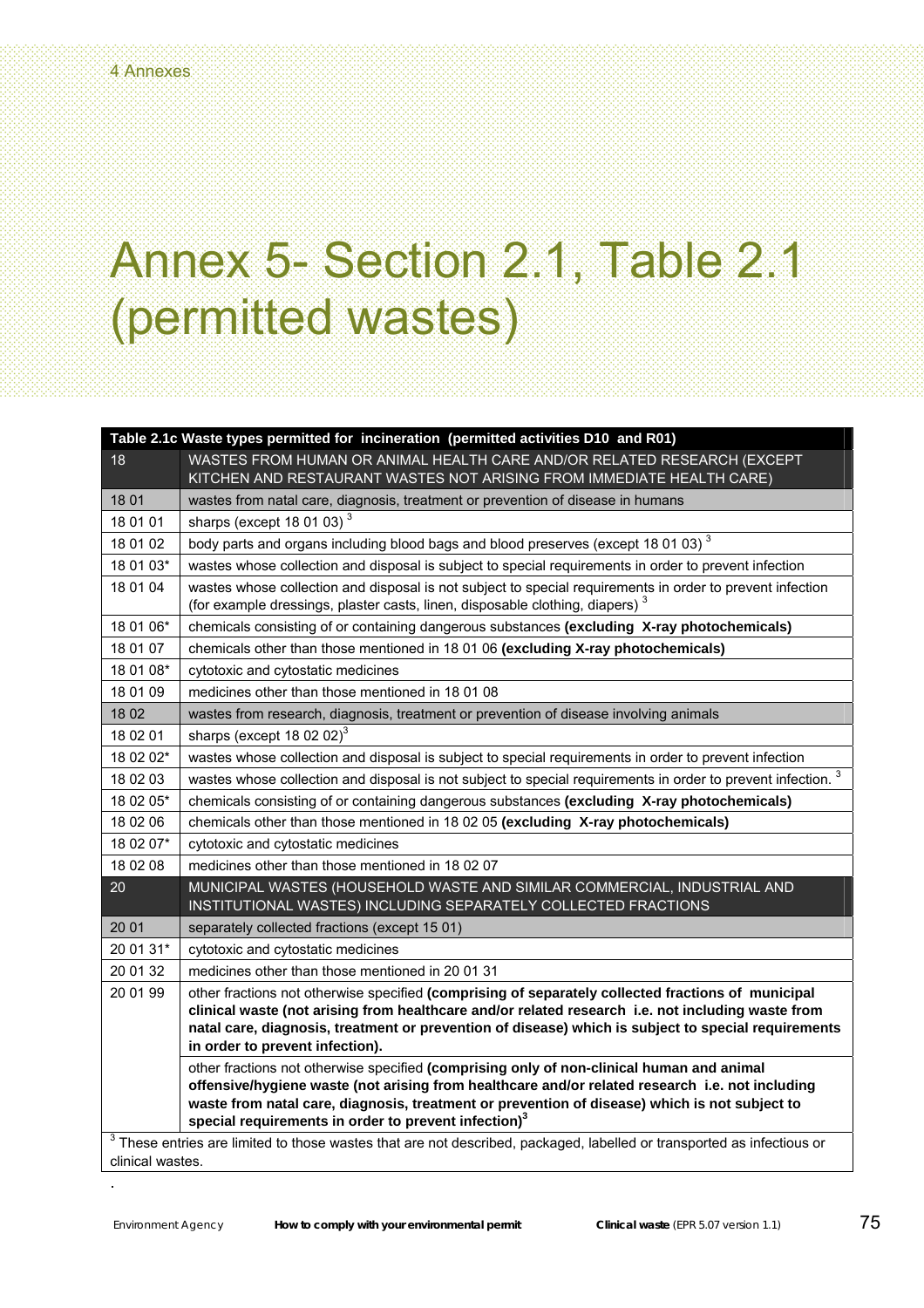# Annex 6-An example of a waste audit

### **Annex 6- An example of a waste audit**

#### **An Example of An Audit of A Ward**

A hypothetical hospital consists of six departments

- accident emergency
- pharmacy
- oncology ward
- surgical ward
- day care unit
- laboratory (clinical chemistry, microbiology, cytopathology etc)

The hospital also has an exterior clinical waste storage yard.

Once a year the hospital waste manager audits each of the six departments and the clinical waste storage yard.

The key objective of the audit is to identify the composition of each different clinical waste stream produced by the hospital (for example yellow lidded sharps boxes) by assessing the departments that use them. This enables waste descriptions and classifications to be derived. In particular the manager is seeking to establish if any waste stream from each unit contains:

- anatomical waste or other human/animal tissues, and if this is chemically preserved.
- Cytotoxic and cytostatic medicines and material, for example sharps, contaminated with them (the first step being that the hospital has implemented a system that allows staff to easily identify these).
- other medicines and material contaminated with them, for example sharps or medicated IV bags.
- dental amalgam
- chemicals, for example laboratory reagents and autoanalyser cartridges, handgels, and diagnostic kits.
- municipal wastes (flowers, magazines, food packaging, hand towels etc)
- municipal offensive hygiene wastes, for example feminine hygiene waste from lavatories.
- offensive hygiene wastes from healthcare (the first step being confirming that the hospital has implemented segregation of these wastes in the department of question)
- gypsum wastes other than the small proportion that are genuinely infectious (for example plastercasts from A&E and fracture clinics, dental moulds and podiatry moulds.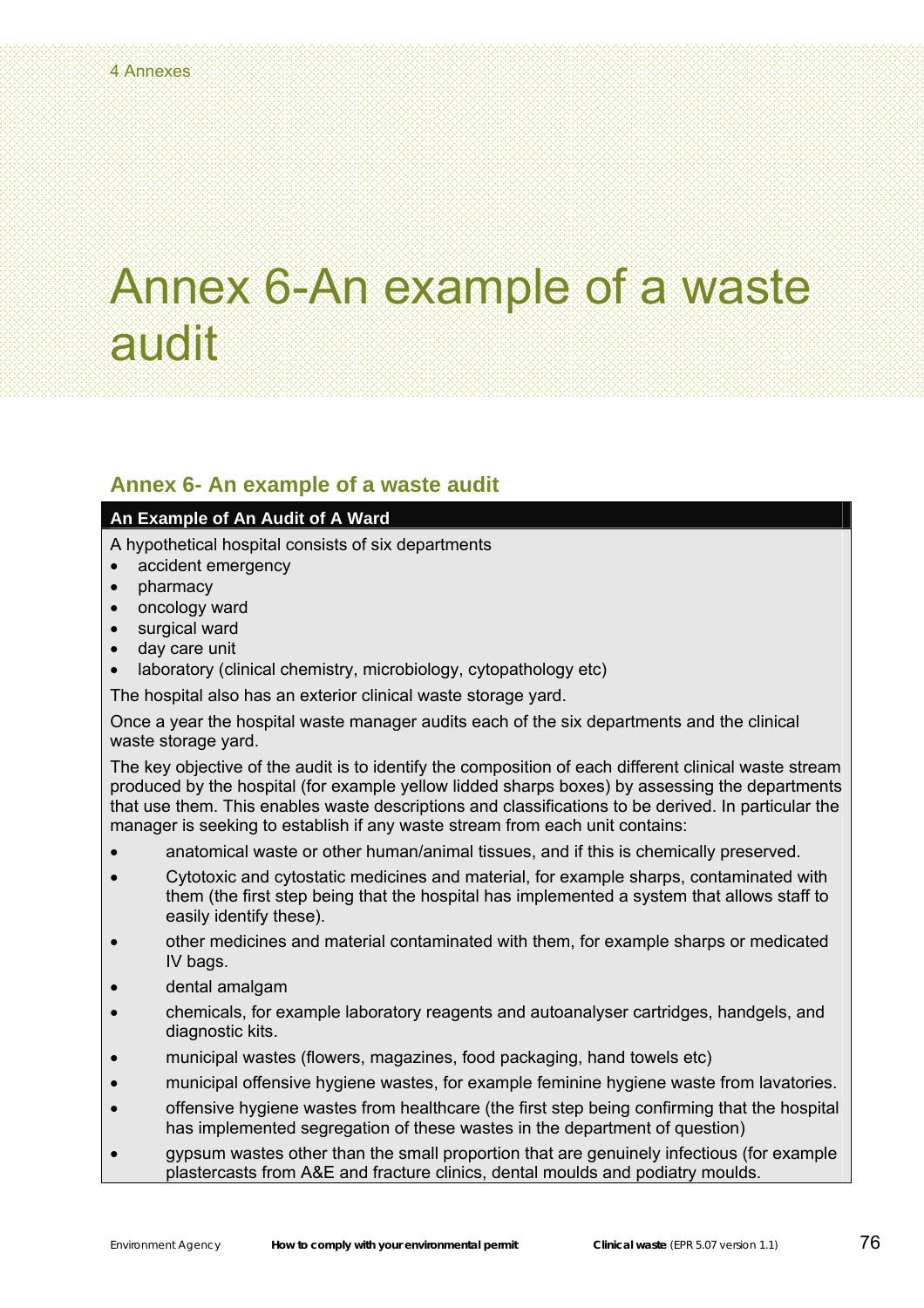# Annex 6- An example of a waste audit

When the manager audits the surgical ward they will:

- look at the types of waste containers present, note in detail their contents, take a photograph of each for reference, and check the labels
- examine the on ward pharmacy to check for cytotoxic and cytostatic drugs
- observes practice during the hour the audit takes
- question staff about their understanding of cytotoxic and cytostatic medicines, about the disposal of medicated and non medicated IV bags, the disposal of dropped tablets, medicine bottles and ampoules used with injections, alcohol handgel containers, and their tearoom/office wastes
- examine the ward waste storage area, and determine how and when the waste is collected, by whom, and where it is taken.
- examine the contents of cupboards, stores and so on, to confirm all relevant items of healthcare waste, and chemicals have been identified and their disposal accounted for.

The summary findings are as follows (full results not presented here):

- ward management or staff had little knowledge, involvement in or ownership of waste management;
- no anatomical waste or human tissue is produced in this department;
- four yellow lidded sharps boxes are present (one located on a treatment trolley for each bay, and one in the pharmacy area), these are observed to contain used syringes, associated medicine vials/bottles, and the odd swab;
- the labels on the boxes indicates '*18 01 03\* and 18 01 09 clinical waste, mixed sharps and pharmaceutical waste for incineration*;*'*
- questioning of the staff also reveals that these boxes are used for dropped tablets and leftover controlled drugs;
- the separate audit of the main hospital pharmacy confirmed that they had implemented the definition of 'cytotoxic and cytostatic' and that injectable medicines of this type are sometimes prescribed to patients on the ward. However they are not labelled to enable staff on the ward to easily identify them. Ward staff were unaware of this and have no procedures to identify or segregate such waste, meaning that it is contaminating other waste streams.
- four orange bags are present (one located in the treatment area of each bay, and one in the on ward pharmacy), three are observed to contain clinical waste, one is observed to be too close to a hand-wash sink and public/patient areas. This one contains a few handtowels, some food wrappers and a newspaper.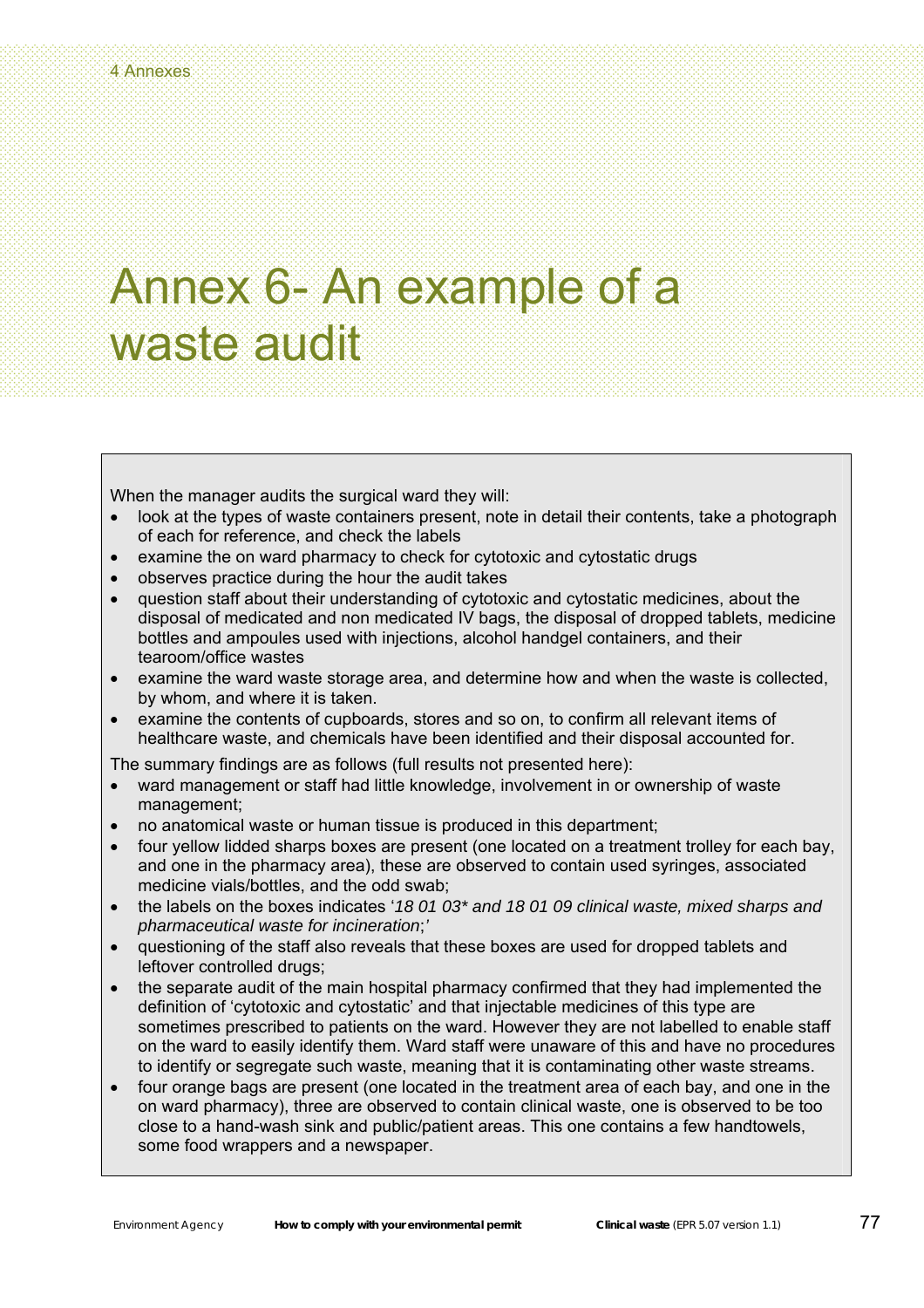# Annex 6- An example of a waste audit

- questioning of the staff also reveals that 'empty' alcohol handgel, medicated IV bags and non-medicated IV bags are disposed of in the orange bag stream;
- the labels on the orange bags used indicated that they are suitable for carriage in bulk;
- the nursing office contains only a black bag, which contains only non-hazardous municipal waste items;
- the three black bags in patient areas contain only non-hazardous municipal waste items
- there is only one offensive waste bag in the ward toilet. This is being used for municipal hygiene products. No other municipal or clinical wastes were evident. No offensive waste segregation is in place in treatment areas, and such waste is being disposed of in the clinical orange bags;
- no pharmaceutical waste bin is in use. Unopened/reusable medicines are returned to the main hospital pharmacy, and opened medicines/loose tablets are disposed of in the sharps boxes;
- the waste types are kept separate in the locked storage room, and each type is collected separately on a daily basis by support staff, who take it directly to the main waste storage yard;
- In the waste storage yard there are designated areas, and colour coded wheeled carts, for each waste stream. Each container type is kept completely separate.
- medicines with hazardous properties have been identified by the main hospital pharmacy, those in use in this ward were noted for use on waste documentation.

The hospital manager has now determined that the waste from the surgical ward can best be described as:

- yellow lidded sharps boxes : 18 01 03\*, 18 01 08\* and 18 01 09: clinical waste, mixed sharps and pharmaceutical waste, including cytotoxic and cytostatic medicines, for incineration only;
- orange bags: 18 01 03\*, 18 01 04, 18 01 06\*, 18 01 09, and 20 03 01 Mixed infectious clinical waste, flammable chemicals, pharmaceutical waste, offensive waste and municipal waste;
- offensive waste bag : 20 01 99 Offensive waste;
- black bags: 20 03 01 Mixed municipal waste.

As a result of the audit the manager will take appropriate steps to ensure that

- cytotoxic and cytostatic drugs are clearly labelled when issued by the main hospital pharmacy, purple lidded containers are made available to the surgical ward, and staff are trained in appropriate procedures;
- alcohol handgel containers are either rinsed out and recycled as plastics or disposed of as hazardous chemicals;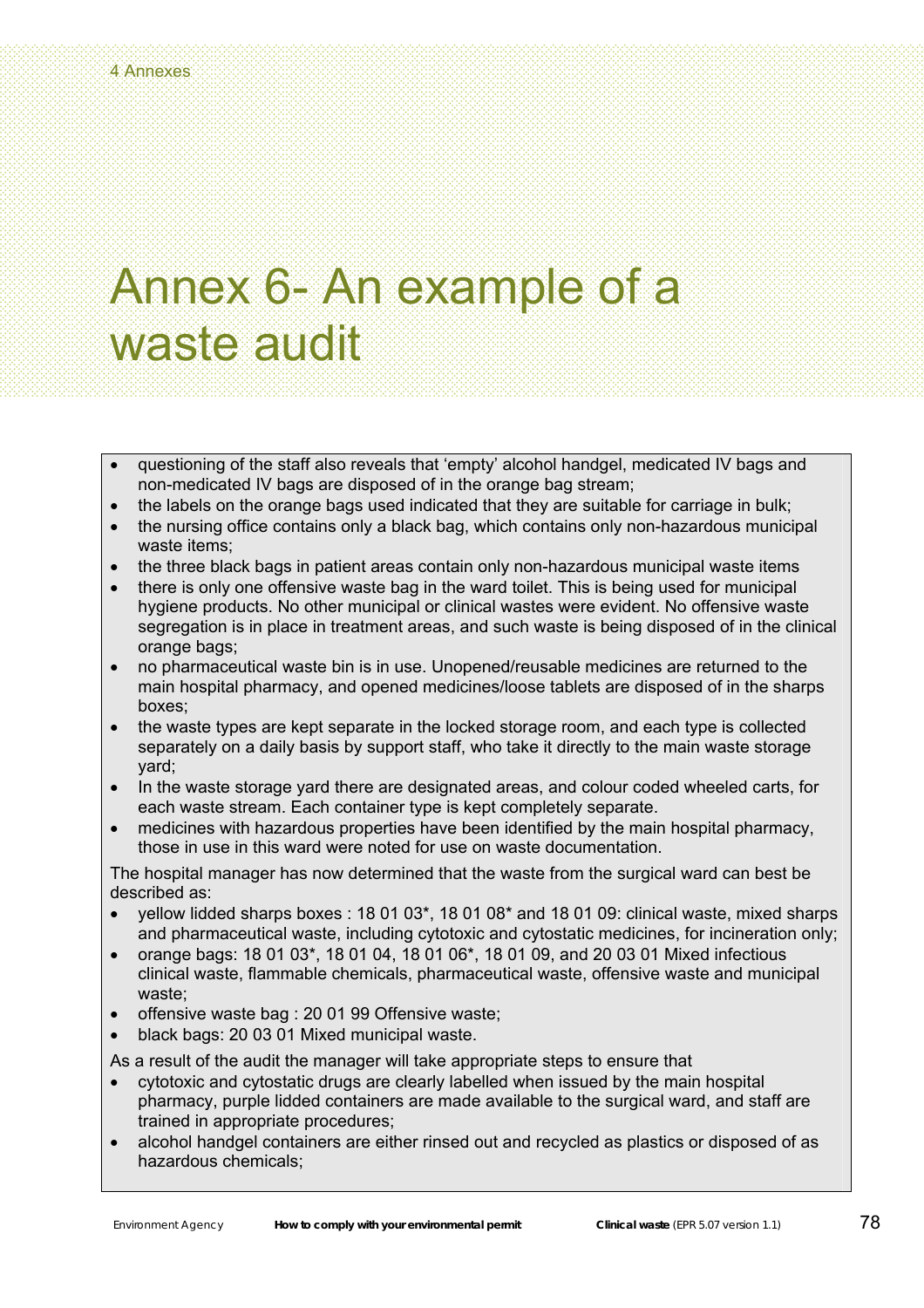# Annex 6- An example of a waste audit

- the orange bag bins are repositioned so patients and visitors do not have access to them, and away from hand washing sinks, to prevent municipal waste entering the waste stream;
- offensive hygiene bags are introduced alongside the orange bags to capture the healthcare offensive waste stream, and remove it from the clinical waste stream;
- procedures for IV bags are altered so medicated IV bags are disposed of as pharmaceutical waste in a designated and labelled rigid container. Non-medicated IV bags (where not infectious) are emptied down the sluice and the packaging disposed of in the offensive waste stream.
- in addition one of the experienced ward staff is trained in internal waste management procedures, is assigned to conduct monthly audits of the ward, supports and trains ward staff, and communicates with the waste manager on waste issues.

After one month the new procedures are audited and appear to be working so the manager is able to supply this additional audit information and confirm to the waste contractor that the waste from the surgical ward is now:

- yellow lidded sharps boxes : 18 01 03\*, and 18 01 09: clinical waste, medicinally; contaminated sharps and pharmaceutical waste, (not including cytotoxic and cytostatic medicines), for incineration only;
- orange bag: 18 01 03\*, clinical waste, infectious, suitable for alternative treatment. Suitable for carriage in bulk;
- offensive Waste Bags : 18 01 04 Offensive healthcare waste from human healthcare, 20 01 99 municipal offensive waste;
- black bag : 20 03 01 Mixed municipal waste;
- rigid Yellow Bin : 18 01 09 pharmaceutical waste for incineration only (medicated IV bags);
- cytotoxic and cytostatic bin: 18 01 08\* and 18 01 03\* cytotoxic and cytostatic waste, including sharps, for incineration only.

The final audit report from the hospital includes similar information from the other departments, an audit of the waste storage yard, and the additional elements from section 2.2 of this documents that are not addressed here.

Although the initial audit identified a number of common problems, the waste contractor has considerable confidence over the waste because;

- the audit has obviously been very thorough:
- problems were identified and were included in the final report;
- remedial measures were clearly carried out;
- a follow up audit contained results that confirmed their success.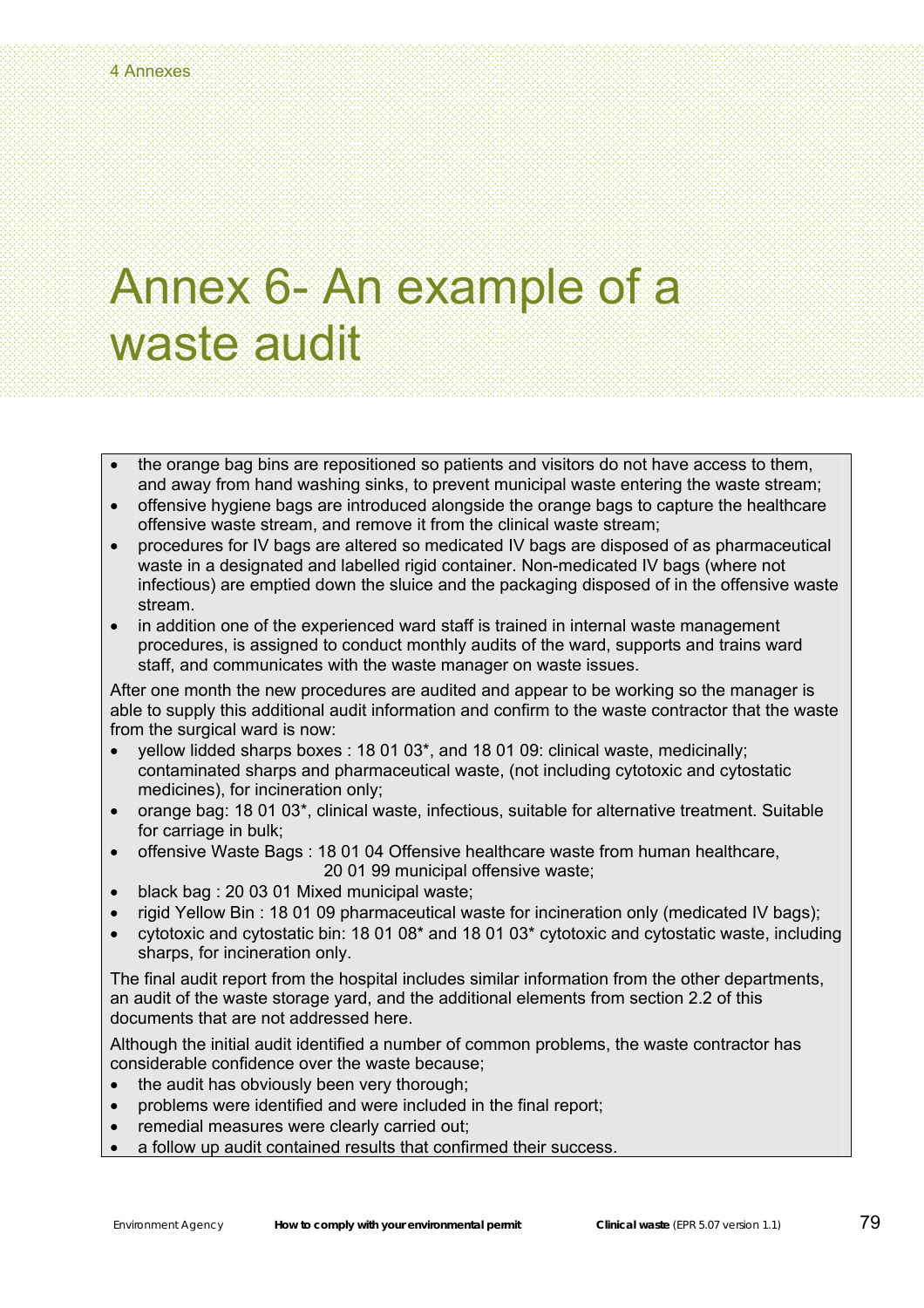### Annex 7-Other relevant guidance and glossary

### **Annex 7- Other relevant guidance and definitions**

#### **7.1 Other relevant guidance**

For a full list of available Technical Guidance and other relevant guidance see Annex A of "*How to comply with your environmental permit*" ([http://publications.environment](http://publications.environment-agency.gov.uk/pdf/GEHO1110BTFP-E-E.pdf)[agency.gov.uk/pdf/GEHO1110BTFP-E-E.pdf\)](http://publications.environment-agency.gov.uk/pdf/GEHO1110BTFP-E-E.pdf). In addition to the guidance in "How to comply with your environmental permit" the following guidance documents are also relevant to this sector:

- 1) Health Technical Memorandum 07-01: Safe management of healthcare waste, Department of Health 2006. Health Technical Memorandum 07-01: Safe Management of [Healthcare Waste : Department of Health - Publications](http://www.dh.gov.uk/en/Publicationsandstatistics/Publications/PublicationsPolicyAndGuidance/DH_063274)
- 2) [Technical Guidance WM2, Hazardous Waste, Interpretation of the Definition and](http://publications.environment-agency.gov.uk/pdf/GEHO0603BIRB-e-e.pdf)  [Classification of Hazardous Waste, Environment Agency, ISBN 1 84432 4540.](http://publications.environment-agency.gov.uk/pdf/GEHO0603BIRB-e-e.pdf)
- 3) How to comply with your environmental permit Additional guidance for: The Incineration of Waste (EPR 5.01).[http://publications.environment](http://publications.environment-agency.gov.uk/pdf/GEHO0209BPIO-e-e.pdf)[agency.gov.uk/pdf/GEHO0209BPIO-e-e.pdf](http://publications.environment-agency.gov.uk/pdf/GEHO0209BPIO-e-e.pdf)
- 4) Safe management of Wastes from Healthcare Activities. World health Organisation, 1999, <http://www.healthcarewaste.org/en/documents.html?id=1>

#### **7.2 Definitions**

*"Clinical waste"* has the meaning given in the Controlled Waste Regulations 1992 as:

- i) any waste which consists wholly or partly of human or animal tissue, blood or other body fluids, excretions, drugs or other pharmaceutical products, swabs or dressings, or syringes, needles or other sharp instruments, being waste which unless rendered safe may prove hazardous to any person coming into contact with it; and
- ii) any other waste arising from medical, nursing, dental, veterinary, pharmaceutical or similar practice, investigation, treatment, care, teaching or research, or the collection of blood for transfusion, being waste which may cause infection to any person coming into contact with it.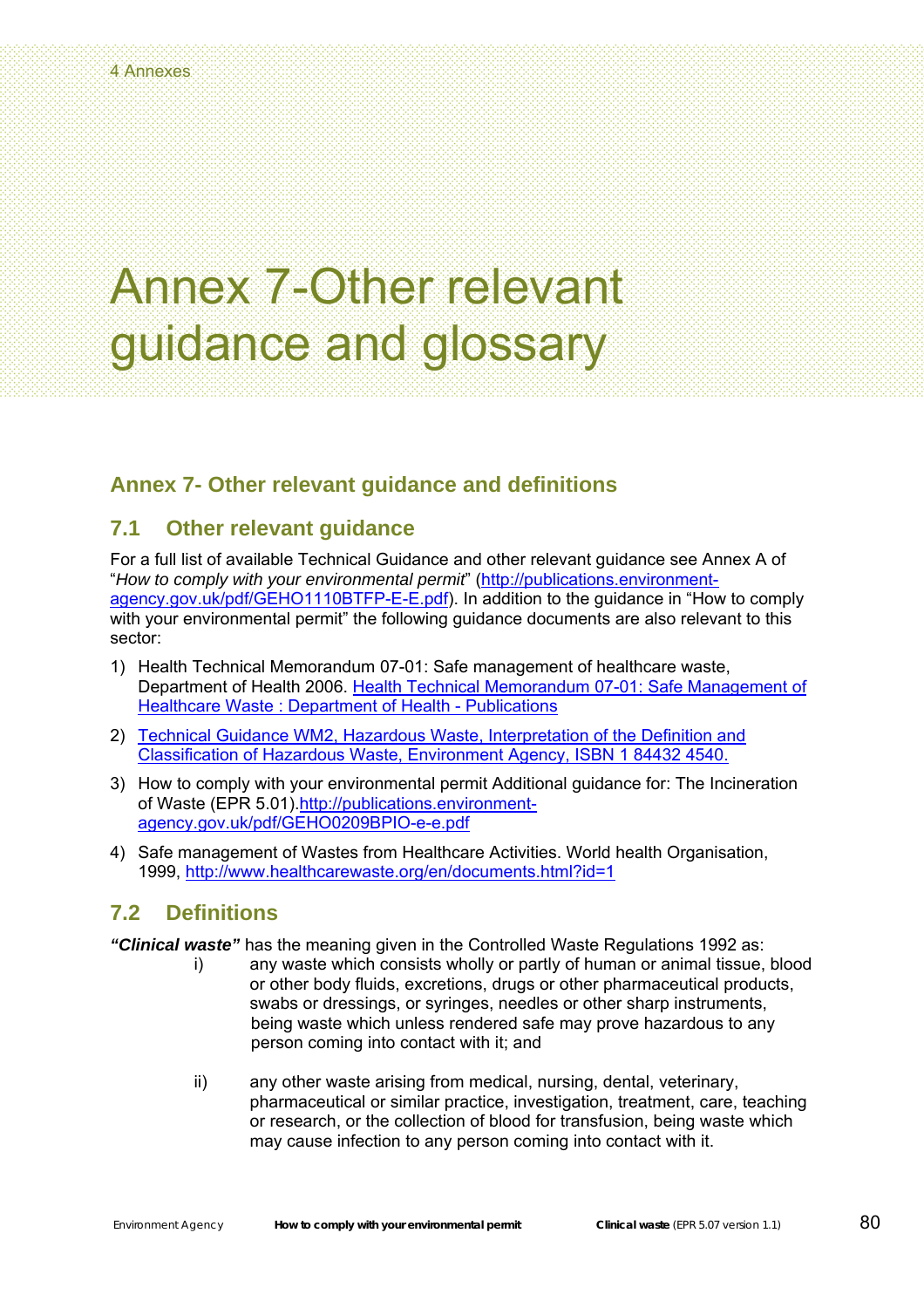### Annex 7-Other relevant guidance and glossary

Guidance on the application of this definition is provided by the Safe Management of Healthcare Waste (HTM 07 01)

**"Cytotoxic and cytostatic medicines"** are medicinal products that possess one or more of the hazardous properties toxic, carcinogenic, mutagenic or toxic for reproduction. Cytotoxic and cytostatic waste is the fraction of waste medicines, as described below for *'medicines'*, that contains or is contaminated with cytotoxic and cytostatic medicines.

**"***Healthcare waste"* means a waste classified under Chapter 18 of the List of Wastes, that is both

- produced by human and animal healthcare and/or related activities; and
- is of a type specifically associated with such activities

*"Medicines"* are 'medicinal products' as defined in Regulation 130 of Part VIII of the Medicines Act 1968. Waste medicines (or pharmaceutical waste) include

- expired, unused, spilt and contaminated medical products that are no longer required and need to be disposed of appropriately;
- discarded items contaminated with medicines such as bottles or boxes with residues, gloves, masks, connecting tubing, syringe bodies and drug vials.

*"Sharps"* means items that could cause cuts or puncture wounds. They include needles, hypodermic needles, scalpels and other blades, knives, infusion sets, saws, broken glass, and nails.

**"STAATT"** State and Territorial Association on Alternate Treatment Technologies. Now "iSTAATT", the International Society of Analytical Assessment of Treatment Technologies